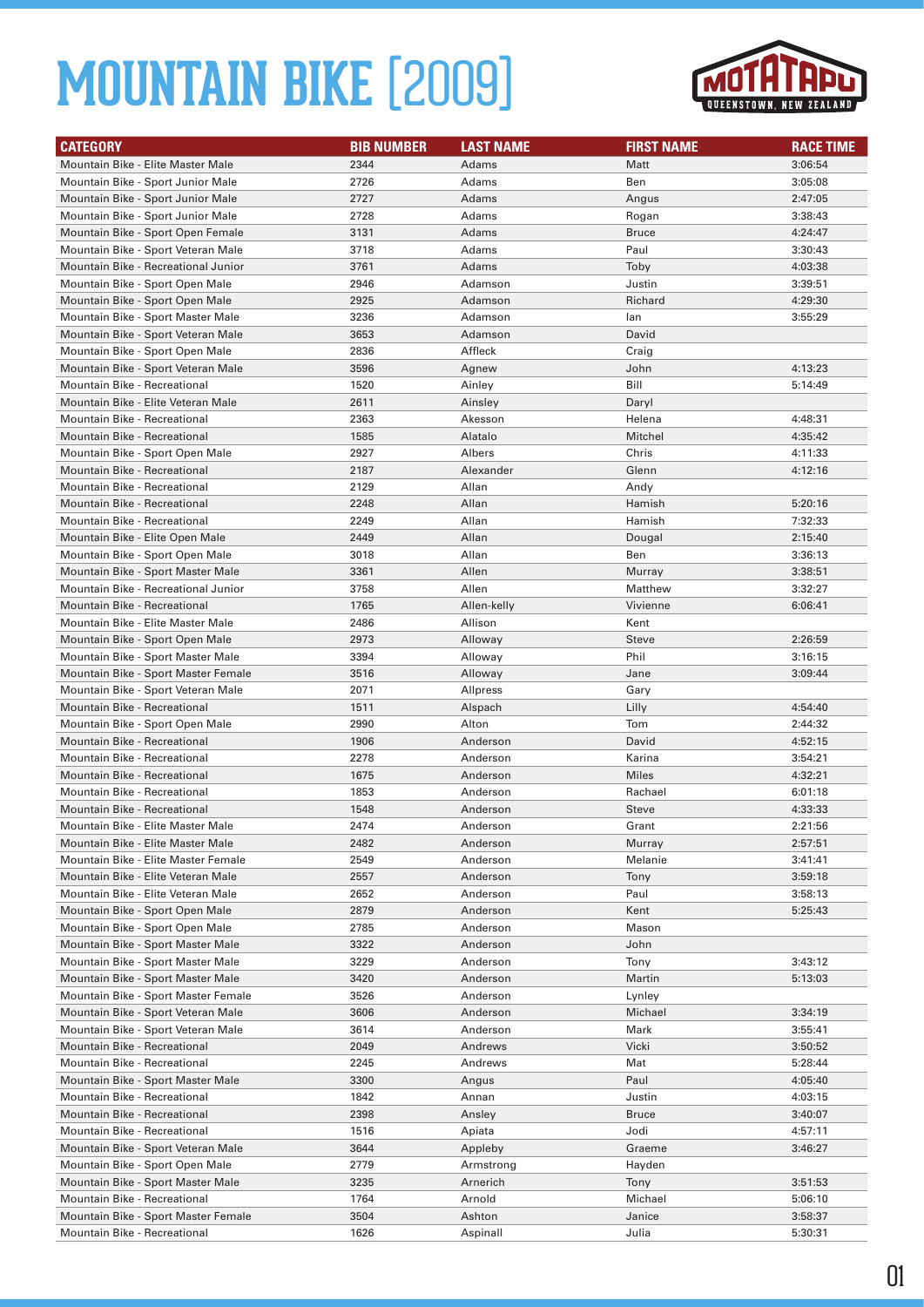

| <b>CATEGORY</b>                      | <b>BIB NUMBER</b> | <b>LAST NAME</b>  | <b>FIRST NAME</b>   | <b>RACE TIME</b> |
|--------------------------------------|-------------------|-------------------|---------------------|------------------|
| Mountain Bike - Sport Master Male    | 3365              | Aston             | Mark                | 2:59:01          |
| Mountain Bike - Elite Veteran Male   | 2551              | Atherfold         | Nigel               | 2:56:30          |
| <b>Mountain Bike - Recreational</b>  | 1990              | Atkinson          | Peter               | 4:24:16          |
| <b>Mountain Bike - Recreational</b>  | 1820              | Atkinson          | Sarah               | 6:30:31          |
| Mountain Bike - Elite Master Male    | 2511              | Auchinvole        | Derek john (archie) | 2:43:52          |
| Mountain Bike - Sport Master Male    | 3298              | Auld              | Brian               | 2:54:39          |
| <b>Mountain Bike - Recreational</b>  | 2138              | Ayork             | Graham              | 4:54:45          |
| <b>Mountain Bike - Recreational</b>  | 2216              | Babe              | Andrew              | 3:12:35          |
| <b>Mountain Bike - Recreational</b>  | 1989              | Bager             | Pia                 | 5:22:29          |
| Mountain Bike - Recreational         | 1918              | <b>Bailey</b>     | Matt                | 6:32:19          |
| Mountain Bike - Elite Master Male    | 2528              | <b>Bailey</b>     | Matt                | 3:32:21          |
| Mountain Bike - Sport Master Female  | 3542              | <b>Bailey</b>     | Hinemarie           | 4:52:32          |
| Mountain Bike - Sport Open Male      | 2803              | Baines            | Andrew              | 4:17:53          |
| <b>Mountain Bike - Recreational</b>  | 2272              | Baker             | Riki                | 5:19:28          |
| Mountain Bike - Elite Master Male    | 2494              | Baker             | Mark                | 2:40:38          |
| Mountain Bike - Recreational         | 1624              | <b>Ballam</b>     | Jan                 | 5:44:50          |
| Mountain Bike - Recreational         | 2340              | <b>Ballantine</b> | Trudy               | 6:55:53          |
| Mountain Bike - Elite Master Male    | 2491              | <b>Ballantyne</b> | Andrew              | 2:29:45          |
| <b>Mountain Bike - Recreational</b>  | 2283              | Barber            | Lee                 | 5:22:20          |
| Mountain Bike - Sport Master Male    | 3390              | Barber            | Gary                | 3:54:56          |
| Mountain Bike - Sport Master Male    | 3331              | <b>Barker</b>     | Geoff               | 3:03:00          |
| <b>Mountain Bike - Recreational</b>  | 1964              | Barnard           | David               |                  |
| Mountain Bike - Sport Junior Male    | 2733              | <b>Barnes</b>     | <b>Nick</b>         | 3:09:52          |
| Mountain Bike - Elite Junior Female  | 2441              | <b>Barnfield</b>  | Frances             | 4:29:40          |
| Mountain Bike - Elite Veteran Female | 2712              | Barnie            | Jan                 | 4:08:50          |
| <b>Mountain Bike - Recreational</b>  | 2433              | <b>Barrett</b>    | James               | 5:42:35          |
| Mountain Bike - Sport Veteran Male   | 3686              | <b>Barrett</b>    | Greg                | 2:58:34          |
| Mountain Bike - Recreational         | 1684              | Barron            | Andrew              | 6:23:42          |
| <b>Mountain Bike - Recreational</b>  | 2395              | Barron            | Glenn               | 5:43:59          |
| Mountain Bike - Recreational         | 1836              | Barron            | Jackie              | 6:35:15          |
| <b>Mountain Bike - Recreational</b>  | 1923              | <b>Barrow</b>     | Craig               | 3:56:17          |
| Mountain Bike - Sport Open Male      | 2834              | Barry             | Dion                | 4:37:34          |
| <b>Mountain Bike - Recreational</b>  | 1651              | Barsby            | Julie               | 5:40:23          |
| Mountain Bike - Sport Open Male      | 2872              | Barton            | Jamie               | 2:57:50          |
| Mountain Bike - Sport Open Male      | 3832              | Bartos            | Marian              | 3:33:36          |
| Mountain Bike - Recreational Junior  | 3759              | Bastiaansen       | Nicholas            | 5:22:14          |
| Mountain Bike - Sport Master Male    | 3444              | <b>Batelaan</b>   | Marinus             | 3:16:10          |
| <b>Mountain Bike - Recreational</b>  | 2390              | Bateman           | Stephen             | 4:18:41          |
| <b>Mountain Bike - Recreational</b>  | 2064              | <b>Bates</b>      | Duncan              |                  |
| Mountain Bike - Sport Veteran Male   | 3633              | Bates             | Bryan               | 4:24:30          |
| <b>Mountain Bike - Recreational</b>  | 2002              | Bateup            | Jude                | 4:34:51          |
| Mountain Bike - Recreational         | 1757              | Bath              | Lucy                |                  |
| Mountain Bike - Recreational         | 2024              | Bath              | Stewart             |                  |
| Mountain Bike - Sport Master Male    | 3411              | Batt              | Richard             | 3:54:07          |
| Mountain Bike - Sport Master Female  | 3547              | Beadel            | Julie               | 3:41:18          |
| Mountain Bike - Sport Veteran Male   | 2685              | Beadel            | Gordon              | 2:49:21          |
| Mountain Bike - Sport Open Male      | 3037              | Beatson           | Daniel              |                  |
| Mountain Bike - Elite Veteran Male   | 2574              | Beentjes          | Terry               | 2:34:05          |
| Mountain Bike - Recreational         | 1815              | Beer              | Julianne            | 6:30:34          |
| Mountain Bike - Elite Veteran Male   | 2629              | Beere             | Richard             | 2:57:54          |
| Mountain Bike - Recreational         | 1834              | Beggs             | Noel                | 5:07:56          |
| Mountain Bike - Recreational         | 1837              | Beggs             | Graham              | 4:00:49          |
| Mountain Bike - Recreational Junior  | 3776              | Beggs             | Mitchell            | 4:37:57          |
| Mountain Bike - Recreational Junior  | 3774              | Beggs             | Graham              | 5:44:55          |
| Mountain Bike - Recreational         | 2183              | Bell              | Chris               | 4:54:01          |
| Mountain Bike - Recreational         | 2243              | Bell              | Phillip             | 5:03:46          |
| Mountain Bike - Recreational         | 2244              | Bell              | Treacy              | 5:03:43          |
| Mountain Bike - Sport Open Female    | 3128              | Bell              | Nicole              | 4:19:25          |
| Mountain Bike - Recreational         | 2328              | Bellamy           | Tania               | 4:23:54          |
| Mountain Bike - Elite Veteran Female | 2693              | Bellerby          | Lucy                | 2:41:44          |
| Mountain Bike - Sport Junior Male    | 2752              | Bellerby          | Lucy                | 2:54:41          |
| Mountain Bike - Sport Master Male    | 3240              | Bendall           | Joel                | 3:30:27          |
| Mountain Bike - Elite Master Male    | 2523              | Benfell           | Nathan              | 4:30:36          |
| Mountain Bike - Recreational         | 1805              | <b>Bennett</b>    | Sharron             | 5:53:54          |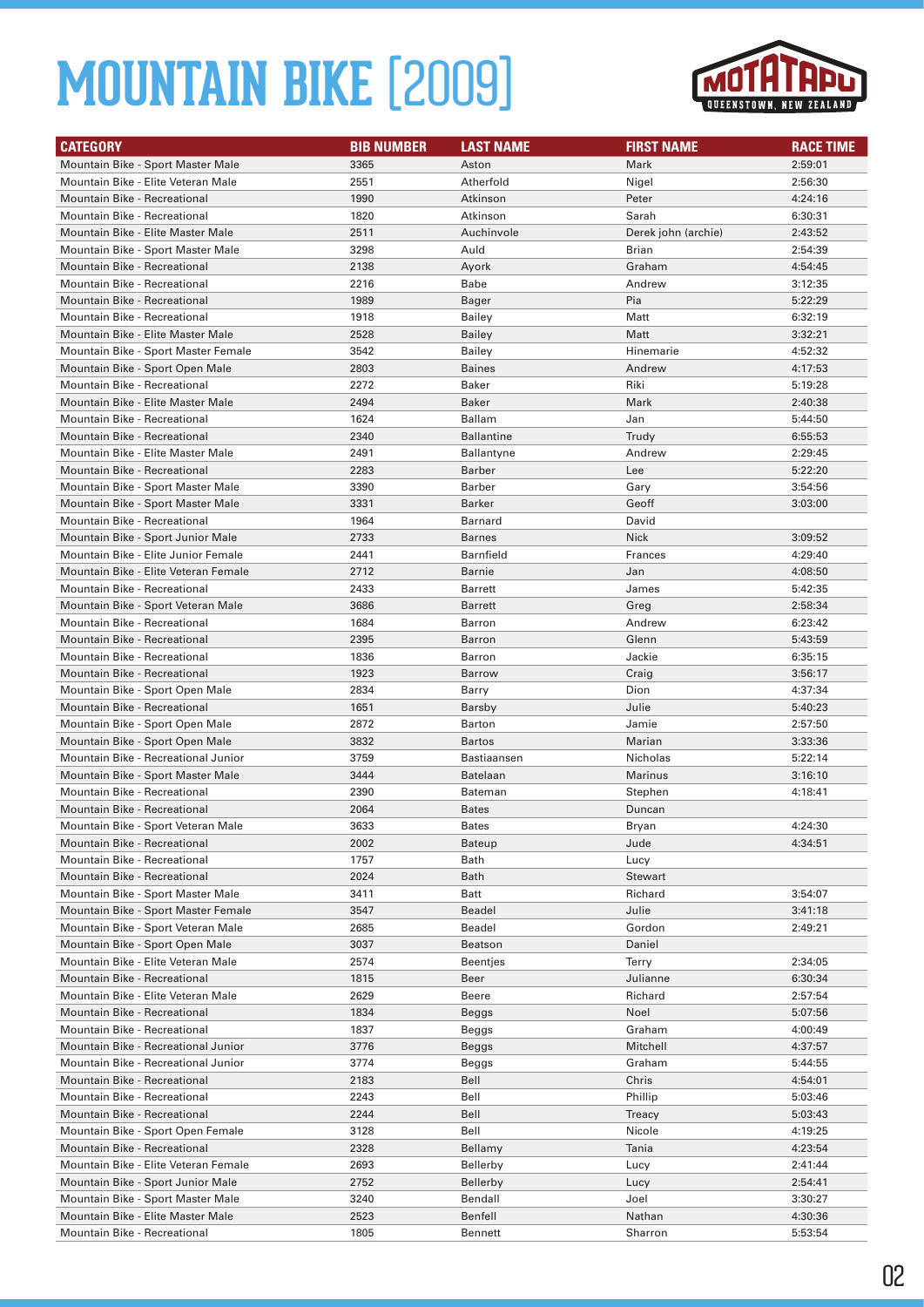

| <b>CATEGORY</b>                      | <b>BIB NUMBER</b> | <b>LAST NAME</b>  | <b>FIRST NAME</b> | <b>RACE TIME</b> |
|--------------------------------------|-------------------|-------------------|-------------------|------------------|
| Mountain Bike - Recreational         | 2341              | <b>Bennett</b>    | Tony              | 6:55:53          |
| Mountain Bike - Sport Veteran Male   | 3727              | <b>Bennett</b>    | John              | 3:38:37          |
| Mountain Bike - Recreational         | 2099              | Bergin            | Tim               | 5:02:29          |
| Mountain Bike - Sport Open Female    | 3171              | Berney            | Linda             | 4:39:58          |
| Mountain Bike - Sport Veteran Male   | 3617              | Berry             | Warwick           | 4:00:28          |
| Mountain Bike - Recreational         | 1858              | Bewley            | Stephanie         | 4:53:36          |
| Mountain Bike - Sport Master Male    | 3473              | Bewley            | Stephen           | 5:18:01          |
| Mountain Bike - Elite Veteran Male   | 2582              | Bezett            | Ed                | 2:49:03          |
| Mountain Bike - Sport Veteran Male   | 3679              | Bird              | Lou               | 3:44:09          |
| Mountain Bike - Sport Open Male      | 2812              | <b>Birks</b>      | Chris             | 4:57:14          |
| Mountain Bike - Elite Veteran Male   | 2692              | <b>Birtwistle</b> | Paul              | 2:34:20          |
| Mountain Bike - Elite Veteran Male   | 2607              | <b>Bishop</b>     | Jett              | 2:44:49          |
| Mountain Bike - Elite Veteran Female | 2706              | Bishop            | <b>Nic</b>        | 3:22:27          |
| Mountain Bike - Recreational         | 2191              | Black             | Graham            | 2:50:59          |
| Mountain Bike - Sport Open Male      | 2970              | Black             | Grant             |                  |
| Mountain Bike - Sport Open Male      | 2972              | <b>Black</b>      | Grant             | 3:53:33          |
| Mountain Bike - Sport Open Male      | 2976              | <b>Black</b>      | Grant             | 5:04:18          |
| Mountain Bike - Sport Open Male      | 2974              | Black             | Paul              | 3:00:52          |
| Mountain Bike - Sport Veteran Male   | 2426              | <b>Black</b>      | Graham            | 5:01:28          |
| Mountain Bike - Sport Master Male    | 3262              | Black             | Phil              | 4:25:11          |
| <b>Mountain Bike - Recreational</b>  | 1733              | <b>Blackie</b>    | Grant             | 4:08:29          |
| Mountain Bike - Sport Master Male    | 3291              | <b>Blackler</b>   | John              | 3:10:07          |
| <b>Mountain Bike - Recreational</b>  | 1957              | <b>Blackmore</b>  | Shonagh           | 6:11:53          |
| Mountain Bike - Recreational         | 1925              | Blake             | Trevor            | 4:14:36          |
| Mountain Bike - Sport Open Male      | 3038              | Blake             | James             | 2:55:01          |
| Mountain Bike - Sport Master Male    | 3359              | <b>Blake</b>      | Andrew            | 3:19:57          |
| <b>Mountain Bike - Recreational</b>  | 1803              | <b>Blakely</b>    | Phil              | 3:55:58          |
| <b>Mountain Bike - Recreational</b>  | 2032              | Blanc             | Elodie            | 6:17:29          |
| Mountain Bike - Elite Veteran Male   | 2567              | <b>Blance</b>     | Geof              | 2:18:51          |
| Mountain Bike - Recreational         | 1767              | <b>Blanchett</b>  | Jenny             | 6:13:23          |
| Mountain Bike - Sport Veteran Male   | 3657              | <b>Blanchett</b>  | David             | 2:58:31          |
| <b>Mountain Bike - Recreational</b>  | 1609              | Blatch            | Robyn             |                  |
| Mountain Bike - Sport Veteran Male   | 3561              | <b>Blatch</b>     | Ken               | 3:15:09          |
| Mountain Bike - Recreational         | 1829              | Blazey            | Liz               | 3:50:33          |
| Mountain Bike - Sport Junior Male    | 2734              | Blomfield         | Nathan            |                  |
| Mountain Bike - Sport Junior Male    | 2735              | <b>Blomfield</b>  | <b>Brandon</b>    | 2:49:46          |
| Mountain Bike - Sport Master Male    | 3446              | <b>Blomfield</b>  | Michael           | 3:35:25          |
| Mountain Bike - Sport Master Male    | 3312              | Blue              | David             | 4:49:16          |
| Mountain Bike - Sport Master Male    | 3367              | Blue              | John              | 4:44:02          |
| Mountain Bike - Sport Veteran Male   | 3618              | Blunden           | John              | 3:08:06          |
| Mountain Bike - Elite Master Male    | 2475              | Bocamy            | Franck            | 3:02:04          |
| Mountain Bike - Recreational         | 2301              | Boebel            | Rick              |                  |
| Mountain Bike - Recreational         | 2131              | Boeyen            | Jason             | 4:15:13          |
| <b>Mountain Bike - Recreational</b>  | 2022              | Boeyen            | Ashley            |                  |
| Mountain Bike - Sport Open Male      | 2959              | Bogue             | Mitch             | 2:38:46          |
| Mountain Bike - Sport Open Female    | 2428              | <b>Bohling</b>    | Amy               | 4:01:02          |
| Mountain Bike - Elite Veteran Male   | 2562              | Boivin            | Matt              | 3:34:01          |
| Mountain Bike - Recreational         | 1554              | Boland            | Tasha             | 5:25:17          |
| Mountain Bike - Recreational         | 1724              | Bole              | Sara              | 5:29:45          |
| Mountain Bike - Recreational         | 1958              | Bolt              | Tim               | 3:35:13          |
| Mountain Bike - Recreational         | 1618              | <b>Bolton</b>     | Glenn             | 4:20:29          |
| Mountain Bike - Sport Junior Male    | 2751              | <b>Bolton</b>     | Scott             | 4:22:37          |
| Mountain Bike - Sport Master Male    | 3463              | bolton            | mark              | 3:34:53          |
| Mountain Bike - Recreational         | 1956              | Bond              | Kath              | 5:17:04          |
| Mountain Bike - Sport Open Female    | 3125              | Bond              | Jenny             | 4:32:11          |
| Mountain Bike - Sport Master Male    | 3421              | Bone              | Michael           | 4:40:30          |
| Mountain Bike - Recreational         | 1705              | <b>Boniface</b>   | Chris             |                  |
| Mountain Bike - Recreational         | 1634              | Bonis             | Matt              | 3:28:25          |
| Mountain Bike - Recreational         | 2157              | <b>Boocock</b>    | Warren            | 4:37:00          |
| Mountain Bike - Recreational         | 2158              | Boocock           | Jo                | 4:36:58          |
| Mountain Bike - Recreational         | 2140              | Booth             | Ralph             | 4:04:48          |
| Mountain Bike - Elite Veteran Male   | 2621              | Booth             | David             | 3:34:52          |
| Mountain Bike - Sport Master Male    | 3294              | Borland           | Andy              | 3:34:54          |
| Mountain Bike - Recreational         | 2218              | <b>Borthwick</b>  | Andrew            | 4:30:55          |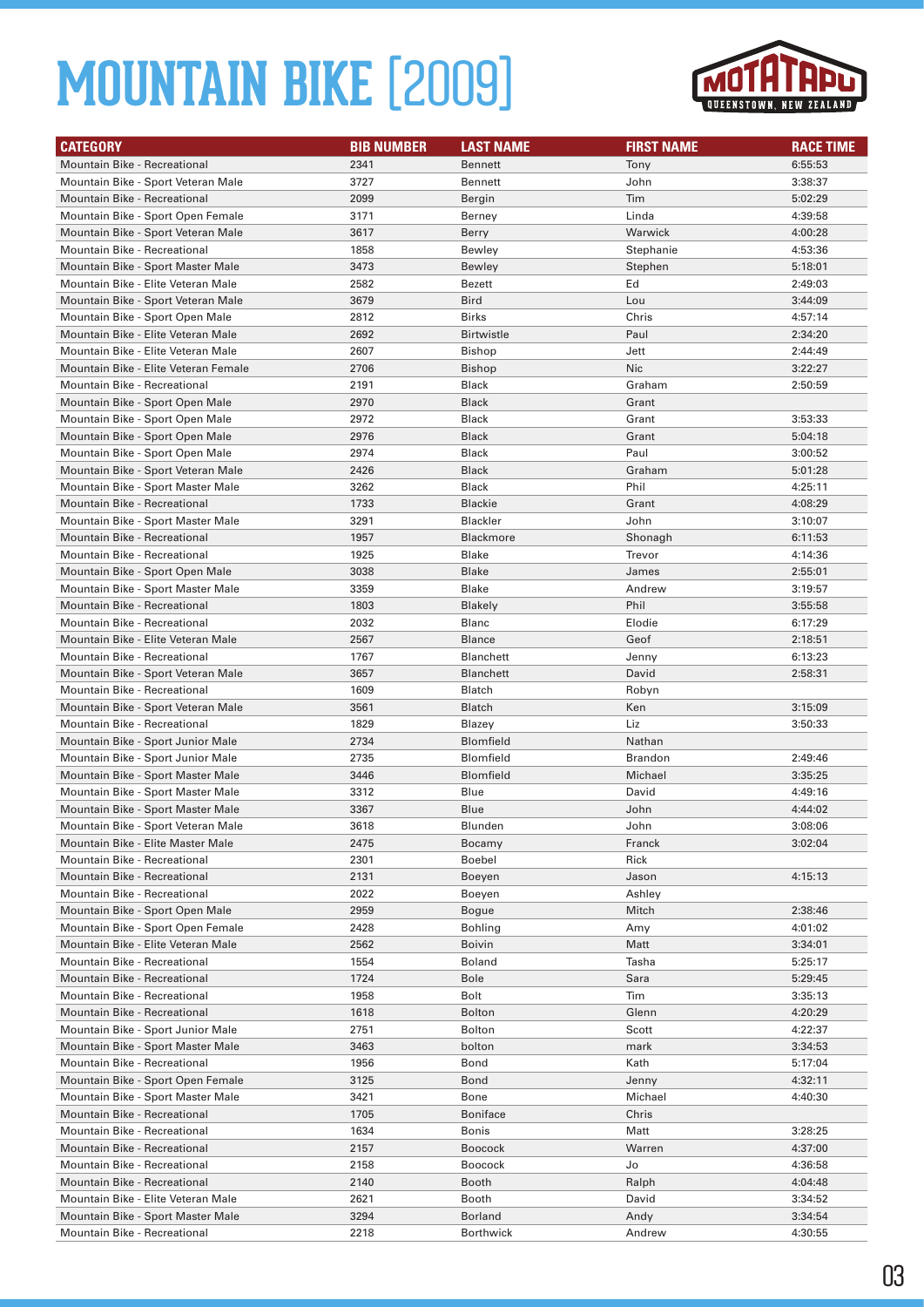

| Mountain Bike - Sport Master Male<br>3445<br><b>Bosworth</b><br>Peter<br>3:41:15<br>Mountain Bike - Sport Master Male<br>3324<br>Boul<br>2:51:52<br>Lawrence<br>Mountain Bike - Recreational<br>1977<br>Kate<br>Bowden<br>3:46:10<br>Mountain Bike - Elite Veteran Male<br>2588<br>Winston<br>2:57:03<br>Bowler<br>1893<br><b>Mountain Bike - Recreational</b><br>Dominic<br>3:52:41<br><b>Bowles</b><br>2004<br>4:47:02<br><b>Mountain Bike - Recreational</b><br>Bowman<br>Richard<br><b>Mountain Bike - Recreational</b><br>1692<br>Alex<br>3:12:50<br><b>Boyes</b><br>Mountain Bike - Recreational<br>1628<br>Simon<br>4:49:28<br>Boyle<br>1809<br><b>Mountain Bike - Recreational</b><br><b>Bradley</b><br>Murray<br>6:35:41<br>1810<br>6:35:42<br>Mountain Bike - Recreational<br><b>Bradley</b><br>Murray<br><b>Mountain Bike - Recreational</b><br>2326<br>Paul<br><b>Brailey</b><br>Mountain Bike - Recreational<br>4:40:32<br>2342<br>Brake<br>John<br>2163<br>Chris<br>4:52:07<br><b>Mountain Bike - Recreational</b><br>Branje<br>Mountain Bike - Recreational<br>1527<br>5:33:51<br>Breen<br>Leana<br>2795<br>Mark<br>4:25:41<br>Mountain Bike - Sport Open Male<br>Breen<br>3103<br><b>Breen</b><br>Mountain Bike - Sport Open Female<br>Jacqui<br>Mountain Bike - Elite Veteran Male<br>2689<br>3:36:57<br>Bremner<br>Scott<br>Mountain Bike - Recreational<br>1758<br>Matthew<br>3:20:22<br><b>Brenssell</b><br><b>Mountain Bike - Recreational</b><br>2314<br>Andrew<br>Breward<br>3:39:37<br>Sarah<br><b>Mountain Bike - Recreational</b><br>2111<br><b>Brewer</b><br>3:45:50<br>Mountain Bike - Sport Open Female<br>3194<br>Merrin<br>4:49:32<br><b>Brewster</b><br>Mountain Bike - Sport Open Male<br>2837<br><b>Brick</b><br>Chris<br>3:57:31<br>Mountain Bike - Elite Veteran Male<br>Peter<br>2578<br>2:44:02<br>Bridger<br>Mountain Bike - Sport Master Female<br>3503<br><b>Barbara</b><br>Bridger<br>5:04:10<br>Mountain Bike - Sport Open Male<br>2931<br>Alan<br>3:23:31<br><b>Bridges</b><br>3061<br>Mountain Bike - Sport Open Male<br>Mark<br><b>Bridgwater</b><br>Mountain Bike - Sport Veteran Male<br>3676<br>Brier<br>George<br>4:29:41<br>3268<br>Simon<br>4:14:27<br>Mountain Bike - Sport Master Male<br><b>Briscoe</b><br>2420<br>4:52:44<br><b>Mountain Bike - Recreational</b><br>Dene<br><b>Bristowe</b><br>Mountain Bike - Recreational<br>2421<br>4:58:20<br><b>Bristowe</b><br>Dene<br>2077<br>Mountain Bike - Recreational<br>Broadhurst<br>Rowan<br>3:44:33<br>Mountain Bike - Elite Veteran Male<br>2564<br>Mark<br>3:31:53<br><b>Broadley</b><br><b>Mountain Bike - Recreational</b><br>1885<br>Alex<br><b>Brodie</b><br>4:38:58<br>Mountain Bike - Sport Open Male<br>2827<br>Bron<br>Marius<br>4:23:57<br>Mountain Bike - Sport Master Male<br>1972<br><b>Brookland</b><br>David<br>3:40:00<br>3749<br>Brosnahan<br>Jan<br>4:16:09<br>Mountain Bike - Sport Veteran Female<br>2280<br><b>Mountain Bike - Recreational</b><br>Brown<br>Brydn<br>Mountain Bike - Recreational<br>1974<br>Tania<br>Brown<br>4:12:44<br><b>Mountain Bike - Recreational</b><br>1976<br><b>Brown</b><br>Tania<br>5:05:07<br>2232<br>Dylan<br>3:57:45<br>Mountain Bike - Recreational<br>Brown<br>Mountain Bike - Recreational<br>1619<br>4:26:53<br>Brown<br>Jacq<br>1610<br>Mountain Bike - Recreational<br>Brown<br>Malcolm<br>3:59:42<br>2116<br>4:22:29<br>Mountain Bike - Recreational<br>Shelley-mae<br>Brown<br>Mountain Bike - Elite Master Male<br>2467<br>Brown<br>Antony<br>2:41:19<br><b>Nic</b><br>Mountain Bike - Elite Master Female<br>2540<br>Brown<br>3:50:10<br>Mountain Bike - Elite Veteran Male<br>2592<br>3:46:09<br>Brown<br>Graeme<br>Mountain Bike - Sport Junior Male<br>2738<br>Brown<br>Stuart<br>2:48:17<br>Mountain Bike - Sport Junior Female<br>2756<br>Eva<br>3:33:55<br>Brown<br>Mountain Bike - Sport Open Male<br>2912<br>4:37:34<br>Aaron<br>Brown<br>Mountain Bike - Sport Open Female<br>3152<br>Priscilla<br>6:23:57<br>Brown<br>Mountain Bike - Sport Master Male<br>3321<br>Chris<br>3:32:46<br>Brown<br>3292<br>Herbie<br>Mountain Bike - Sport Master Male<br>Brown<br>2:51:14<br>Mountain Bike - Sport Master Male<br>3333<br>Gerard<br>Brown<br>6:34:10<br>1811<br>4:08:13<br>Mountain Bike - Sport Master Male<br>Simon<br>Brown<br>1778<br>Warren<br>Mountain Bike - Recreational<br>Browne<br>4:10:07<br>Mountain Bike - Recreational<br>1825<br>Browning<br>Jocelyn<br>4:38:56<br>Mountain Bike - Sport Open Male<br>2977<br><b>Brownlie</b><br>John<br>3:56:09<br>Mountain Bike - Elite Veteran Male<br>2573<br>Bruce<br>Lincoln<br>2:50:56<br>Mountain Bike - Sport Veteran Male<br>3581<br>Brumlik<br>Jan<br>4:29:42<br>Mountain Bike - Recreational<br>2391<br>Bryson<br>Stewart<br>5:22:41<br>3258<br>Paul<br>Mountain Bike - Sport Master Male<br>Buchanan<br>3:55:45<br>Mountain Bike - Recreational Junior<br>3790<br>3:33:14<br>Buckingham<br>Henry<br>Mountain Bike - Recreational Junior<br>3791<br>Buckingham<br>Tim<br>3:13:07 | <b>CATEGORY</b> | <b>BIB NUMBER</b> | <b>LAST NAME</b> | <b>FIRST NAME</b> | <b>RACE TIME</b> |
|-------------------------------------------------------------------------------------------------------------------------------------------------------------------------------------------------------------------------------------------------------------------------------------------------------------------------------------------------------------------------------------------------------------------------------------------------------------------------------------------------------------------------------------------------------------------------------------------------------------------------------------------------------------------------------------------------------------------------------------------------------------------------------------------------------------------------------------------------------------------------------------------------------------------------------------------------------------------------------------------------------------------------------------------------------------------------------------------------------------------------------------------------------------------------------------------------------------------------------------------------------------------------------------------------------------------------------------------------------------------------------------------------------------------------------------------------------------------------------------------------------------------------------------------------------------------------------------------------------------------------------------------------------------------------------------------------------------------------------------------------------------------------------------------------------------------------------------------------------------------------------------------------------------------------------------------------------------------------------------------------------------------------------------------------------------------------------------------------------------------------------------------------------------------------------------------------------------------------------------------------------------------------------------------------------------------------------------------------------------------------------------------------------------------------------------------------------------------------------------------------------------------------------------------------------------------------------------------------------------------------------------------------------------------------------------------------------------------------------------------------------------------------------------------------------------------------------------------------------------------------------------------------------------------------------------------------------------------------------------------------------------------------------------------------------------------------------------------------------------------------------------------------------------------------------------------------------------------------------------------------------------------------------------------------------------------------------------------------------------------------------------------------------------------------------------------------------------------------------------------------------------------------------------------------------------------------------------------------------------------------------------------------------------------------------------------------------------------------------------------------------------------------------------------------------------------------------------------------------------------------------------------------------------------------------------------------------------------------------------------------------------------------------------------------------------------------------------------------------------------------------------------------------------------------------------------------------------------------------------------------------------------------------------------------------------------------------------------------------------------------------------------------------------------------------------------------------------------------------------------------------------------------------------------------------------------------------------------------------------------------------------------------------------------------------------------------------------------------------------------------------------------------------------------------------------------------------------------------------------------------------------------------------------------------------------------------------------------------------------------------------------------------------|-----------------|-------------------|------------------|-------------------|------------------|
|                                                                                                                                                                                                                                                                                                                                                                                                                                                                                                                                                                                                                                                                                                                                                                                                                                                                                                                                                                                                                                                                                                                                                                                                                                                                                                                                                                                                                                                                                                                                                                                                                                                                                                                                                                                                                                                                                                                                                                                                                                                                                                                                                                                                                                                                                                                                                                                                                                                                                                                                                                                                                                                                                                                                                                                                                                                                                                                                                                                                                                                                                                                                                                                                                                                                                                                                                                                                                                                                                                                                                                                                                                                                                                                                                                                                                                                                                                                                                                                                                                                                                                                                                                                                                                                                                                                                                                                                                                                                                                                                                                                                                                                                                                                                                                                                                                                                                                                                                                                                                               |                 |                   |                  |                   |                  |
|                                                                                                                                                                                                                                                                                                                                                                                                                                                                                                                                                                                                                                                                                                                                                                                                                                                                                                                                                                                                                                                                                                                                                                                                                                                                                                                                                                                                                                                                                                                                                                                                                                                                                                                                                                                                                                                                                                                                                                                                                                                                                                                                                                                                                                                                                                                                                                                                                                                                                                                                                                                                                                                                                                                                                                                                                                                                                                                                                                                                                                                                                                                                                                                                                                                                                                                                                                                                                                                                                                                                                                                                                                                                                                                                                                                                                                                                                                                                                                                                                                                                                                                                                                                                                                                                                                                                                                                                                                                                                                                                                                                                                                                                                                                                                                                                                                                                                                                                                                                                                               |                 |                   |                  |                   |                  |
|                                                                                                                                                                                                                                                                                                                                                                                                                                                                                                                                                                                                                                                                                                                                                                                                                                                                                                                                                                                                                                                                                                                                                                                                                                                                                                                                                                                                                                                                                                                                                                                                                                                                                                                                                                                                                                                                                                                                                                                                                                                                                                                                                                                                                                                                                                                                                                                                                                                                                                                                                                                                                                                                                                                                                                                                                                                                                                                                                                                                                                                                                                                                                                                                                                                                                                                                                                                                                                                                                                                                                                                                                                                                                                                                                                                                                                                                                                                                                                                                                                                                                                                                                                                                                                                                                                                                                                                                                                                                                                                                                                                                                                                                                                                                                                                                                                                                                                                                                                                                                               |                 |                   |                  |                   |                  |
|                                                                                                                                                                                                                                                                                                                                                                                                                                                                                                                                                                                                                                                                                                                                                                                                                                                                                                                                                                                                                                                                                                                                                                                                                                                                                                                                                                                                                                                                                                                                                                                                                                                                                                                                                                                                                                                                                                                                                                                                                                                                                                                                                                                                                                                                                                                                                                                                                                                                                                                                                                                                                                                                                                                                                                                                                                                                                                                                                                                                                                                                                                                                                                                                                                                                                                                                                                                                                                                                                                                                                                                                                                                                                                                                                                                                                                                                                                                                                                                                                                                                                                                                                                                                                                                                                                                                                                                                                                                                                                                                                                                                                                                                                                                                                                                                                                                                                                                                                                                                                               |                 |                   |                  |                   |                  |
|                                                                                                                                                                                                                                                                                                                                                                                                                                                                                                                                                                                                                                                                                                                                                                                                                                                                                                                                                                                                                                                                                                                                                                                                                                                                                                                                                                                                                                                                                                                                                                                                                                                                                                                                                                                                                                                                                                                                                                                                                                                                                                                                                                                                                                                                                                                                                                                                                                                                                                                                                                                                                                                                                                                                                                                                                                                                                                                                                                                                                                                                                                                                                                                                                                                                                                                                                                                                                                                                                                                                                                                                                                                                                                                                                                                                                                                                                                                                                                                                                                                                                                                                                                                                                                                                                                                                                                                                                                                                                                                                                                                                                                                                                                                                                                                                                                                                                                                                                                                                                               |                 |                   |                  |                   |                  |
|                                                                                                                                                                                                                                                                                                                                                                                                                                                                                                                                                                                                                                                                                                                                                                                                                                                                                                                                                                                                                                                                                                                                                                                                                                                                                                                                                                                                                                                                                                                                                                                                                                                                                                                                                                                                                                                                                                                                                                                                                                                                                                                                                                                                                                                                                                                                                                                                                                                                                                                                                                                                                                                                                                                                                                                                                                                                                                                                                                                                                                                                                                                                                                                                                                                                                                                                                                                                                                                                                                                                                                                                                                                                                                                                                                                                                                                                                                                                                                                                                                                                                                                                                                                                                                                                                                                                                                                                                                                                                                                                                                                                                                                                                                                                                                                                                                                                                                                                                                                                                               |                 |                   |                  |                   |                  |
|                                                                                                                                                                                                                                                                                                                                                                                                                                                                                                                                                                                                                                                                                                                                                                                                                                                                                                                                                                                                                                                                                                                                                                                                                                                                                                                                                                                                                                                                                                                                                                                                                                                                                                                                                                                                                                                                                                                                                                                                                                                                                                                                                                                                                                                                                                                                                                                                                                                                                                                                                                                                                                                                                                                                                                                                                                                                                                                                                                                                                                                                                                                                                                                                                                                                                                                                                                                                                                                                                                                                                                                                                                                                                                                                                                                                                                                                                                                                                                                                                                                                                                                                                                                                                                                                                                                                                                                                                                                                                                                                                                                                                                                                                                                                                                                                                                                                                                                                                                                                                               |                 |                   |                  |                   |                  |
|                                                                                                                                                                                                                                                                                                                                                                                                                                                                                                                                                                                                                                                                                                                                                                                                                                                                                                                                                                                                                                                                                                                                                                                                                                                                                                                                                                                                                                                                                                                                                                                                                                                                                                                                                                                                                                                                                                                                                                                                                                                                                                                                                                                                                                                                                                                                                                                                                                                                                                                                                                                                                                                                                                                                                                                                                                                                                                                                                                                                                                                                                                                                                                                                                                                                                                                                                                                                                                                                                                                                                                                                                                                                                                                                                                                                                                                                                                                                                                                                                                                                                                                                                                                                                                                                                                                                                                                                                                                                                                                                                                                                                                                                                                                                                                                                                                                                                                                                                                                                                               |                 |                   |                  |                   |                  |
|                                                                                                                                                                                                                                                                                                                                                                                                                                                                                                                                                                                                                                                                                                                                                                                                                                                                                                                                                                                                                                                                                                                                                                                                                                                                                                                                                                                                                                                                                                                                                                                                                                                                                                                                                                                                                                                                                                                                                                                                                                                                                                                                                                                                                                                                                                                                                                                                                                                                                                                                                                                                                                                                                                                                                                                                                                                                                                                                                                                                                                                                                                                                                                                                                                                                                                                                                                                                                                                                                                                                                                                                                                                                                                                                                                                                                                                                                                                                                                                                                                                                                                                                                                                                                                                                                                                                                                                                                                                                                                                                                                                                                                                                                                                                                                                                                                                                                                                                                                                                                               |                 |                   |                  |                   |                  |
|                                                                                                                                                                                                                                                                                                                                                                                                                                                                                                                                                                                                                                                                                                                                                                                                                                                                                                                                                                                                                                                                                                                                                                                                                                                                                                                                                                                                                                                                                                                                                                                                                                                                                                                                                                                                                                                                                                                                                                                                                                                                                                                                                                                                                                                                                                                                                                                                                                                                                                                                                                                                                                                                                                                                                                                                                                                                                                                                                                                                                                                                                                                                                                                                                                                                                                                                                                                                                                                                                                                                                                                                                                                                                                                                                                                                                                                                                                                                                                                                                                                                                                                                                                                                                                                                                                                                                                                                                                                                                                                                                                                                                                                                                                                                                                                                                                                                                                                                                                                                                               |                 |                   |                  |                   |                  |
|                                                                                                                                                                                                                                                                                                                                                                                                                                                                                                                                                                                                                                                                                                                                                                                                                                                                                                                                                                                                                                                                                                                                                                                                                                                                                                                                                                                                                                                                                                                                                                                                                                                                                                                                                                                                                                                                                                                                                                                                                                                                                                                                                                                                                                                                                                                                                                                                                                                                                                                                                                                                                                                                                                                                                                                                                                                                                                                                                                                                                                                                                                                                                                                                                                                                                                                                                                                                                                                                                                                                                                                                                                                                                                                                                                                                                                                                                                                                                                                                                                                                                                                                                                                                                                                                                                                                                                                                                                                                                                                                                                                                                                                                                                                                                                                                                                                                                                                                                                                                                               |                 |                   |                  |                   |                  |
|                                                                                                                                                                                                                                                                                                                                                                                                                                                                                                                                                                                                                                                                                                                                                                                                                                                                                                                                                                                                                                                                                                                                                                                                                                                                                                                                                                                                                                                                                                                                                                                                                                                                                                                                                                                                                                                                                                                                                                                                                                                                                                                                                                                                                                                                                                                                                                                                                                                                                                                                                                                                                                                                                                                                                                                                                                                                                                                                                                                                                                                                                                                                                                                                                                                                                                                                                                                                                                                                                                                                                                                                                                                                                                                                                                                                                                                                                                                                                                                                                                                                                                                                                                                                                                                                                                                                                                                                                                                                                                                                                                                                                                                                                                                                                                                                                                                                                                                                                                                                                               |                 |                   |                  |                   |                  |
|                                                                                                                                                                                                                                                                                                                                                                                                                                                                                                                                                                                                                                                                                                                                                                                                                                                                                                                                                                                                                                                                                                                                                                                                                                                                                                                                                                                                                                                                                                                                                                                                                                                                                                                                                                                                                                                                                                                                                                                                                                                                                                                                                                                                                                                                                                                                                                                                                                                                                                                                                                                                                                                                                                                                                                                                                                                                                                                                                                                                                                                                                                                                                                                                                                                                                                                                                                                                                                                                                                                                                                                                                                                                                                                                                                                                                                                                                                                                                                                                                                                                                                                                                                                                                                                                                                                                                                                                                                                                                                                                                                                                                                                                                                                                                                                                                                                                                                                                                                                                                               |                 |                   |                  |                   |                  |
|                                                                                                                                                                                                                                                                                                                                                                                                                                                                                                                                                                                                                                                                                                                                                                                                                                                                                                                                                                                                                                                                                                                                                                                                                                                                                                                                                                                                                                                                                                                                                                                                                                                                                                                                                                                                                                                                                                                                                                                                                                                                                                                                                                                                                                                                                                                                                                                                                                                                                                                                                                                                                                                                                                                                                                                                                                                                                                                                                                                                                                                                                                                                                                                                                                                                                                                                                                                                                                                                                                                                                                                                                                                                                                                                                                                                                                                                                                                                                                                                                                                                                                                                                                                                                                                                                                                                                                                                                                                                                                                                                                                                                                                                                                                                                                                                                                                                                                                                                                                                                               |                 |                   |                  |                   |                  |
|                                                                                                                                                                                                                                                                                                                                                                                                                                                                                                                                                                                                                                                                                                                                                                                                                                                                                                                                                                                                                                                                                                                                                                                                                                                                                                                                                                                                                                                                                                                                                                                                                                                                                                                                                                                                                                                                                                                                                                                                                                                                                                                                                                                                                                                                                                                                                                                                                                                                                                                                                                                                                                                                                                                                                                                                                                                                                                                                                                                                                                                                                                                                                                                                                                                                                                                                                                                                                                                                                                                                                                                                                                                                                                                                                                                                                                                                                                                                                                                                                                                                                                                                                                                                                                                                                                                                                                                                                                                                                                                                                                                                                                                                                                                                                                                                                                                                                                                                                                                                                               |                 |                   |                  |                   |                  |
|                                                                                                                                                                                                                                                                                                                                                                                                                                                                                                                                                                                                                                                                                                                                                                                                                                                                                                                                                                                                                                                                                                                                                                                                                                                                                                                                                                                                                                                                                                                                                                                                                                                                                                                                                                                                                                                                                                                                                                                                                                                                                                                                                                                                                                                                                                                                                                                                                                                                                                                                                                                                                                                                                                                                                                                                                                                                                                                                                                                                                                                                                                                                                                                                                                                                                                                                                                                                                                                                                                                                                                                                                                                                                                                                                                                                                                                                                                                                                                                                                                                                                                                                                                                                                                                                                                                                                                                                                                                                                                                                                                                                                                                                                                                                                                                                                                                                                                                                                                                                                               |                 |                   |                  |                   |                  |
|                                                                                                                                                                                                                                                                                                                                                                                                                                                                                                                                                                                                                                                                                                                                                                                                                                                                                                                                                                                                                                                                                                                                                                                                                                                                                                                                                                                                                                                                                                                                                                                                                                                                                                                                                                                                                                                                                                                                                                                                                                                                                                                                                                                                                                                                                                                                                                                                                                                                                                                                                                                                                                                                                                                                                                                                                                                                                                                                                                                                                                                                                                                                                                                                                                                                                                                                                                                                                                                                                                                                                                                                                                                                                                                                                                                                                                                                                                                                                                                                                                                                                                                                                                                                                                                                                                                                                                                                                                                                                                                                                                                                                                                                                                                                                                                                                                                                                                                                                                                                                               |                 |                   |                  |                   |                  |
|                                                                                                                                                                                                                                                                                                                                                                                                                                                                                                                                                                                                                                                                                                                                                                                                                                                                                                                                                                                                                                                                                                                                                                                                                                                                                                                                                                                                                                                                                                                                                                                                                                                                                                                                                                                                                                                                                                                                                                                                                                                                                                                                                                                                                                                                                                                                                                                                                                                                                                                                                                                                                                                                                                                                                                                                                                                                                                                                                                                                                                                                                                                                                                                                                                                                                                                                                                                                                                                                                                                                                                                                                                                                                                                                                                                                                                                                                                                                                                                                                                                                                                                                                                                                                                                                                                                                                                                                                                                                                                                                                                                                                                                                                                                                                                                                                                                                                                                                                                                                                               |                 |                   |                  |                   |                  |
|                                                                                                                                                                                                                                                                                                                                                                                                                                                                                                                                                                                                                                                                                                                                                                                                                                                                                                                                                                                                                                                                                                                                                                                                                                                                                                                                                                                                                                                                                                                                                                                                                                                                                                                                                                                                                                                                                                                                                                                                                                                                                                                                                                                                                                                                                                                                                                                                                                                                                                                                                                                                                                                                                                                                                                                                                                                                                                                                                                                                                                                                                                                                                                                                                                                                                                                                                                                                                                                                                                                                                                                                                                                                                                                                                                                                                                                                                                                                                                                                                                                                                                                                                                                                                                                                                                                                                                                                                                                                                                                                                                                                                                                                                                                                                                                                                                                                                                                                                                                                                               |                 |                   |                  |                   |                  |
|                                                                                                                                                                                                                                                                                                                                                                                                                                                                                                                                                                                                                                                                                                                                                                                                                                                                                                                                                                                                                                                                                                                                                                                                                                                                                                                                                                                                                                                                                                                                                                                                                                                                                                                                                                                                                                                                                                                                                                                                                                                                                                                                                                                                                                                                                                                                                                                                                                                                                                                                                                                                                                                                                                                                                                                                                                                                                                                                                                                                                                                                                                                                                                                                                                                                                                                                                                                                                                                                                                                                                                                                                                                                                                                                                                                                                                                                                                                                                                                                                                                                                                                                                                                                                                                                                                                                                                                                                                                                                                                                                                                                                                                                                                                                                                                                                                                                                                                                                                                                                               |                 |                   |                  |                   |                  |
|                                                                                                                                                                                                                                                                                                                                                                                                                                                                                                                                                                                                                                                                                                                                                                                                                                                                                                                                                                                                                                                                                                                                                                                                                                                                                                                                                                                                                                                                                                                                                                                                                                                                                                                                                                                                                                                                                                                                                                                                                                                                                                                                                                                                                                                                                                                                                                                                                                                                                                                                                                                                                                                                                                                                                                                                                                                                                                                                                                                                                                                                                                                                                                                                                                                                                                                                                                                                                                                                                                                                                                                                                                                                                                                                                                                                                                                                                                                                                                                                                                                                                                                                                                                                                                                                                                                                                                                                                                                                                                                                                                                                                                                                                                                                                                                                                                                                                                                                                                                                                               |                 |                   |                  |                   |                  |
|                                                                                                                                                                                                                                                                                                                                                                                                                                                                                                                                                                                                                                                                                                                                                                                                                                                                                                                                                                                                                                                                                                                                                                                                                                                                                                                                                                                                                                                                                                                                                                                                                                                                                                                                                                                                                                                                                                                                                                                                                                                                                                                                                                                                                                                                                                                                                                                                                                                                                                                                                                                                                                                                                                                                                                                                                                                                                                                                                                                                                                                                                                                                                                                                                                                                                                                                                                                                                                                                                                                                                                                                                                                                                                                                                                                                                                                                                                                                                                                                                                                                                                                                                                                                                                                                                                                                                                                                                                                                                                                                                                                                                                                                                                                                                                                                                                                                                                                                                                                                                               |                 |                   |                  |                   |                  |
|                                                                                                                                                                                                                                                                                                                                                                                                                                                                                                                                                                                                                                                                                                                                                                                                                                                                                                                                                                                                                                                                                                                                                                                                                                                                                                                                                                                                                                                                                                                                                                                                                                                                                                                                                                                                                                                                                                                                                                                                                                                                                                                                                                                                                                                                                                                                                                                                                                                                                                                                                                                                                                                                                                                                                                                                                                                                                                                                                                                                                                                                                                                                                                                                                                                                                                                                                                                                                                                                                                                                                                                                                                                                                                                                                                                                                                                                                                                                                                                                                                                                                                                                                                                                                                                                                                                                                                                                                                                                                                                                                                                                                                                                                                                                                                                                                                                                                                                                                                                                                               |                 |                   |                  |                   |                  |
|                                                                                                                                                                                                                                                                                                                                                                                                                                                                                                                                                                                                                                                                                                                                                                                                                                                                                                                                                                                                                                                                                                                                                                                                                                                                                                                                                                                                                                                                                                                                                                                                                                                                                                                                                                                                                                                                                                                                                                                                                                                                                                                                                                                                                                                                                                                                                                                                                                                                                                                                                                                                                                                                                                                                                                                                                                                                                                                                                                                                                                                                                                                                                                                                                                                                                                                                                                                                                                                                                                                                                                                                                                                                                                                                                                                                                                                                                                                                                                                                                                                                                                                                                                                                                                                                                                                                                                                                                                                                                                                                                                                                                                                                                                                                                                                                                                                                                                                                                                                                                               |                 |                   |                  |                   |                  |
|                                                                                                                                                                                                                                                                                                                                                                                                                                                                                                                                                                                                                                                                                                                                                                                                                                                                                                                                                                                                                                                                                                                                                                                                                                                                                                                                                                                                                                                                                                                                                                                                                                                                                                                                                                                                                                                                                                                                                                                                                                                                                                                                                                                                                                                                                                                                                                                                                                                                                                                                                                                                                                                                                                                                                                                                                                                                                                                                                                                                                                                                                                                                                                                                                                                                                                                                                                                                                                                                                                                                                                                                                                                                                                                                                                                                                                                                                                                                                                                                                                                                                                                                                                                                                                                                                                                                                                                                                                                                                                                                                                                                                                                                                                                                                                                                                                                                                                                                                                                                                               |                 |                   |                  |                   |                  |
|                                                                                                                                                                                                                                                                                                                                                                                                                                                                                                                                                                                                                                                                                                                                                                                                                                                                                                                                                                                                                                                                                                                                                                                                                                                                                                                                                                                                                                                                                                                                                                                                                                                                                                                                                                                                                                                                                                                                                                                                                                                                                                                                                                                                                                                                                                                                                                                                                                                                                                                                                                                                                                                                                                                                                                                                                                                                                                                                                                                                                                                                                                                                                                                                                                                                                                                                                                                                                                                                                                                                                                                                                                                                                                                                                                                                                                                                                                                                                                                                                                                                                                                                                                                                                                                                                                                                                                                                                                                                                                                                                                                                                                                                                                                                                                                                                                                                                                                                                                                                                               |                 |                   |                  |                   |                  |
|                                                                                                                                                                                                                                                                                                                                                                                                                                                                                                                                                                                                                                                                                                                                                                                                                                                                                                                                                                                                                                                                                                                                                                                                                                                                                                                                                                                                                                                                                                                                                                                                                                                                                                                                                                                                                                                                                                                                                                                                                                                                                                                                                                                                                                                                                                                                                                                                                                                                                                                                                                                                                                                                                                                                                                                                                                                                                                                                                                                                                                                                                                                                                                                                                                                                                                                                                                                                                                                                                                                                                                                                                                                                                                                                                                                                                                                                                                                                                                                                                                                                                                                                                                                                                                                                                                                                                                                                                                                                                                                                                                                                                                                                                                                                                                                                                                                                                                                                                                                                                               |                 |                   |                  |                   |                  |
|                                                                                                                                                                                                                                                                                                                                                                                                                                                                                                                                                                                                                                                                                                                                                                                                                                                                                                                                                                                                                                                                                                                                                                                                                                                                                                                                                                                                                                                                                                                                                                                                                                                                                                                                                                                                                                                                                                                                                                                                                                                                                                                                                                                                                                                                                                                                                                                                                                                                                                                                                                                                                                                                                                                                                                                                                                                                                                                                                                                                                                                                                                                                                                                                                                                                                                                                                                                                                                                                                                                                                                                                                                                                                                                                                                                                                                                                                                                                                                                                                                                                                                                                                                                                                                                                                                                                                                                                                                                                                                                                                                                                                                                                                                                                                                                                                                                                                                                                                                                                                               |                 |                   |                  |                   |                  |
|                                                                                                                                                                                                                                                                                                                                                                                                                                                                                                                                                                                                                                                                                                                                                                                                                                                                                                                                                                                                                                                                                                                                                                                                                                                                                                                                                                                                                                                                                                                                                                                                                                                                                                                                                                                                                                                                                                                                                                                                                                                                                                                                                                                                                                                                                                                                                                                                                                                                                                                                                                                                                                                                                                                                                                                                                                                                                                                                                                                                                                                                                                                                                                                                                                                                                                                                                                                                                                                                                                                                                                                                                                                                                                                                                                                                                                                                                                                                                                                                                                                                                                                                                                                                                                                                                                                                                                                                                                                                                                                                                                                                                                                                                                                                                                                                                                                                                                                                                                                                                               |                 |                   |                  |                   |                  |
|                                                                                                                                                                                                                                                                                                                                                                                                                                                                                                                                                                                                                                                                                                                                                                                                                                                                                                                                                                                                                                                                                                                                                                                                                                                                                                                                                                                                                                                                                                                                                                                                                                                                                                                                                                                                                                                                                                                                                                                                                                                                                                                                                                                                                                                                                                                                                                                                                                                                                                                                                                                                                                                                                                                                                                                                                                                                                                                                                                                                                                                                                                                                                                                                                                                                                                                                                                                                                                                                                                                                                                                                                                                                                                                                                                                                                                                                                                                                                                                                                                                                                                                                                                                                                                                                                                                                                                                                                                                                                                                                                                                                                                                                                                                                                                                                                                                                                                                                                                                                                               |                 |                   |                  |                   |                  |
|                                                                                                                                                                                                                                                                                                                                                                                                                                                                                                                                                                                                                                                                                                                                                                                                                                                                                                                                                                                                                                                                                                                                                                                                                                                                                                                                                                                                                                                                                                                                                                                                                                                                                                                                                                                                                                                                                                                                                                                                                                                                                                                                                                                                                                                                                                                                                                                                                                                                                                                                                                                                                                                                                                                                                                                                                                                                                                                                                                                                                                                                                                                                                                                                                                                                                                                                                                                                                                                                                                                                                                                                                                                                                                                                                                                                                                                                                                                                                                                                                                                                                                                                                                                                                                                                                                                                                                                                                                                                                                                                                                                                                                                                                                                                                                                                                                                                                                                                                                                                                               |                 |                   |                  |                   |                  |
|                                                                                                                                                                                                                                                                                                                                                                                                                                                                                                                                                                                                                                                                                                                                                                                                                                                                                                                                                                                                                                                                                                                                                                                                                                                                                                                                                                                                                                                                                                                                                                                                                                                                                                                                                                                                                                                                                                                                                                                                                                                                                                                                                                                                                                                                                                                                                                                                                                                                                                                                                                                                                                                                                                                                                                                                                                                                                                                                                                                                                                                                                                                                                                                                                                                                                                                                                                                                                                                                                                                                                                                                                                                                                                                                                                                                                                                                                                                                                                                                                                                                                                                                                                                                                                                                                                                                                                                                                                                                                                                                                                                                                                                                                                                                                                                                                                                                                                                                                                                                                               |                 |                   |                  |                   |                  |
|                                                                                                                                                                                                                                                                                                                                                                                                                                                                                                                                                                                                                                                                                                                                                                                                                                                                                                                                                                                                                                                                                                                                                                                                                                                                                                                                                                                                                                                                                                                                                                                                                                                                                                                                                                                                                                                                                                                                                                                                                                                                                                                                                                                                                                                                                                                                                                                                                                                                                                                                                                                                                                                                                                                                                                                                                                                                                                                                                                                                                                                                                                                                                                                                                                                                                                                                                                                                                                                                                                                                                                                                                                                                                                                                                                                                                                                                                                                                                                                                                                                                                                                                                                                                                                                                                                                                                                                                                                                                                                                                                                                                                                                                                                                                                                                                                                                                                                                                                                                                                               |                 |                   |                  |                   |                  |
|                                                                                                                                                                                                                                                                                                                                                                                                                                                                                                                                                                                                                                                                                                                                                                                                                                                                                                                                                                                                                                                                                                                                                                                                                                                                                                                                                                                                                                                                                                                                                                                                                                                                                                                                                                                                                                                                                                                                                                                                                                                                                                                                                                                                                                                                                                                                                                                                                                                                                                                                                                                                                                                                                                                                                                                                                                                                                                                                                                                                                                                                                                                                                                                                                                                                                                                                                                                                                                                                                                                                                                                                                                                                                                                                                                                                                                                                                                                                                                                                                                                                                                                                                                                                                                                                                                                                                                                                                                                                                                                                                                                                                                                                                                                                                                                                                                                                                                                                                                                                                               |                 |                   |                  |                   |                  |
|                                                                                                                                                                                                                                                                                                                                                                                                                                                                                                                                                                                                                                                                                                                                                                                                                                                                                                                                                                                                                                                                                                                                                                                                                                                                                                                                                                                                                                                                                                                                                                                                                                                                                                                                                                                                                                                                                                                                                                                                                                                                                                                                                                                                                                                                                                                                                                                                                                                                                                                                                                                                                                                                                                                                                                                                                                                                                                                                                                                                                                                                                                                                                                                                                                                                                                                                                                                                                                                                                                                                                                                                                                                                                                                                                                                                                                                                                                                                                                                                                                                                                                                                                                                                                                                                                                                                                                                                                                                                                                                                                                                                                                                                                                                                                                                                                                                                                                                                                                                                                               |                 |                   |                  |                   |                  |
|                                                                                                                                                                                                                                                                                                                                                                                                                                                                                                                                                                                                                                                                                                                                                                                                                                                                                                                                                                                                                                                                                                                                                                                                                                                                                                                                                                                                                                                                                                                                                                                                                                                                                                                                                                                                                                                                                                                                                                                                                                                                                                                                                                                                                                                                                                                                                                                                                                                                                                                                                                                                                                                                                                                                                                                                                                                                                                                                                                                                                                                                                                                                                                                                                                                                                                                                                                                                                                                                                                                                                                                                                                                                                                                                                                                                                                                                                                                                                                                                                                                                                                                                                                                                                                                                                                                                                                                                                                                                                                                                                                                                                                                                                                                                                                                                                                                                                                                                                                                                                               |                 |                   |                  |                   |                  |
|                                                                                                                                                                                                                                                                                                                                                                                                                                                                                                                                                                                                                                                                                                                                                                                                                                                                                                                                                                                                                                                                                                                                                                                                                                                                                                                                                                                                                                                                                                                                                                                                                                                                                                                                                                                                                                                                                                                                                                                                                                                                                                                                                                                                                                                                                                                                                                                                                                                                                                                                                                                                                                                                                                                                                                                                                                                                                                                                                                                                                                                                                                                                                                                                                                                                                                                                                                                                                                                                                                                                                                                                                                                                                                                                                                                                                                                                                                                                                                                                                                                                                                                                                                                                                                                                                                                                                                                                                                                                                                                                                                                                                                                                                                                                                                                                                                                                                                                                                                                                                               |                 |                   |                  |                   |                  |
|                                                                                                                                                                                                                                                                                                                                                                                                                                                                                                                                                                                                                                                                                                                                                                                                                                                                                                                                                                                                                                                                                                                                                                                                                                                                                                                                                                                                                                                                                                                                                                                                                                                                                                                                                                                                                                                                                                                                                                                                                                                                                                                                                                                                                                                                                                                                                                                                                                                                                                                                                                                                                                                                                                                                                                                                                                                                                                                                                                                                                                                                                                                                                                                                                                                                                                                                                                                                                                                                                                                                                                                                                                                                                                                                                                                                                                                                                                                                                                                                                                                                                                                                                                                                                                                                                                                                                                                                                                                                                                                                                                                                                                                                                                                                                                                                                                                                                                                                                                                                                               |                 |                   |                  |                   |                  |
|                                                                                                                                                                                                                                                                                                                                                                                                                                                                                                                                                                                                                                                                                                                                                                                                                                                                                                                                                                                                                                                                                                                                                                                                                                                                                                                                                                                                                                                                                                                                                                                                                                                                                                                                                                                                                                                                                                                                                                                                                                                                                                                                                                                                                                                                                                                                                                                                                                                                                                                                                                                                                                                                                                                                                                                                                                                                                                                                                                                                                                                                                                                                                                                                                                                                                                                                                                                                                                                                                                                                                                                                                                                                                                                                                                                                                                                                                                                                                                                                                                                                                                                                                                                                                                                                                                                                                                                                                                                                                                                                                                                                                                                                                                                                                                                                                                                                                                                                                                                                                               |                 |                   |                  |                   |                  |
|                                                                                                                                                                                                                                                                                                                                                                                                                                                                                                                                                                                                                                                                                                                                                                                                                                                                                                                                                                                                                                                                                                                                                                                                                                                                                                                                                                                                                                                                                                                                                                                                                                                                                                                                                                                                                                                                                                                                                                                                                                                                                                                                                                                                                                                                                                                                                                                                                                                                                                                                                                                                                                                                                                                                                                                                                                                                                                                                                                                                                                                                                                                                                                                                                                                                                                                                                                                                                                                                                                                                                                                                                                                                                                                                                                                                                                                                                                                                                                                                                                                                                                                                                                                                                                                                                                                                                                                                                                                                                                                                                                                                                                                                                                                                                                                                                                                                                                                                                                                                                               |                 |                   |                  |                   |                  |
|                                                                                                                                                                                                                                                                                                                                                                                                                                                                                                                                                                                                                                                                                                                                                                                                                                                                                                                                                                                                                                                                                                                                                                                                                                                                                                                                                                                                                                                                                                                                                                                                                                                                                                                                                                                                                                                                                                                                                                                                                                                                                                                                                                                                                                                                                                                                                                                                                                                                                                                                                                                                                                                                                                                                                                                                                                                                                                                                                                                                                                                                                                                                                                                                                                                                                                                                                                                                                                                                                                                                                                                                                                                                                                                                                                                                                                                                                                                                                                                                                                                                                                                                                                                                                                                                                                                                                                                                                                                                                                                                                                                                                                                                                                                                                                                                                                                                                                                                                                                                                               |                 |                   |                  |                   |                  |
|                                                                                                                                                                                                                                                                                                                                                                                                                                                                                                                                                                                                                                                                                                                                                                                                                                                                                                                                                                                                                                                                                                                                                                                                                                                                                                                                                                                                                                                                                                                                                                                                                                                                                                                                                                                                                                                                                                                                                                                                                                                                                                                                                                                                                                                                                                                                                                                                                                                                                                                                                                                                                                                                                                                                                                                                                                                                                                                                                                                                                                                                                                                                                                                                                                                                                                                                                                                                                                                                                                                                                                                                                                                                                                                                                                                                                                                                                                                                                                                                                                                                                                                                                                                                                                                                                                                                                                                                                                                                                                                                                                                                                                                                                                                                                                                                                                                                                                                                                                                                                               |                 |                   |                  |                   |                  |
|                                                                                                                                                                                                                                                                                                                                                                                                                                                                                                                                                                                                                                                                                                                                                                                                                                                                                                                                                                                                                                                                                                                                                                                                                                                                                                                                                                                                                                                                                                                                                                                                                                                                                                                                                                                                                                                                                                                                                                                                                                                                                                                                                                                                                                                                                                                                                                                                                                                                                                                                                                                                                                                                                                                                                                                                                                                                                                                                                                                                                                                                                                                                                                                                                                                                                                                                                                                                                                                                                                                                                                                                                                                                                                                                                                                                                                                                                                                                                                                                                                                                                                                                                                                                                                                                                                                                                                                                                                                                                                                                                                                                                                                                                                                                                                                                                                                                                                                                                                                                                               |                 |                   |                  |                   |                  |
|                                                                                                                                                                                                                                                                                                                                                                                                                                                                                                                                                                                                                                                                                                                                                                                                                                                                                                                                                                                                                                                                                                                                                                                                                                                                                                                                                                                                                                                                                                                                                                                                                                                                                                                                                                                                                                                                                                                                                                                                                                                                                                                                                                                                                                                                                                                                                                                                                                                                                                                                                                                                                                                                                                                                                                                                                                                                                                                                                                                                                                                                                                                                                                                                                                                                                                                                                                                                                                                                                                                                                                                                                                                                                                                                                                                                                                                                                                                                                                                                                                                                                                                                                                                                                                                                                                                                                                                                                                                                                                                                                                                                                                                                                                                                                                                                                                                                                                                                                                                                                               |                 |                   |                  |                   |                  |
|                                                                                                                                                                                                                                                                                                                                                                                                                                                                                                                                                                                                                                                                                                                                                                                                                                                                                                                                                                                                                                                                                                                                                                                                                                                                                                                                                                                                                                                                                                                                                                                                                                                                                                                                                                                                                                                                                                                                                                                                                                                                                                                                                                                                                                                                                                                                                                                                                                                                                                                                                                                                                                                                                                                                                                                                                                                                                                                                                                                                                                                                                                                                                                                                                                                                                                                                                                                                                                                                                                                                                                                                                                                                                                                                                                                                                                                                                                                                                                                                                                                                                                                                                                                                                                                                                                                                                                                                                                                                                                                                                                                                                                                                                                                                                                                                                                                                                                                                                                                                                               |                 |                   |                  |                   |                  |
|                                                                                                                                                                                                                                                                                                                                                                                                                                                                                                                                                                                                                                                                                                                                                                                                                                                                                                                                                                                                                                                                                                                                                                                                                                                                                                                                                                                                                                                                                                                                                                                                                                                                                                                                                                                                                                                                                                                                                                                                                                                                                                                                                                                                                                                                                                                                                                                                                                                                                                                                                                                                                                                                                                                                                                                                                                                                                                                                                                                                                                                                                                                                                                                                                                                                                                                                                                                                                                                                                                                                                                                                                                                                                                                                                                                                                                                                                                                                                                                                                                                                                                                                                                                                                                                                                                                                                                                                                                                                                                                                                                                                                                                                                                                                                                                                                                                                                                                                                                                                                               |                 |                   |                  |                   |                  |
|                                                                                                                                                                                                                                                                                                                                                                                                                                                                                                                                                                                                                                                                                                                                                                                                                                                                                                                                                                                                                                                                                                                                                                                                                                                                                                                                                                                                                                                                                                                                                                                                                                                                                                                                                                                                                                                                                                                                                                                                                                                                                                                                                                                                                                                                                                                                                                                                                                                                                                                                                                                                                                                                                                                                                                                                                                                                                                                                                                                                                                                                                                                                                                                                                                                                                                                                                                                                                                                                                                                                                                                                                                                                                                                                                                                                                                                                                                                                                                                                                                                                                                                                                                                                                                                                                                                                                                                                                                                                                                                                                                                                                                                                                                                                                                                                                                                                                                                                                                                                                               |                 |                   |                  |                   |                  |
|                                                                                                                                                                                                                                                                                                                                                                                                                                                                                                                                                                                                                                                                                                                                                                                                                                                                                                                                                                                                                                                                                                                                                                                                                                                                                                                                                                                                                                                                                                                                                                                                                                                                                                                                                                                                                                                                                                                                                                                                                                                                                                                                                                                                                                                                                                                                                                                                                                                                                                                                                                                                                                                                                                                                                                                                                                                                                                                                                                                                                                                                                                                                                                                                                                                                                                                                                                                                                                                                                                                                                                                                                                                                                                                                                                                                                                                                                                                                                                                                                                                                                                                                                                                                                                                                                                                                                                                                                                                                                                                                                                                                                                                                                                                                                                                                                                                                                                                                                                                                                               |                 |                   |                  |                   |                  |
|                                                                                                                                                                                                                                                                                                                                                                                                                                                                                                                                                                                                                                                                                                                                                                                                                                                                                                                                                                                                                                                                                                                                                                                                                                                                                                                                                                                                                                                                                                                                                                                                                                                                                                                                                                                                                                                                                                                                                                                                                                                                                                                                                                                                                                                                                                                                                                                                                                                                                                                                                                                                                                                                                                                                                                                                                                                                                                                                                                                                                                                                                                                                                                                                                                                                                                                                                                                                                                                                                                                                                                                                                                                                                                                                                                                                                                                                                                                                                                                                                                                                                                                                                                                                                                                                                                                                                                                                                                                                                                                                                                                                                                                                                                                                                                                                                                                                                                                                                                                                                               |                 |                   |                  |                   |                  |
|                                                                                                                                                                                                                                                                                                                                                                                                                                                                                                                                                                                                                                                                                                                                                                                                                                                                                                                                                                                                                                                                                                                                                                                                                                                                                                                                                                                                                                                                                                                                                                                                                                                                                                                                                                                                                                                                                                                                                                                                                                                                                                                                                                                                                                                                                                                                                                                                                                                                                                                                                                                                                                                                                                                                                                                                                                                                                                                                                                                                                                                                                                                                                                                                                                                                                                                                                                                                                                                                                                                                                                                                                                                                                                                                                                                                                                                                                                                                                                                                                                                                                                                                                                                                                                                                                                                                                                                                                                                                                                                                                                                                                                                                                                                                                                                                                                                                                                                                                                                                                               |                 |                   |                  |                   |                  |
|                                                                                                                                                                                                                                                                                                                                                                                                                                                                                                                                                                                                                                                                                                                                                                                                                                                                                                                                                                                                                                                                                                                                                                                                                                                                                                                                                                                                                                                                                                                                                                                                                                                                                                                                                                                                                                                                                                                                                                                                                                                                                                                                                                                                                                                                                                                                                                                                                                                                                                                                                                                                                                                                                                                                                                                                                                                                                                                                                                                                                                                                                                                                                                                                                                                                                                                                                                                                                                                                                                                                                                                                                                                                                                                                                                                                                                                                                                                                                                                                                                                                                                                                                                                                                                                                                                                                                                                                                                                                                                                                                                                                                                                                                                                                                                                                                                                                                                                                                                                                                               |                 |                   |                  |                   |                  |
|                                                                                                                                                                                                                                                                                                                                                                                                                                                                                                                                                                                                                                                                                                                                                                                                                                                                                                                                                                                                                                                                                                                                                                                                                                                                                                                                                                                                                                                                                                                                                                                                                                                                                                                                                                                                                                                                                                                                                                                                                                                                                                                                                                                                                                                                                                                                                                                                                                                                                                                                                                                                                                                                                                                                                                                                                                                                                                                                                                                                                                                                                                                                                                                                                                                                                                                                                                                                                                                                                                                                                                                                                                                                                                                                                                                                                                                                                                                                                                                                                                                                                                                                                                                                                                                                                                                                                                                                                                                                                                                                                                                                                                                                                                                                                                                                                                                                                                                                                                                                                               |                 |                   |                  |                   |                  |
|                                                                                                                                                                                                                                                                                                                                                                                                                                                                                                                                                                                                                                                                                                                                                                                                                                                                                                                                                                                                                                                                                                                                                                                                                                                                                                                                                                                                                                                                                                                                                                                                                                                                                                                                                                                                                                                                                                                                                                                                                                                                                                                                                                                                                                                                                                                                                                                                                                                                                                                                                                                                                                                                                                                                                                                                                                                                                                                                                                                                                                                                                                                                                                                                                                                                                                                                                                                                                                                                                                                                                                                                                                                                                                                                                                                                                                                                                                                                                                                                                                                                                                                                                                                                                                                                                                                                                                                                                                                                                                                                                                                                                                                                                                                                                                                                                                                                                                                                                                                                                               |                 |                   |                  |                   |                  |
|                                                                                                                                                                                                                                                                                                                                                                                                                                                                                                                                                                                                                                                                                                                                                                                                                                                                                                                                                                                                                                                                                                                                                                                                                                                                                                                                                                                                                                                                                                                                                                                                                                                                                                                                                                                                                                                                                                                                                                                                                                                                                                                                                                                                                                                                                                                                                                                                                                                                                                                                                                                                                                                                                                                                                                                                                                                                                                                                                                                                                                                                                                                                                                                                                                                                                                                                                                                                                                                                                                                                                                                                                                                                                                                                                                                                                                                                                                                                                                                                                                                                                                                                                                                                                                                                                                                                                                                                                                                                                                                                                                                                                                                                                                                                                                                                                                                                                                                                                                                                                               |                 |                   |                  |                   |                  |
|                                                                                                                                                                                                                                                                                                                                                                                                                                                                                                                                                                                                                                                                                                                                                                                                                                                                                                                                                                                                                                                                                                                                                                                                                                                                                                                                                                                                                                                                                                                                                                                                                                                                                                                                                                                                                                                                                                                                                                                                                                                                                                                                                                                                                                                                                                                                                                                                                                                                                                                                                                                                                                                                                                                                                                                                                                                                                                                                                                                                                                                                                                                                                                                                                                                                                                                                                                                                                                                                                                                                                                                                                                                                                                                                                                                                                                                                                                                                                                                                                                                                                                                                                                                                                                                                                                                                                                                                                                                                                                                                                                                                                                                                                                                                                                                                                                                                                                                                                                                                                               |                 |                   |                  |                   |                  |
|                                                                                                                                                                                                                                                                                                                                                                                                                                                                                                                                                                                                                                                                                                                                                                                                                                                                                                                                                                                                                                                                                                                                                                                                                                                                                                                                                                                                                                                                                                                                                                                                                                                                                                                                                                                                                                                                                                                                                                                                                                                                                                                                                                                                                                                                                                                                                                                                                                                                                                                                                                                                                                                                                                                                                                                                                                                                                                                                                                                                                                                                                                                                                                                                                                                                                                                                                                                                                                                                                                                                                                                                                                                                                                                                                                                                                                                                                                                                                                                                                                                                                                                                                                                                                                                                                                                                                                                                                                                                                                                                                                                                                                                                                                                                                                                                                                                                                                                                                                                                                               |                 |                   |                  |                   |                  |
|                                                                                                                                                                                                                                                                                                                                                                                                                                                                                                                                                                                                                                                                                                                                                                                                                                                                                                                                                                                                                                                                                                                                                                                                                                                                                                                                                                                                                                                                                                                                                                                                                                                                                                                                                                                                                                                                                                                                                                                                                                                                                                                                                                                                                                                                                                                                                                                                                                                                                                                                                                                                                                                                                                                                                                                                                                                                                                                                                                                                                                                                                                                                                                                                                                                                                                                                                                                                                                                                                                                                                                                                                                                                                                                                                                                                                                                                                                                                                                                                                                                                                                                                                                                                                                                                                                                                                                                                                                                                                                                                                                                                                                                                                                                                                                                                                                                                                                                                                                                                                               |                 |                   |                  |                   |                  |
|                                                                                                                                                                                                                                                                                                                                                                                                                                                                                                                                                                                                                                                                                                                                                                                                                                                                                                                                                                                                                                                                                                                                                                                                                                                                                                                                                                                                                                                                                                                                                                                                                                                                                                                                                                                                                                                                                                                                                                                                                                                                                                                                                                                                                                                                                                                                                                                                                                                                                                                                                                                                                                                                                                                                                                                                                                                                                                                                                                                                                                                                                                                                                                                                                                                                                                                                                                                                                                                                                                                                                                                                                                                                                                                                                                                                                                                                                                                                                                                                                                                                                                                                                                                                                                                                                                                                                                                                                                                                                                                                                                                                                                                                                                                                                                                                                                                                                                                                                                                                                               |                 |                   |                  |                   |                  |
|                                                                                                                                                                                                                                                                                                                                                                                                                                                                                                                                                                                                                                                                                                                                                                                                                                                                                                                                                                                                                                                                                                                                                                                                                                                                                                                                                                                                                                                                                                                                                                                                                                                                                                                                                                                                                                                                                                                                                                                                                                                                                                                                                                                                                                                                                                                                                                                                                                                                                                                                                                                                                                                                                                                                                                                                                                                                                                                                                                                                                                                                                                                                                                                                                                                                                                                                                                                                                                                                                                                                                                                                                                                                                                                                                                                                                                                                                                                                                                                                                                                                                                                                                                                                                                                                                                                                                                                                                                                                                                                                                                                                                                                                                                                                                                                                                                                                                                                                                                                                                               |                 |                   |                  |                   |                  |
|                                                                                                                                                                                                                                                                                                                                                                                                                                                                                                                                                                                                                                                                                                                                                                                                                                                                                                                                                                                                                                                                                                                                                                                                                                                                                                                                                                                                                                                                                                                                                                                                                                                                                                                                                                                                                                                                                                                                                                                                                                                                                                                                                                                                                                                                                                                                                                                                                                                                                                                                                                                                                                                                                                                                                                                                                                                                                                                                                                                                                                                                                                                                                                                                                                                                                                                                                                                                                                                                                                                                                                                                                                                                                                                                                                                                                                                                                                                                                                                                                                                                                                                                                                                                                                                                                                                                                                                                                                                                                                                                                                                                                                                                                                                                                                                                                                                                                                                                                                                                                               |                 |                   |                  |                   |                  |
|                                                                                                                                                                                                                                                                                                                                                                                                                                                                                                                                                                                                                                                                                                                                                                                                                                                                                                                                                                                                                                                                                                                                                                                                                                                                                                                                                                                                                                                                                                                                                                                                                                                                                                                                                                                                                                                                                                                                                                                                                                                                                                                                                                                                                                                                                                                                                                                                                                                                                                                                                                                                                                                                                                                                                                                                                                                                                                                                                                                                                                                                                                                                                                                                                                                                                                                                                                                                                                                                                                                                                                                                                                                                                                                                                                                                                                                                                                                                                                                                                                                                                                                                                                                                                                                                                                                                                                                                                                                                                                                                                                                                                                                                                                                                                                                                                                                                                                                                                                                                                               |                 |                   |                  |                   |                  |
|                                                                                                                                                                                                                                                                                                                                                                                                                                                                                                                                                                                                                                                                                                                                                                                                                                                                                                                                                                                                                                                                                                                                                                                                                                                                                                                                                                                                                                                                                                                                                                                                                                                                                                                                                                                                                                                                                                                                                                                                                                                                                                                                                                                                                                                                                                                                                                                                                                                                                                                                                                                                                                                                                                                                                                                                                                                                                                                                                                                                                                                                                                                                                                                                                                                                                                                                                                                                                                                                                                                                                                                                                                                                                                                                                                                                                                                                                                                                                                                                                                                                                                                                                                                                                                                                                                                                                                                                                                                                                                                                                                                                                                                                                                                                                                                                                                                                                                                                                                                                                               |                 |                   |                  |                   |                  |
| Mountain Bike - Recreational<br>1688<br><b>Buckley</b><br>Angela<br>5:57:45                                                                                                                                                                                                                                                                                                                                                                                                                                                                                                                                                                                                                                                                                                                                                                                                                                                                                                                                                                                                                                                                                                                                                                                                                                                                                                                                                                                                                                                                                                                                                                                                                                                                                                                                                                                                                                                                                                                                                                                                                                                                                                                                                                                                                                                                                                                                                                                                                                                                                                                                                                                                                                                                                                                                                                                                                                                                                                                                                                                                                                                                                                                                                                                                                                                                                                                                                                                                                                                                                                                                                                                                                                                                                                                                                                                                                                                                                                                                                                                                                                                                                                                                                                                                                                                                                                                                                                                                                                                                                                                                                                                                                                                                                                                                                                                                                                                                                                                                                   |                 |                   |                  |                   |                  |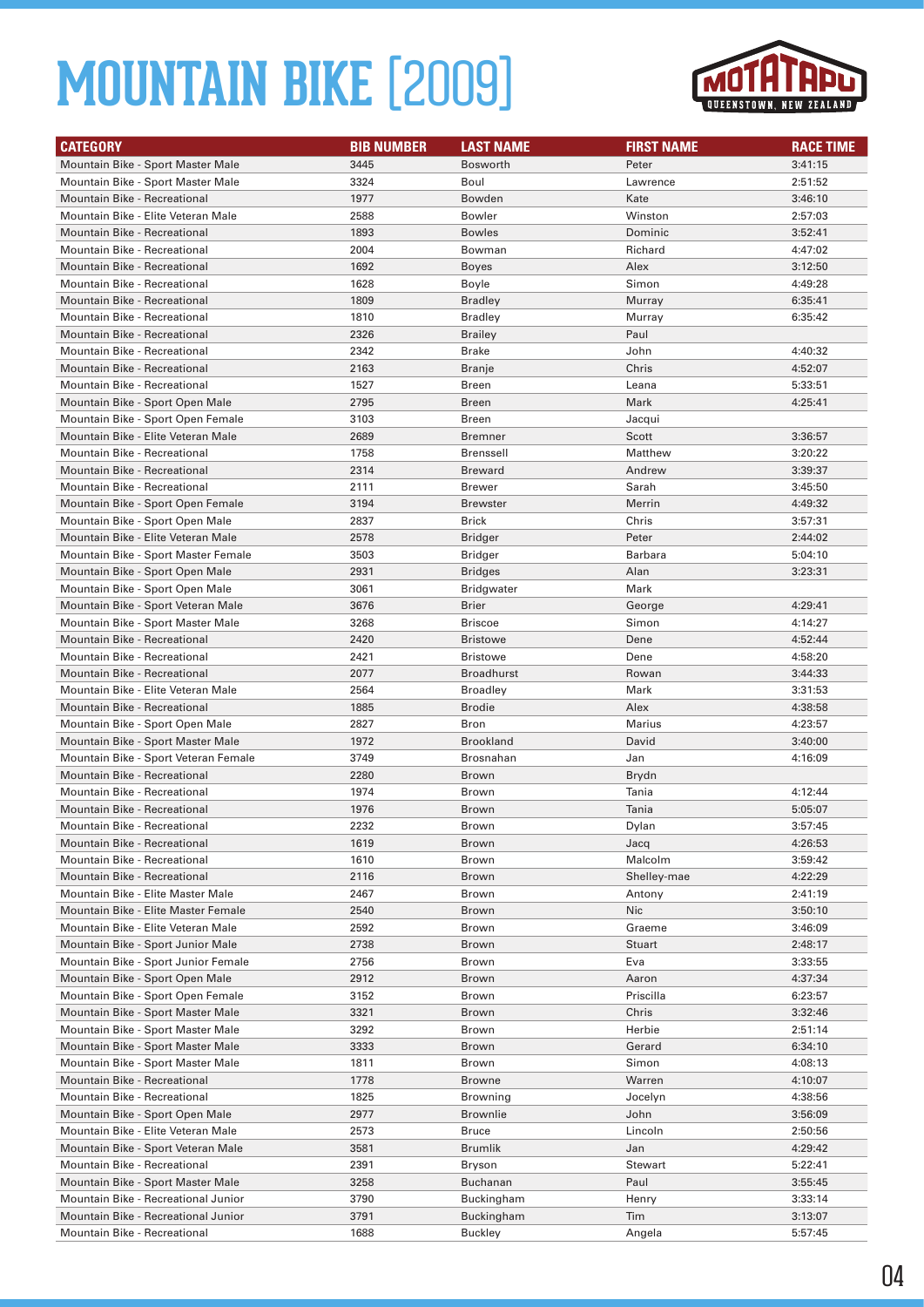

| <b>CATEGORY</b>                                                     | <b>BIB NUMBER</b> | <b>LAST NAME</b> | <b>FIRST NAME</b> | <b>RACE TIME</b>   |
|---------------------------------------------------------------------|-------------------|------------------|-------------------|--------------------|
| Mountain Bike - Recreational                                        | 2265              | <b>Buckley</b>   | Tim               | 4:30:07            |
| Mountain Bike - Sport Open Male                                     | 2932              | Buhagiar         | Lee               | 2:57:15            |
| Mountain Bike - Elite Junior Male                                   | 2722              | <b>Bulling</b>   | Pieter            | 2:27:31            |
| Mountain Bike - Sport Open Female                                   | 3097              | Bulling          | Heidi             | 4:26:39            |
| <b>Mountain Bike - Recreational</b>                                 | 1755              | <b>Bulman</b>    | Simon             | 3:26:18            |
| Mountain Bike - Sport Veteran Male                                  | 3637              | Bulman           | Derek             | 4:34:52            |
| Mountain Bike - Sport Open Male                                     | 3046              | Burden           | Darren            | 3:41:13            |
| Mountain Bike - Recreational                                        | 2348              | <b>Burgess</b>   | Ange              | 4:54:25            |
| Mountain Bike - Recreational                                        | 1904              | <b>Burgess</b>   | Matthew           | 4:38:43            |
| Mountain Bike - Sport Open Female                                   | 3083              | Burgess          | J                 | 6:03:37            |
| <b>Mountain Bike - Recreational</b>                                 | 2285              | Burke            | Michael           | 5:32:54            |
| Mountain Bike - Recreational                                        | 2171              | Burke            | Pat               |                    |
| <b>Mountain Bike - Recreational</b>                                 | 2258              | Burnett          | Cindy             | 4:26:33            |
| <b>Mountain Bike - Recreational</b>                                 | 2259              | <b>Burnett</b>   | Graeme            |                    |
| Mountain Bike - Elite Master Male                                   | 2537              | <b>Burnett</b>   | Alistair          | 2:51:46            |
| Mountain Bike - Sport Junior Male                                   | 2715              | <b>Burnett</b>   | Hamish            | 3:04:12            |
| <b>Mountain Bike - Recreational</b>                                 | 2384              | Burns            | Grant             | 4:59:37            |
| Mountain Bike - Elite Veteran Male                                  | 2594              | Burns            | Ross              | 3:20:18            |
| <b>Mountain Bike - Recreational</b>                                 | 2217              | <b>Burnside</b>  | Tim               | 3:29:55            |
| <b>Mountain Bike - Recreational</b>                                 | 1518              | <b>Burrowes</b>  | Craig             | 4:21:17            |
| <b>Mountain Bike - Recreational</b>                                 | 2356              | <b>Burrows</b>   | Mike              | 7:43:16            |
| Mountain Bike - Recreational                                        | 1899              | Butler           | Blair             | 4:56:04            |
| <b>Mountain Bike - Recreational</b>                                 | 2114              | <b>Butler</b>    | Emma              | 4:54:56            |
| Mountain Bike - Sport Master Female                                 | 3528              | Butler           | Wendy             | 5:12:34            |
| Mountain Bike - Recreational                                        | 1966              | Byatt            | Jago              | 4:25:37            |
| Mountain Bike - Sport Open Male                                     | 3846              | Bye              | Thomas            | 4:27:32            |
| Mountain Bike - Sport Veteran Male                                  | 3565              | Bye              | Geoff             | 4:27:41            |
| Mountain Bike - Recreational                                        | 1955              | Bylett           | Dave              | 4:53:43            |
| Mountain Bike - Sport Veteran Female                                | 3756              | Bylsma           | Jane              | 4:19:08            |
| Mountain Bike - Sport Veteran Male                                  | 3634              | Byrne            | John              |                    |
| <b>Mountain Bike - Recreational</b><br>Mountain Bike - Recreational | 1747<br>2271      | Caddick          | Laurel<br>David   | 7:24:44            |
| Mountain Bike - Elite Veteran Male                                  | 2560              | Caesar<br>Cahill | Julian            | 4:45:51<br>3:22:04 |
| Mountain Bike - Sport Open Male                                     | 2855              | Cain             |                   | 2:59:49            |
| Mountain Bike - Sport Open Female                                   | 3127              | Cairns           | Scott<br>Sarah    | 3:45:02            |
| Mountain Bike - Sport Junior Male                                   | 2725              | Calder           | Callum            | 2:54:20            |
| Mountain Bike - Recreational                                        | 1847              | Caldwell         | Lindsay           | 6:54:44            |
| Mountain Bike - Recreational                                        | 1605              | Callum           | Isabel            | 6:15:16            |
| <b>Mountain Bike - Recreational</b>                                 | 2308              | Cambridge        | David             | 5:41:27            |
| <b>Mountain Bike - Recreational</b>                                 | 2309              | Cambridge        | Nicci             | 5:41:25            |
| Mountain Bike - Recreational                                        | 1850              | Cameron          | Mark              | 4:55:47            |
| Mountain Bike - Elite Master Male                                   | 2512              | Cameron          | Kyle              |                    |
| Mountain Bike - Sport Master Male                                   | 3337              | Cameron          | Lindsay           | 3:34:18            |
| Mountain Bike - Sport Master Female                                 | 3536              | Cameron          | Robyn             | 3:55:10            |
| Mountain Bike - Recreational                                        | 2038              | Camp             | Josh              | 3:41:17            |
| Mountain Bike - Recreational                                        | 2364              | Campbell         | <b>Bruce</b>      | 4:53:16            |
| Mountain Bike - Sport Open Male                                     | 2838              | Campbell         | Sheree            |                    |
| Mountain Bike - Sport Open Female                                   | 3133              | Campbell         | Sheree            | 4:07:02            |
| Mountain Bike - Sport Master Male                                   | 3295              | Campbell         | Dave              | 4:27:32            |
| Mountain Bike - Sport Master Male                                   | 3384              | Campbell         | Grant             |                    |
| Mountain Bike - Sport Master Male                                   | 3353              | Campbell         | Gerard            | 3:20:33            |
| Mountain Bike - Sport Master Male                                   | 3477              | Campbell         | Paul              | 2:57:13            |
| Mountain Bike - Sport Master Male                                   | 3474              | Campbell         | Roy               | 4:22:51            |
| Mountain Bike - Sport Master Male                                   | 3277              | Campbell         | Trevor            | 4:38:35            |
| Mountain Bike - Sport Master Male                                   | 3216              | Canny            | Andrew            | 4:17:02            |
| Mountain Bike - Sport Open Male                                     | 2866              | Canziani         | Marcel            | 3:27:24            |
| Mountain Bike - Sport Master Male                                   | 3269              | Capstick         | Dean              | 3:20:36            |
| Mountain Bike - Sport Veteran Male                                  | 3595              | Caradus          | Graham            | 3:39:07            |
| Mountain Bike - Sport Master Male                                   | 3412              | Cardno           | Steve             | 3:16:30            |
| Mountain Bike - Sport Veteran Male                                  | 3707              | Carleton         | Geoff             | 3:17:28            |
| Mountain Bike - Elite Master Male                                   | 2527              | Carolan          | Richard           | 3:23:13            |
| Mountain Bike - Sport Veteran Female                                | 3730              | Carter           | Pauline           | 5:42:43            |
| Mountain Bike - Recreational                                        | 1978              | Cartwright       | David             | 0:00:00            |
| Mountain Bike - Sport Master Male                                   | 3387              | Cartwright       | Grant             | 4:45:38            |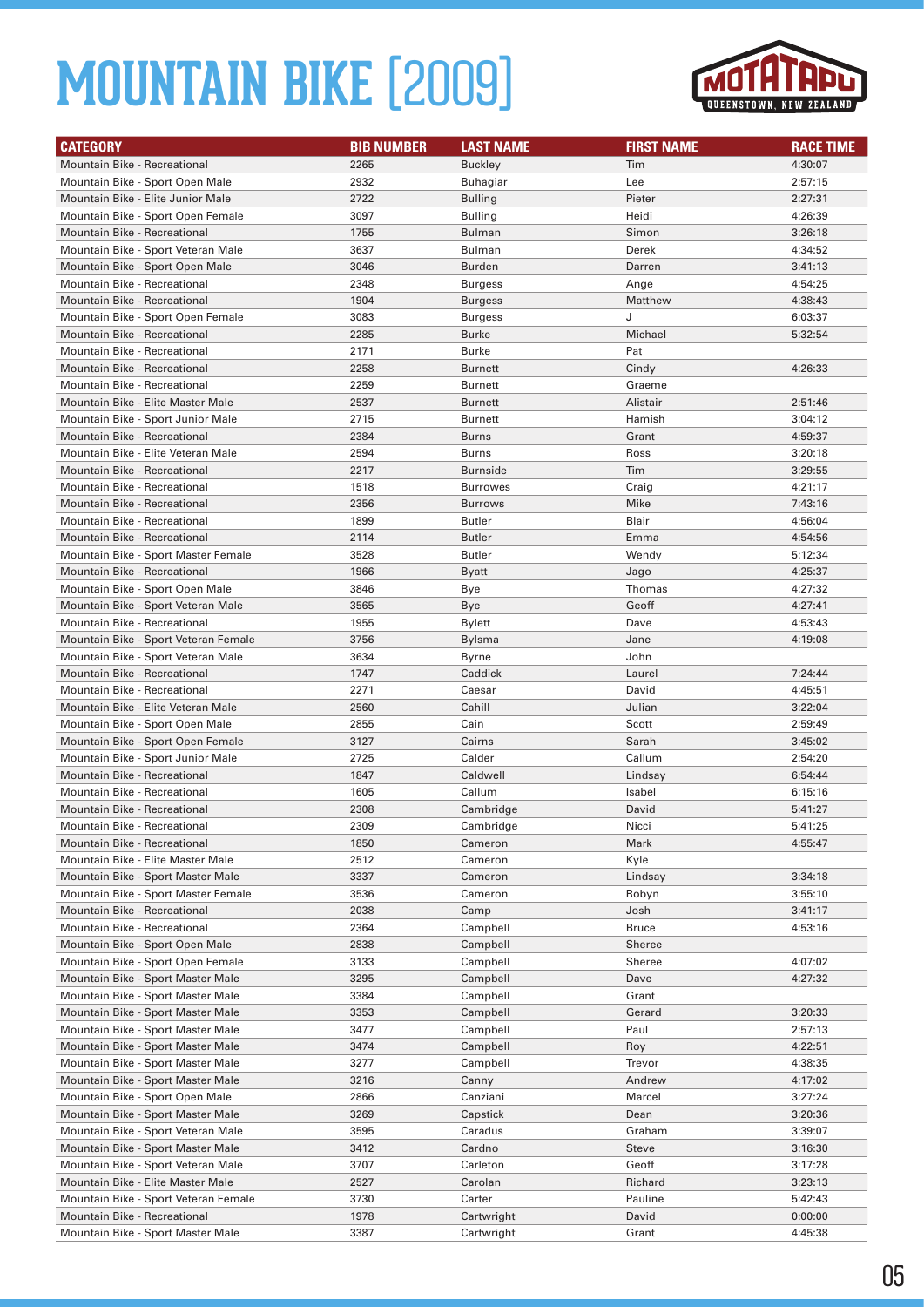

| <b>CATEGORY</b>                                                     | <b>BIB NUMBER</b> | <b>LAST NAME</b>         | <b>FIRST NAME</b> | <b>RACE TIME</b>   |
|---------------------------------------------------------------------|-------------------|--------------------------|-------------------|--------------------|
| <b>Mountain Bike - Recreational</b>                                 | 2385              | Catley                   | <b>Bruce</b>      | 4:14:49            |
| Mountain Bike - Recreational                                        | 2128              | Caulfield                | Chester           | 3:47:22            |
| <b>Mountain Bike - Recreational</b>                                 | 1721              | Caulfield                | Allan             | 3:56:45            |
| Mountain Bike - Recreational                                        | 2095              | Caulfield                | Tom               | 4:38:21            |
| Mountain Bike - Elite Master Male                                   | 2520              | Causer                   | Philip            | 2:34:42            |
| Mountain Bike - Sport Master Male                                   | 3352              | Causer                   | Philip            | 3:59:24            |
| Mountain Bike - Sport Veteran Male                                  | 3694              | Chaffey                  | Howard            | 3:30:34            |
| Mountain Bike - Elite Veteran Male                                  | 2628              | Challis                  | Paul              | 3:36:46            |
| Mountain Bike - Sport Open Female                                   | 3161              | Challis                  | Clare             | 3:50:11            |
| Mountain Bike - Recreational                                        | 1514              | Chalmers                 | Jane              |                    |
| <b>Mountain Bike - Recreational</b>                                 | 1826              | Chambers                 | Ross              | 4:24:29            |
| Mountain Bike - Sport Junior Female                                 | 2757              | Chambers                 | Nina              | 3:47:31            |
| Mountain Bike - Recreational                                        | 2298              | Chapman                  | Nigel             | 3:41:53            |
| Mountain Bike - Sport Veteran Male                                  | 3674              | Chappell                 | Michael           | 3:31:53            |
| Mountain Bike - Recreational                                        | 1691              | Chaston                  | Robyn             | 6:27:49            |
| Mountain Bike - Recreational                                        | 2203              | Chin                     | Darren            | 6:08:57            |
| Mountain Bike - Sport Master Female                                 | 3518              | Chin                     | Adrienne          | 3:34:25            |
| Mountain Bike - Sport Master Male                                   | 3315              | Chiu                     | Samuel jc         | 5:36:37            |
| Mountain Bike - Sport Open Male                                     | 2954              | Chovanec                 | David             | 3:49:13            |
| Mountain Bike - Sport Junior Male                                   | 2745              | Chronican                | Niam              |                    |
| Mountain Bike - Sport Veteran Male                                  | 3589              | Chronican                | Garry (crow)      |                    |
| Mountain Bike - Sport Open Male                                     | 3051              | Chrystal                 | Gregor            |                    |
| Mountain Bike - Sport Open Male                                     | 2853              | Church                   | Tim               |                    |
| Mountain Bike - Elite Veteran Male                                  | 2665              | Churchill                | Craig             | 2:47:48            |
| Mountain Bike - Recreational                                        | 1791              | Clapp                    | Colin             | 4:26:39            |
| Mountain Bike - Recreational                                        | 1550              | Clarbrough               | Mal               | 4:48:10            |
| <b>Mountain Bike - Recreational</b>                                 | 1819              | Clark                    | Chris             | 4:17:02            |
| Mountain Bike - Recreational                                        | 2239              | Clark                    | Keith             | 4:37:15            |
| <b>Mountain Bike - Recreational</b>                                 | 1716              | Clark                    | Leanne            | 7:22:45            |
| Mountain Bike - Recreational                                        | 1717              | Clark                    | Ben               | 7:22:45            |
| Mountain Bike - Recreational                                        | 1889              | Clark                    | John              | 3:40:09            |
| Mountain Bike - Sport Master Male                                   | 3251              | Clark                    | Andrew            | 6:04:05            |
| Mountain Bike - Sport Veteran Male                                  | 3678              | Clark                    | Peter             | 3:48:46            |
| Mountain Bike - Recreational Junior                                 | 3778              | Clark                    | Ben               | 6:57:11            |
| <b>Mountain Bike - Recreational</b>                                 | 2044              | Clarke                   | Adam              | 3:12:33            |
| Mountain Bike - Elite Veteran Male                                  | 2599              | Clarke                   | Dave              | 3:59:55            |
| Mountain Bike - Sport Open Male                                     | 2870              | Clarke                   | Grant             | 3:28:51            |
| Mountain Bike - Sport Open Female                                   | 3160              | Clarke                   | Karen             | 3:23:36            |
| Mountain Bike - Sport Veteran Male                                  | 3684              | Clarke                   | David             | 4:00:47            |
| <b>Mountain Bike - Recreational</b>                                 | 1654              | Clarkson                 | Alistair          | 4:14:55            |
| Mountain Bike - Recreational                                        | 1866              | Clarkson                 | Rodger            | 5:11:28            |
| Mountain Bike - Elite Master Male                                   | 2529              | Clarkson                 | Daniel            | 3:47:05            |
| Mountain Bike - Elite Master Female<br>Mountain Bike - Recreational | 2545              | Clarkson                 | Vicki             | 3:55:51            |
|                                                                     | 2345              | Clearwater<br>Clearwater | Anna              | 3:43:17            |
| Mountain Bike - Recreational<br>Mountain Bike - Recreational        | 2148<br>2001      | Clemence                 | Gary<br>John      | 4:10:48<br>3:51:27 |
| Mountain Bike - Recreational                                        | 2410              | Clements                 | Gene              | 5:10:26            |
| Mountain Bike - Recreational                                        | 2162              | Clements                 | Philip            | 3:09:09            |
| Mountain Bike - Sport Open Male                                     | 2928              | Clements                 | Ryan              | 3:41:43            |
| Mountain Bike - Sport Master Male                                   | 3407              | Cleminson                | Tim               | 4:26:34            |
| Mountain Bike - Recreational                                        | 2351              | Cleugh                   | Lynden            | 4:15:35            |
| Mountain Bike - Recreational                                        | 2250              | Cockram                  | Dougal            | 4:21:18            |
| Mountain Bike - Sport Master Female                                 | 3546              | Cockroft                 | Karin             | 3:40:42            |
| Mountain Bike - Sport Veteran Male                                  | 3719              | Cockroft                 | <b>Bruce</b>      | 3:55:45            |
| Mountain Bike - Recreational                                        | 3116              | Coddington               | Mandy             | 4:17:25            |
| Mountain Bike - Sport Open Male                                     | 2989              | Coddington               | James             | 3:14:22            |
| Mountain Bike - Elite Veteran Male                                  | 2664              | Cody                     | Matthew           | 3:14:28            |
| Mountain Bike - Sport Master Male                                   | 3273              | Cody                     | Gerard            | 3:39:08            |
| Mountain Bike - Sport Master Male                                   | 3254              | Cohen                    | Mark              | 3:24:51            |
| Mountain Bike - Sport Master Male                                   | 3267              | Coleman                  | Dick              | 2:59:11            |
| Mountain Bike - Sport Open Female                                   | 3123              | Coles                    | Fiona             |                    |
| Mountain Bike - Recreational                                        | 2198              | Collie                   | Megan             |                    |
| Mountain Bike - Sport Master Male                                   | 3400              | Collins                  | Roger             | 4:33:50            |
| Mountain Bike - Sport Open Female                                   | 3210              | Commons                  | Anne              |                    |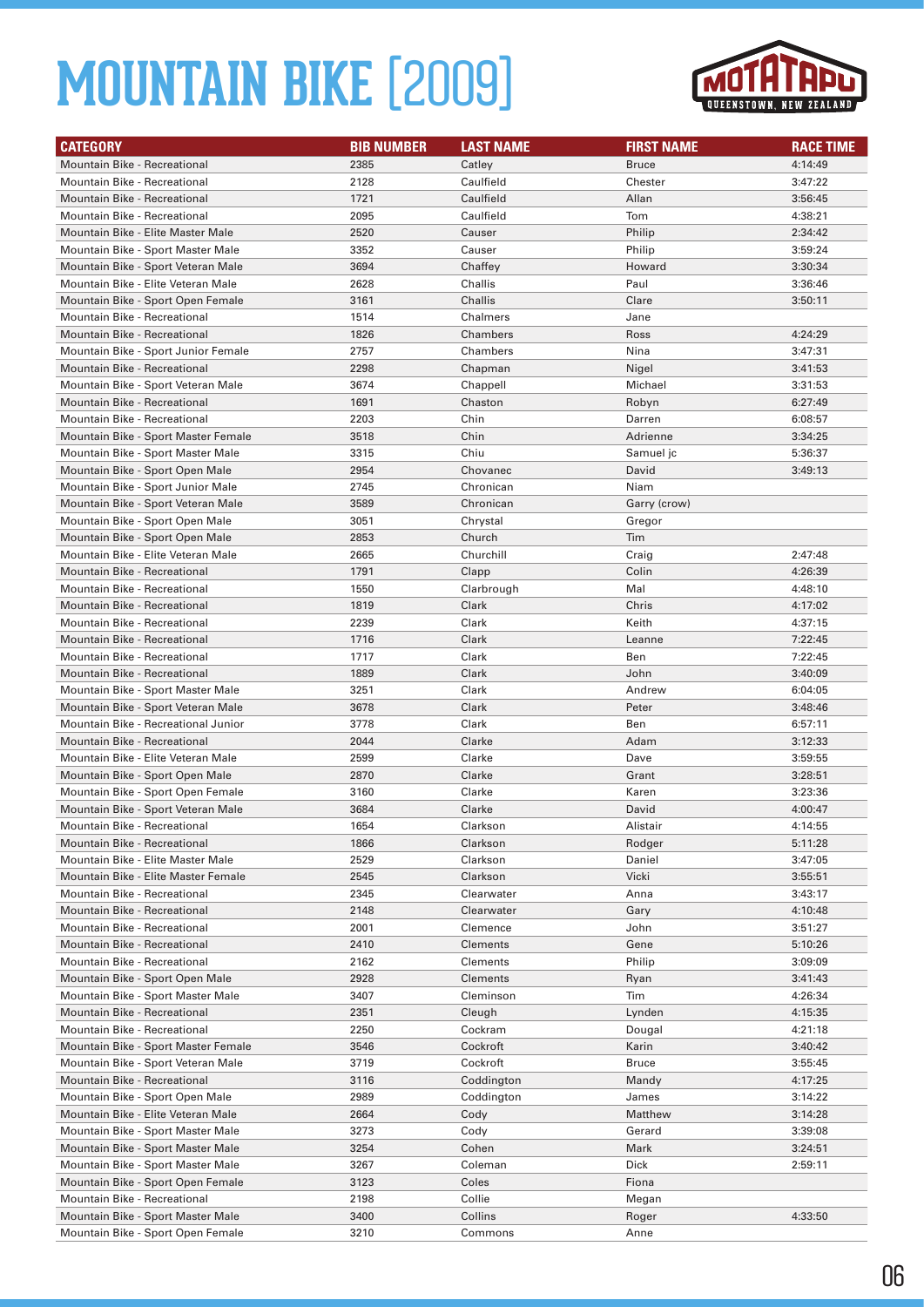

| <b>CATEGORY</b>                      | <b>BIB NUMBER</b> | <b>LAST NAME</b> | <b>FIRST NAME</b> | <b>RACE TIME</b> |
|--------------------------------------|-------------------|------------------|-------------------|------------------|
| <b>Mountain Bike - Recreational</b>  | 2376              | Conder           | David             |                  |
| <b>Mountain Bike - Recreational</b>  | 1992              | Connaughton      | Sean              |                  |
| Mountain Bike - Sport Open Female    | 3178              | Connell          | Milly             | 5:16:37          |
| Mountain Bike - Sport Veteran Male   | 3700              | Connell          | Martin            | 5:16:35          |
| Mountain Bike - Elite Master Male    | 2470              | Connolly         | Jonathan          | 2:39:27          |
| Mountain Bike - Recreational         | 1773              | Connor           | Laura             |                  |
| <b>Mountain Bike - Recreational</b>  | 1804              | Cook             | Andrew            | 4:20:44          |
| Mountain Bike - Recreational         | 1551              | Cook             | Barry             | 5:54:10          |
| <b>Mountain Bike - Recreational</b>  | 1552              | Cook             | Barry             | 5:54:10          |
| Mountain Bike - Recreational         | 2069              | Cook             | David bryan       | 3:20:18          |
| Mountain Bike - Recreational         | 2070              | Cook             | Judith            | 5:51:07          |
| Mountain Bike - Elite Veteran Male   | 2624              | Cook             | Brendan           | 3:25:30          |
| Mountain Bike - Elite Veteran Male   | 2552              | Cook             | Bill              | 4:11:42          |
| Mountain Bike - Sport Veteran Male   | 3726              | Cookson          | Tim               | 3:43:40          |
| <b>Mountain Bike - Recreational</b>  | 1674              | Coombs           | <b>Brad</b>       | 3:36:48          |
| Mountain Bike - Recreational         | 2083              | Cooper           | Craig             | 5:38:50          |
| <b>Mountain Bike - Recreational</b>  | 1871              | Cooper           | Chris             |                  |
| Mountain Bike - Recreational         | 2023              | Cooper           | Gene              | 5:53:24          |
| Mountain Bike - Sport Master Male    | 3285              | Cooper           | Paul              |                  |
| Mountain Bike - Elite Master Male    | 2481              | Coote            | Craig             | 3:16:07          |
| Mountain Bike - Sport Open Male      | 3006              | Copson           | Jonathan          | 3:09:54          |
| Mountain Bike - Sport Open Male      | 2898              | Corcoran         | Shane             | 3:14:41          |
| Mountain Bike - Recreational         | 1559              | Cordelle         | Stu               | 6:02:55          |
| Mountain Bike - Sport Master Male    | 3230              | Cordelle         | Stu               | 4:04:01          |
| Mountain Bike - Recreational         | 1895              | Cormack          | Dave              |                  |
| Mountain Bike - Recreational         | 2068              | Corn             | Angela            |                  |
| Mountain Bike - Recreational Junior  | 3773              | Cornwall         | Daniel            | 5:19:18          |
| Mountain Bike - Sport Master Male    | 3247              | Cotton           | Geoff             | 4:08:40          |
| <b>Mountain Bike - Recreational</b>  | 3841              | Cowan            | Aaron             | 4:04:05          |
| Mountain Bike - Sport Open Male      | 3861              | Cowan            | Jason             | 3:01:26          |
| Mountain Bike - Sport Open Male      | 2841              | Cowan            | Scott             | 2:50:54          |
| Mountain Bike - Sport Veteran Male   | 3613              | Cowan            | <b>Bruce</b>      | 4:26:03          |
| Mountain Bike - Sport Veteran Male   | 3597              | Cowan            | Stewart           |                  |
| Mountain Bike - Recreational         | 1953              | Cowie            | Euan              | 3:54:21          |
| <b>Mountain Bike - Recreational</b>  | 3825              | Cowie            | Elizabeth         | 4:21:59          |
| Mountain Bike - Sport Open Male      | 2819              | Cowie            | Roger             | 4:05:21          |
| Mountain Bike - Sport Open Female    | 3181              | Cowie            | Kathryn           |                  |
| Mountain Bike - Sport Open Male      | 2952              | Cox              | Craig allan       | 3:15:26          |
| Mountain Bike - Sport Open Female    | 3143              | Cox              | Kerry             | 3:59:30          |
| Mountain Bike - Sport Open Female    | 3168              | Cox              | Liz               | 3:33:46          |
| Mountain Bike - Recreational         | 3838              | Craig            | Leonie            | 3:59:41          |
| Mountain Bike - Recreational         | 3839              | Craig            | Stuart            | 3:24:48          |
| Mountain Bike - Sport Open Male      | 2909              | Craw             | Jeremy            | 3:22:35          |
| Mountain Bike - Recreational         | 2399              | Crawford         | Kim               | 5:22:49          |
| Mountain Bike - Recreational         | 2322              | Crawford         | Julian            |                  |
| Mountain Bike - Recreational Junior  | 3786              | Crawford         | Cara              | 5:22:49          |
| Mountain Bike - Sport Master Male    | 3314              | Crean            | Richie            | 3:29:00          |
| Mountain Bike - Sport Master Male    | 3226              | Crichton         | Paul              | 4:04:32          |
| Mountain Bike - Sport Veteran Male   | 3610              | Crichton         | Gus               | 3:27:29          |
| Mountain Bike - Elite Veteran Female | 2707              | Crombie          | Anne              | 2:57:26          |
| Mountain Bike - Recreational         | 2141              | Crone            | Kate              | 6:01:53          |
| Mountain Bike - Elite Master Male    | 2531              | Crooks           | Stu               | 2:37:31          |
| Mountain Bike - Sport Master Male    | 3219              | crooks           | david             | 3:45:14          |
| Mountain Bike - Sport Open Male      | 2794              | Crosby           | Tod               | 4:19:31          |
| Mountain Bike - Recreational         | 2112              | Cross            | <b>Brent</b>      | 4:28:14          |
| Mountain Bike - Sport Open Male      | 2911              | Cross            | Jamie             | 3:12:32          |
| Mountain Bike - Sport Master Male    | 3346              | Crosswell        | Alan              | 3:22:55          |
| Mountain Bike - Recreational         | 1663              | Croxford         | Will              | 5:36:58          |
| Mountain Bike - Recreational         | 2054              | Cruickshank      | David             | 5:29:29          |
| Mountain Bike - Sport Open Male      | 2830              | Culshaw          | Tony              | 3:26:08          |
| Mountain Bike - Sport Open Male      | 2981              | Cumming          | <b>Brendon</b>    |                  |
| Mountain Bike - Elite Veteran Male   | 2570              | Currie           | Geoff             | 3:03:37          |
| Mountain Bike - Elite Veteran Female | 2709              | Currie           | Hillary           |                  |
| Mountain Bike - Recreational         | 2241              | Curtin           | Geni              | 6:42:05          |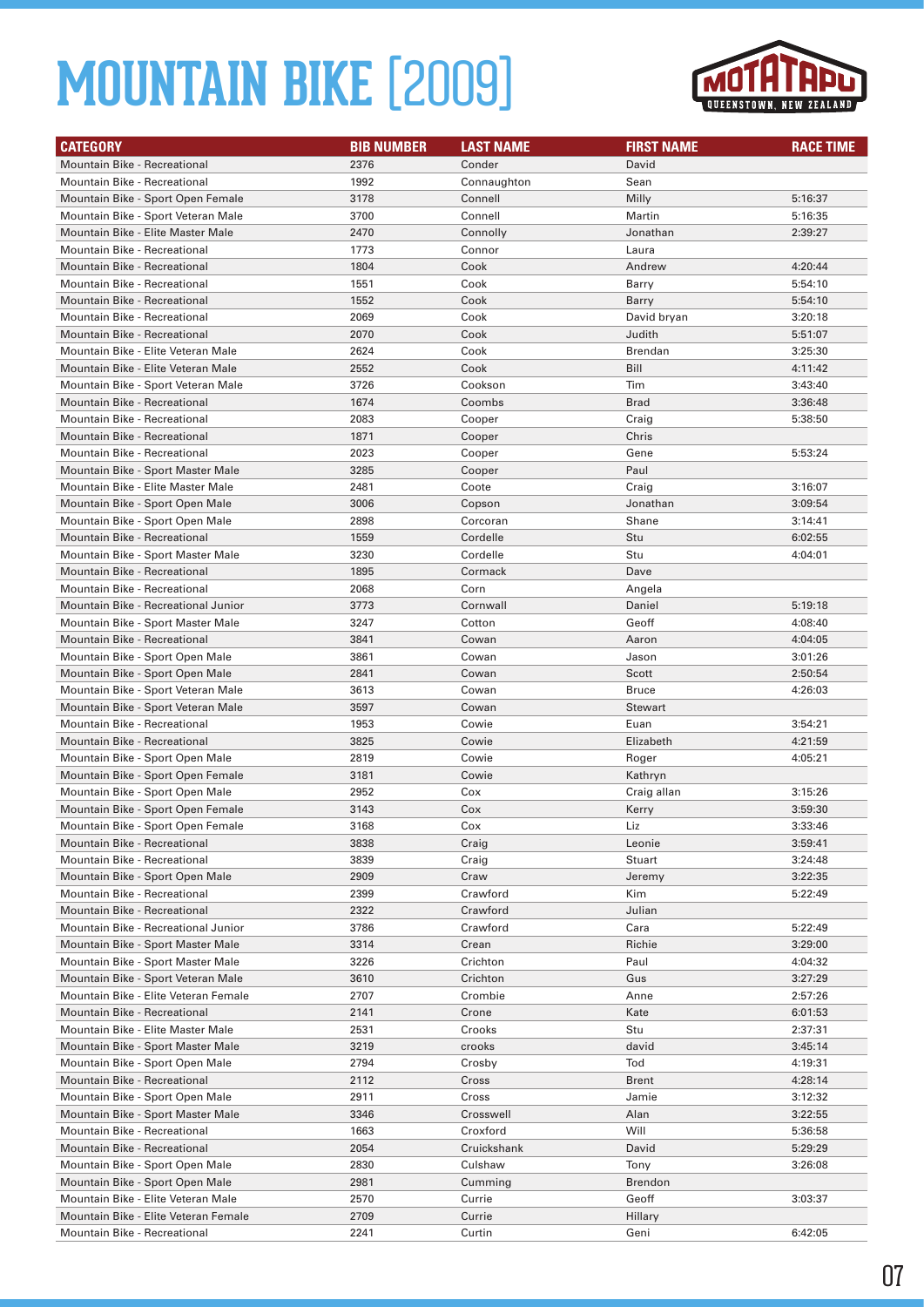

| <b>CATEGORY</b>                                                           | <b>BIB NUMBER</b> | <b>LAST NAME</b> | <b>FIRST NAME</b> | <b>RACE TIME</b> |
|---------------------------------------------------------------------------|-------------------|------------------|-------------------|------------------|
| Mountain Bike - Sport Open Female                                         | 3155              | Cutler           | Kirsty            | 3:54:21          |
| Mountain Bike - Sport Veteran Female                                      | 3752              | Cutler           | Liz               | 3:50:03          |
| Mountain Bike - Sport Open Male                                           | 2817              | Cvitanich        | Mark              | 3:10:47          |
| Mountain Bike - Recreational                                              | 1734              | D'arcy           | John              | 4:01:02          |
| <b>Mountain Bike - Recreational</b>                                       | 1942              | Dale             | Lee               |                  |
| Mountain Bike - Recreational                                              | 1783              | Dallas           | Riki              | 3:35:14          |
| <b>Mountain Bike - Recreational</b>                                       | 1861              | Daly             | Kara              | 4:51:35          |
| Mountain Bike - Recreational                                              | 1532              | Daly             | Scot              | 3:34:54          |
| Mountain Bike - Sport Open Male                                           | 2857              | Dalziel          | Gregory           | 4:52:35          |
| Mountain Bike - Sport Open Male                                           | 2856              | Dalziel          | Andrew            | 4:52:40          |
| <b>Mountain Bike - Recreational</b>                                       | 1896              | Daniel           | Mike              | 4:42:18          |
| Mountain Bike - Sport Open Female                                         | 3086              | Darracott        | Rebecca           | 3:47:12          |
| Mountain Bike - Sport Master Male                                         | 3418              | Davenport        | Nigel             | 3:40:46          |
| Mountain Bike - Sport Open Male                                           | 3058              | Davidson         | Darroch           | 3:39:16          |
| Mountain Bike - Sport Veteran Male                                        | 1769              | Davidson         | Kevin             | 3:49:41          |
| Mountain Bike - Recreational                                              | 1788              | Davies           | Hayden            | 5:25:14          |
| <b>Mountain Bike - Recreational</b>                                       | 1659              | Davies           | John              | 4:01:36          |
| Mountain Bike - Elite Master Male                                         | 2479              | Davies           | Chris             | 2:53:08          |
| Mountain Bike - Elite Veteran Female                                      | 2704              | Davies           | Michelle          | 4:37:35          |
| Mountain Bike - Sport Open Male                                           | 3004              | Davies           | William           | 3:19:00          |
| <b>Mountain Bike - Recreational</b>                                       | 1948              | Davis            | Andrew            |                  |
| Mountain Bike - Sport Master Male                                         | 3424              | Davis            | Jonathan          | 2:44:17          |
| Mountain Bike - Sport Master Female                                       | 3513              | Davis            | Nicola            | 4:19:49          |
| Mountain Bike - Recreational                                              | 2225              | Dawes            | Natasha           |                  |
| <b>Mountain Bike - Recreational</b>                                       | 1683              | Dawson           | Paul              | 3:47:47          |
| Mountain Bike - Recreational                                              | 2006<br>3698      | Dawson           | Tristan           | 4:11:54          |
| Mountain Bike - Sport Veteran Male                                        | 3584              | Dawson<br>Dawson | John<br>Tas       | 6:16:08          |
| Mountain Bike - Sport Veteran Male<br><b>Mountain Bike - Recreational</b> | 1553              | Day              | Karl              | 4:00:27          |
| Mountain Bike - Recreational                                              | 1878              | De groot         | Rob               | 4:38:42          |
| Mountain Bike - Recreational Junior                                       | 3792              | De groot         | Logan             |                  |
| Mountain Bike - Sport Master Male                                         | 3415              | De jongh         | Mike              | 3:54:21          |
| Mountain Bike - Sport Master Female                                       | 3514              | De jongh         | Fiona             | 3:54:16          |
| Mountain Bike - Sport Master Male                                         | 3356              | De kwant         | Rene              | 3:27:55          |
| Mountain Bike - Sport Open Male                                           | 2818              | Deam             | Matthew           | 3:49:40          |
| Mountain Bike - Recreational Junior                                       | 3769              | Dean             | Miriam            |                  |
| Mountain Bike - Sport Master Male                                         | 3351              | Delima           | Tony              |                  |
| Mountain Bike - Recreational                                              | 1768              | Deliseo          | Tony              |                  |
| Mountain Bike - Elite Veteran Male                                        | 2620              | Demler           | Craig             | 4:01:22          |
| <b>Mountain Bike - Recreational</b>                                       | 1589              | Demmers          | Kristy            | 5:10:49          |
| Mountain Bike - Sport Master Female                                       | 3494              | Dench            | Alison            | 4:05:44          |
| Mountain Bike - Recreational                                              | 1813              | Dennison         | Kirsten           | 5:13:28          |
| Mountain Bike - Sport Junior Male                                         | 2724              | Dennison         | Jonathan          | 3:07:22          |
| Mountain Bike - Sport Open Female                                         | 3132              | Denny            | Lisa              | 3:36:22          |
| Mountain Bike - Recreational                                              | 1599              | Devery           | Leila             | 6:58:39          |
| Mountain Bike - Recreational                                              | 1601              | Devery           | Shane             | 4:35:47          |
| Mountain Bike - Sport Veteran Male                                        | 3619              | Devine           | Peter             |                  |
| Mountain Bike - Recreational                                              | 2145              | Dick             | Chris             | 6:16:35          |
| Mountain Bike - Recreational                                              | 1946              | Dick             | Graham            | 4:58:58          |
| Mountain Bike - Recreational                                              | 1538              | Dillon-roberts   | Lisa              | 6:08:05          |
| Mountain Bike - Recreational                                              | 1818              | Dippie           | Liz               | 5:44:46          |
| Mountain Bike - Sport Master Male                                         | 3398              | Direen           | Derek             | 3:16:35          |
| Mountain Bike - Recreational                                              | 1700              | Ditfort          | Grant             | 3:48:47          |
| Mountain Bike - Recreational                                              | 1800              | Dixon            | Anne              |                  |
| Mountain Bike - Elite Veteran Male                                        | 2656              | <b>Dobbs</b>     | Peter             | 3:37:26          |
| Mountain Bike - Elite Veteran Male                                        | 2645              | Dobson           | Greg              | 2:13:17          |
| Mountain Bike - Recreational                                              | 2374              | Dodd             | Graeme            |                  |
| Mountain Bike - Elite Junior Male                                         | 2437              | Dodds            | Alex              | 2:40:12          |
| Mountain Bike - Sport Open Male                                           | 3053              | Dodds            | Aaron             | 5:18:28          |
| Mountain Bike - Sport Open Male                                           | 3847              | Doherty          | Mark              | 3:37:54          |
| Mountain Bike - Elite Master Female                                       | 2544              | Dollman          | Karina            | 3:05:33          |
| Mountain Bike - Recreational                                              | 1685              | Donald           | Robert            | 5:15:24          |
| Mountain Bike - Sport Master Male                                         | 3242              | Donald           | <b>Brent</b>      | 3:06:30          |
| Mountain Bike - Sport Master Male                                         | 3243              | Donald           | <b>Brent</b>      |                  |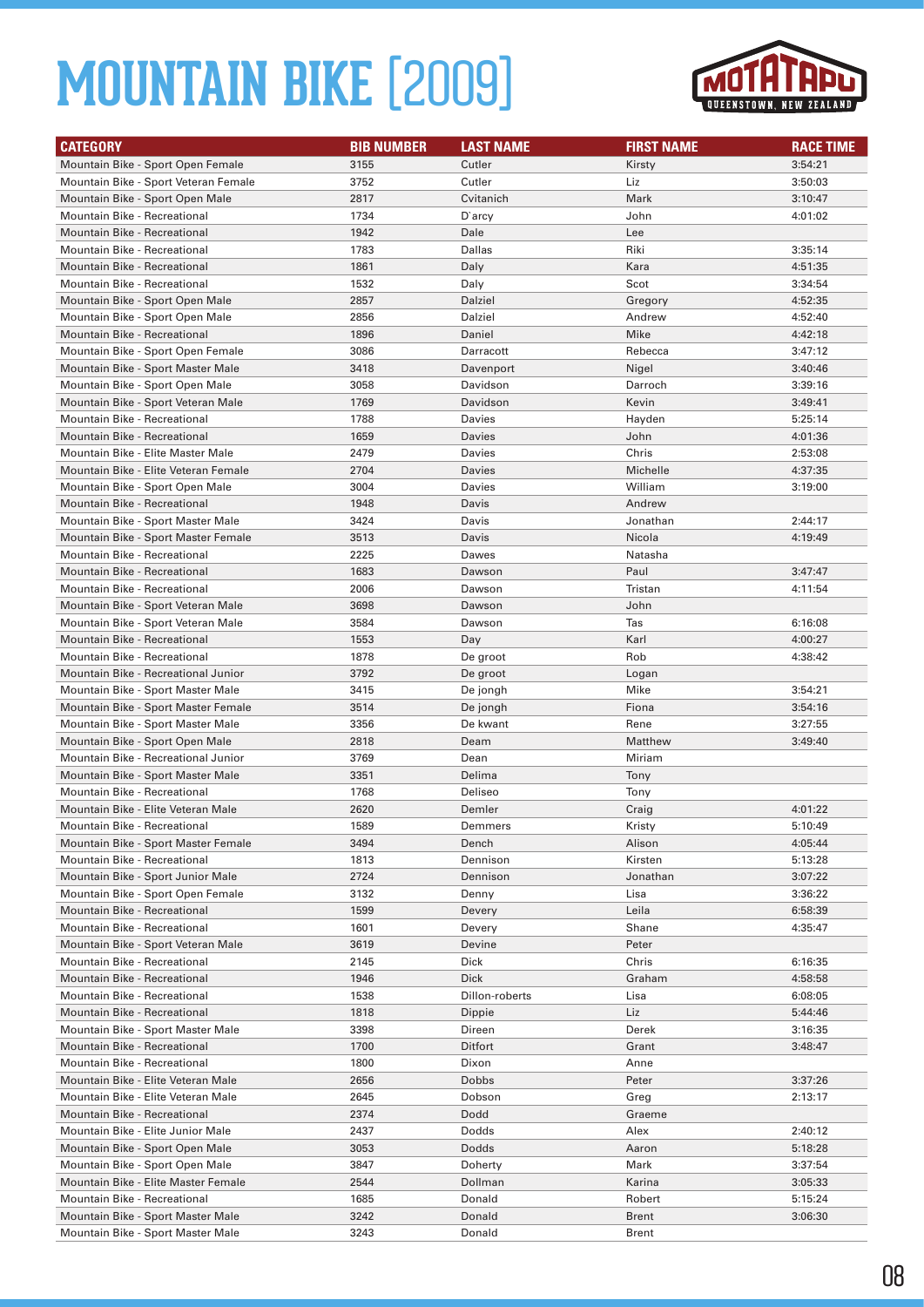

| <b>CATEGORY</b>                                                       | <b>BIB NUMBER</b> | <b>LAST NAME</b> | <b>FIRST NAME</b> | <b>RACE TIME</b>   |
|-----------------------------------------------------------------------|-------------------|------------------|-------------------|--------------------|
| Mountain Bike - Sport Open Male                                       | 3064              | Donlevy          | Simon             | 5:34:14            |
| Mountain Bike - Recreational                                          | 2394              | Donnelly         | Gillian           | 5:30:02            |
| Mountain Bike - Sport Open Male                                       | 2924              | Donnelly         | Quentin           | 3:29:49            |
| Mountain Bike - Sport Veteran Male                                    | 3632              | Doornenbal       | Julie             | 4:17:01            |
| Mountain Bike - Sport Veteran Female                                  | 3750              | Doornenbal       | Julie             | 4:04:53            |
| Mountain Bike - Recreational                                          | 1707              | Doran            | Wayne             | 4:07:00            |
| <b>Mountain Bike - Recreational</b>                                   | 2178              | Douglas          | Dion              | 3:40:58            |
| Mountain Bike - Sport Master Male                                     | 3355              | Douglas          | lan               | 4:30:12            |
| Mountain Bike - Sport Veteran Male                                    | 3575              | Douglas          | John robert       | 3:52:21            |
| Mountain Bike - Recreational Junior                                   | 3824              | Douglas          | Ryan              | 3:05:34            |
| <b>Mountain Bike - Recreational</b>                                   | 1636              | Dowling          | Sarah             |                    |
| Mountain Bike - Sport Veteran Male                                    | 3583              | Downer           | Jack              | 4:53:04            |
| <b>Mountain Bike - Recreational</b>                                   | 1633              | Downs            | Garry             | 3:38:04            |
| Mountain Bike - Sport Open Female                                     | 3187              | Doyle            | Amber             | 4:52:18            |
| Mountain Bike - Elite Master Male                                     | 2513              | Drake            | Aaron             | 5:17:10            |
| Mountain Bike - Elite Master Male                                     | 3024              | Drake            | David             | 2:11:48            |
| Mountain Bike - Sport Open Female                                     | 3180              | Drake            | Amanda            | 5:02:58            |
| Mountain Bike - Recreational                                          | 1771              | Dransfield       | Kyle              | 3:18:24            |
| Mountain Bike - Elite Master Male                                     | 2498              | Drew             | Dave              | 2:25:34            |
| Mountain Bike - Recreational                                          | 1901              | Dromgoole        | Chris             | 3:51:46            |
| <b>Mountain Bike - Recreational</b>                                   | 1635              | Dromgoole        | Jon               | 3:56:57            |
| <b>Mountain Bike - Recreational</b>                                   | 1622              | Drummond         | Linley            | 7:11:22            |
| <b>Mountain Bike - Recreational</b>                                   | 1623              | Drummond         | John              | 7:11:23            |
| Mountain Bike - Sport Veteran Male                                    | 3662              | Drummond         | Mike              | 4:05:14            |
| <b>Mountain Bike - Recreational</b>                                   | 1735              | Drury            | Peter             | 5:32:28            |
| Mountain Bike - Recreational                                          | 2253              | Du mez           | Paul              | 4:03:02            |
| <b>Mountain Bike - Recreational</b>                                   | 1884              | Duggan           | Scott             |                    |
| Mountain Bike - Sport Open Male                                       | 3019              | Duggan           | Martin            | 4:34:17            |
| <b>Mountain Bike - Recreational</b>                                   | 1665              | Dunbar           | Warren            | 3:50:29            |
| Mountain Bike - Recreational Junior                                   | 3762              | Dunbar           | Samuel            | 3:25:48            |
| Mountain Bike - Sport Veteran Male                                    | 3605              | Duncan           | John              | 3:58:34            |
| Mountain Bike - Recreational                                          | 2435              | Dunham           | Jon               | 4:53:54            |
| Mountain Bike - Sport Veteran Male                                    | 3706              | Duyvesteyn       | Hans              | 3:52:29            |
| Mountain Bike - Elite Veteran Male                                    | 2649              | Dyer             | Peter             | 3:27:00            |
| Mountain Bike - Elite Veteran Male                                    | 2559              | Dyet             | <b>Steve</b>      | 3:50:14            |
| Mountain Bike - Sport Veteran Male                                    | 3693              | Eade             | Alwyn             | 4:18:39            |
| Mountain Bike - Sport Open Male                                       | 2810              | Eaglesfield      | Will              | 3:45:05            |
| Mountain Bike - Sport Open Male                                       | 2778              | Earl             | Simon             | 3:42:19            |
| Mountain Bike - Sport Open Male                                       | 2876              | Early            | Dave              | 3:20:06            |
| Mountain Bike - Recreational                                          | 1909              | Easton           | Madeline          |                    |
| Mountain Bike - Elite Veteran Male                                    | 2561              | Eden             | Peter             | 3:39:01            |
| Mountain Bike - Sport Master Female                                   | 3533              | Edie             | Robyn             | 4:38:03            |
| Mountain Bike - Sport Master Male                                     | 3451              | Edmond           | John              | 3:30:39            |
| Mountain Bike - Recreational                                          | 1779              | Edwards          | Camilla           | 4:46:15            |
| Mountain Bike - Recreational                                          | 2320              | Edwards          | Martin rhys       |                    |
| Mountain Bike - Recreational                                          | 2334              | Edwards          | Nick              |                    |
| Mountain Bike - Recreational                                          | 2389              | Edwards          | Reon              | 4:24:51            |
| Mountain Bike - Sport Veteran Male                                    | 3628              | Edwards          | Robert            | 3:27:16            |
| Mountain Bike - Recreational                                          | 2037              | Eichholz         | Werner            | 4:05:17            |
| Mountain Bike - Recreational                                          | 1562              | Elder            | Jessica           | 4:39:29            |
| Mountain Bike - Sport Junior Male                                     | 2723              | Elder            | Timothy           | 3:28:07<br>4:38:14 |
| Mountain Bike - Sport Veteran Male                                    | 3578              | Elder            | Norman            |                    |
| Mountain Bike - Elite Master Male                                     | 2533              | Ellenden         | Damon             |                    |
| Mountain Bike - Recreational                                          | 2357              | Elliot           | Nikki             |                    |
| Mountain Bike - Sport Open Female                                     | 3196              | Elliot           | Rachel            | 4:32:15            |
| Mountain Bike - Recreational                                          | 2331              | Ellis            | Toni              | 4:38:56            |
| Mountain Bike - Elite Veteran Male                                    | 2678              | Ellis            | Ken               | 3:25:06            |
| Mountain Bike - Recreational                                          | 2388              | Ellison          | Peter             | 5:46:27            |
| Mountain Bike - Sport Master Male                                     | 3408<br>3572      | Elton            | Jeff              | 4:13:53            |
| Mountain Bike - Sport Veteran Male<br>Mountain Bike - Sport Open Male | 3049              | Endre<br>Engel   | Zoltan<br>Matthew | 3:57:52<br>3:44:26 |
| Mountain Bike - Sport Veteran Male                                    | 3641              | Engel            | John              | 5:10:33            |
| Mountain Bike - Recreational                                          | 2338              | English          | Conor             | 5:42:00            |
| Mountain Bike - Recreational                                          | 2335              | English          | Bill              | 4:58:40            |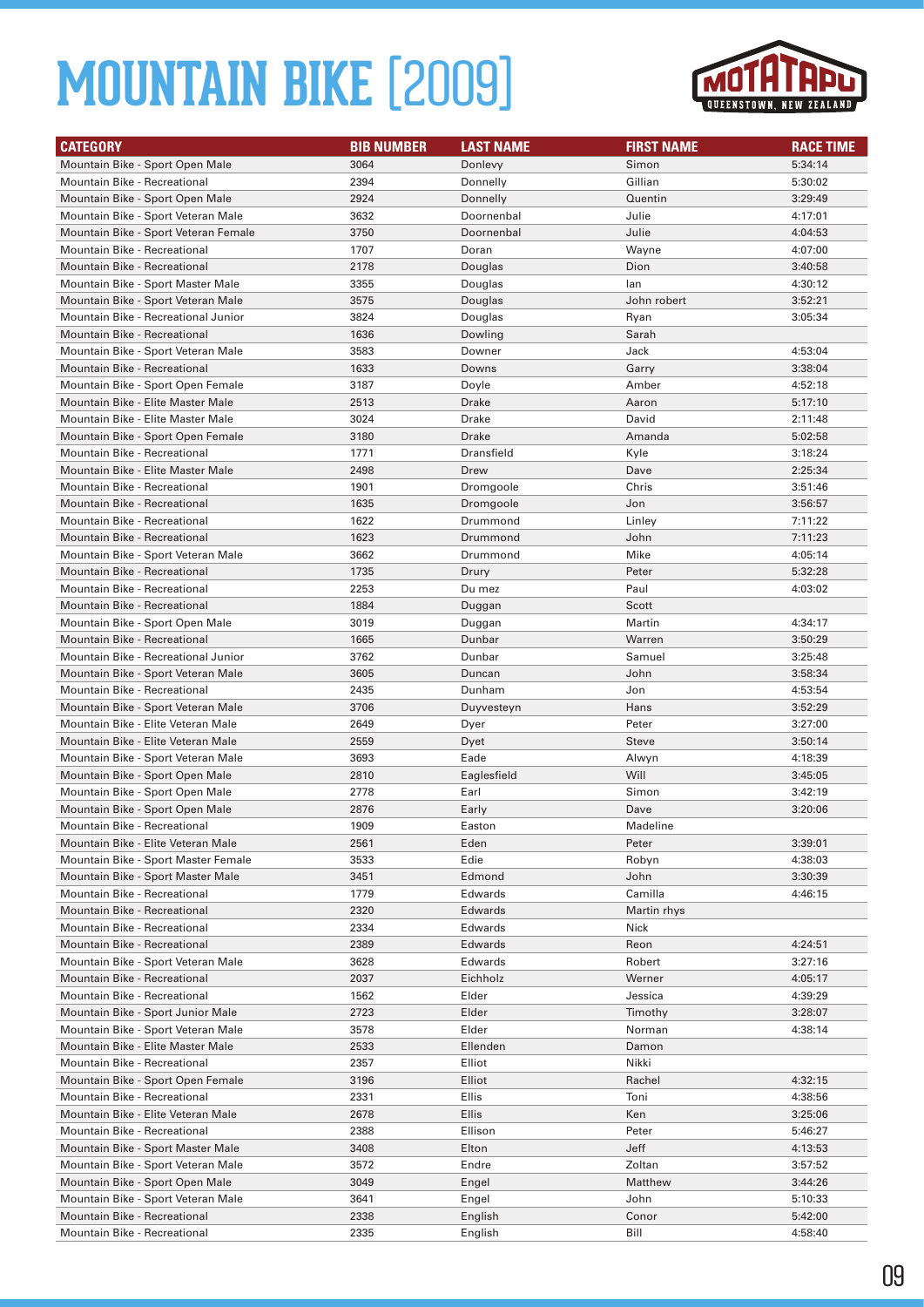

| <b>CATEGORY</b>                                                        | <b>BIB NUMBER</b> | <b>LAST NAME</b>     | <b>FIRST NAME</b> | <b>RACE TIME</b>   |
|------------------------------------------------------------------------|-------------------|----------------------|-------------------|--------------------|
| <b>Mountain Bike - Recreational</b>                                    | 2125              | English              | Mervyn            | 4:29:12            |
| Mountain Bike - Recreational                                           | 1742              | Ensor                | Chris             | 3:42:23            |
| Mountain Bike - Sport Open Female                                      | 3095              | Ernst                | Gabbie            | 4:13:16            |
| Mountain Bike - Sport Master Male                                      | 3332              | Erskine              | Richard           | 3:26:28            |
| Mountain Bike - Recreational                                           | 1613              | Erskine-shaw         | Bronwyn           | 4:45:23            |
| Mountain Bike - Sport Open Male                                        | 2894              | Erving               | Gary              | 2:56:44            |
| Mountain Bike - Recreational                                           | 2017              | Etherington          | Martin            | 4:16:38            |
| Mountain Bike - Recreational                                           | 1807              | Evans                | Dave              | 3:56:58            |
| <b>Mountain Bike - Recreational</b>                                    | 1643              | Evans                | Graeme            | 5:40:23            |
| Mountain Bike - Recreational                                           | 1890              | Evans                | Shane             | 4:03:30            |
| <b>Mountain Bike - Recreational</b>                                    | 1682              | Evans                | Sue               | 5:40:53            |
| Mountain Bike - Recreational                                           | 1529              | Evans                | Wayne             | 4:27:24            |
| Mountain Bike - Elite Master Male                                      | 2468              | Evans                | Geoff             | 3:24:10            |
| Mountain Bike - Elite Master Male                                      | 2525              | Evans                | Ariki             |                    |
| Mountain Bike - Recreational                                           | 1770              | Everett              | Simon             | 3:52:20            |
| Mountain Bike - Sport Master Male                                      | 3246              | Everitt              | Richard           | 2:55:38            |
| Mountain Bike - Recreational                                           | 1581              | Ewart                | <b>Baden</b>      | 5:34:37            |
| Mountain Bike - Recreational                                           | 2072              | Excell               | Cindy             |                    |
| Mountain Bike - Elite Veteran Male                                     | 2623              | Eyles                | Trevor            | 3:45:16            |
| Mountain Bike - Sport Open Male                                        | 2811              | Fahey                | Haedyn            | 3:36:31            |
| <b>Mountain Bike - Recreational</b>                                    | 2302              | Faithful             | Elizabeth         | 6:30:48            |
| Mountain Bike - Sport Veteran Male                                     | 3724              | Fallow               | Alex              | 4:06:08            |
| <b>Mountain Bike - Recreational</b>                                    | 1524              | Farquharson          | Tonia             | 6:02:55            |
| Mountain Bike - Sport Open Male                                        | 2808              | Farquharson          | Steve             | 2:54:32            |
| Mountain Bike - Sport Junior Male                                      | 2739              | Farrell              | Fergus            | 3:41:24            |
| Mountain Bike - Sport Open Male                                        | 3035              | Farrell              | Lee               | 3:21:41            |
| Mountain Bike - Sport Open Female                                      | 3096              | Farrell              | Ruth              | 4:33:17            |
| Mountain Bike - Recreational                                           | 2042              | Faulkner             | <b>Bron</b>       |                    |
| <b>Mountain Bike - Recreational</b>                                    | 2260              | Faulkner             | Neale             | 3:53:09            |
| Mountain Bike - Recreational                                           | 2261              | Faulkner             | Wendy             | 3:53:09            |
| <b>Mountain Bike - Recreational</b>                                    | 1686              | Fausch               | Andrew            | 4:37:57            |
| <b>Mountain Bike - Recreational</b>                                    | 1579              | Fenton               | Michelle          | 3:47:22            |
| <b>Mountain Bike - Recreational</b>                                    | 1673              | Fenton               | Tony              | 3:55:34            |
| Mountain Bike - Sport Open Male<br><b>Mountain Bike - Recreational</b> | 2773<br>1954      | Fenton               | Grant<br>Sarah    | 5:12:16            |
| Mountain Bike - Elite Open Male                                        | 2452              | Ferguson<br>Ferguson | Hamish            | 4:58:44<br>2:39:51 |
| Mountain Bike - Sport Open Male                                        | 2829              | Ferguson             | Chris             | 3:44:11            |
| Mountain Bike - Recreational                                           | 2188              | Feron                | Geoff             | 3:28:21            |
| Mountain Bike - Sport Veteran Male                                     | 2175              | Feron                | John              | 3:08:11            |
| Mountain Bike - Recreational                                           | 2284              | Field                | Catherine         | 4:51:20            |
| Mountain Bike - Recreational                                           | 1719              | Field                | Richard           | 5:54:07            |
| Mountain Bike - Sport Open Male                                        | 3043              | Field                | Julian            |                    |
| Mountain Bike - Recreational                                           | 2047              | Figenshow            | Scott             |                    |
| Mountain Bike - Recreational                                           | 1928              | Finch                | Graeme            | 5:15:57            |
| Mountain Bike - Recreational                                           | 1796              | Findlater            | Damon             | 4:38:56            |
| Mountain Bike - Sport Veteran Male                                     | 3611              | Findlater            | Tom               | 3:33:45            |
| Mountain Bike - Elite Master Male                                      | 1827              | Findlay              | Josh              | 2:21:41            |
| Mountain Bike - Sport Open Male                                        | 2882              | Finlayson            | Nicholas          |                    |
| Mountain Bike - Elite Veteran Male                                     | 2627              | Finnerty             | Nigel             | 3:07:49            |
| Mountain Bike - Elite Master Male                                      | 2490              | Finnie               | Scott             | 2:59:15            |
| <b>Mountain Bike - Recreational</b>                                    | 2223              | Firman               | Denise            | 6:16:35            |
| Mountain Bike - Recreational                                           | 2224              | Firman               | Marc              | 6:16:33            |
| Mountain Bike - Sport Master Male                                      | 3485              | Firth                | Andy              | 3:07:43            |
| Mountain Bike - Sport Master Female                                    | 3505              | Firth                | Margaret          | 4:13:23            |
| Mountain Bike - Recreational                                           | 1650              | Fitzgerald           | Tom               | 5:40:24            |
| Mountain Bike - Sport Open Male                                        | 2780              | Fitzgerald           | Ryan              | 3:28:39            |
| Mountain Bike - Sport Open Female                                      | 3182              | Fitzgibbon           | Leigh-ann         | 6:22:21            |
| Mountain Bike - Sport Master Male                                      | 3318              | Flamank              | Barry             | 5:39:52            |
| Mountain Bike - Recreational                                           | 1915              | Flanagan             | Francois          | 3:44:17            |
| Mountain Bike - Sport Open Male                                        | 2865              | Fleck                | Richard           | 3:00:21            |
| Mountain Bike - Sport Veteran Male                                     | 3603              | Fleck                | Graham            | 4:25:20            |
| Mountain Bike - Recreational                                           | 1995              | Fleming              | Bevan             | 4:02:33            |
| Mountain Bike - Recreational                                           | 1608              | Fleming              | Craig             | 3:30:37            |
| Mountain Bike - Sport Open Female                                      | 3119              | Fleming              | Jo                |                    |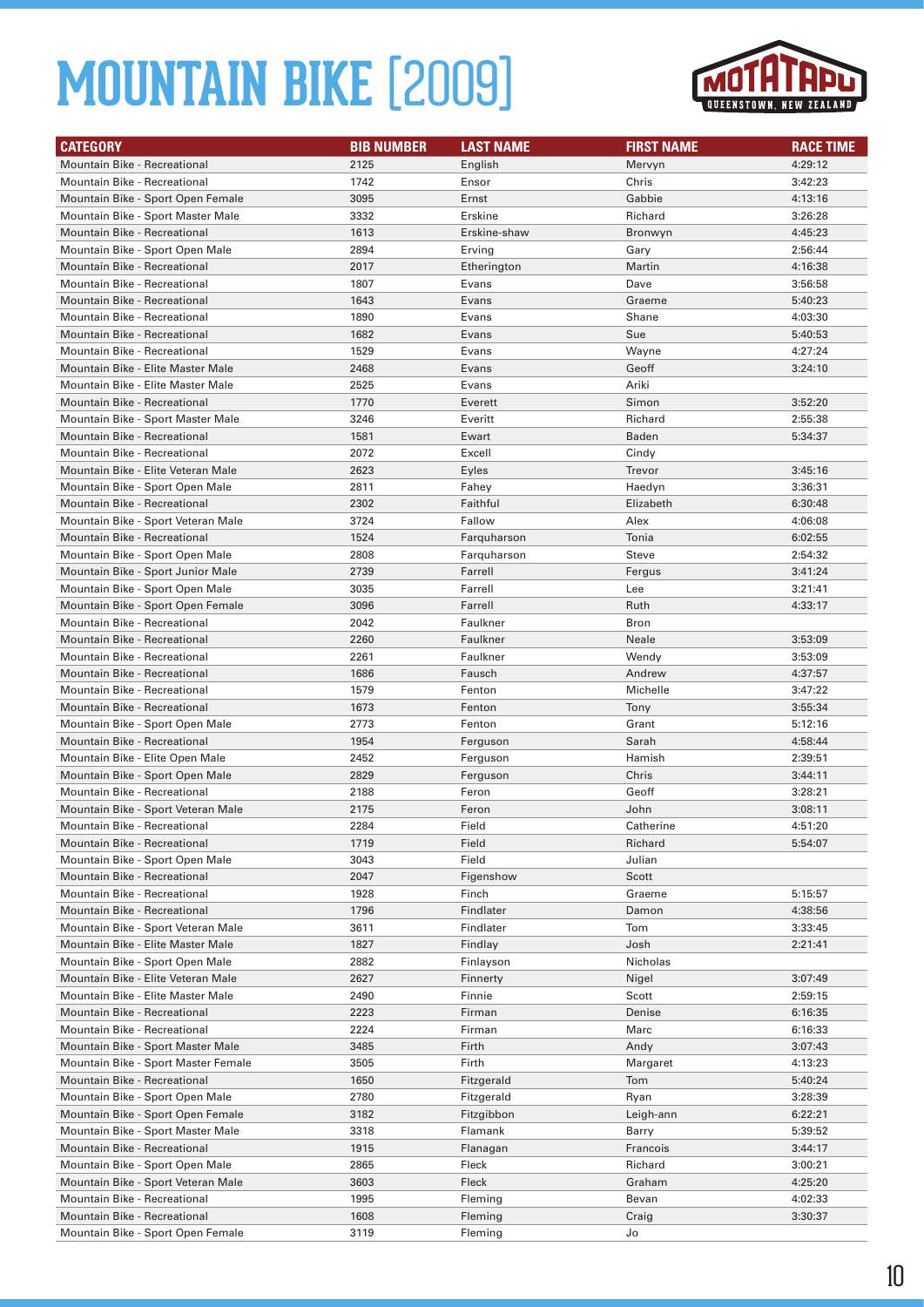

| <b>CATEGORY</b>                     | <b>BIB NUMBER</b> | <b>LAST NAME</b> | <b>FIRST NAME</b> | <b>RACE TIME</b> |
|-------------------------------------|-------------------|------------------|-------------------|------------------|
| Mountain Bike - Sport Master Male   | 3225              | Fletcher         | Peter             | 3:15:24          |
| Mountain Bike - Sport Open Male     | 2978              | Flint            | Andrew            | 4:12:35          |
| Mountain Bike - Recreational        | 1727              | <b>Flowers</b>   | House             | 4:49:36          |
| Mountain Bike - Sport Master Male   | 3328              | Floyd            | Lee               | 2:40:54          |
| <b>Mountain Bike - Recreational</b> | 2325              | Flynn            | Rob               |                  |
| Mountain Bike - Sport Open Male     | 2958              | Forbes           | Jason             | 4:19:21          |
| <b>Mountain Bike - Recreational</b> | 1526              | Ford             | Ant               | 4:36:58          |
| Mountain Bike - Sport Veteran Male  | 3643              | Ford             | Duncan            | 3:57:42          |
| Mountain Bike - Sport Veteran Male  | 3689              | Ford             | Mike              | 4:12:42          |
| Mountain Bike - Elite Veteran Male  | 2566              | Forde            | Peter             | 3:32:30          |
| Mountain Bike - Elite Master Male   | 2504              | Forlong          | Jeremy            | 2:57:30          |
| Mountain Bike - Sport Master Male   | 3234              | Forrester        | John              | 2:55:48          |
| <b>Mountain Bike - Recreational</b> | 3857              | Fortanier        | Eric              | 5:44:10          |
| <b>Mountain Bike - Recreational</b> | 1723              | Foster           | Jane              | 5:29:45          |
| Mountain Bike - Recreational        | 1641              | Foster           | Mark              | 3:54:11          |
| Mountain Bike - Sport Open Male     | 2948              | Fothergill       | Scott             | 3:33:24          |
| Mountain Bike - Sport Open Female   | 3092              | Foulds           | Meg               |                  |
| Mountain Bike - Sport Master Male   | 3447              | Foulds           | Meg               | 2:47:05          |
| <b>Mountain Bike - Recreational</b> | 2269              | Fowler           | Glen              | 4:30:21          |
| <b>Mountain Bike - Recreational</b> | 1522              | Fowler           | Matt              | 3:12:49          |
| Mountain Bike - Sport Junior Male   | 2741              | Fox              | Sean              | 2:35:19          |
| <b>Mountain Bike - Recreational</b> | 1515              | France           | Nicole            | 4:11:39          |
| <b>Mountain Bike - Recreational</b> | 2094              | Francis          | Meghan            | 4:40:37          |
| Mountain Bike - Sport Open Male     | 2986              | Francis          | Duane             | 3:08:28          |
| Mountain Bike - Recreational        | 2160              | Fraser           | Malcolm           |                  |
| Mountain Bike - Elite Master Male   | 2473              | Fraser           | Hamish            | 2:22:57          |
| Mountain Bike - Sport Master Male   | 3375              | Fraser           | lan               | 3:52:10          |
| <b>Mountain Bike - Recreational</b> | 1502              | Frazer           | Darren            | 4:42:03          |
| <b>Mountain Bike - Recreational</b> | 2126              | Freestone        | Peter             | 6:16:12          |
| <b>Mountain Bike - Recreational</b> | 2127              | Freestone        | Peter             | 6:16:12          |
| <b>Mountain Bike - Recreational</b> | 1505              | French           | Simone            | 5:32:02          |
| Mountain Bike - Recreational        | 1508              | French           | Aaron             |                  |
| Mountain Bike - Recreational        | 2007              | Frendin          | Tim               | 3:22:21          |
| Mountain Bike - Recreational        | 2115              | Frew             | John              | 3:53:11          |
| Mountain Bike - Sport Open Male     | 2842              | Frew             | Julian            |                  |
| Mountain Bike - Sport Master Male   | 3482              | Frew             | John              | 4:55:43          |
| Mountain Bike - Sport Open Male     | 2824              | Frisby           | Fowke             | 3:18:24          |
| Mountain Bike - Elite Veteran Male  | 2585              | Fry              | Andrew            | 2:45:42          |
| Mountain Bike - Elite Veteran Male  | 2616              | Fuller           | Tony              | 3:36:27          |
| Mountain Bike - Elite Open Male     | 2446              | Fulton           | Sam               | 3:01:52          |
| Mountain Bike - Elite Open Male     | 2448              | Fulton           | Shane             | 4:17:12          |
| Mountain Bike - Recreational        | 1998              | Furlong          | Julie             |                  |
| Mountain Bike - Sport Open Male     | 2895              | Galavazi         | Tony              | 4:47:05          |
| Mountain Bike - Sport Open Female   | 3148              | Galavazi         | Tony              | 4:46:39          |
| Mountain Bike - Recreational        | 2304              | Gallagher        | Justin            | 3:42:55          |
| Mountain Bike - Recreational        | 2305              | Gallagher        | Tania             | 4:28:14          |
| Mountain Bike - Sport Master Male   | 1573              | Gamble           | Jeff              | 3:41:07          |
| Mountain Bike - Sport Open Male     | 3065              | Garden           | Robert            | 3:02:55          |
| <b>Mountain Bike - Recreational</b> | 1677              | Gardener         | George            | 4:55:52          |
| Mountain Bike - Recreational        | 1678              | Gardener         | George            | 4:55:43          |
| Mountain Bike - Recreational        | 2362              | Gardyne          | Grant             | 3:14:19          |
| Mountain Bike - Sport Master Male   | 3475              | Gardyne          | <b>Brent</b>      | 3:33:48          |
| Mountain Bike - Recreational        | 2019              | Garrett          | Rod               | 3:36:34          |
| Mountain Bike - Recreational        | 2172              | Garrick          | Narelle           | 6:11:53          |
| Mountain Bike - Recreational        | 1652              | Gatward-ferguson | David             | 3:43:53          |
| Mountain Bike - Elite Master Male   | 2519              | Gawn             | Steve             | 3:14:17          |
| Mountain Bike - Sport Veteran Male  | 3635              | Gawn             | <b>Brett</b>      | 4:08:52          |
| Mountain Bike - Sport Open Female   | 3150              | Gebhard          | Susanne           | 3:52:15          |
| Mountain Bike - Recreational        | 1639              | Geddes           | Neil              |                  |
| Mountain Bike - Sport Veteran Male  | 3377              | Gee              | Nigel             | 3:23:48          |
| Mountain Bike - Sport Master Male   | 3433              | Gentle           | Darrell           | 3:54:25          |
| Mountain Bike - Recreational        | 2184              | Gerken           | Vanessa           | 4:59:07          |
| Mountain Bike - Sport Open Female   | 3189              | Gerrard          | Wendy             | 5:29:00          |
| Mountain Bike - Sport Open Male     | 2805              | Gerty            | John              |                  |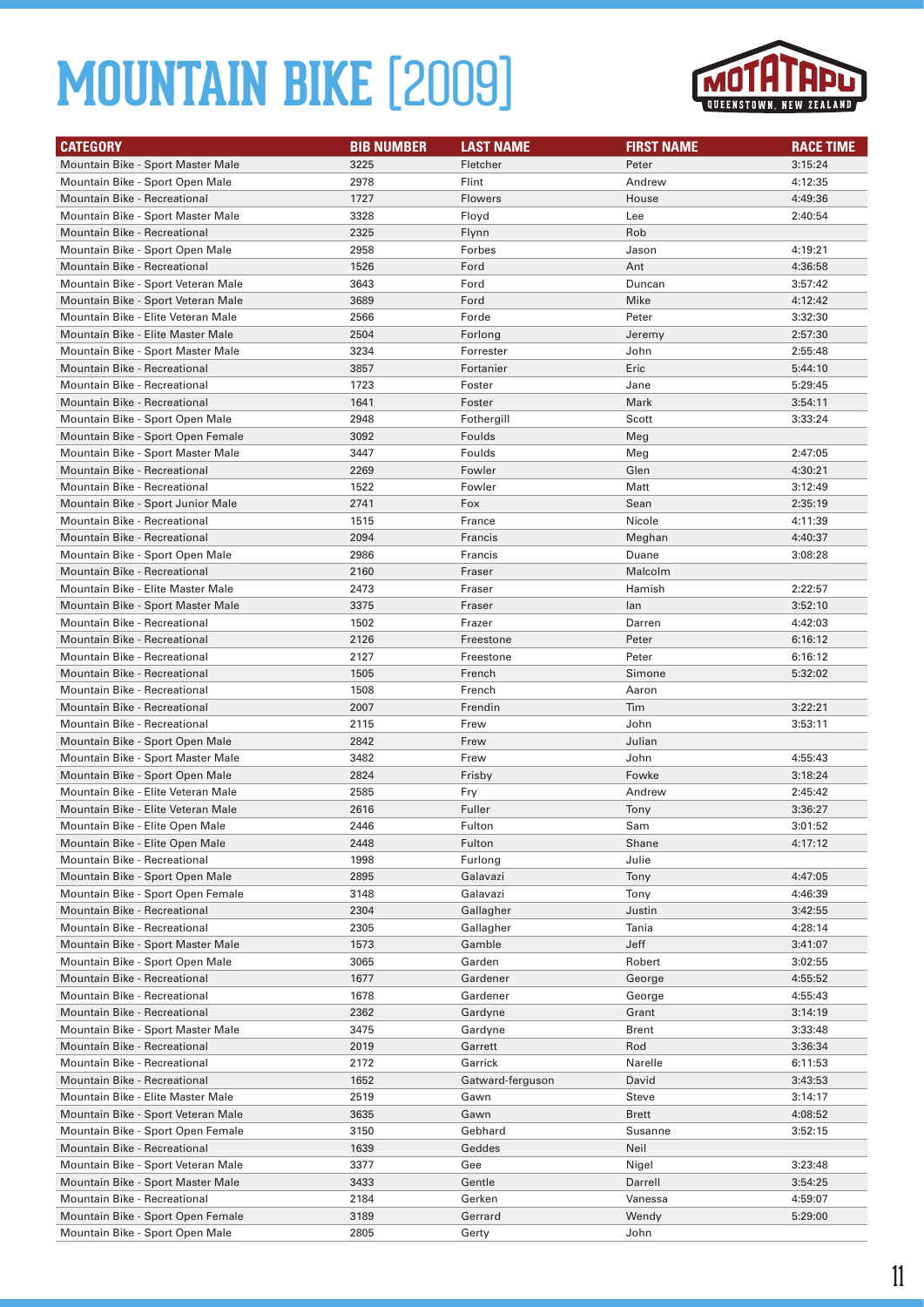

| <b>CATEGORY</b>                                                          | <b>BIB NUMBER</b> | <b>LAST NAME</b>   | <b>FIRST NAME</b>    | <b>RACE TIME</b>   |
|--------------------------------------------------------------------------|-------------------|--------------------|----------------------|--------------------|
| <b>Mountain Bike - Recreational</b>                                      | 1902              | Geytenbeek         | Mark                 | 4:19:38            |
| Mountain Bike - Recreational                                             | 2020              | Gibb               | Chris                |                    |
| <b>Mountain Bike - Recreational</b>                                      | 2202              | Gibbison           | Chris                | 6:59:02            |
| Mountain Bike - Sport Open Female                                        | 3173              | Gibbison           | Robyn                | 5:34:40            |
| <b>Mountain Bike - Recreational</b>                                      | 1838              | Gieseg             | Ross                 |                    |
| Mountain Bike - Recreational                                             | 2300              | Gilbert            | Trudy                | 4:50:14            |
| Mountain Bike - Elite Veteran Male                                       | 2581              | Gilchrist          | Phil                 | 5:01:29            |
| Mountain Bike - Sport Veteran Male                                       | 3673              | Gilchrist          | Noel                 | 4:37:46            |
| Mountain Bike - Sport Veteran Female                                     | 3737              | Gilder             | Helen                | 4:37:59            |
| Mountain Bike - Sport Open Male                                          | 2922              | Giles              | Todd                 | 3:44:45            |
| Mountain Bike - Sport Master Male                                        | 3224              | Giles              | Wayne                | 4:21:05            |
| Mountain Bike - Sport Junior Male                                        | 2743              | Giles              | Joshua               | 3:14:19            |
| <b>Mountain Bike - Recreational</b>                                      | 1655              | Gilkison           | Nigel                | 4:05:18            |
| <b>Mountain Bike - Recreational</b>                                      | 1657              | Gilkison           | Nigel                | 3:45:19            |
| <b>Mountain Bike - Recreational</b>                                      | 1968              | Gillanders         | Sian                 |                    |
| Mountain Bike - Elite Master Male                                        | 2465              | Giller             | Aaron                | 2:39:53            |
| <b>Mountain Bike - Recreational</b>                                      | 1615              | Gilligan           | <b>Steve</b>         | 5:02:12            |
| Mountain Bike - Recreational Junior                                      | 3767              | Gilligan           | Steve                | 5:02:11            |
| Mountain Bike - Elite Veteran Male                                       | 2655              | Gillman            | <b>Brian</b>         | 3:13:23            |
| <b>Mountain Bike - Recreational</b><br>Mountain Bike - Sport Junior Male | 1963              | Gilmour<br>Gilmour | Lesley               | 4:28:32            |
| Mountain Bike - Sport Master Female                                      | 2713<br>3515      | Gingell-kent       | James                | 2:23:23<br>5:36:43 |
| Mountain Bike - Sport Veteran Male                                       | 3687              | Gingell-kent       | Sharyn<br>Kevin      | 5:36:44            |
| Mountain Bike - Recreational                                             | 1943              | Glaister           | John                 | 3:55:10            |
| Mountain Bike - Recreational                                             | 1999              | Glassey            | Paul                 | 3:33:05            |
| Mountain Bike - Sport Open Male                                          | 2772              | Glenn              | Dwayne               | 3:27:19            |
| Mountain Bike - Sport Veteran Female                                     | 3734              | Gloag              | Sonja                |                    |
| <b>Mountain Bike - Recreational</b>                                      | 2387              | Glover             | Clive                | 4:26:22            |
| Mountain Bike - Sport Veteran Male                                       | 3701              | Godinet            | Kerry                | 3:45:58            |
| Mountain Bike - Recreational                                             | 2370              | Goding             | Ginny                |                    |
| Mountain Bike - Sport Veteran Male                                       | 3609              | Goes               | Peter                | 4:16:01            |
| <b>Mountain Bike - Recreational</b>                                      | 2050              | Gold               | Melanie              | 4:17:52            |
| Mountain Bike - Sport Master Male                                        | 3437              | Gold               | Stuart               | 3:06:13            |
| <b>Mountain Bike - Recreational</b>                                      | 1560              | Goldsack           | Brent                | 4:33:56            |
| Mountain Bike - Sport Master Male                                        | 3393              | Goldsmid           | <b>Brent</b>         | 4:43:54            |
| Mountain Bike - Sport Master Female                                      | 3517              | Goldsmid           | Helen                | 4:47:25            |
| Mountain Bike - Recreational                                             | 3863              | Goldsmith          | Peter                | 4:28:56            |
| Mountain Bike - Sport Open Male                                          | 2793              | Goldwater          | Nick                 | 3:19:58            |
| Mountain Bike - Sport Open Male                                          | 2861              | Goodall            | Andy                 | 3:07:04            |
| Mountain Bike - Sport Veteran Male                                       | 3622              | Goodhew            | Kerry james          | 3:43:16            |
| Mountain Bike - Recreational                                             | 2329              | Goodyear           | Kath                 |                    |
| Mountain Bike - Recreational                                             | 1709              | Gordon             | lan                  | 3:41:37            |
| Mountain Bike - Sport Open Male                                          | 2822              | Gordon             | <b>Brad</b>          | 3:36:13            |
| Mountain Bike - Sport Open Male                                          | 2871              | Gordon             | Andrew               | 3:16:34            |
| Mountain Bike - Sport Open Male                                          | 2942              | Gordon             | Todd                 |                    |
| Mountain Bike - Sport Master Female                                      | 3529              | Gordon             | Sharon               | 3:48:45            |
| Mountain Bike - Sport Master Male                                        | 3434              | Gould              | David                | 2:47:29            |
| Mountain Bike - Recreational                                             | 2062              | Graham             | Brian                | 3:33:09            |
| Mountain Bike - Recreational                                             | 1782              | Graham             | lan                  | 3:29:53            |
| Mountain Bike - Recreational                                             | 1961              | Graham             | Lance                | 3:33:37            |
| Mountain Bike - Elite Open Male                                          | 2443              | Graham             | Matty                | 2:22:11            |
| Mountain Bike - Sport Master Male                                        | 3278              | Grandiek           | James                | 4:13:40            |
| Mountain Bike - Sport Veteran Male<br>Mountain Bike - Recreational       | 3711<br>1996      | Granger<br>Grant   | <b>Brett</b><br>Dave | 3:41:31<br>4:25:00 |
| Mountain Bike - Recreational                                             | 1950              | Grant              | Charlie              | 4:28:19            |
| Mountain Bike - Recreational                                             | 2039              | Grant              | Colin                | 5:18:49            |
| Mountain Bike - Recreational                                             | 1662              | Grant              | Will                 | 4:12:33            |
| Mountain Bike - Sport Junior Female                                      | 2759              | Grant              | Kayla                | 5:17:24            |
| Mountain Bike - Recreational                                             | 2048              | Gray               | Norman               |                    |
| Mountain Bike - Sport Open Male                                          | 2980              | Gray               | Jack                 | 3:59:34            |
| Mountain Bike - Sport Open Male                                          | 2765              | Gray               | Marcel               | 3:05:24            |
| Mountain Bike - Sport Open Female                                        | 3091              | Grealish           | Jan                  | 3:54:38            |
| Mountain Bike - Elite Master Male                                        | 2505              | Greaves            | Michael              | 2:37:21            |
| Mountain Bike - Elite Veteran Male                                       | 2577              | Green              | Peter                | 2:52:33            |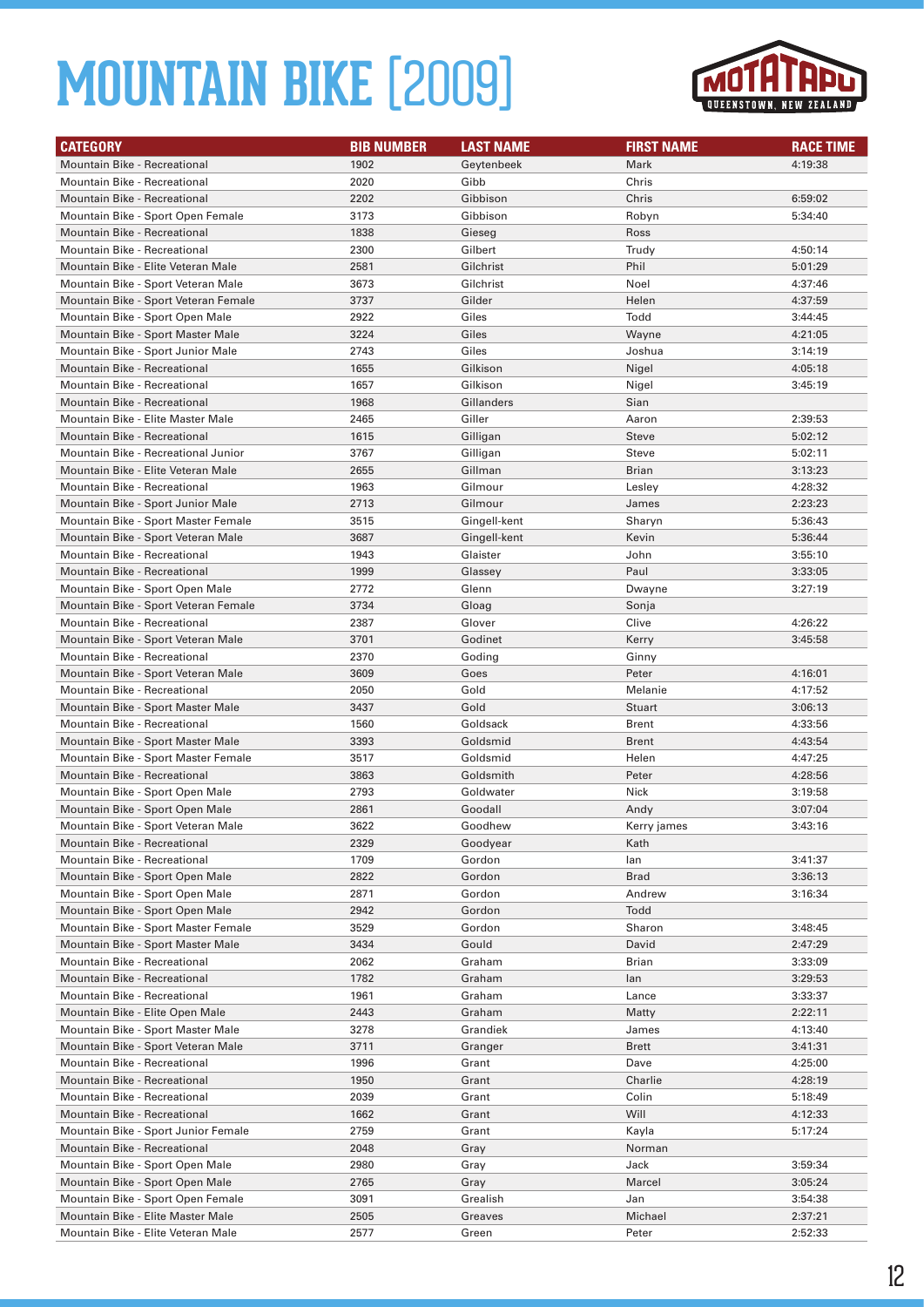

| <b>CATEGORY</b>                      | <b>BIB NUMBER</b> | <b>LAST NAME</b> | <b>FIRST NAME</b> | <b>RACE TIME</b> |
|--------------------------------------|-------------------|------------------|-------------------|------------------|
| Mountain Bike - Sport Master Male    | 3249              | Greene           | Peter             |                  |
| Mountain Bike - Sport Master Female  | 3549              | Greene           | Rosie             |                  |
| Mountain Bike - Sport Master Male    | 3858              | Greer            | <b>Brian</b>      | 4:02:17          |
| Mountain Bike - Sport Master Male    | 3364              | Gregan           | John              | 3:15:40          |
| <b>Mountain Bike - Recreational</b>  | 1785              | Greig            | Daryl             | 4:16:42          |
| Mountain Bike - Elite Veteran Male   | 2674              | Grey             | David             | 4:24:39          |
| Mountain Bike - Sport Master Male    | 3460              | Grieve           | Ross              | 3:23:48          |
| Mountain Bike - Sport Veteran Male   | 3571              | Griffin          | Paul              | 4:25:30          |
| <b>Mountain Bike - Recreational</b>  | 1835              | Griffiths        | Nicole            |                  |
| <b>Mountain Bike - Recreational</b>  | 2317              | Griffiths        | Phillip           | 3:27:35          |
| Mountain Bike - Elite Master Male    | 2522              | Griffiths        | Alun              | 2:48:46          |
| Mountain Bike - Sport Master Male    | 3248              | Griffiths        | John              | 3:55:34          |
| Mountain Bike - Sport Open Male      | 2854              | Grindell         | Simon             | 4:03:17          |
| Mountain Bike - Sport Open Male      | 3009              | Grindlay         | Cameron           | 4:13:39          |
| <b>Mountain Bike - Recreational</b>  | 1558              | Grooby           | Rose              | 5:19:33          |
| <b>Mountain Bike - Recreational</b>  | 1561              | Grooby           | Rose              | 5:19:31          |
| <b>Mountain Bike - Recreational</b>  | 1533              | Gross            | Julien            | 4:23:46          |
| Mountain Bike - Elite Veteran Male   | 2606              | Groves           | Gary              |                  |
| <b>Mountain Bike - Recreational</b>  | 2142              | Gunn-lewis       | Jane              | 5:36:44          |
| Mountain Bike - Recreational         | 2012              | Gutschlag        | Simon             | 5:04:16          |
| Mountain Bike - Sport Open Male      | 2296              | Gutsell          | Jeremy            | 3:56:33          |
| Mountain Bike - Sport Open Male      | 3011              | Guy              | Edward            | 4:24:25          |
| Mountain Bike - Elite Veteran Female | 2845              | Hackfath         | Jo                | 3:23:25          |
| Mountain Bike - Sport Open Male      | 3070              | Hackfath         | <b>Brenton</b>    | 3:12:57          |
| Mountain Bike - Sport Master Male    | 3371              | Hadfield         | Adam              | 3:31:51          |
| <b>Mountain Bike - Recreational</b>  | 2434              | Haggart          | Paul              | 5:18:25          |
| Mountain Bike - Sport Veteran Male   | 3721              | Haig             | Murray            | 3:24:14          |
| Mountain Bike - Sport Master Female  | 3502              | Haliburton       | Kathryn           | 4:09:35          |
| Mountain Bike - Sport Open Male      | 2770              | Halkett          | Brett             | 2:47:15          |
| <b>Mountain Bike - Recreational</b>  | 1848              | Hall             | Janette           | 3:47:41          |
| <b>Mountain Bike - Recreational</b>  | 2088              | Hall             | George            | 3:37:15          |
| Mountain Bike - Recreational         | 1731              | Hall             | James             | 5:42:15          |
| Mountain Bike - Elite Veteran Female | 2705              | Hall             | Carolyne          | 5:06:54          |
| Mountain Bike - Sport Open Male      | 2868              | Hall             | Craig             | 3:25:38          |
| Mountain Bike - Sport Master Male    | 3417              | Hall             | Gary              | 3:51:50          |
| Mountain Bike - Recreational Junior  | 3764              | Hall             | Michael           | 4:39:43          |
| <b>Mountain Bike - Recreational</b>  | 1537              | Hallam           | Pete              |                  |
| Mountain Bike - Sport Veteran Female | 3748              | Hallberg         | Anita             | 5:06:31          |
| Mountain Bike - Sport Open Female    | 3107              | Halle            | Marie-claude      |                  |
| Mountain Bike - Recreational         | 2200              | Halstead         | Pete              | 5:36:06          |
| Mountain Bike - Recreational         | 2201              | Halstead         | Jo                | 5:36:06          |
| Mountain Bike - Recreational         | 1596              | Hamill           | Ross              | 3:51:07          |
| Mountain Bike - Sport Veteran Male   | 3638              | Hamill           | Keith             | 4:21:51          |
| Mountain Bike - Recreational Junior  | 3780              | Hamill           | Alice             |                  |
| Mountain Bike - Recreational         | 1949              | Hamilton         | Neville           | 4:29:32          |
| Mountain Bike - Recreational         | 2013              | Hamilton         | Bill              | 5:27:46          |
| Mountain Bike - Sport Master Male    | 3232              | Hamilton         | Chris             | 4:00:59          |
| Mountain Bike - Sport Open Male      | 3071              | Hammond          | Logan             | 3:51:44          |
| Mountain Bike - Sport Veteran Male   | 3663              | Hammond          | Ross              | 4:11:43          |
| Mountain Bike - Sport Open Female    | 3134              | Handley          | Nicola            | 3:23:54          |
| <b>Mountain Bike - Recreational</b>  | 1844              | Hannagan         | Martin            | 6:03:37          |
| Mountain Bike - Sport Veteran Male   | 3646              | Harcourt         | Barry             |                  |
| Mountain Bike - Elite Open Male      | 2447              | Harding          | <b>Brooke</b>     | 3:26:27          |
| Mountain Bike - Elite Open Female    | 2462              | Harding          | Leigh             | 5:13:25          |
| Mountain Bike - Elite Veteran Male   | 2565              | Harding          | Fraser            | 3:10:21          |
| Mountain Bike - Elite Veteran Female | 2710              | Harding          | Chris             | 3:53:32          |
| Mountain Bike - Elite Master Male    | 2506              | Hardy            | Stephen           | 2:40:46          |
| Mountain Bike - Recreational Junior  | 3772              | Harnett          | Oliver george     | 3:54:57          |
| Mountain Bike - Sport Open Male      | 2843              | Harrex           | Andrew            | 4:20:41          |
| Mountain Bike - Recreational         | 2135              | Harris           | Gavin             | 3:32:25          |
| Mountain Bike - Sport Master Male    | 3237              | Harris           | Tony              | 3:20:20          |
| Mountain Bike - Sport Master Female  | 3537              | Harris           | Jo-ann            | 3:15:21          |
| Mountain Bike - Sport Veteran Male   | 3668              | Harris           | Madonna           |                  |
| Mountain Bike - Recreational         | 2220              | Harrison         | Jon               | 5:18:24          |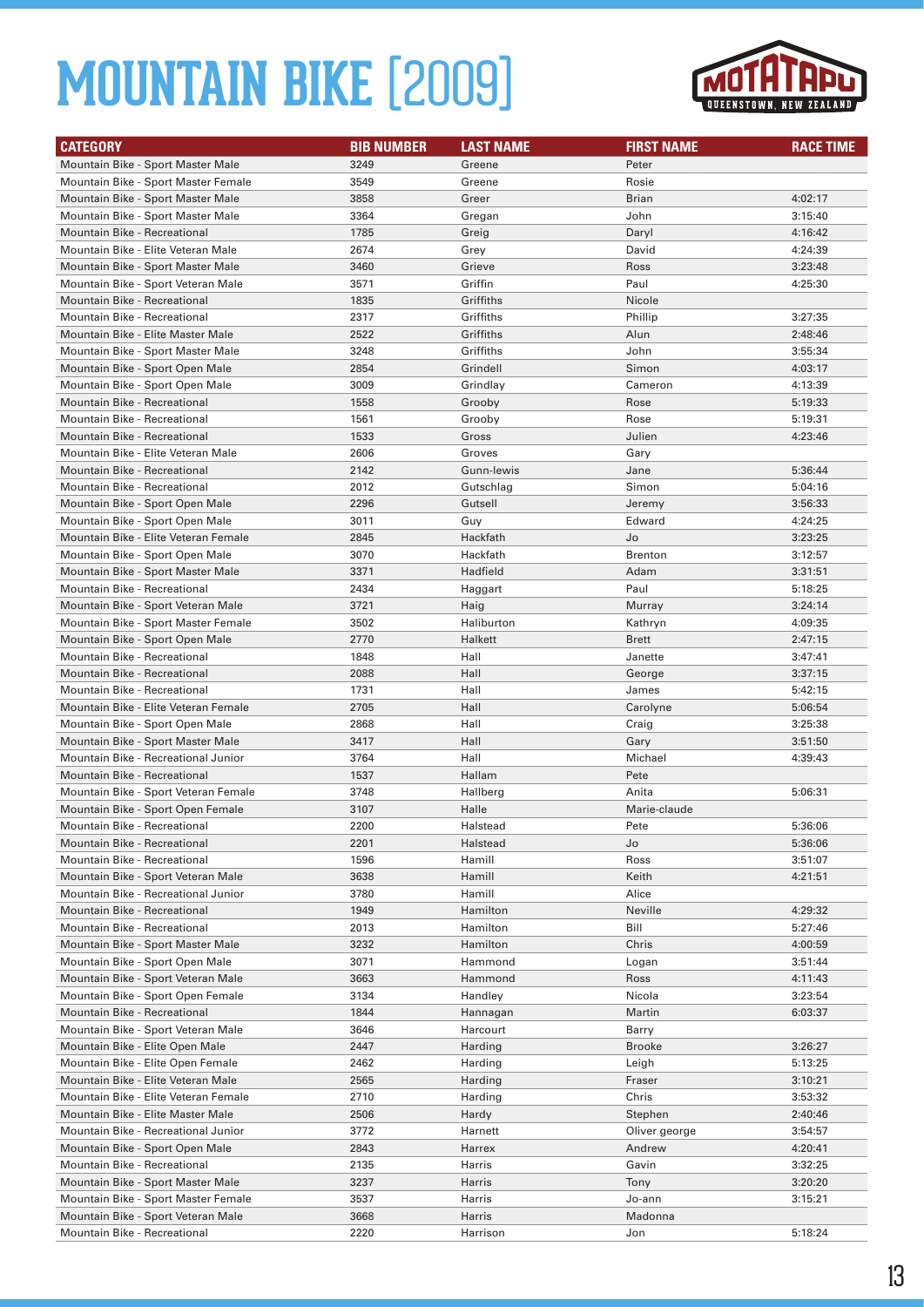

| <b>CATEGORY</b>                                                        | <b>BIB NUMBER</b> | <b>LAST NAME</b> | <b>FIRST NAME</b> | <b>RACE TIME</b>   |
|------------------------------------------------------------------------|-------------------|------------------|-------------------|--------------------|
| Mountain Bike - Elite Veteran Male                                     | 3241              | Harrison         | lain              | 2:59:10            |
| Mountain Bike - Recreational Junior                                    | 3765              | Harrold          | Rhys              |                    |
| Mountain Bike - Recreational Junior                                    | 3771              | Harrold          | Michael           |                    |
| <b>Mountain Bike - Recreational</b>                                    | 1745              | Harrow           | Paul              | 3:45:00            |
| Mountain Bike - Sport Open Female                                      | 3117              | Hart             | Corina            | 5:42:34            |
| Mountain Bike - Recreational                                           | 3830              | Hartevelt        | John              | 3:36:26            |
| <b>Mountain Bike - Recreational</b>                                    | 1795              | Harvey           | Pauline           | 5:36:32            |
| Mountain Bike - Recreational                                           | 2113              | Harvey           | Shaun             |                    |
| Mountain Bike - Recreational                                           | 2346              | Harvey           | Will              | 3:57:53            |
| Mountain Bike - Sport Open Male                                        | 2891              | Harvey           | Ryan              | 3:36:13            |
| Mountain Bike - Sport Open Female                                      | 3198              | Hasler           | Paula             | 4:07:03            |
| Mountain Bike - Sport Open Female                                      | 3153              | Hasler           | Sandee            | 5:23:37            |
| Mountain Bike - Sport Master Male                                      | 3215              | Haveron          | Richard           | 4:09:32            |
| Mountain Bike - Sport Master Female                                    | 3556              | Haveron          | Richard           | 4:30:10            |
| Mountain Bike - Recreational                                           | 1594              | Hawke            | Gavin             |                    |
| Mountain Bike - Elite Master Male                                      | 2539              | Hawke            | Gavin             | 2:19:14            |
| Mountain Bike - Sport Open Male                                        | 3015              | Hawkins          | Ben               | 5:22:48            |
| <b>Mountain Bike - Recreational</b>                                    | 1914              | Hay              | Grant             | 3:52:30            |
| <b>Mountain Bike - Recreational</b>                                    | 1525              | Hay              | Nicola            |                    |
| <b>Mountain Bike - Recreational</b>                                    | 1578              | Hay              | Nicola            | 5:29:57            |
| <b>Mountain Bike - Recreational</b>                                    | 2266              | Hay              | Richard           |                    |
| Mountain Bike - Sport Open Male                                        | 2929              | Hay              | Robert            | 3:39:20            |
| Mountain Bike - Sport Master Male                                      | 3329              | Hay              | John              | 4:09:18            |
| Mountain Bike - Sport Open Male                                        | 2832              | Haywood          | Nathan            | 5:20:16            |
| Mountain Bike - Sport Veteran Male                                     | 3604              | Healy            | John              | 4:45:46            |
| Mountain Bike - Recreational                                           | 2124              | Heenan           | Peter             | 4:40:47            |
| Mountain Bike - Sport Junior Male                                      | 2720              | Heenan           | Edward            | 3:33:26            |
| <b>Mountain Bike - Recreational</b>                                    | 2307              | Hegan            | Jeff              | 3:35:54            |
| <b>Mountain Bike - Recreational</b>                                    | 2134              | Hegan            | Graeme robert     | 4:06:26            |
| Mountain Bike - Sport Master Male                                      | 3373              | Heinzel          | Michael           | 4:28:19            |
| Mountain Bike - Sport Open Female                                      | 3201              | Helby            | Joanna            | 5:22:41            |
| <b>Mountain Bike - Recreational</b>                                    | 2058              | Henderson        | Peter             | 5:32:19            |
| Mountain Bike - Recreational                                           | 1740              | Henderson        | <b>Miles</b>      | 3:52:04            |
| Mountain Bike - Sport Open Male                                        | 3844              | Henderson        | Darrell           | 4:09:41            |
| Mountain Bike - Sport Master Male                                      | 3849              | Henderson        | Quin              | 3:10:23            |
| Mountain Bike - Sport Junior Female                                    | 2762              | Henigan          | Nigel             | 3:26:38            |
| Mountain Bike - Sport Master Male                                      | 3220              | Henigan          | Nigel             | 4:29:54            |
| Mountain Bike - Sport Master Female                                    | 3554              | Henigan          | Nigel             | 4:39:20            |
| <b>Mountain Bike - Recreational</b>                                    | 1714              | Henson           | Susan             |                    |
| Mountain Bike - Elite Veteran Male                                     | 2661              | Henson           | Susan             | 3:14:01            |
| Mountain Bike - Recreational                                           | 1718              | Herdman          | Linda             | 6:17:57            |
| Mountain Bike - Sport Open Female                                      | 3185              | Herman           | Alison            |                    |
| Mountain Bike - Sport Open Female                                      | 3129              | Heron            | Liz               | 4:25:07            |
| Mountain Bike - Recreational                                           | 1728              | Herrett          | Ross              | 4:12:36            |
| Mountain Bike - Recreational                                           | 1606              | Herring          | Maree             | 6:40:26            |
| Mountain Bike - Recreational                                           | 1937              | Heslop           | Chris             | 3:54:24            |
| Mountain Bike - Sport Open Female<br>Mountain Bike - Elite Master Male | 3135<br>2484      | Hesse            | Annika            | 3:20:25            |
|                                                                        |                   | Hetherington     | Sam               | 3:37:16<br>3:19:00 |
| Mountain Bike - Recreational                                           | 2205              | Hewitt           | Peter             |                    |
| Mountain Bike - Recreational<br>Mountain Bike - Recreational           | 1839<br>1797      | Hewson<br>Hiatt  | Caroline<br>Colin |                    |
| Mountain Bike - Recreational                                           | 1798              | Hiatt            | Jill              |                    |
| Mountain Bike - Sport Master Female                                    | 3539              | Hibma            | Merilyn           | 4:46:00            |
| Mountain Bike - Sport Veteran Male                                     | 3576              | Hicks            | Geoff             |                    |
| Mountain Bike - Recreational                                           | 2152              |                  | Gordon            | 4:16:54            |
| Mountain Bike - Recreational                                           | 2386              | Higgins<br>Hill  | Barbara           | 7:29:51            |
| Mountain Bike - Recreational                                           | 1702              | Hill             | Nigel             | 6:15:48            |
| Mountain Bike - Recreational                                           | 2277              | Hill             | Daryl             | 5:24:45            |
| Mountain Bike - Elite Veteran Male                                     | 2669              | Hill             | Lawrence          | 3:18:31            |
| Mountain Bike - Sport Open Male                                        | 2781              | Hill             | Doug              | 5:42:18            |
| Mountain Bike - Sport Open Male                                        | 2926              | Hill             | Gerard            | 3:15:17            |
| Mountain Bike - Sport Master Male                                      | 3213              | Hill             | Andrew            | 5:44:53            |
| Mountain Bike - Recreational                                           | 2306              | Hilston          | Georgina          |                    |
| Mountain Bike - Sport Master Male                                      | 3231              | Hilston          | Ewan              | 4:01:51            |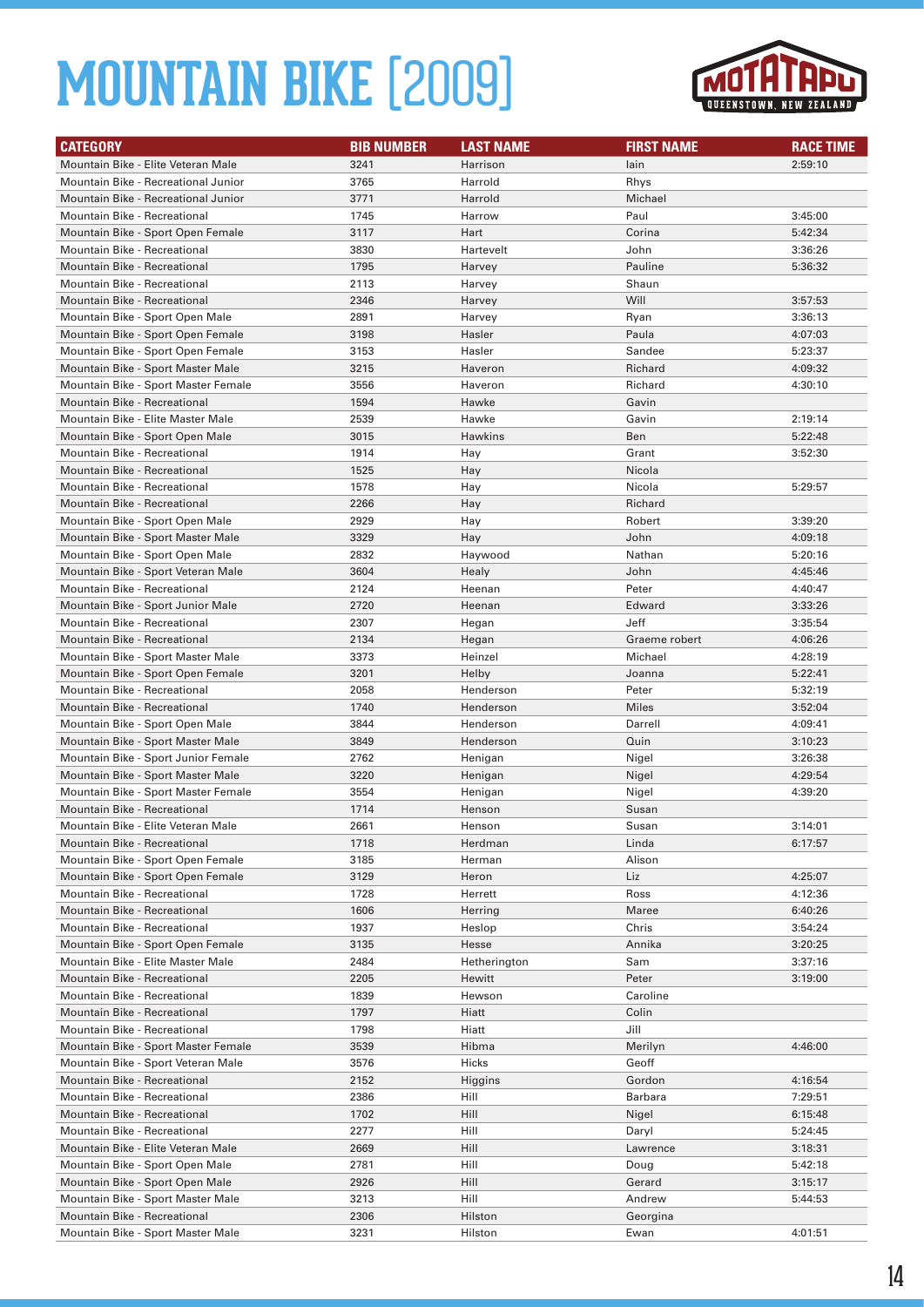

| <b>CATEGORY</b>                     | <b>BIB NUMBER</b> | <b>LAST NAME</b> | <b>FIRST NAME</b> | <b>RACE TIME</b> |
|-------------------------------------|-------------------|------------------|-------------------|------------------|
| <b>Mountain Bike - Recreational</b> | 1879              | Hinterleitner    | Rolph             |                  |
| <b>Mountain Bike - Recreational</b> | 1720              | Hoare            | Noel              | 6:08:37          |
| Mountain Bike - Elite Veteran Male  | 2644              | Hoare            | Peter             | 3:04:11          |
| Mountain Bike - Elite Veteran Male  | 2666              | Hoare            | Stephen           | 2:52:21          |
| Mountain Bike - Sport Junior Male   | 2748              | Hoare            | Stephen           | 3:27:22          |
| Mountain Bike - Elite Veteran Male  | 2654              | Hoban            | Tim               | 2:14:21          |
| Mountain Bike - Sport Master Male   | 3344              | Hobson           | Stephen           | 3:33:03          |
| Mountain Bike - Elite Open Male     | 2454              | Hodges           | Scott             | 2:21:06          |
| Mountain Bike - Sport Open Female   | 3193              | Hodges           | Scott             | 4:04:54          |
| <b>Mountain Bike - Recreational</b> | 1542              | Hodgson          | Pete              | 6:16:29          |
| <b>Mountain Bike - Recreational</b> | 1786              | Hodgson          | Chris             | 3:36:21          |
| Mountain Bike - Sport Master Male   | 3358              | Hoeny            | John              | 3:12:27          |
| Mountain Bike - Sport Open Male     | 2815              | Hoffmann         | Martin            | 3:14:55          |
| Mountain Bike - Sport Veteran Male  | 3594              | Hoffmann         | Martin            | 3:56:04          |
| Mountain Bike - Sport Master Male   | 3252              | Hogan            | Anthony           | 3:47:56          |
| Mountain Bike - Sport Master Male   | 3490              | Hogan            | Peter             | 3:31:18          |
| Mountain Bike - Elite Master Male   | 2532              | Hogg             | Tony              | 2:03:31          |
| Mountain Bike - Recreational        | 1670              | Hohwieler        | Ralf              |                  |
| <b>Mountain Bike - Recreational</b> | 1671              | Hohwieler        | Ralf              |                  |
| Mountain Bike - Sport Master Male   | 3472              | Holden           | Andrew            | 3:26:23          |
| <b>Mountain Bike - Recreational</b> | 2236              | Holder           | Wendy             | 7:05:14          |
| Mountain Bike - Recreational        | 2237              | Holder           | Tom               | 7:04:58          |
| Mountain Bike - Recreational        | 1602              | Holland          | Shane             | 4:11:43          |
| Mountain Bike - Sport Open Male     | 2860              | Hollands         | Anthony           |                  |
| Mountain Bike - Recreational        | 1846              | Hollyer          | Gigi              | 4:29:04          |
| Mountain Bike - Elite Veteran Male  | 2589              | Holmes           | Andrew            | 2:53:38          |
| Mountain Bike - Sport Open Female   | 3169              | Holmquist        | Vanessa           | 3:45:22          |
| Mountain Bike - Elite Veteran Male  | 2673              | Honeychurch      | Malcolm           | 3:20:22          |
| Mountain Bike - Sport Master Male   | 3410              | Hooper           | Micheal           | 3:20:32          |
| Mountain Bike - Recreational        | 2123              | Hope-cross       | Annemarie         | 6:46:53          |
| <b>Mountain Bike - Recreational</b> | 1806              | Hopkins          | <b>Bob</b>        | 4:34:17          |
| Mountain Bike - Recreational        | 1598              | Horgan           | Michael           | 6:23:24          |
| Mountain Bike - Sport Open Female   | 3176              | Horn             | Jennifer          |                  |
| Mountain Bike - Sport Open Female   | 3179              | Horner           | Chloe             | 4:06:03          |
| Mountain Bike - Sport Veteran Male  | 3626              | Horner           | Paul              | 4:17:49          |
| Mountain Bike - Sport Open Female   | 3184              | Horrell          | Helen             | 3:59:38          |
| Mountain Bike - Sport Master Female | 3520              | Horsfield        | Julia             | 3:37:09          |
| Mountain Bike - Sport Master Male   | 3281              | Horton           | Andrew            | 3:42:03          |
| Mountain Bike - Recreational        | 2247              | Howard           | Ant               | 5:26:02          |
| Mountain Bike - Sport Open Male     | 2764              | Howard           | Tyrone            |                  |
| Mountain Bike - Sport Open Male     | 2960              | Howard           | Hamish            | 3:14:40          |
| Mountain Bike - Sport Open Female   | 3212              | Howard           | Cinnamon          |                  |
| Mountain Bike - Elite Veteran Male  | 2646              | Howell           | Glyn              | 3:26:13          |
| Mountain Bike - Sport Open Female   | 3156              | Howell           | Sue               | 4:05:30          |
| Mountain Bike - Recreational        | 1708              | Howie            | Allan             | 4:36:55          |
| Mountain Bike - Recreational Junior | 3766              | Howie            | Allan             | 4:38:06          |
| Mountain Bike - Sport Veteran Male  | 3697              | Howitt           | Richard           | 3:17:04          |
| Mountain Bike - Sport Master Male   | 3381              | Hubbard          | Slim (grant)      | 4:10:51          |
| Mountain Bike - Sport Open Male     | 2816              | Hughan           | Glenn             | 5:50:58          |
| Mountain Bike - Recreational        | 1868              | Hughes           | Haley             |                  |
| Mountain Bike - Elite Open Female   | 2460              | Hughson          | Jackie            | 4:23:21          |
| Mountain Bike - Recreational        | 2173              | Hull             | Garry             |                  |
| Mountain Bike - Sport Open Female   | 3829              | Hume             | Jo                | 3:21:24          |
| Mountain Bike - Elite Master Male   | 2516              | Humphreys        | David             | 3:03:39          |
| Mountain Bike - Elite Veteran Male  | 2601              | Hunt             | Geoff             | 2:45:32          |
| Mountain Bike - Sport Master Male   | 3228              | Hunt             | Andrew            | 2:50:14          |
| Mountain Bike - Sport Veteran Male  | 3631              | Hunt             | James             | 4:20:23          |
| Mountain Bike - Sport Master Male   | 3263              | Hunter           | Mark              | 3:28:56          |
| Mountain Bike - Sport Master Male   | 3386              | Hurdle           | Dion              | 3:56:19          |
| Mountain Bike - Elite Master Male   | 2496              | Hurring          | Peter             | 2:40:28          |
| Mountain Bike - Sport Open Male     | 3837              | Hutchinson       | Paul              | 3:22:31          |
| Mountain Bike - Recreational        | 1967              | Hutchison        | Dave              | 4:44:59          |
| Mountain Bike - Recreational        | 2117              | Hutton           | <b>Terry</b>      | 5:04:06          |
| Mountain Bike - Recreational        | 1739              | Hyde             | Cindy             | 4:03:31          |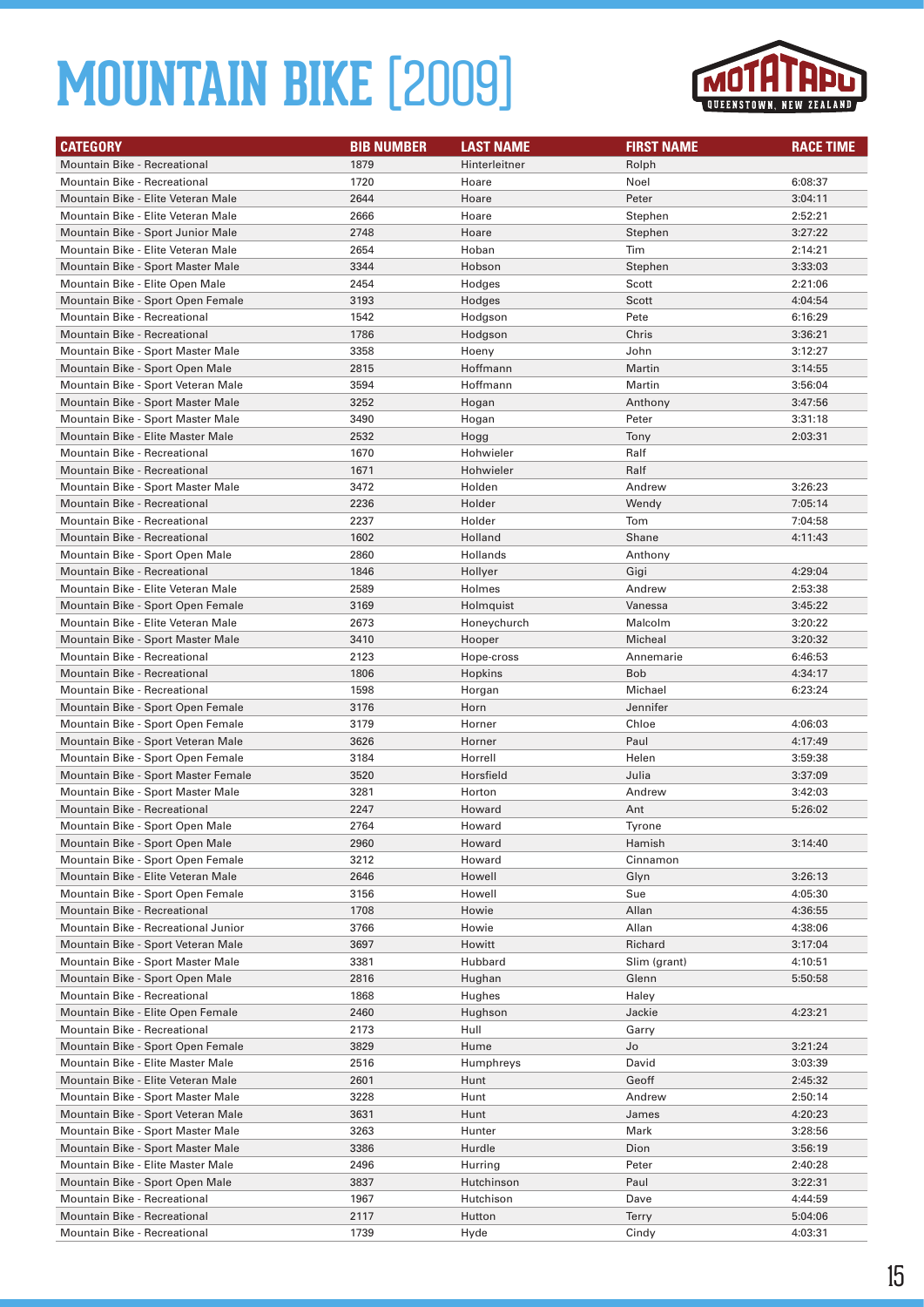

| <b>CATEGORY</b>                                              | <b>BIB NUMBER</b> | <b>LAST NAME</b>   | <b>FIRST NAME</b>   | <b>RACE TIME</b>   |
|--------------------------------------------------------------|-------------------|--------------------|---------------------|--------------------|
| Mountain Bike - Recreational                                 | 1729              | Hyde               | Graeme              | 3:48:57            |
| Mountain Bike - Elite Master Male                            | 2472              | Hyland             | Andy                | 2:45:23            |
| Mountain Bike - Sport Open Male                              | 2937              | Hyland             | Andy                | 3:58:53            |
| Mountain Bike - Sport Open Male                              | 2938              | Hyland             | Andy                | 3:35:40            |
| Mountain Bike - Sport Open Male                              | 2939              | Hyland             | Andy                | 3:30:02            |
| Mountain Bike - Sport Open Male                              | 2936              | Hyland             | Andy                | 3:22:03            |
| Mountain Bike - Sport Open Female                            | 3138              | Hyland             | Andy                | 4:28:41            |
| Mountain Bike - Sport Open Female                            | 3139              | Hyland             | Andy                | 3:32:46            |
| <b>Mountain Bike - Recreational</b>                          | 1640              | Hyndman            | Murray              | 4:06:19            |
| Mountain Bike - Sport Veteran Male                           | 3725              | Hyndman            | Michael             | 4:08:08            |
| <b>Mountain Bike - Recreational</b>                          | 2289              | Hyslop             | Neville             | 3:53:18            |
| Mountain Bike - Recreational                                 | 1597              | Iddles             | Calum               | 3:16:50            |
| Mountain Bike - Sport Junior Female                          | 2763              | Iddles             | Jamie               | 3:57:21            |
| Mountain Bike - Sport Open Female                            | 3100              | Ide                | Megan               | 5:34:20            |
| Mountain Bike - Elite Veteran Male                           | 2572              | Inglis             | Euan                | 3:08:49            |
| Mountain Bike - Sport Master Male                            | 3282              | Ingram             | Bevan               | 3:48:19            |
| Mountain Bike - Sport Master Male                            | 3233              | Ingram             | Ross                |                    |
| Mountain Bike - Sport Master Male                            | 3311              | Irvine             | Sean                | 5:28:13            |
| <b>Mountain Bike - Recreational</b>                          | 2367              | Irving             | <b>Bridget</b>      | 5:15:03            |
| <b>Mountain Bike - Recreational</b>                          | 1986              | Ishikawa           | Rei                 | 5:40:39            |
| Mountain Bike - Sport Master Male                            | 3310              | Iversen            | Richard             |                    |
| Mountain Bike - Recreational                                 | 2324              | Jack               | Richard             |                    |
| <b>Mountain Bike - Recreational</b>                          | 1987              | Jackson            | Ashleigh            | 5:40:40            |
| Mountain Bike - Sport Open Male                              | 3021              | Jaeger             | Stephen             | 3:04:39            |
| Mountain Bike - Recreational                                 | 1556              | James              | Martin              | 3:05:19            |
| Mountain Bike - Recreational                                 | 2132              | Jamieson           | Mike                | 3:54:43            |
| <b>Mountain Bike - Recreational</b>                          | 2255              | Jamieson           | James               | 4:03:02            |
| Mountain Bike - Sport Open Male                              | 2862              | Janata             | Robin               | 2:50:01            |
| Mountain Bike - Sport Master Male                            | 3313              | Jar                | Peter               | 3:24:14            |
| Mountain Bike - Recreational                                 | 2156              | Jarvie             | Shona               | 6:11:52            |
| Mountain Bike - Sport Open Male                              | 3029              | Jarvie             | Richard             | 4:00:30            |
| Mountain Bike - Sport Open Male                              | 2786              | Jefferies          | Robert              | 5:08:43            |
| Mountain Bike - Sport Master Male                            | 3428              | Jeffrey            | lan                 | 5:10:19            |
| Mountain Bike - Recreational                                 | 2323              | Jeffs              | Michael             | 4:09:28            |
| <b>Mountain Bike - Recreational</b>                          | 2169              | Jelley             | David               | 3:53:44            |
| <b>Mountain Bike - Recreational</b>                          | 2170              | Jelley             | Carolyn             | 4:59:06            |
| <b>Mountain Bike - Recreational</b>                          | 3848              | Jenkins            | Stephnee            | 4:44:55            |
| Mountain Bike - Elite Veteran Male                           | 2643              | Jenkins            | <b>Bruce</b>        | 2:18:00            |
| Mountain Bike - Sport Junior Male                            | 2729              | Jenkins            | Conner              | 3:06:38            |
| Mountain Bike - Sport Junior Female                          | 2761              | Jenkins            | Bruce               | 4:26:42            |
| Mountain Bike - Sport Master Male                            | 3480              | Jenkins            | Craig               | 2:47:23            |
| Mountain Bike - Recreational                                 | 2060              | Jensen             | Simon               | 6:27:15            |
| Mountain Bike - Sport Master Male                            | 3402              | Jensen             | Kurt                | 4:47:10            |
| Mountain Bike - Recreational                                 | 2273              | Jessop             | Darren              |                    |
| Mountain Bike - Recreational<br>Mountain Bike - Recreational | 1586              | Johnson            | Allan               | 5:26:03            |
|                                                              | 2100              | Johnson            | <b>Nick</b>         | 5:02:29            |
| Mountain Bike - Recreational<br>Mountain Bike - Recreational | 2097<br>2098      | Johnson            | <b>Nick</b><br>Nick | 5:02:36            |
|                                                              |                   | Johnson            |                     | 5:02:34            |
| Mountain Bike - Recreational<br>Mountain Bike - Recreational | 1557<br>1587      | Johnson<br>Johnson | Damian<br>Martin    | 3:13:54<br>3:50:31 |
| Mountain Bike - Sport Open Male                              | 2851              | Johnson            | Brent               | 4:08:30            |
| Mountain Bike - Sport Open Male                              | 2900              | Johnson            | Kevin               | 3:36:50            |
| Mountain Bike - Sport Open Male                              | 2908              | Johnson            | Pene                | 4:39:09            |
| Mountain Bike - Sport Veteran Male                           | 3664              | Johnson            | Graeme              | 4:16:54            |
| Mountain Bike - Recreational                                 | 1646              | Johnston           | Janey               | 4:35:40            |
| Mountain Bike - Recreational                                 | 2025              | Johnston           | Darren              | 4:05:39            |
| Mountain Bike - Recreational                                 | 1808              | Johnston           | Nicki               | 5:46:35            |
| Mountain Bike - Recreational                                 | 1780              | Johnston           | Peter               |                    |
| Mountain Bike - Recreational                                 | 2076              | Johnston           | Robyn               | 4:19:46            |
| Mountain Bike - Elite Master Male                            | 2526              | Johnston           | James               | 2:40:29            |
| Mountain Bike - Elite Veteran Male                           | 2590              | Johnston           | Kevin               | 2:36:23            |
| Mountain Bike - Sport Open Male                              | 2933              | Johnston           | Richie              | 2:56:33            |
| Mountain Bike - Sport Veteran Male                           | 3564              | Johnston           | Gus                 | 4:24:09            |
| Mountain Bike - Recreational                                 | 2046              | Johnstone          | Chad                | 2:54:59            |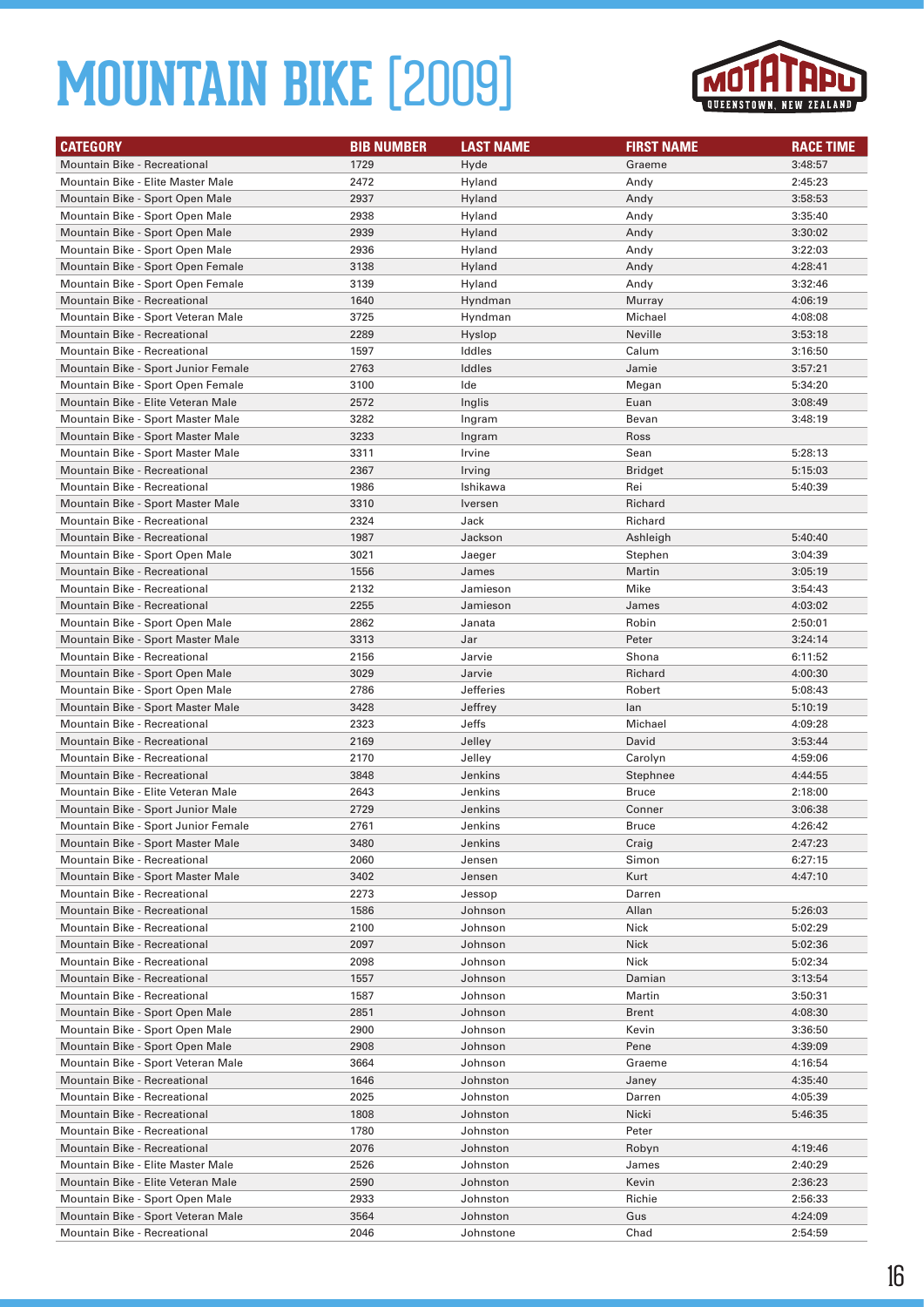

| <b>CATEGORY</b>                     | <b>BIB NUMBER</b> | <b>LAST NAME</b> | <b>FIRST NAME</b> | <b>RACE TIME</b> |
|-------------------------------------|-------------------|------------------|-------------------|------------------|
| Mountain Bike - Recreational        | 1701              | Johnstone        | Benjamin          | 3:40:17          |
| <b>Mountain Bike - Recreational</b> | 2431              | Johnstone        | Murray            | 4:38:40          |
| Mountain Bike - Recreational        | 1761              | Johnstone        | Lynette           | 4:38:40          |
| Mountain Bike - Sport Master Male   | 3452              | Johnstone        | Andrew            |                  |
| Mountain Bike - Elite Veteran Male  | 2690              | Jolly            | Greg              | 3:11:25          |
| <b>Mountain Bike - Recreational</b> | 1746              | Jones            | Courtney          | 5:12:17          |
| <b>Mountain Bike - Recreational</b> | 1812              | Jones            | David             | 3:52:48          |
| <b>Mountain Bike - Recreational</b> | 2149              | Jones            | Kendall           |                  |
| Mountain Bike - Recreational        | 1784              | Jones            | Andrew            |                  |
| <b>Mountain Bike - Recreational</b> | 1509              | Jones            | Elizabeth         | 4:51:14          |
| Mountain Bike - Sport Junior Male   | 2730              | Jones            | Andrew            | 3:03:59          |
| Mountain Bike - Sport Open Male     | 2848              | Jones            | Robin             | 3:06:55          |
| Mountain Bike - Sport Master Male   | 3265              | Jones            | Darrin            | 3:01:12          |
| Mountain Bike - Sport Master Female | 3511              | Jones            | Jane              | 4:40:54          |
| Mountain Bike - Sport Veteran Male  | 3625              | Jones            | Philip            | 3:14:46          |
| Mountain Bike - Sport Master Male   | 3327              | Jordan           | Mark              | 3:58:48          |
| Mountain Bike - Sport Master Male   | 3442              | Joyce            | Peter             | 4:18:51          |
| <b>Mountain Bike - Recreational</b> | 2035              | Judd             | Chris             | 4:30:51          |
| <b>Mountain Bike - Recreational</b> | 2290              | Judd             | Michael           | 4:30:49          |
| <b>Mountain Bike - Recreational</b> | 2056              | Judd             | Nick              | 4:30:48          |
| <b>Mountain Bike - Recreational</b> | 2150              | Judd             | Peter             | 4:30:49          |
| Mountain Bike - Sport Open Male     | 2790              | Kaminszky        | Tom               | 3:07:08          |
| <b>Mountain Bike - Recreational</b> | 2122              | Karlovsky        | Nicholas          | 5:08:07          |
| <b>Mountain Bike - Recreational</b> | 1959              | Kavanagh         | Merran            | 6:11:50          |
| Mountain Bike - Sport Open Male     | 3042              | Kearney          | Jerry             | 3:20:31          |
| Mountain Bike - Elite Master Male   | 2508              | Keast            | Stephen           | 2:29:44          |
| <b>Mountain Bike - Recreational</b> | 1944              | Keenan           | Cathi             | 5:13:28          |
| <b>Mountain Bike - Recreational</b> | 1500              | Keene            | Lyn               | 5:02:49          |
| <b>Mountain Bike - Recreational</b> | 2267              | Keith            | Maurice           | 5:00:45          |
| Mountain Bike - Recreational        | 2432              | Kell             | Robert            | 4:19:26          |
| <b>Mountain Bike - Recreational</b> | 1766              | Kelly            | Mark              | 5:17:20          |
| Mountain Bike - Elite Master Female | 2546              | Kelly            | Kath              | 2:41:26          |
| Mountain Bike - Sport Open Male     | 2809              | Kelly            | Andrew            | 3:07:28          |
| Mountain Bike - Sport Master Male   | 3476              | Kelly            | Denis             | 3:44:35          |
| Mountain Bike - Elite Veteran Male  | 2587              | Kenderdine       | Duncan            | 3:09:48          |
| Mountain Bike - Recreational        | 2041              | Kenealy          | Matt              | 4:16:18          |
| Mountain Bike - Elite Open Female   | 2463              | Kennard          | Rachel            | 3:35:38          |
| Mountain Bike - Elite Veteran Male  | 2598              | Kennedy          | Jeremy            | 3:16:55          |
| Mountain Bike - Sport Open Male     | 2884              | Kennedy          | Andrew            | 3:49:35          |
| Mountain Bike - Sport Open Male     | 3827              | Kennedy          | Callum            | 2:32:50          |
| Mountain Bike - Sport Open Male     | 2833              | Kennedy          | Tom               | 2:57:27          |
| Mountain Bike - Sport Veteran Male  | 3645              | Kennedy          | John              | 4:18:27          |
| Mountain Bike - Recreational        | 2119              | Kensington       | Mike              | 5:03:04          |
| Mountain Bike - Recreational        | 2120              | Kensington       | Kirstie           | 5:03:03          |
| Mountain Bike - Sport Open Male     | 3052              | Kent             | Ben               | 2:35:23          |
| Mountain Bike - Sport Open Female   | 3162              | Kent             | Chloe             |                  |
| Mountain Bike - Recreational        | 2365              | Kernick          | Geoff             | 4:17:31          |
| Mountain Bike - Recreational        | 2366              | Kernick          | Maureen           | 4:17:33          |
| <b>Mountain Bike - Recreational</b> | 3845              | Kerr             | Aaron             | 3:09:40          |
| Mountain Bike - Elite Master Male   | 2499              | Kerr             | Brendan           | 2:39:52          |
| Mountain Bike - Sport Open Male     | 2979              | Kerr             | Chris             | 4:29:03          |
| Mountain Bike - Sport Open Male     | 2792              | Keswani          | Abhinav           | 4:10:14          |
| Mountain Bike - Sport Open Female   | 3124              | Kevey            | Katherine         |                  |
| Mountain Bike - Elite Veteran Male  | 2579              | Keville          | Chris             | 4:30:02          |
| Mountain Bike - Sport Junior Male   | 2744              | Keyse            | Timothy           |                  |
| Mountain Bike - Sport Veteran Male  | 3620              | Kidd             | Alex              | 3:58:10          |
| Mountain Bike - Sport Open Female   | 3144              | Kieliszek        | Jess              | 4:15:29          |
| Mountain Bike - Recreational        | 2166              | Kiely            | Evette            | 6:57:49          |
| Mountain Bike - Recreational        | 2167              | Kiely            | Brent             | 6:57:48          |
| Mountain Bike - Recreational        | 2043              | Kilpatrick       | Graeme            | 4:21:19          |
| Mountain Bike - Sport Open Female   | 3130              | Kilpatrick       | Angela            | 4:51:32          |
| Mountain Bike - Sport Master Male   | 3290              | Kilsby           | lan               | 4:07:55          |
| Mountain Bike - Recreational        | 1932              | King             | Martin            | 4:21:42          |
| Mountain Bike - Elite Veteran Male  | 2659              | King             | Barry             | 3:23:44          |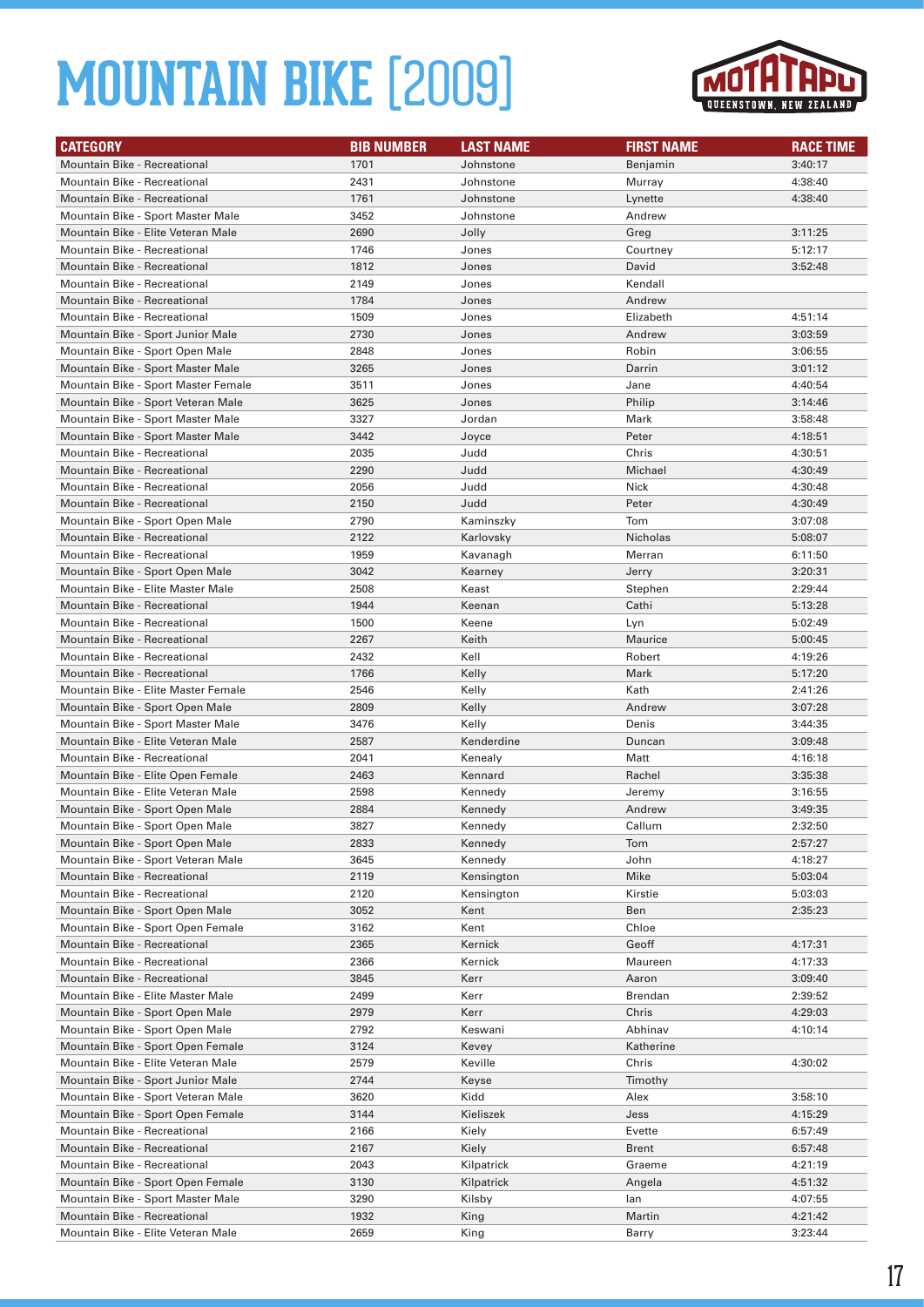

| <b>CATEGORY</b>                     | <b>BIB NUMBER</b> | <b>LAST NAME</b> | <b>FIRST NAME</b> | <b>RACE TIME</b> |
|-------------------------------------|-------------------|------------------|-------------------|------------------|
| Mountain Bike - Elite Veteran Male  | 2658              | King             | Greg              | 2:49:06          |
| Mountain Bike - Sport Open Male     | 2826              | King             | Anthony           | 3:57:44          |
| Mountain Bike - Sport Master Male   | 3426              | King             | Andrew            |                  |
| Mountain Bike - Elite Master Male   | 2524              | Kingsland        | <b>Brent</b>      | 3:00:49          |
| Mountain Bike - Elite Master Male   | 2992              | Kircher          | Paul              | 2:45:52          |
| <b>Mountain Bike - Recreational</b> | 1547              | Kirk             | Fiona             | 4:10:44          |
| <b>Mountain Bike - Recreational</b> | 1726              | Kirk             | Roderick          | 3:05:41          |
| Mountain Bike - Sport Open Male     | 2863              | Kirkman          | Scott             | 4:50:05          |
| Mountain Bike - Sport Open Male     | 3013              | Kirkness         | Will              | 3:46:07          |
| Mountain Bike - Sport Open Female   | 3104              | <b>Kirkness</b>  | Mary-anne         | 5:02:12          |
| Mountain Bike - Sport Master Male   | 3527              | Kirkness         | Grant             | 3:14:26          |
| Mountain Bike - Recreational        | 2257              | Kissel           | Phil              | 3:09:49          |
| Mountain Bike - Elite Open Male     | 2453              | Kissell          | Danny             | 3:01:20          |
| Mountain Bike - Sport Open Male     | 2949              | Kissell          | John              | 3:11:34          |
| Mountain Bike - Sport Master Male   | 3427              | Kissling         | Stefan            | 3:04:46          |
| Mountain Bike - Recreational        | 1817              | Kitto            | Peter             | 4:57:08          |
| Mountain Bike - Sport Junior Male   | 2736              | Kitto            | Trevor            | 2:50:50          |
| Mountain Bike - Sport Master Male   | 2419              | Klausen          | Steven            | 3:09:49          |
| Mountain Bike - Sport Master Male   | 3376              | Kopae            | Wally             | 4:01:20          |
| Mountain Bike - Sport Open Female   | 3833              | Kosikova         | Jitka             | 4:11:24          |
| <b>Mountain Bike - Recreational</b> | 1975              | Kroemer          | Rita              |                  |
| Mountain Bike - Recreational        | 1867              | Kyd              | Richard           | 3:20:13          |
| <b>Mountain Bike - Recreational</b> | 2333              | Kyle             | Michelle          | 5:39:15          |
| <b>Mountain Bike - Recreational</b> | 2210              | Kyle             | Lyn               | 4:41:32          |
| Mountain Bike - Sport Open Male     | 3003              | Ladbrook         | Mark              | 2:43:54          |
| Mountain Bike - Sport Master Male   | 3218              | Lahood           | Mark              | 4:03:21          |
| Mountain Bike - Sport Master Female | 3555              | Lahood           | Donna             | 5:47:29          |
| Mountain Bike - Recreational        | 1571              | Lake             | Sid               | 4:17:52          |
| <b>Mountain Bike - Recreational</b> | 1852              | Lake             | Sue               | 4:43:14          |
| Mountain Bike - Recreational        | 2396              | Lambert          | Stephanie         | 4:49:49          |
| Mountain Bike - Elite Veteran Male  | 2657              | Lambert          | Jeff              | 3:16:39          |
| Mountain Bike - Recreational        | 1690              | Lammers          | Katrina           | 5:02:44          |
| Mountain Bike - Recreational        | 1777              | Lamond           | Roger             | 5:19:43          |
| Mountain Bike - Sport Open Male     | 3072              | Lamont           | Warrick           | 3:50:03          |
| <b>Mountain Bike - Recreational</b> | 2029              | Lane             | Collin            | 7:02:00          |
| <b>Mountain Bike - Recreational</b> | 2030              | Lane             | Geraldine         | 7:01:59          |
| Mountain Bike - Elite Open Male     | 2450              | Lang             | Tobias            | 2:35:48          |
| Mountain Bike - Sport Veteran Male  | 3608              | Langmuir         | John              | 3:15:34          |
| Mountain Bike - Sport Open Male     | 2796              | Lankow           | Mark              | 3:37:29          |
| Mountain Bike - Recreational        | 1543              | Large            | Damon             | 6:54:07          |
| Mountain Bike - Recreational        | 1544              | Large            | Jan               | 6:54:00          |
| Mountain Bike - Recreational        | 1539              | Large            | Jim               | 6:22:19          |
| Mountain Bike - Elite Veteran Male  | 2672              | Larsen           | Karl              | 3:10:20          |
| Mountain Bike - Sport Open Female   | 3142              | Lattimore        | Fiona             | 5:55:43          |
| Mountain Bike - Sport Master Male   | 3306              | Lattimore        | David             | 4:22:47          |
| Mountain Bike - Sport Open Female   | 2080              | Lau              | Janet             | 5:36:41          |
| Mountain Bike - Elite Master Male   | 2480              | Laughton         | Campbell          | 5:14:21          |
| Mountain Bike - Recreational        | 2263              | Laurie           | Dean              | 3:31:52          |
| <b>Mountain Bike - Recreational</b> | 1903              | Law              | Warren            | 4:13:18          |
| Mountain Bike - Recreational        | 1625              | Lawler           | David             | 3:50:08          |
| Mountain Bike - Elite Veteran Male  | 2575              | Lawrence         | Mike              | 3:09:20          |
| Mountain Bike - Sport Open Female   | 3099              | Lawrence         | Gill              | 3:52:22          |
| Mountain Bike - Sport Master Male   | 3369              | Lawrence         | Ross j            | 3:36:28          |
| Mountain Bike - Recreational        | 1738              | Lawson           | Trevor            |                  |
| Mountain Bike - Elite Veteran Male  | 2639              | Lawson           | Shawn             | 3:43:30          |
| Mountain Bike - Sport Open Female   | 3188              | Lawson           | Lisa-jane         | 4:45:02          |
| Mountain Bike - Sport Master Male   | 3335              | Lawson           | Richard           | 4:05:52          |
| Mountain Bike - Sport Veteran Male  | 3586              | Lawson           | Chris             | 3:59:04          |
| Mountain Bike - Recreational        | 2040              | Lawton           | Jason             | 3:58:37          |
| Mountain Bike - Sport Open Female   | 3089              | Lawton           | Ella susanne      | 4:38:57          |
| Mountain Bike - Sport Master Male   | 3343              | Lay              | Roger denis       | 3:11:20          |
| Mountain Bike - Recreational        | 1653              | Leary            | Steve             | 3:45:32          |
| Mountain Bike - Recreational        | 2401              | Leckie           | David             | 4:36:15          |
| Mountain Bike - Recreational        | 2031              | Ledgerwood       | Liz               | 5:03:40          |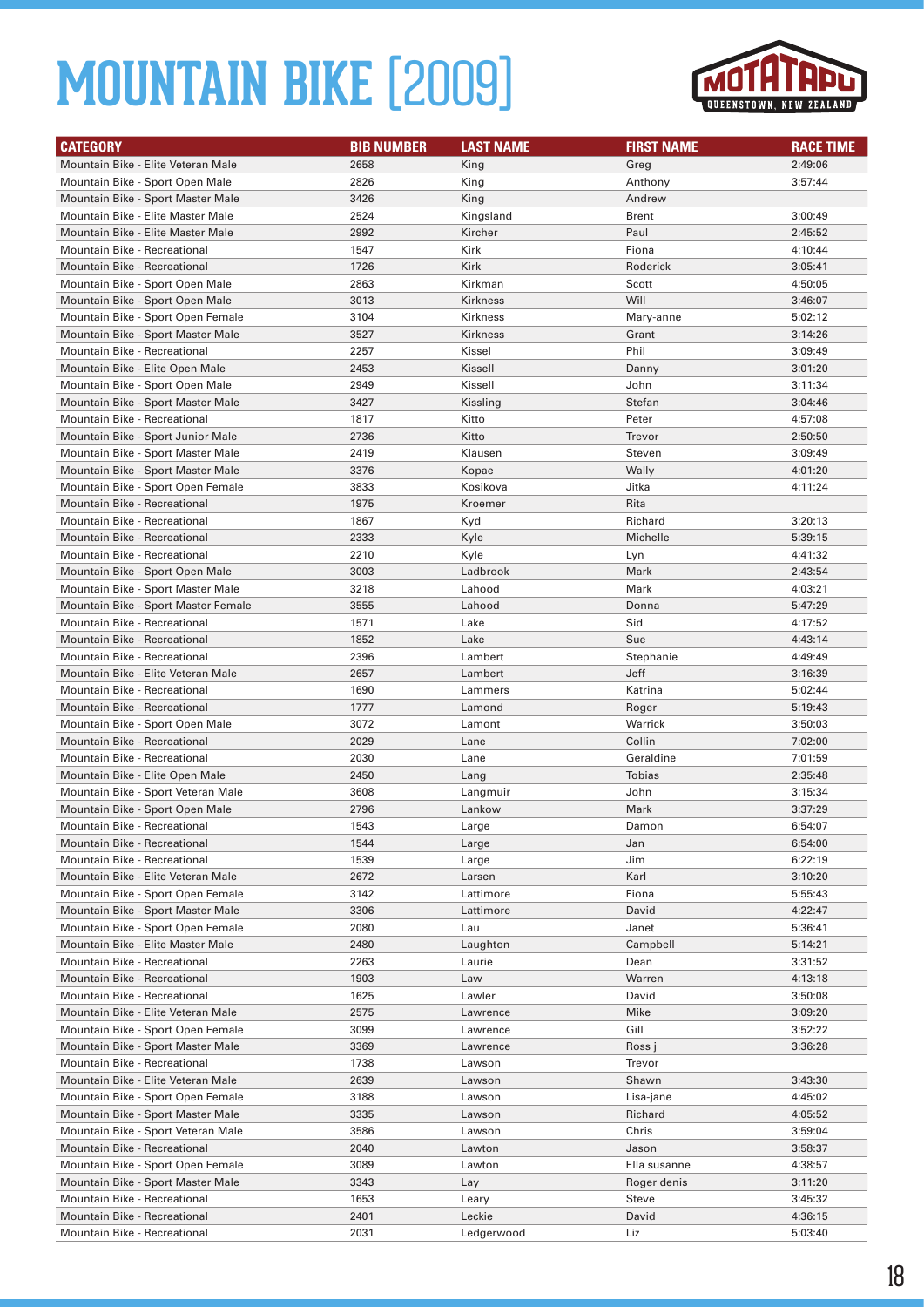

| <b>Mountain Bike - Recreational</b><br>1824<br>Jean<br>4:54:07<br>Lee<br>Mountain Bike - Elite Veteran Male<br>2554<br>Michael<br>3:56:52<br>Lee<br>2719<br>Mountain Bike - Sport Junior Male<br>Lee<br>Stephen<br>Mountain Bike - Sport Master Male<br>3323<br>Nigel<br>4:19:10<br>Lee<br>Mountain Bike - Sport Master Male<br>3465<br>Lee<br>Stephen<br>3:24:48<br>Mountain Bike - Recreational<br>2369<br>3:25:22<br>Leech<br>lain<br>3075<br>Mountain Bike - Sport Open Male<br>Leen<br>Daniel<br>2:59:28<br>Mountain Bike - Sport Master Male<br>3419<br>Calvin<br>4:02:16<br>Leen<br>2436<br>Mountain Bike - Recreational<br>Melissa<br>Leggett<br>Mountain Bike - Recreational<br>2011<br>2:38:29<br>Leith<br>Austin<br><b>Mountain Bike - Recreational</b><br>1936<br>Chris<br>4:06:24<br>Leith<br><b>Mountain Bike - Recreational</b><br>1952<br>Hilary<br>5:00:06<br>Lennox<br>2154<br><b>Mountain Bike - Recreational</b><br>Leonard<br>Jocelyn<br>5:02:24<br>Mountain Bike - Sport Open Male<br>2814<br>Jimmy<br>4:53:22<br>Leong<br>2732<br>Finn<br>3:36:41<br>Mountain Bike - Sport Junior Male<br>Lesueur<br>Mountain Bike - Sport Master Male<br>3260<br>Justin<br>3:36:44<br>Lesueur<br>3069<br>Mountain Bike - Sport Open Male<br>Lett<br>Dave<br>3826<br>Kashi<br>Mountain Bike - Elite Open Male<br>Leuchs<br>1:58:41<br>Mountain Bike - Sport Master Male<br>3223<br>Adam<br>Lewis<br>3:21:51<br>3478<br>Mountain Bike - Sport Master Male<br><b>Brett</b><br>2:19:06<br>Leyden<br>Andrew<br><b>Mountain Bike - Recreational</b><br>1616<br>Liddell<br>3:17:53<br><b>Mountain Bike - Recreational</b><br>1517<br>Justin<br>Liddell<br>3:31:25<br>Mountain Bike - Elite Master Female<br>1988<br>Caro<br>Lightbourne<br>3:58:49<br>Mountain Bike - Sport Master Male<br>3493<br>Rob<br>Lile<br>4:21:45<br>2219<br>Lill<br>Andrew<br>Mountain Bike - Recreational<br>3:57:54<br>Mountain Bike - Sport Open Female<br>3208<br>Lim<br>Lin<br>5:20:15<br>Mountain Bike - Sport Master Male<br>3431<br>Lindsay<br>Andrew<br>3:31:29<br>Mountain Bike - Sport Open Female<br>3211<br>Linn<br>Koren<br>6:22:25<br>Mountain Bike - Recreational<br>2055<br>Rosie<br>Linterman<br>5:41:25<br>3696<br>Linterman<br>Freddie<br>5:41:23<br>Mountain Bike - Sport Veteran Male<br>Mountain Bike - Recreational<br>1577<br>Lintott<br>Caroline<br>3443<br>Ken<br>Mountain Bike - Sport Master Male<br>Lister<br>5:04:12<br>Mountain Bike - Sport Master Male<br>3471<br>Little<br>3:11:49<br>Owen<br>Mountain Bike - Sport Open Male<br>3040<br>Lloyd<br>Andrew<br>Mountain Bike - Elite Veteran Male<br>2648<br>Richard<br>Lobb<br>3:15:46<br>1592<br>5:15:32<br>Mountain Bike - Recreational<br>Lockrose<br>Jason<br>1593<br><b>Mountain Bike - Recreational</b><br>Lockrose<br>Jason<br>5:15:24<br>2708<br>Mountain Bike - Elite Veteran Female<br>Lesley<br>Logan<br>Mountain Bike - Sport Open Male<br>2964<br>3:18:13<br>Alan<br>Logan<br>3068<br>Perry<br>Mountain Bike - Sport Open Male<br>Logan<br>Mountain Bike - Recreational<br>1591<br>3:24:37<br>Long<br>Andrew<br>Mountain Bike - Sport Veteran Male<br>3570<br>Jeff<br>Long<br>3:42:06<br>Mountain Bike - Sport Veteran Male<br>3714<br>Loughrey<br><b>Brian</b><br>5:03:28<br>Mountain Bike - Sport Open Male<br>2913<br>Lovell<br>Glenn<br>3:53:43<br>Mountain Bike - Sport Open Male<br>2965<br>Lovelock<br>Tim<br>3:59:06<br>Mountain Bike - Sport Open Female<br>3157<br>Lovie<br>Sarah<br>4:19:21<br>Mountain Bike - Sport Open Female<br>3172<br>Lovie<br>Kirsti<br>Mountain Bike - Elite Master Male<br>2534<br>3:05:34<br>Low<br>Jason<br>Mountain Bike - Sport Master Male<br>3275<br>Low<br>Malcolm<br>3:24:03<br>Mountain Bike - Recreational<br>2161<br>Darrel<br>4:43:17<br>Lowe<br>Mountain Bike - Elite Master Male<br>2495<br>Tom<br>Lucas<br>Mountain Bike - Sport Veteran Male<br>3709<br>Michael<br>3:48:33<br>Lucas<br>Mountain Bike - Sport Veteran Male<br>3587<br>Tony<br>Lucas<br>Mountain Bike - Sport Open Male<br>2849<br>Matthew<br>Luxton<br>Mountain Bike - Sport Veteran Male<br>3585<br><b>Brad</b><br>3:44:32<br>Lynch<br>Mountain Bike - Elite Master Male<br>2477<br>Grant<br>2:30:19<br>Lyon<br>Mountain Bike - Elite Open Male<br>2457<br>Macdonald<br>Jeremy<br>2:59:18<br>Mountain Bike - Elite Open Female<br>MacDonald<br>2:29:25<br>2461<br>Sara<br>Mountain Bike - Elite Master Male<br>2503<br>Macdonald<br><b>Brad</b><br>3:28:07<br>Mountain Bike - Elite Veteran Male<br>2641<br>Macdonald<br>Colin<br>3:10:59<br>Mountain Bike - Sport Master Male<br>3297<br>Macdonald<br>Dave<br>3:45:44<br>Mountain Bike - Sport Veteran Male<br>Macdonald<br>3621<br>Dave<br>3:31:11<br>Mountain Bike - Sport Veteran Female<br>3728<br>Macdonald<br>Di<br>4:31:38 | <b>CATEGORY</b>                   | <b>BIB NUMBER</b> | <b>LAST NAME</b> | <b>FIRST NAME</b> | <b>RACE TIME</b> |
|--------------------------------------------------------------------------------------------------------------------------------------------------------------------------------------------------------------------------------------------------------------------------------------------------------------------------------------------------------------------------------------------------------------------------------------------------------------------------------------------------------------------------------------------------------------------------------------------------------------------------------------------------------------------------------------------------------------------------------------------------------------------------------------------------------------------------------------------------------------------------------------------------------------------------------------------------------------------------------------------------------------------------------------------------------------------------------------------------------------------------------------------------------------------------------------------------------------------------------------------------------------------------------------------------------------------------------------------------------------------------------------------------------------------------------------------------------------------------------------------------------------------------------------------------------------------------------------------------------------------------------------------------------------------------------------------------------------------------------------------------------------------------------------------------------------------------------------------------------------------------------------------------------------------------------------------------------------------------------------------------------------------------------------------------------------------------------------------------------------------------------------------------------------------------------------------------------------------------------------------------------------------------------------------------------------------------------------------------------------------------------------------------------------------------------------------------------------------------------------------------------------------------------------------------------------------------------------------------------------------------------------------------------------------------------------------------------------------------------------------------------------------------------------------------------------------------------------------------------------------------------------------------------------------------------------------------------------------------------------------------------------------------------------------------------------------------------------------------------------------------------------------------------------------------------------------------------------------------------------------------------------------------------------------------------------------------------------------------------------------------------------------------------------------------------------------------------------------------------------------------------------------------------------------------------------------------------------------------------------------------------------------------------------------------------------------------------------------------------------------------------------------------------------------------------------------------------------------------------------------------------------------------------------------------------------------------------------------------------------------------------------------------------------------------------------------------------------------------------------------------------------------------------------------------------------------------------------------------------------------------------------------------------------------------------------------------------------------------------------------------------------------------------------------------------------------------------------------------------------------------------------------------------------------------------------------------------------------------------------------------------------------------------------------------------------------------------------------------------------------------------------------------------|-----------------------------------|-------------------|------------------|-------------------|------------------|
|                                                                                                                                                                                                                                                                                                                                                                                                                                                                                                                                                                                                                                                                                                                                                                                                                                                                                                                                                                                                                                                                                                                                                                                                                                                                                                                                                                                                                                                                                                                                                                                                                                                                                                                                                                                                                                                                                                                                                                                                                                                                                                                                                                                                                                                                                                                                                                                                                                                                                                                                                                                                                                                                                                                                                                                                                                                                                                                                                                                                                                                                                                                                                                                                                                                                                                                                                                                                                                                                                                                                                                                                                                                                                                                                                                                                                                                                                                                                                                                                                                                                                                                                                                                                                                                                                                                                                                                                                                                                                                                                                                                                                                                                                                                                                                                |                                   |                   |                  |                   |                  |
|                                                                                                                                                                                                                                                                                                                                                                                                                                                                                                                                                                                                                                                                                                                                                                                                                                                                                                                                                                                                                                                                                                                                                                                                                                                                                                                                                                                                                                                                                                                                                                                                                                                                                                                                                                                                                                                                                                                                                                                                                                                                                                                                                                                                                                                                                                                                                                                                                                                                                                                                                                                                                                                                                                                                                                                                                                                                                                                                                                                                                                                                                                                                                                                                                                                                                                                                                                                                                                                                                                                                                                                                                                                                                                                                                                                                                                                                                                                                                                                                                                                                                                                                                                                                                                                                                                                                                                                                                                                                                                                                                                                                                                                                                                                                                                                |                                   |                   |                  |                   |                  |
|                                                                                                                                                                                                                                                                                                                                                                                                                                                                                                                                                                                                                                                                                                                                                                                                                                                                                                                                                                                                                                                                                                                                                                                                                                                                                                                                                                                                                                                                                                                                                                                                                                                                                                                                                                                                                                                                                                                                                                                                                                                                                                                                                                                                                                                                                                                                                                                                                                                                                                                                                                                                                                                                                                                                                                                                                                                                                                                                                                                                                                                                                                                                                                                                                                                                                                                                                                                                                                                                                                                                                                                                                                                                                                                                                                                                                                                                                                                                                                                                                                                                                                                                                                                                                                                                                                                                                                                                                                                                                                                                                                                                                                                                                                                                                                                |                                   |                   |                  |                   |                  |
|                                                                                                                                                                                                                                                                                                                                                                                                                                                                                                                                                                                                                                                                                                                                                                                                                                                                                                                                                                                                                                                                                                                                                                                                                                                                                                                                                                                                                                                                                                                                                                                                                                                                                                                                                                                                                                                                                                                                                                                                                                                                                                                                                                                                                                                                                                                                                                                                                                                                                                                                                                                                                                                                                                                                                                                                                                                                                                                                                                                                                                                                                                                                                                                                                                                                                                                                                                                                                                                                                                                                                                                                                                                                                                                                                                                                                                                                                                                                                                                                                                                                                                                                                                                                                                                                                                                                                                                                                                                                                                                                                                                                                                                                                                                                                                                |                                   |                   |                  |                   |                  |
|                                                                                                                                                                                                                                                                                                                                                                                                                                                                                                                                                                                                                                                                                                                                                                                                                                                                                                                                                                                                                                                                                                                                                                                                                                                                                                                                                                                                                                                                                                                                                                                                                                                                                                                                                                                                                                                                                                                                                                                                                                                                                                                                                                                                                                                                                                                                                                                                                                                                                                                                                                                                                                                                                                                                                                                                                                                                                                                                                                                                                                                                                                                                                                                                                                                                                                                                                                                                                                                                                                                                                                                                                                                                                                                                                                                                                                                                                                                                                                                                                                                                                                                                                                                                                                                                                                                                                                                                                                                                                                                                                                                                                                                                                                                                                                                |                                   |                   |                  |                   |                  |
|                                                                                                                                                                                                                                                                                                                                                                                                                                                                                                                                                                                                                                                                                                                                                                                                                                                                                                                                                                                                                                                                                                                                                                                                                                                                                                                                                                                                                                                                                                                                                                                                                                                                                                                                                                                                                                                                                                                                                                                                                                                                                                                                                                                                                                                                                                                                                                                                                                                                                                                                                                                                                                                                                                                                                                                                                                                                                                                                                                                                                                                                                                                                                                                                                                                                                                                                                                                                                                                                                                                                                                                                                                                                                                                                                                                                                                                                                                                                                                                                                                                                                                                                                                                                                                                                                                                                                                                                                                                                                                                                                                                                                                                                                                                                                                                |                                   |                   |                  |                   |                  |
|                                                                                                                                                                                                                                                                                                                                                                                                                                                                                                                                                                                                                                                                                                                                                                                                                                                                                                                                                                                                                                                                                                                                                                                                                                                                                                                                                                                                                                                                                                                                                                                                                                                                                                                                                                                                                                                                                                                                                                                                                                                                                                                                                                                                                                                                                                                                                                                                                                                                                                                                                                                                                                                                                                                                                                                                                                                                                                                                                                                                                                                                                                                                                                                                                                                                                                                                                                                                                                                                                                                                                                                                                                                                                                                                                                                                                                                                                                                                                                                                                                                                                                                                                                                                                                                                                                                                                                                                                                                                                                                                                                                                                                                                                                                                                                                |                                   |                   |                  |                   |                  |
|                                                                                                                                                                                                                                                                                                                                                                                                                                                                                                                                                                                                                                                                                                                                                                                                                                                                                                                                                                                                                                                                                                                                                                                                                                                                                                                                                                                                                                                                                                                                                                                                                                                                                                                                                                                                                                                                                                                                                                                                                                                                                                                                                                                                                                                                                                                                                                                                                                                                                                                                                                                                                                                                                                                                                                                                                                                                                                                                                                                                                                                                                                                                                                                                                                                                                                                                                                                                                                                                                                                                                                                                                                                                                                                                                                                                                                                                                                                                                                                                                                                                                                                                                                                                                                                                                                                                                                                                                                                                                                                                                                                                                                                                                                                                                                                |                                   |                   |                  |                   |                  |
|                                                                                                                                                                                                                                                                                                                                                                                                                                                                                                                                                                                                                                                                                                                                                                                                                                                                                                                                                                                                                                                                                                                                                                                                                                                                                                                                                                                                                                                                                                                                                                                                                                                                                                                                                                                                                                                                                                                                                                                                                                                                                                                                                                                                                                                                                                                                                                                                                                                                                                                                                                                                                                                                                                                                                                                                                                                                                                                                                                                                                                                                                                                                                                                                                                                                                                                                                                                                                                                                                                                                                                                                                                                                                                                                                                                                                                                                                                                                                                                                                                                                                                                                                                                                                                                                                                                                                                                                                                                                                                                                                                                                                                                                                                                                                                                |                                   |                   |                  |                   |                  |
|                                                                                                                                                                                                                                                                                                                                                                                                                                                                                                                                                                                                                                                                                                                                                                                                                                                                                                                                                                                                                                                                                                                                                                                                                                                                                                                                                                                                                                                                                                                                                                                                                                                                                                                                                                                                                                                                                                                                                                                                                                                                                                                                                                                                                                                                                                                                                                                                                                                                                                                                                                                                                                                                                                                                                                                                                                                                                                                                                                                                                                                                                                                                                                                                                                                                                                                                                                                                                                                                                                                                                                                                                                                                                                                                                                                                                                                                                                                                                                                                                                                                                                                                                                                                                                                                                                                                                                                                                                                                                                                                                                                                                                                                                                                                                                                |                                   |                   |                  |                   |                  |
|                                                                                                                                                                                                                                                                                                                                                                                                                                                                                                                                                                                                                                                                                                                                                                                                                                                                                                                                                                                                                                                                                                                                                                                                                                                                                                                                                                                                                                                                                                                                                                                                                                                                                                                                                                                                                                                                                                                                                                                                                                                                                                                                                                                                                                                                                                                                                                                                                                                                                                                                                                                                                                                                                                                                                                                                                                                                                                                                                                                                                                                                                                                                                                                                                                                                                                                                                                                                                                                                                                                                                                                                                                                                                                                                                                                                                                                                                                                                                                                                                                                                                                                                                                                                                                                                                                                                                                                                                                                                                                                                                                                                                                                                                                                                                                                |                                   |                   |                  |                   |                  |
|                                                                                                                                                                                                                                                                                                                                                                                                                                                                                                                                                                                                                                                                                                                                                                                                                                                                                                                                                                                                                                                                                                                                                                                                                                                                                                                                                                                                                                                                                                                                                                                                                                                                                                                                                                                                                                                                                                                                                                                                                                                                                                                                                                                                                                                                                                                                                                                                                                                                                                                                                                                                                                                                                                                                                                                                                                                                                                                                                                                                                                                                                                                                                                                                                                                                                                                                                                                                                                                                                                                                                                                                                                                                                                                                                                                                                                                                                                                                                                                                                                                                                                                                                                                                                                                                                                                                                                                                                                                                                                                                                                                                                                                                                                                                                                                |                                   |                   |                  |                   |                  |
|                                                                                                                                                                                                                                                                                                                                                                                                                                                                                                                                                                                                                                                                                                                                                                                                                                                                                                                                                                                                                                                                                                                                                                                                                                                                                                                                                                                                                                                                                                                                                                                                                                                                                                                                                                                                                                                                                                                                                                                                                                                                                                                                                                                                                                                                                                                                                                                                                                                                                                                                                                                                                                                                                                                                                                                                                                                                                                                                                                                                                                                                                                                                                                                                                                                                                                                                                                                                                                                                                                                                                                                                                                                                                                                                                                                                                                                                                                                                                                                                                                                                                                                                                                                                                                                                                                                                                                                                                                                                                                                                                                                                                                                                                                                                                                                |                                   |                   |                  |                   |                  |
|                                                                                                                                                                                                                                                                                                                                                                                                                                                                                                                                                                                                                                                                                                                                                                                                                                                                                                                                                                                                                                                                                                                                                                                                                                                                                                                                                                                                                                                                                                                                                                                                                                                                                                                                                                                                                                                                                                                                                                                                                                                                                                                                                                                                                                                                                                                                                                                                                                                                                                                                                                                                                                                                                                                                                                                                                                                                                                                                                                                                                                                                                                                                                                                                                                                                                                                                                                                                                                                                                                                                                                                                                                                                                                                                                                                                                                                                                                                                                                                                                                                                                                                                                                                                                                                                                                                                                                                                                                                                                                                                                                                                                                                                                                                                                                                |                                   |                   |                  |                   |                  |
|                                                                                                                                                                                                                                                                                                                                                                                                                                                                                                                                                                                                                                                                                                                                                                                                                                                                                                                                                                                                                                                                                                                                                                                                                                                                                                                                                                                                                                                                                                                                                                                                                                                                                                                                                                                                                                                                                                                                                                                                                                                                                                                                                                                                                                                                                                                                                                                                                                                                                                                                                                                                                                                                                                                                                                                                                                                                                                                                                                                                                                                                                                                                                                                                                                                                                                                                                                                                                                                                                                                                                                                                                                                                                                                                                                                                                                                                                                                                                                                                                                                                                                                                                                                                                                                                                                                                                                                                                                                                                                                                                                                                                                                                                                                                                                                |                                   |                   |                  |                   |                  |
|                                                                                                                                                                                                                                                                                                                                                                                                                                                                                                                                                                                                                                                                                                                                                                                                                                                                                                                                                                                                                                                                                                                                                                                                                                                                                                                                                                                                                                                                                                                                                                                                                                                                                                                                                                                                                                                                                                                                                                                                                                                                                                                                                                                                                                                                                                                                                                                                                                                                                                                                                                                                                                                                                                                                                                                                                                                                                                                                                                                                                                                                                                                                                                                                                                                                                                                                                                                                                                                                                                                                                                                                                                                                                                                                                                                                                                                                                                                                                                                                                                                                                                                                                                                                                                                                                                                                                                                                                                                                                                                                                                                                                                                                                                                                                                                |                                   |                   |                  |                   |                  |
|                                                                                                                                                                                                                                                                                                                                                                                                                                                                                                                                                                                                                                                                                                                                                                                                                                                                                                                                                                                                                                                                                                                                                                                                                                                                                                                                                                                                                                                                                                                                                                                                                                                                                                                                                                                                                                                                                                                                                                                                                                                                                                                                                                                                                                                                                                                                                                                                                                                                                                                                                                                                                                                                                                                                                                                                                                                                                                                                                                                                                                                                                                                                                                                                                                                                                                                                                                                                                                                                                                                                                                                                                                                                                                                                                                                                                                                                                                                                                                                                                                                                                                                                                                                                                                                                                                                                                                                                                                                                                                                                                                                                                                                                                                                                                                                |                                   |                   |                  |                   |                  |
|                                                                                                                                                                                                                                                                                                                                                                                                                                                                                                                                                                                                                                                                                                                                                                                                                                                                                                                                                                                                                                                                                                                                                                                                                                                                                                                                                                                                                                                                                                                                                                                                                                                                                                                                                                                                                                                                                                                                                                                                                                                                                                                                                                                                                                                                                                                                                                                                                                                                                                                                                                                                                                                                                                                                                                                                                                                                                                                                                                                                                                                                                                                                                                                                                                                                                                                                                                                                                                                                                                                                                                                                                                                                                                                                                                                                                                                                                                                                                                                                                                                                                                                                                                                                                                                                                                                                                                                                                                                                                                                                                                                                                                                                                                                                                                                |                                   |                   |                  |                   |                  |
|                                                                                                                                                                                                                                                                                                                                                                                                                                                                                                                                                                                                                                                                                                                                                                                                                                                                                                                                                                                                                                                                                                                                                                                                                                                                                                                                                                                                                                                                                                                                                                                                                                                                                                                                                                                                                                                                                                                                                                                                                                                                                                                                                                                                                                                                                                                                                                                                                                                                                                                                                                                                                                                                                                                                                                                                                                                                                                                                                                                                                                                                                                                                                                                                                                                                                                                                                                                                                                                                                                                                                                                                                                                                                                                                                                                                                                                                                                                                                                                                                                                                                                                                                                                                                                                                                                                                                                                                                                                                                                                                                                                                                                                                                                                                                                                |                                   |                   |                  |                   |                  |
|                                                                                                                                                                                                                                                                                                                                                                                                                                                                                                                                                                                                                                                                                                                                                                                                                                                                                                                                                                                                                                                                                                                                                                                                                                                                                                                                                                                                                                                                                                                                                                                                                                                                                                                                                                                                                                                                                                                                                                                                                                                                                                                                                                                                                                                                                                                                                                                                                                                                                                                                                                                                                                                                                                                                                                                                                                                                                                                                                                                                                                                                                                                                                                                                                                                                                                                                                                                                                                                                                                                                                                                                                                                                                                                                                                                                                                                                                                                                                                                                                                                                                                                                                                                                                                                                                                                                                                                                                                                                                                                                                                                                                                                                                                                                                                                |                                   |                   |                  |                   |                  |
|                                                                                                                                                                                                                                                                                                                                                                                                                                                                                                                                                                                                                                                                                                                                                                                                                                                                                                                                                                                                                                                                                                                                                                                                                                                                                                                                                                                                                                                                                                                                                                                                                                                                                                                                                                                                                                                                                                                                                                                                                                                                                                                                                                                                                                                                                                                                                                                                                                                                                                                                                                                                                                                                                                                                                                                                                                                                                                                                                                                                                                                                                                                                                                                                                                                                                                                                                                                                                                                                                                                                                                                                                                                                                                                                                                                                                                                                                                                                                                                                                                                                                                                                                                                                                                                                                                                                                                                                                                                                                                                                                                                                                                                                                                                                                                                |                                   |                   |                  |                   |                  |
|                                                                                                                                                                                                                                                                                                                                                                                                                                                                                                                                                                                                                                                                                                                                                                                                                                                                                                                                                                                                                                                                                                                                                                                                                                                                                                                                                                                                                                                                                                                                                                                                                                                                                                                                                                                                                                                                                                                                                                                                                                                                                                                                                                                                                                                                                                                                                                                                                                                                                                                                                                                                                                                                                                                                                                                                                                                                                                                                                                                                                                                                                                                                                                                                                                                                                                                                                                                                                                                                                                                                                                                                                                                                                                                                                                                                                                                                                                                                                                                                                                                                                                                                                                                                                                                                                                                                                                                                                                                                                                                                                                                                                                                                                                                                                                                |                                   |                   |                  |                   |                  |
|                                                                                                                                                                                                                                                                                                                                                                                                                                                                                                                                                                                                                                                                                                                                                                                                                                                                                                                                                                                                                                                                                                                                                                                                                                                                                                                                                                                                                                                                                                                                                                                                                                                                                                                                                                                                                                                                                                                                                                                                                                                                                                                                                                                                                                                                                                                                                                                                                                                                                                                                                                                                                                                                                                                                                                                                                                                                                                                                                                                                                                                                                                                                                                                                                                                                                                                                                                                                                                                                                                                                                                                                                                                                                                                                                                                                                                                                                                                                                                                                                                                                                                                                                                                                                                                                                                                                                                                                                                                                                                                                                                                                                                                                                                                                                                                |                                   |                   |                  |                   |                  |
|                                                                                                                                                                                                                                                                                                                                                                                                                                                                                                                                                                                                                                                                                                                                                                                                                                                                                                                                                                                                                                                                                                                                                                                                                                                                                                                                                                                                                                                                                                                                                                                                                                                                                                                                                                                                                                                                                                                                                                                                                                                                                                                                                                                                                                                                                                                                                                                                                                                                                                                                                                                                                                                                                                                                                                                                                                                                                                                                                                                                                                                                                                                                                                                                                                                                                                                                                                                                                                                                                                                                                                                                                                                                                                                                                                                                                                                                                                                                                                                                                                                                                                                                                                                                                                                                                                                                                                                                                                                                                                                                                                                                                                                                                                                                                                                |                                   |                   |                  |                   |                  |
|                                                                                                                                                                                                                                                                                                                                                                                                                                                                                                                                                                                                                                                                                                                                                                                                                                                                                                                                                                                                                                                                                                                                                                                                                                                                                                                                                                                                                                                                                                                                                                                                                                                                                                                                                                                                                                                                                                                                                                                                                                                                                                                                                                                                                                                                                                                                                                                                                                                                                                                                                                                                                                                                                                                                                                                                                                                                                                                                                                                                                                                                                                                                                                                                                                                                                                                                                                                                                                                                                                                                                                                                                                                                                                                                                                                                                                                                                                                                                                                                                                                                                                                                                                                                                                                                                                                                                                                                                                                                                                                                                                                                                                                                                                                                                                                |                                   |                   |                  |                   |                  |
|                                                                                                                                                                                                                                                                                                                                                                                                                                                                                                                                                                                                                                                                                                                                                                                                                                                                                                                                                                                                                                                                                                                                                                                                                                                                                                                                                                                                                                                                                                                                                                                                                                                                                                                                                                                                                                                                                                                                                                                                                                                                                                                                                                                                                                                                                                                                                                                                                                                                                                                                                                                                                                                                                                                                                                                                                                                                                                                                                                                                                                                                                                                                                                                                                                                                                                                                                                                                                                                                                                                                                                                                                                                                                                                                                                                                                                                                                                                                                                                                                                                                                                                                                                                                                                                                                                                                                                                                                                                                                                                                                                                                                                                                                                                                                                                |                                   |                   |                  |                   |                  |
|                                                                                                                                                                                                                                                                                                                                                                                                                                                                                                                                                                                                                                                                                                                                                                                                                                                                                                                                                                                                                                                                                                                                                                                                                                                                                                                                                                                                                                                                                                                                                                                                                                                                                                                                                                                                                                                                                                                                                                                                                                                                                                                                                                                                                                                                                                                                                                                                                                                                                                                                                                                                                                                                                                                                                                                                                                                                                                                                                                                                                                                                                                                                                                                                                                                                                                                                                                                                                                                                                                                                                                                                                                                                                                                                                                                                                                                                                                                                                                                                                                                                                                                                                                                                                                                                                                                                                                                                                                                                                                                                                                                                                                                                                                                                                                                |                                   |                   |                  |                   |                  |
|                                                                                                                                                                                                                                                                                                                                                                                                                                                                                                                                                                                                                                                                                                                                                                                                                                                                                                                                                                                                                                                                                                                                                                                                                                                                                                                                                                                                                                                                                                                                                                                                                                                                                                                                                                                                                                                                                                                                                                                                                                                                                                                                                                                                                                                                                                                                                                                                                                                                                                                                                                                                                                                                                                                                                                                                                                                                                                                                                                                                                                                                                                                                                                                                                                                                                                                                                                                                                                                                                                                                                                                                                                                                                                                                                                                                                                                                                                                                                                                                                                                                                                                                                                                                                                                                                                                                                                                                                                                                                                                                                                                                                                                                                                                                                                                |                                   |                   |                  |                   |                  |
|                                                                                                                                                                                                                                                                                                                                                                                                                                                                                                                                                                                                                                                                                                                                                                                                                                                                                                                                                                                                                                                                                                                                                                                                                                                                                                                                                                                                                                                                                                                                                                                                                                                                                                                                                                                                                                                                                                                                                                                                                                                                                                                                                                                                                                                                                                                                                                                                                                                                                                                                                                                                                                                                                                                                                                                                                                                                                                                                                                                                                                                                                                                                                                                                                                                                                                                                                                                                                                                                                                                                                                                                                                                                                                                                                                                                                                                                                                                                                                                                                                                                                                                                                                                                                                                                                                                                                                                                                                                                                                                                                                                                                                                                                                                                                                                |                                   |                   |                  |                   |                  |
|                                                                                                                                                                                                                                                                                                                                                                                                                                                                                                                                                                                                                                                                                                                                                                                                                                                                                                                                                                                                                                                                                                                                                                                                                                                                                                                                                                                                                                                                                                                                                                                                                                                                                                                                                                                                                                                                                                                                                                                                                                                                                                                                                                                                                                                                                                                                                                                                                                                                                                                                                                                                                                                                                                                                                                                                                                                                                                                                                                                                                                                                                                                                                                                                                                                                                                                                                                                                                                                                                                                                                                                                                                                                                                                                                                                                                                                                                                                                                                                                                                                                                                                                                                                                                                                                                                                                                                                                                                                                                                                                                                                                                                                                                                                                                                                |                                   |                   |                  |                   |                  |
|                                                                                                                                                                                                                                                                                                                                                                                                                                                                                                                                                                                                                                                                                                                                                                                                                                                                                                                                                                                                                                                                                                                                                                                                                                                                                                                                                                                                                                                                                                                                                                                                                                                                                                                                                                                                                                                                                                                                                                                                                                                                                                                                                                                                                                                                                                                                                                                                                                                                                                                                                                                                                                                                                                                                                                                                                                                                                                                                                                                                                                                                                                                                                                                                                                                                                                                                                                                                                                                                                                                                                                                                                                                                                                                                                                                                                                                                                                                                                                                                                                                                                                                                                                                                                                                                                                                                                                                                                                                                                                                                                                                                                                                                                                                                                                                |                                   |                   |                  |                   |                  |
|                                                                                                                                                                                                                                                                                                                                                                                                                                                                                                                                                                                                                                                                                                                                                                                                                                                                                                                                                                                                                                                                                                                                                                                                                                                                                                                                                                                                                                                                                                                                                                                                                                                                                                                                                                                                                                                                                                                                                                                                                                                                                                                                                                                                                                                                                                                                                                                                                                                                                                                                                                                                                                                                                                                                                                                                                                                                                                                                                                                                                                                                                                                                                                                                                                                                                                                                                                                                                                                                                                                                                                                                                                                                                                                                                                                                                                                                                                                                                                                                                                                                                                                                                                                                                                                                                                                                                                                                                                                                                                                                                                                                                                                                                                                                                                                |                                   |                   |                  |                   |                  |
|                                                                                                                                                                                                                                                                                                                                                                                                                                                                                                                                                                                                                                                                                                                                                                                                                                                                                                                                                                                                                                                                                                                                                                                                                                                                                                                                                                                                                                                                                                                                                                                                                                                                                                                                                                                                                                                                                                                                                                                                                                                                                                                                                                                                                                                                                                                                                                                                                                                                                                                                                                                                                                                                                                                                                                                                                                                                                                                                                                                                                                                                                                                                                                                                                                                                                                                                                                                                                                                                                                                                                                                                                                                                                                                                                                                                                                                                                                                                                                                                                                                                                                                                                                                                                                                                                                                                                                                                                                                                                                                                                                                                                                                                                                                                                                                |                                   |                   |                  |                   |                  |
|                                                                                                                                                                                                                                                                                                                                                                                                                                                                                                                                                                                                                                                                                                                                                                                                                                                                                                                                                                                                                                                                                                                                                                                                                                                                                                                                                                                                                                                                                                                                                                                                                                                                                                                                                                                                                                                                                                                                                                                                                                                                                                                                                                                                                                                                                                                                                                                                                                                                                                                                                                                                                                                                                                                                                                                                                                                                                                                                                                                                                                                                                                                                                                                                                                                                                                                                                                                                                                                                                                                                                                                                                                                                                                                                                                                                                                                                                                                                                                                                                                                                                                                                                                                                                                                                                                                                                                                                                                                                                                                                                                                                                                                                                                                                                                                |                                   |                   |                  |                   |                  |
|                                                                                                                                                                                                                                                                                                                                                                                                                                                                                                                                                                                                                                                                                                                                                                                                                                                                                                                                                                                                                                                                                                                                                                                                                                                                                                                                                                                                                                                                                                                                                                                                                                                                                                                                                                                                                                                                                                                                                                                                                                                                                                                                                                                                                                                                                                                                                                                                                                                                                                                                                                                                                                                                                                                                                                                                                                                                                                                                                                                                                                                                                                                                                                                                                                                                                                                                                                                                                                                                                                                                                                                                                                                                                                                                                                                                                                                                                                                                                                                                                                                                                                                                                                                                                                                                                                                                                                                                                                                                                                                                                                                                                                                                                                                                                                                |                                   |                   |                  |                   |                  |
|                                                                                                                                                                                                                                                                                                                                                                                                                                                                                                                                                                                                                                                                                                                                                                                                                                                                                                                                                                                                                                                                                                                                                                                                                                                                                                                                                                                                                                                                                                                                                                                                                                                                                                                                                                                                                                                                                                                                                                                                                                                                                                                                                                                                                                                                                                                                                                                                                                                                                                                                                                                                                                                                                                                                                                                                                                                                                                                                                                                                                                                                                                                                                                                                                                                                                                                                                                                                                                                                                                                                                                                                                                                                                                                                                                                                                                                                                                                                                                                                                                                                                                                                                                                                                                                                                                                                                                                                                                                                                                                                                                                                                                                                                                                                                                                |                                   |                   |                  |                   |                  |
|                                                                                                                                                                                                                                                                                                                                                                                                                                                                                                                                                                                                                                                                                                                                                                                                                                                                                                                                                                                                                                                                                                                                                                                                                                                                                                                                                                                                                                                                                                                                                                                                                                                                                                                                                                                                                                                                                                                                                                                                                                                                                                                                                                                                                                                                                                                                                                                                                                                                                                                                                                                                                                                                                                                                                                                                                                                                                                                                                                                                                                                                                                                                                                                                                                                                                                                                                                                                                                                                                                                                                                                                                                                                                                                                                                                                                                                                                                                                                                                                                                                                                                                                                                                                                                                                                                                                                                                                                                                                                                                                                                                                                                                                                                                                                                                |                                   |                   |                  |                   |                  |
|                                                                                                                                                                                                                                                                                                                                                                                                                                                                                                                                                                                                                                                                                                                                                                                                                                                                                                                                                                                                                                                                                                                                                                                                                                                                                                                                                                                                                                                                                                                                                                                                                                                                                                                                                                                                                                                                                                                                                                                                                                                                                                                                                                                                                                                                                                                                                                                                                                                                                                                                                                                                                                                                                                                                                                                                                                                                                                                                                                                                                                                                                                                                                                                                                                                                                                                                                                                                                                                                                                                                                                                                                                                                                                                                                                                                                                                                                                                                                                                                                                                                                                                                                                                                                                                                                                                                                                                                                                                                                                                                                                                                                                                                                                                                                                                |                                   |                   |                  |                   |                  |
|                                                                                                                                                                                                                                                                                                                                                                                                                                                                                                                                                                                                                                                                                                                                                                                                                                                                                                                                                                                                                                                                                                                                                                                                                                                                                                                                                                                                                                                                                                                                                                                                                                                                                                                                                                                                                                                                                                                                                                                                                                                                                                                                                                                                                                                                                                                                                                                                                                                                                                                                                                                                                                                                                                                                                                                                                                                                                                                                                                                                                                                                                                                                                                                                                                                                                                                                                                                                                                                                                                                                                                                                                                                                                                                                                                                                                                                                                                                                                                                                                                                                                                                                                                                                                                                                                                                                                                                                                                                                                                                                                                                                                                                                                                                                                                                |                                   |                   |                  |                   |                  |
|                                                                                                                                                                                                                                                                                                                                                                                                                                                                                                                                                                                                                                                                                                                                                                                                                                                                                                                                                                                                                                                                                                                                                                                                                                                                                                                                                                                                                                                                                                                                                                                                                                                                                                                                                                                                                                                                                                                                                                                                                                                                                                                                                                                                                                                                                                                                                                                                                                                                                                                                                                                                                                                                                                                                                                                                                                                                                                                                                                                                                                                                                                                                                                                                                                                                                                                                                                                                                                                                                                                                                                                                                                                                                                                                                                                                                                                                                                                                                                                                                                                                                                                                                                                                                                                                                                                                                                                                                                                                                                                                                                                                                                                                                                                                                                                |                                   |                   |                  |                   |                  |
|                                                                                                                                                                                                                                                                                                                                                                                                                                                                                                                                                                                                                                                                                                                                                                                                                                                                                                                                                                                                                                                                                                                                                                                                                                                                                                                                                                                                                                                                                                                                                                                                                                                                                                                                                                                                                                                                                                                                                                                                                                                                                                                                                                                                                                                                                                                                                                                                                                                                                                                                                                                                                                                                                                                                                                                                                                                                                                                                                                                                                                                                                                                                                                                                                                                                                                                                                                                                                                                                                                                                                                                                                                                                                                                                                                                                                                                                                                                                                                                                                                                                                                                                                                                                                                                                                                                                                                                                                                                                                                                                                                                                                                                                                                                                                                                |                                   |                   |                  |                   |                  |
|                                                                                                                                                                                                                                                                                                                                                                                                                                                                                                                                                                                                                                                                                                                                                                                                                                                                                                                                                                                                                                                                                                                                                                                                                                                                                                                                                                                                                                                                                                                                                                                                                                                                                                                                                                                                                                                                                                                                                                                                                                                                                                                                                                                                                                                                                                                                                                                                                                                                                                                                                                                                                                                                                                                                                                                                                                                                                                                                                                                                                                                                                                                                                                                                                                                                                                                                                                                                                                                                                                                                                                                                                                                                                                                                                                                                                                                                                                                                                                                                                                                                                                                                                                                                                                                                                                                                                                                                                                                                                                                                                                                                                                                                                                                                                                                |                                   |                   |                  |                   |                  |
|                                                                                                                                                                                                                                                                                                                                                                                                                                                                                                                                                                                                                                                                                                                                                                                                                                                                                                                                                                                                                                                                                                                                                                                                                                                                                                                                                                                                                                                                                                                                                                                                                                                                                                                                                                                                                                                                                                                                                                                                                                                                                                                                                                                                                                                                                                                                                                                                                                                                                                                                                                                                                                                                                                                                                                                                                                                                                                                                                                                                                                                                                                                                                                                                                                                                                                                                                                                                                                                                                                                                                                                                                                                                                                                                                                                                                                                                                                                                                                                                                                                                                                                                                                                                                                                                                                                                                                                                                                                                                                                                                                                                                                                                                                                                                                                |                                   |                   |                  |                   |                  |
|                                                                                                                                                                                                                                                                                                                                                                                                                                                                                                                                                                                                                                                                                                                                                                                                                                                                                                                                                                                                                                                                                                                                                                                                                                                                                                                                                                                                                                                                                                                                                                                                                                                                                                                                                                                                                                                                                                                                                                                                                                                                                                                                                                                                                                                                                                                                                                                                                                                                                                                                                                                                                                                                                                                                                                                                                                                                                                                                                                                                                                                                                                                                                                                                                                                                                                                                                                                                                                                                                                                                                                                                                                                                                                                                                                                                                                                                                                                                                                                                                                                                                                                                                                                                                                                                                                                                                                                                                                                                                                                                                                                                                                                                                                                                                                                |                                   |                   |                  |                   |                  |
|                                                                                                                                                                                                                                                                                                                                                                                                                                                                                                                                                                                                                                                                                                                                                                                                                                                                                                                                                                                                                                                                                                                                                                                                                                                                                                                                                                                                                                                                                                                                                                                                                                                                                                                                                                                                                                                                                                                                                                                                                                                                                                                                                                                                                                                                                                                                                                                                                                                                                                                                                                                                                                                                                                                                                                                                                                                                                                                                                                                                                                                                                                                                                                                                                                                                                                                                                                                                                                                                                                                                                                                                                                                                                                                                                                                                                                                                                                                                                                                                                                                                                                                                                                                                                                                                                                                                                                                                                                                                                                                                                                                                                                                                                                                                                                                |                                   |                   |                  |                   |                  |
|                                                                                                                                                                                                                                                                                                                                                                                                                                                                                                                                                                                                                                                                                                                                                                                                                                                                                                                                                                                                                                                                                                                                                                                                                                                                                                                                                                                                                                                                                                                                                                                                                                                                                                                                                                                                                                                                                                                                                                                                                                                                                                                                                                                                                                                                                                                                                                                                                                                                                                                                                                                                                                                                                                                                                                                                                                                                                                                                                                                                                                                                                                                                                                                                                                                                                                                                                                                                                                                                                                                                                                                                                                                                                                                                                                                                                                                                                                                                                                                                                                                                                                                                                                                                                                                                                                                                                                                                                                                                                                                                                                                                                                                                                                                                                                                |                                   |                   |                  |                   |                  |
|                                                                                                                                                                                                                                                                                                                                                                                                                                                                                                                                                                                                                                                                                                                                                                                                                                                                                                                                                                                                                                                                                                                                                                                                                                                                                                                                                                                                                                                                                                                                                                                                                                                                                                                                                                                                                                                                                                                                                                                                                                                                                                                                                                                                                                                                                                                                                                                                                                                                                                                                                                                                                                                                                                                                                                                                                                                                                                                                                                                                                                                                                                                                                                                                                                                                                                                                                                                                                                                                                                                                                                                                                                                                                                                                                                                                                                                                                                                                                                                                                                                                                                                                                                                                                                                                                                                                                                                                                                                                                                                                                                                                                                                                                                                                                                                |                                   |                   |                  |                   |                  |
|                                                                                                                                                                                                                                                                                                                                                                                                                                                                                                                                                                                                                                                                                                                                                                                                                                                                                                                                                                                                                                                                                                                                                                                                                                                                                                                                                                                                                                                                                                                                                                                                                                                                                                                                                                                                                                                                                                                                                                                                                                                                                                                                                                                                                                                                                                                                                                                                                                                                                                                                                                                                                                                                                                                                                                                                                                                                                                                                                                                                                                                                                                                                                                                                                                                                                                                                                                                                                                                                                                                                                                                                                                                                                                                                                                                                                                                                                                                                                                                                                                                                                                                                                                                                                                                                                                                                                                                                                                                                                                                                                                                                                                                                                                                                                                                |                                   |                   |                  |                   |                  |
|                                                                                                                                                                                                                                                                                                                                                                                                                                                                                                                                                                                                                                                                                                                                                                                                                                                                                                                                                                                                                                                                                                                                                                                                                                                                                                                                                                                                                                                                                                                                                                                                                                                                                                                                                                                                                                                                                                                                                                                                                                                                                                                                                                                                                                                                                                                                                                                                                                                                                                                                                                                                                                                                                                                                                                                                                                                                                                                                                                                                                                                                                                                                                                                                                                                                                                                                                                                                                                                                                                                                                                                                                                                                                                                                                                                                                                                                                                                                                                                                                                                                                                                                                                                                                                                                                                                                                                                                                                                                                                                                                                                                                                                                                                                                                                                |                                   |                   |                  |                   |                  |
|                                                                                                                                                                                                                                                                                                                                                                                                                                                                                                                                                                                                                                                                                                                                                                                                                                                                                                                                                                                                                                                                                                                                                                                                                                                                                                                                                                                                                                                                                                                                                                                                                                                                                                                                                                                                                                                                                                                                                                                                                                                                                                                                                                                                                                                                                                                                                                                                                                                                                                                                                                                                                                                                                                                                                                                                                                                                                                                                                                                                                                                                                                                                                                                                                                                                                                                                                                                                                                                                                                                                                                                                                                                                                                                                                                                                                                                                                                                                                                                                                                                                                                                                                                                                                                                                                                                                                                                                                                                                                                                                                                                                                                                                                                                                                                                |                                   |                   |                  |                   |                  |
|                                                                                                                                                                                                                                                                                                                                                                                                                                                                                                                                                                                                                                                                                                                                                                                                                                                                                                                                                                                                                                                                                                                                                                                                                                                                                                                                                                                                                                                                                                                                                                                                                                                                                                                                                                                                                                                                                                                                                                                                                                                                                                                                                                                                                                                                                                                                                                                                                                                                                                                                                                                                                                                                                                                                                                                                                                                                                                                                                                                                                                                                                                                                                                                                                                                                                                                                                                                                                                                                                                                                                                                                                                                                                                                                                                                                                                                                                                                                                                                                                                                                                                                                                                                                                                                                                                                                                                                                                                                                                                                                                                                                                                                                                                                                                                                |                                   |                   |                  |                   |                  |
|                                                                                                                                                                                                                                                                                                                                                                                                                                                                                                                                                                                                                                                                                                                                                                                                                                                                                                                                                                                                                                                                                                                                                                                                                                                                                                                                                                                                                                                                                                                                                                                                                                                                                                                                                                                                                                                                                                                                                                                                                                                                                                                                                                                                                                                                                                                                                                                                                                                                                                                                                                                                                                                                                                                                                                                                                                                                                                                                                                                                                                                                                                                                                                                                                                                                                                                                                                                                                                                                                                                                                                                                                                                                                                                                                                                                                                                                                                                                                                                                                                                                                                                                                                                                                                                                                                                                                                                                                                                                                                                                                                                                                                                                                                                                                                                |                                   |                   |                  |                   |                  |
|                                                                                                                                                                                                                                                                                                                                                                                                                                                                                                                                                                                                                                                                                                                                                                                                                                                                                                                                                                                                                                                                                                                                                                                                                                                                                                                                                                                                                                                                                                                                                                                                                                                                                                                                                                                                                                                                                                                                                                                                                                                                                                                                                                                                                                                                                                                                                                                                                                                                                                                                                                                                                                                                                                                                                                                                                                                                                                                                                                                                                                                                                                                                                                                                                                                                                                                                                                                                                                                                                                                                                                                                                                                                                                                                                                                                                                                                                                                                                                                                                                                                                                                                                                                                                                                                                                                                                                                                                                                                                                                                                                                                                                                                                                                                                                                |                                   |                   |                  |                   |                  |
|                                                                                                                                                                                                                                                                                                                                                                                                                                                                                                                                                                                                                                                                                                                                                                                                                                                                                                                                                                                                                                                                                                                                                                                                                                                                                                                                                                                                                                                                                                                                                                                                                                                                                                                                                                                                                                                                                                                                                                                                                                                                                                                                                                                                                                                                                                                                                                                                                                                                                                                                                                                                                                                                                                                                                                                                                                                                                                                                                                                                                                                                                                                                                                                                                                                                                                                                                                                                                                                                                                                                                                                                                                                                                                                                                                                                                                                                                                                                                                                                                                                                                                                                                                                                                                                                                                                                                                                                                                                                                                                                                                                                                                                                                                                                                                                |                                   |                   |                  |                   |                  |
|                                                                                                                                                                                                                                                                                                                                                                                                                                                                                                                                                                                                                                                                                                                                                                                                                                                                                                                                                                                                                                                                                                                                                                                                                                                                                                                                                                                                                                                                                                                                                                                                                                                                                                                                                                                                                                                                                                                                                                                                                                                                                                                                                                                                                                                                                                                                                                                                                                                                                                                                                                                                                                                                                                                                                                                                                                                                                                                                                                                                                                                                                                                                                                                                                                                                                                                                                                                                                                                                                                                                                                                                                                                                                                                                                                                                                                                                                                                                                                                                                                                                                                                                                                                                                                                                                                                                                                                                                                                                                                                                                                                                                                                                                                                                                                                |                                   |                   |                  |                   |                  |
|                                                                                                                                                                                                                                                                                                                                                                                                                                                                                                                                                                                                                                                                                                                                                                                                                                                                                                                                                                                                                                                                                                                                                                                                                                                                                                                                                                                                                                                                                                                                                                                                                                                                                                                                                                                                                                                                                                                                                                                                                                                                                                                                                                                                                                                                                                                                                                                                                                                                                                                                                                                                                                                                                                                                                                                                                                                                                                                                                                                                                                                                                                                                                                                                                                                                                                                                                                                                                                                                                                                                                                                                                                                                                                                                                                                                                                                                                                                                                                                                                                                                                                                                                                                                                                                                                                                                                                                                                                                                                                                                                                                                                                                                                                                                                                                |                                   |                   |                  |                   |                  |
|                                                                                                                                                                                                                                                                                                                                                                                                                                                                                                                                                                                                                                                                                                                                                                                                                                                                                                                                                                                                                                                                                                                                                                                                                                                                                                                                                                                                                                                                                                                                                                                                                                                                                                                                                                                                                                                                                                                                                                                                                                                                                                                                                                                                                                                                                                                                                                                                                                                                                                                                                                                                                                                                                                                                                                                                                                                                                                                                                                                                                                                                                                                                                                                                                                                                                                                                                                                                                                                                                                                                                                                                                                                                                                                                                                                                                                                                                                                                                                                                                                                                                                                                                                                                                                                                                                                                                                                                                                                                                                                                                                                                                                                                                                                                                                                |                                   |                   |                  |                   |                  |
|                                                                                                                                                                                                                                                                                                                                                                                                                                                                                                                                                                                                                                                                                                                                                                                                                                                                                                                                                                                                                                                                                                                                                                                                                                                                                                                                                                                                                                                                                                                                                                                                                                                                                                                                                                                                                                                                                                                                                                                                                                                                                                                                                                                                                                                                                                                                                                                                                                                                                                                                                                                                                                                                                                                                                                                                                                                                                                                                                                                                                                                                                                                                                                                                                                                                                                                                                                                                                                                                                                                                                                                                                                                                                                                                                                                                                                                                                                                                                                                                                                                                                                                                                                                                                                                                                                                                                                                                                                                                                                                                                                                                                                                                                                                                                                                |                                   |                   |                  |                   |                  |
|                                                                                                                                                                                                                                                                                                                                                                                                                                                                                                                                                                                                                                                                                                                                                                                                                                                                                                                                                                                                                                                                                                                                                                                                                                                                                                                                                                                                                                                                                                                                                                                                                                                                                                                                                                                                                                                                                                                                                                                                                                                                                                                                                                                                                                                                                                                                                                                                                                                                                                                                                                                                                                                                                                                                                                                                                                                                                                                                                                                                                                                                                                                                                                                                                                                                                                                                                                                                                                                                                                                                                                                                                                                                                                                                                                                                                                                                                                                                                                                                                                                                                                                                                                                                                                                                                                                                                                                                                                                                                                                                                                                                                                                                                                                                                                                |                                   |                   |                  |                   |                  |
|                                                                                                                                                                                                                                                                                                                                                                                                                                                                                                                                                                                                                                                                                                                                                                                                                                                                                                                                                                                                                                                                                                                                                                                                                                                                                                                                                                                                                                                                                                                                                                                                                                                                                                                                                                                                                                                                                                                                                                                                                                                                                                                                                                                                                                                                                                                                                                                                                                                                                                                                                                                                                                                                                                                                                                                                                                                                                                                                                                                                                                                                                                                                                                                                                                                                                                                                                                                                                                                                                                                                                                                                                                                                                                                                                                                                                                                                                                                                                                                                                                                                                                                                                                                                                                                                                                                                                                                                                                                                                                                                                                                                                                                                                                                                                                                |                                   |                   |                  |                   |                  |
|                                                                                                                                                                                                                                                                                                                                                                                                                                                                                                                                                                                                                                                                                                                                                                                                                                                                                                                                                                                                                                                                                                                                                                                                                                                                                                                                                                                                                                                                                                                                                                                                                                                                                                                                                                                                                                                                                                                                                                                                                                                                                                                                                                                                                                                                                                                                                                                                                                                                                                                                                                                                                                                                                                                                                                                                                                                                                                                                                                                                                                                                                                                                                                                                                                                                                                                                                                                                                                                                                                                                                                                                                                                                                                                                                                                                                                                                                                                                                                                                                                                                                                                                                                                                                                                                                                                                                                                                                                                                                                                                                                                                                                                                                                                                                                                |                                   |                   |                  |                   |                  |
|                                                                                                                                                                                                                                                                                                                                                                                                                                                                                                                                                                                                                                                                                                                                                                                                                                                                                                                                                                                                                                                                                                                                                                                                                                                                                                                                                                                                                                                                                                                                                                                                                                                                                                                                                                                                                                                                                                                                                                                                                                                                                                                                                                                                                                                                                                                                                                                                                                                                                                                                                                                                                                                                                                                                                                                                                                                                                                                                                                                                                                                                                                                                                                                                                                                                                                                                                                                                                                                                                                                                                                                                                                                                                                                                                                                                                                                                                                                                                                                                                                                                                                                                                                                                                                                                                                                                                                                                                                                                                                                                                                                                                                                                                                                                                                                | Mountain Bike - Sport Master Male | 3399              | Mackay           | Tim               | 5:30:31          |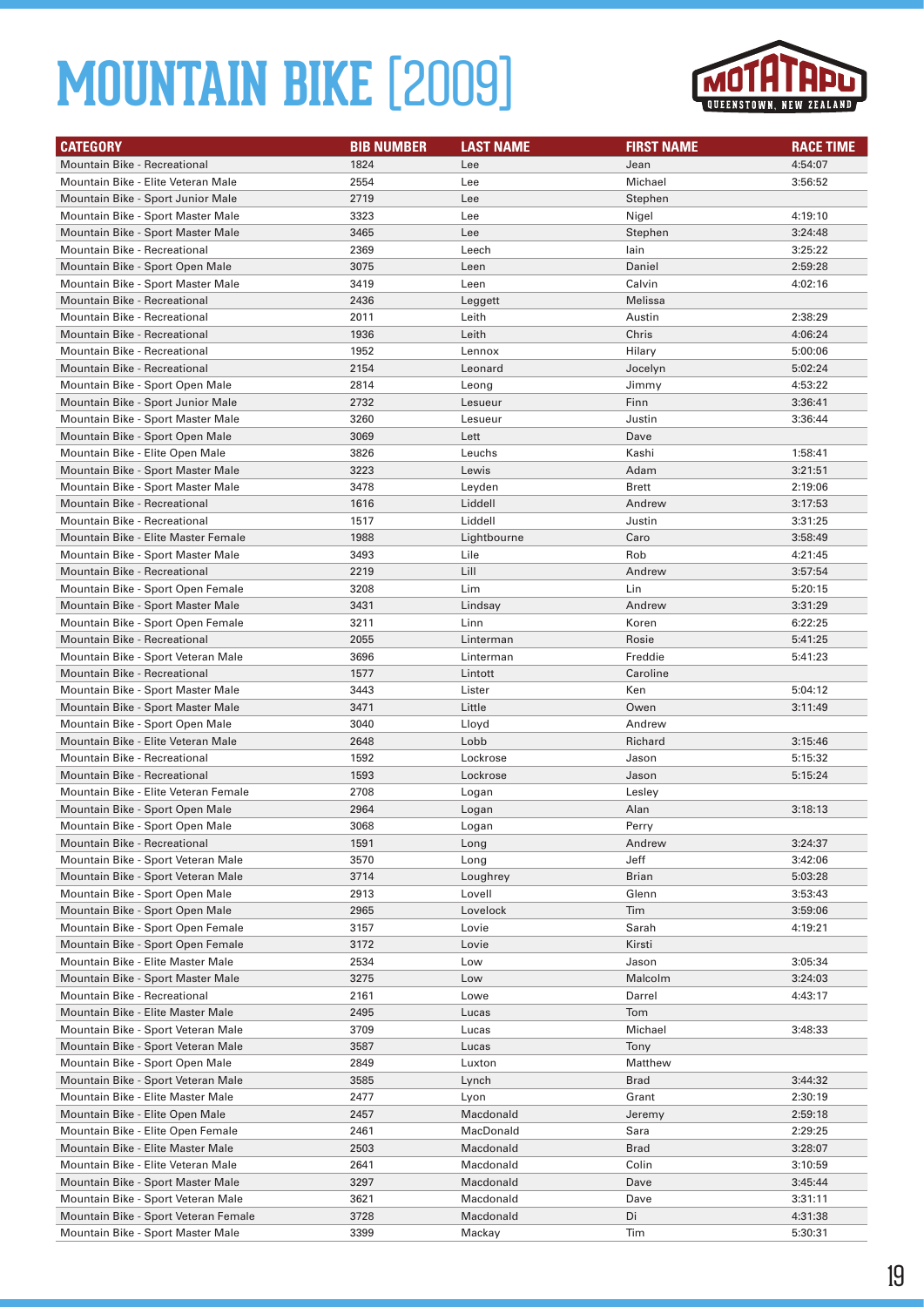

| <b>CATEGORY</b>                      | <b>BIB NUMBER</b> | <b>LAST NAME</b> | <b>FIRST NAME</b> | <b>RACE TIME</b> |
|--------------------------------------|-------------------|------------------|-------------------|------------------|
| Mountain Bike - Recreational Junior  | 3785              | Mackay           | Tom               | 4:53:26          |
| Mountain Bike - Elite Veteran Male   | 2586              | Mackenzie        | Ross              | 4:35:07          |
| <b>Mountain Bike - Recreational</b>  | 1703              | Mackersy         | Ron               | 4:57:07          |
| <b>Mountain Bike - Recreational</b>  | 1704              | Mackersy         | Anne              |                  |
| Mountain Bike - Elite Veteran Male   | 2615              | Mackey           | Mike              | 2:31:01          |
| Mountain Bike - Elite Veteran Male   | 2626              | Mackey           | Steve             |                  |
| Mountain Bike - Sport Open Female    | 3199              | Mackey           | Kirstie           | 5:30:43          |
| Mountain Bike - Sport Junior Male    | 2749              | Mackinnon        | Angus             | 3:43:46          |
| Mountain Bike - Recreational         | 2380              | Mackinven        | Hamish            | 3:56:01          |
| Mountain Bike - Recreational         | 2381              | Mackinven        | Kathryn           | 4:31:22          |
| Mountain Bike - Sport Open Male      | 3017              | Mackley          | Richard           | 2:29:02          |
| Mountain Bike - Sport Veteran Male   | 3675              | Maclaren         | Colin             |                  |
| Mountain Bike - Sport Open Male      | 3025              | Macleod          | Stuart            | 3:39:09          |
| Mountain Bike - Recreational         | 1603              | Macnaughtan      | John              | 5:17:25          |
| Mountain Bike - Sport Veteran Male   | 3712              | Macomber         | Scott             | 4:06:40          |
| Mountain Bike - Sport Open Male      | 2883              | Macpherson       | Luke              | 2:56:59          |
| <b>Mountain Bike - Recreational</b>  | 2321              | Maddison         | Kelly             | 5:50:29          |
| Mountain Bike - Recreational         | 1743              | maeder           | sarah             | 5:47:37          |
| <b>Mountain Bike - Recreational</b>  | 1713              | Maelzer          | Julia             | 5:19:30          |
| Mountain Bike - Recreational         | 1534              | Maguire          | Jo                |                  |
| Mountain Bike - Sport Veteran Male   | 3666              | Mahaffie         | John              | 3:52:20          |
| Mountain Bike - Sport Open Female    | 3118              | Mahan            | Stephanie         |                  |
| Mountain Bike - Sport Veteran Male   | 3590              | Mainland         | Garry             | 4:31:43          |
| Mountain Bike - Sport Open Male      | 2953              | Mair             | Brennan           | 4:17:05          |
| Mountain Bike - Sport Veteran Male   | 3703              | Malcolmson       | Alan              | 3:45:42          |
| Mountain Bike - Recreational         | 1919              | Mangos           | Lynley            | 6:48:40          |
| Mountain Bike - Sport Open Female    | 3159              | Manley           | Tamara            |                  |
| Mountain Bike - Sport Master Female  | 3524              | Mann             | Eileen            | 4:57:29          |
| <b>Mountain Bike - Recreational</b>  | 2330              | Manson           | Nigel             | 4:23:08          |
| Mountain Bike - Sport Veteran Female | 3755              | Manson           | Gaye              | 5:06:03          |
| Mountain Bike - Sport Open Male      | 2906              | Manuel           | Jayton            | 2:51:32          |
| Mountain Bike - Sport Master Female  | 3557              | Marama           | Joanne            | 4:56:45          |
| <b>Mountain Bike - Recreational</b>  | 1611              | Marquardt        | Maurice           | 2:38:57          |
| Mountain Bike - Sport Master Male    | 3238              | Marquis          | Guy               | 3:27:19          |
| Mountain Bike - Sport Master Male    | 3296              | Marriott         | Andrew            | 4:15:57          |
| Mountain Bike - Recreational         | 1540              | Marris           | Anne              | 6:16:30          |
| Mountain Bike - Sport Open Male      | 2983              | Marsden          | Richie            |                  |
| Mountain Bike - Sport Veteran Male   | 3642              | Marsh            | David             | 4:32:06          |
| Mountain Bike - Elite Master Male    | 2509              | Marshall         | Dean              | 2:51:47          |
| Mountain Bike - Sport Open Female    | 3093              | Marshall         | Catriona          | 4:05:30          |
| Mountain Bike - Sport Veteran Female | 3754              | Marshall         | Mary              | 4:56:28          |
| Mountain Bike - Recreational         | 1874              | Martin           | Mike              | 5:09:24          |
| Mountain Bike - Elite Master Male    | 2476              | Martin           | Michael           | 2:40:19          |
| Mountain Bike - Sport Open Male      | 2821              | Martin           | Tony              |                  |
| Mountain Bike - Sport Open Male      | 2828              | Martin           | Nick              |                  |
| Mountain Bike - Sport Master Male    | 3379              | Martin           | Laurie            | 3:59:41          |
| Mountain Bike - Sport Master Female  | 3522              | Martin           | Vicki             | 4:04:59          |
| Mountain Bike - Recreational         | 1774              | Marwick          | Nick              | 4:08:43          |
| Mountain Bike - Recreational         | 1790              | Marwick          | Simon             | 4:08:42          |
| Mountain Bike - Recreational Junior  | 3781              | Marwick          | Jeremy            | 4:06:28          |
| Mountain Bike - Recreational         | 1907              | Mason            | Hopene            | 4:46:50          |
| Mountain Bike - Elite Open Male      | 2456              | Mason            | Gavin             | 2:13:52          |
| Mountain Bike - Sport Open Male      | 2899              | Mason            | Nick              | 3:49:46          |
| Mountain Bike - Sport Master Female  | 3532              | Mason            | Paula             | 3:52:07          |
| Mountain Bike - Sport Veteran Male   | 3650              | Mason            | <b>Steve</b>      | 4:12:01          |
| Mountain Bike - Recreational         | 1945              | Massey           | Dion              | 4:33:07          |
| Mountain Bike - Sport Master Male    | 2078              | <b>Masters</b>   | Chris             | 3:50:50          |
| Mountain Bike - Sport Open Male      | 2961              | Maszaros         | Otinel            | 3:56:22          |
| Mountain Bike - Recreational         | 1648              | Matheson         | Gillian           | 5:08:58          |
| Mountain Bike - Sport Master Male    | 3389              | Matheson         | David             | 3:33:17          |
| Mountain Bike - Sport Open Female    | 3108              | Mathieson        | Honor             | 3:48:19          |
| Mountain Bike - Recreational         | 2251              | Matthews         | David             | 4:40:22          |
| Mountain Bike - Sport Open Male      | 3016              | Matthews         | Logan             | 3:11:35          |
| Mountain Bike - Recreational Junior  | 3789              | Matthews         | Taylor            |                  |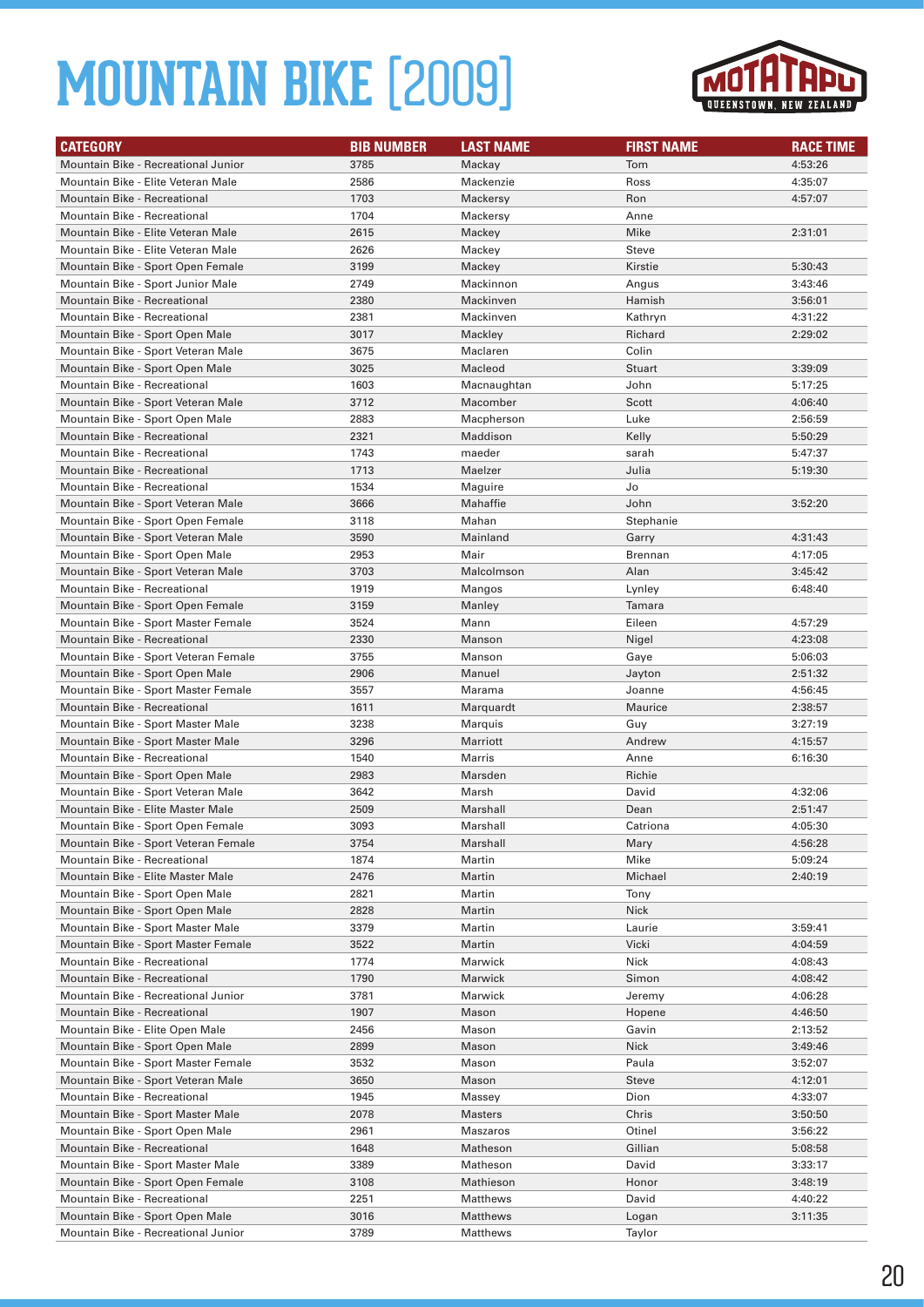

| <b>CATEGORY</b>                      | <b>BIB NUMBER</b> | <b>LAST NAME</b> | <b>FIRST NAME</b> | <b>RACE TIME</b> |
|--------------------------------------|-------------------|------------------|-------------------|------------------|
| Mountain Bike - Sport Open Male      | 3048              | Matulino         | Lui               | 4:11:30          |
| <b>Mountain Bike - Recreational</b>  | 2033              | Maxwell          | Shona             | 7:42:59          |
| Mountain Bike - Sport Master Male    | 3334              | Maxwell          | Rob               | 3:52:38          |
| Mountain Bike - Sport Master Female  | 3525              | Maxwell          | Kirsty            | 4:52:07          |
| <b>Mountain Bike - Recreational</b>  | 2212              | May              | Helen             | 5:30:47          |
| Mountain Bike - Sport Master Male    | 3455              | Mayell           | <b>Bruce</b>      | 3:26:25          |
| <b>Mountain Bike - Recreational</b>  | 2091              | Mayo             | <b>Bruce</b>      | 5:02:18          |
| Mountain Bike - Elite Veteran Female | 2700              | Mcara            | Nicola            | 3:28:07          |
| <b>Mountain Bike - Recreational</b>  | 2075              | Mcarthur         | Phillip           | 4:15:31          |
| Mountain Bike - Sport Master Male    | 3413              | Mcarthur         | Clive             | 3:38:35          |
| <b>Mountain Bike - Recreational</b>  | 1523              | McArtney         | Lois              | 5:06:12          |
| Mountain Bike - Sport Master Male    | 3302              | Mcateer          | Patrick           | 3:04:53          |
| <b>Mountain Bike - Recreational</b>  | 1849              | Mcauliffe        | Natalie           | 4:20:46          |
| Mountain Bike - Sport Master Male    | 3388              | Mcauliffe        | Chris             | 3:34:14          |
| Mountain Bike - Recreational         | 1630              | McBride          | Jillian           | 4:17:23          |
| Mountain Bike - Recreational         | 1631              | Mcbride          | Robert            | 4:29:38          |
| <b>Mountain Bike - Recreational</b>  | 1632              | Mcbride          | Josh              | 4:09:24          |
| Mountain Bike - Sport Master Male    | 3350              | Mccall           | Richard           | 3:26:24          |
| Mountain Bike - Sport Master Male    | 3301              | Mccallum         | Craig             | 3:24:16          |
| <b>Mountain Bike - Recreational</b>  | 2144              | Mccann           | Carol             |                  |
| <b>Mountain Bike - Recreational</b>  | 2418              | Mccaskill        | Richard           | 4:49:11          |
| Mountain Bike - Recreational         | 1900              | Mccaughan        | Mark              | 3:44:01          |
| Mountain Bike - Sport Veteran Male   | 3660              | Mccaughan        | Wayne             | 3:43:52          |
| Mountain Bike - Recreational         | 1821              | Mccaw            | Colin             | 5:42:58          |
| Mountain Bike - Recreational         | 1971              | Mcclean          | Bronwyn           | 4:34:41          |
| Mountain Bike - Recreational         | 1912              | Mcclean          | Pete              | 4:31:07          |
| <b>Mountain Bike - Recreational</b>  | 2413              | Mcclean          | Lindsay           |                  |
| Mountain Bike - Sport Veteran Male   | 3636              | Mcclean          | Jeremy            | 4:19:27          |
| Mountain Bike - Sport Junior Female  | 2755              | Mccleary         | Rachael           |                  |
| Mountain Bike - Sport Veteran Male   | 3566              | Mccleary         | Tony              | 5:01:49          |
| Mountain Bike - Sport Open Male      | 2968              | Mcclelland       | Luke              | 4:13:29          |
| Mountain Bike - Recreational         | 1595              | Mcconachie       | Raelene           | 5:33:40          |
| Mountain Bike - Elite Veteran Male   | 2625              | Mcconachie       | Jamie             | 3:09:37          |
| Mountain Bike - Sport Open Male      | 3028              | Mcconchie        | Philip            | 3:48:09          |
| Mountain Bike - Sport Master Male    | 3256              | Mcconchie        | John              | 3:16:49          |
| Mountain Bike - Sport Open Male      | 3022              | Mcconnell        | Shaun             |                  |
| Mountain Bike - Recreational         | 1607              | Mccoy            | Simon             |                  |
| Mountain Bike - Sport Junior Male    | 2740              | Mccoy            | Benjamin          |                  |
| <b>Mountain Bike - Recreational</b>  | 2003              | Mccracken        | Jason             | 4:12:04          |
| Mountain Bike - Sport Veteran Male   | 3670              | Mccrostie        | Rob               | 4:21:50          |
| Mountain Bike - Sport Veteran Male   | 3680              | Mcculloch        | John              | 3:49:14          |
| Mountain Bike - Recreational         | 1680              | Mccullough       | David             | 5:05:59          |
| Mountain Bike - Sport Open Female    | 3203              | Mccullough       | Sandy             | 3:03:54          |
| Mountain Bike - Recreational         | 2234              | Mccutcheon       | Matt              | 4:52:23          |
| Mountain Bike - Sport Master Male    | 3264              | Mccutcheon       | Wayne             |                  |
| Mountain Bike - Elite Master Male    | 2478              | Mcdermott        | Brendon           | 2:55:37          |
| Mountain Bike - Recreational         | 2194              | Mcdonald         | <b>Stewart</b>    | 4:01:44          |
| Mountain Bike - Elite Junior Female  | 2440              | Mcdonald         | Kate              | 2:55:54          |
| Mountain Bike - Elite Veteran Male   | 2555              | Mcdonald         | Steven            | 3:23:05          |
| Mountain Bike - Sport Open Female    | 3087              | McDonald         | Katrina           |                  |
| Mountain Bike - Recreational         | 1772              | Mcelhone         | Paul              |                  |
| Mountain Bike - Recreational         | 2136              | Mcentyre         | Denis             | 5:22:55          |
| Mountain Bike - Sport Master Male    | 3392              | Mcewan           | <b>Steve</b>      | 3:34:37          |
| Mountain Bike - Recreational         | 2103              | Mcfadzien        | <b>Bruce</b>      | 5:42:52          |
| Mountain Bike - Recreational         | 2276              | Mcfarlane        | Scott             | 6:02:26          |
| Mountain Bike - Recreational         | 2092              | Mcfarlane        | Wayne             | 4:45:13          |
| Mountain Bike - Sport Master Male    | 3468              | Mcfaul           | Grant             | 4:10:39          |
| Mountain Bike - Sport Master Female  | 3497              | Mcfaul           | Grant             | 4:35:45          |
| Mountain Bike - Sport Veteran Male   | 3671              | McGarry          | Russell           | 3:58:37          |
| Mountain Bike - Recreational         | 2268              | Mcgarry          | Marie             | 3:35:07          |
| Mountain Bike - Recreational         | 2104              | Mcgettigan       | Dan               | 5:23:07          |
| Mountain Bike - Recreational         | 2800              | Mcgettigan       | Hamish            | 4:02:41          |
| Mountain Bike - Recreational         | 2417              | Mcgettigan       | John              | 6:06:58          |
| Mountain Bike - Sport Open Female    | 3121              | Mcgimpsey        | Sharleen          | 4:34:52          |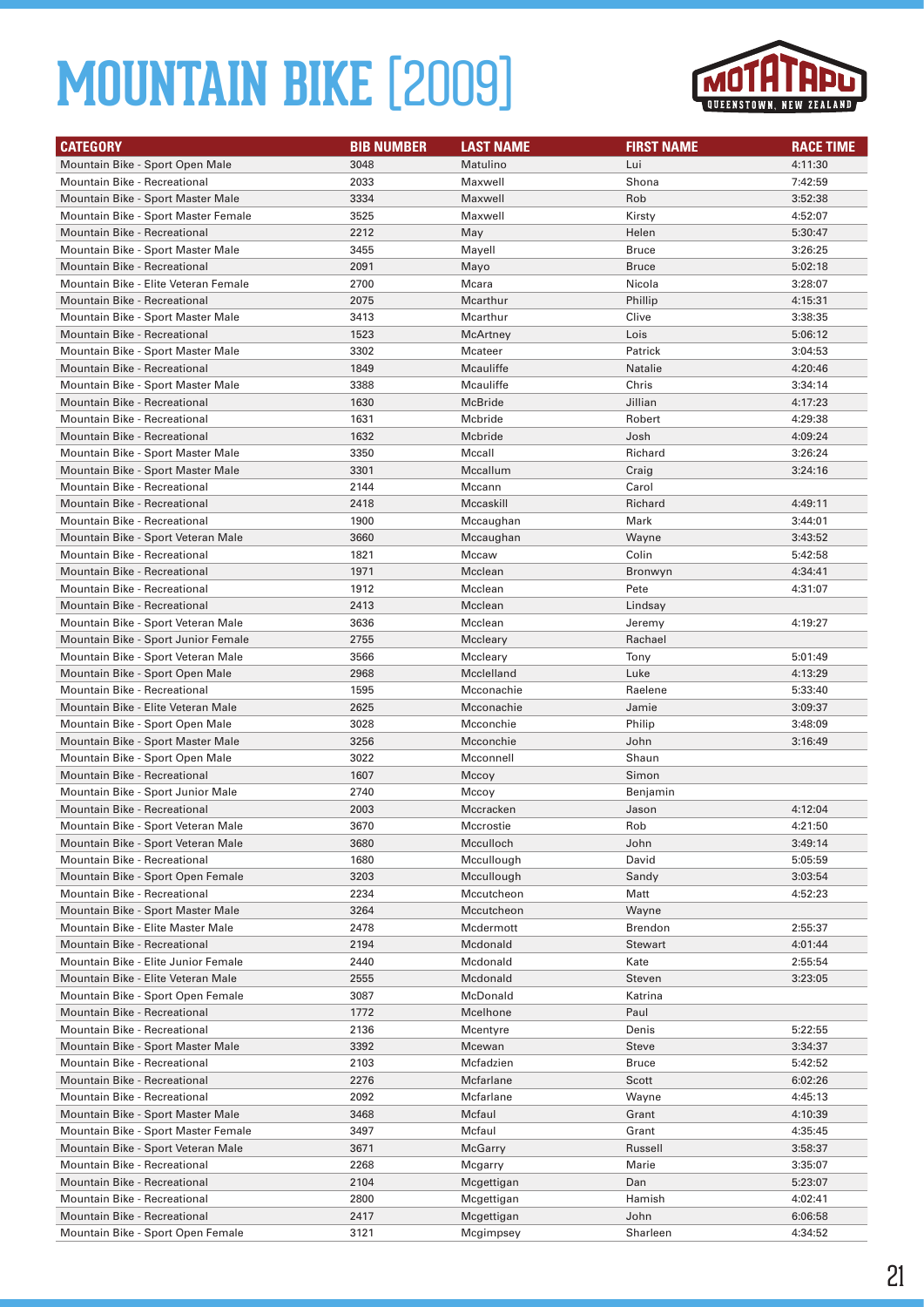

| <b>CATEGORY</b>                                                            | <b>BIB NUMBER</b> | <b>LAST NAME</b> | <b>FIRST NAME</b>     | <b>RACE TIME</b>   |
|----------------------------------------------------------------------------|-------------------|------------------|-----------------------|--------------------|
| Mountain Bike - Sport Veteran Male                                         | 3600              | Mcglashen        | Colin                 | 4:11:19            |
| <b>Mountain Bike - Recreational</b>                                        | 1697              | Mcgowan          | Margaret              | 5:49:15            |
| Mountain Bike - Sport Open Female                                          | 3186              | Mcgowan          | Helen                 | 4:17:27            |
| Mountain Bike - Recreational                                               | 1737              | Mcgregor         | Andrew                |                    |
| <b>Mountain Bike - Recreational</b>                                        | 1741              | Mcgregor         | Andrew                | 4:17:16            |
| Mountain Bike - Recreational                                               | 1715              | Mcgregor         | Steve                 | 4:51:58            |
| Mountain Bike - Sport Open Male                                            | 3014              | Mcgregor         | Chris                 | 4:30:25            |
| Mountain Bike - Sport Open Female                                          | 3105              | Mcgregor         | Sonia                 | 3:53:34            |
| Mountain Bike - Elite Veteran Male                                         | 2609              | Mcinally         | Pete                  | 4:04:35            |
| Mountain Bike - Recreational                                               | 2208              | Mcintosh         | Jill                  | 3:59:21            |
| <b>Mountain Bike - Recreational</b>                                        | 2207              | Mcintosh         | Greg                  | 3:59:18            |
| Mountain Bike - Sport Open Female                                          | 3101              | Mcintosh         | Raewyn                | 4:40:44            |
| <b>Mountain Bike - Recreational</b>                                        | 2074              | Mcintyre         | David                 | 5:30:52            |
| Mountain Bike - Recreational                                               | 1736              | Mckay            | Dot                   | 7:22:53            |
| Mountain Bike - Elite Veteran Male                                         | 2686              | Mckay            | Alistair              | 2:44:05            |
| Mountain Bike - Sport Open Male                                            | 2984              | Mckay            | Nicholas              | 4:43:35            |
| Mountain Bike - Sport Master Female                                        | 3531              | Mckay            | Melissa               |                    |
| Mountain Bike - Sport Open Male                                            | 2885              | Mckeague         | Josh                  |                    |
| <b>Mountain Bike - Recreational</b>                                        | 2093              | Mckean           | Sue                   | 5:37:26            |
| Mountain Bike - Sport Veteran Male                                         | 3695              | Mckee            | Colin                 | 3:38:26            |
| Mountain Bike - Elite Veteran Male                                         | 2640              | Mckeegan         | Neil                  |                    |
| Mountain Bike - Recreational                                               | 2226              | Mckeever         | Mark                  |                    |
| Mountain Bike - Elite Veteran Female                                       | 2703              | Mckenna          | Megan                 | 3:13:54            |
| Mountain Bike - Recreational                                               | 1687              | Mckennie         | Stephen               | 3:20:02            |
| <b>Mountain Bike - Recreational</b>                                        | 1732              | Mckenzie         | Blair                 | 4:02:33            |
| Mountain Bike - Recreational                                               | 2382              | Mckenzie         | Craig                 |                    |
| Mountain Bike - Elite Veteran Male                                         | 2619              | Mckenzie         | Stuart                |                    |
| Mountain Bike - Sport Open Male                                            | 2905              | Mckenzie         | Logan                 | 3:29:03            |
| Mountain Bike - Sport Open Male                                            | 2831              | Mckenzie         | Jason                 | 5:20:19            |
| Mountain Bike - Sport Master Male                                          | 3362              | Mckeogh          | Scott                 | 4:41:23            |
| <b>Mountain Bike - Recreational</b>                                        | 1991              | Mckerchar        | Dave                  |                    |
| Mountain Bike - Sport Open Male                                            | 3010              | Mckernan         | Daiman                | 4:28:07            |
| <b>Mountain Bike - Recreational</b>                                        | 2082              | Mckillop         | Darrin                | 3:52:47            |
| Mountain Bike - Sport Master Male                                          | 3250              | McLaren          | Mark                  | 3:02:46            |
| <b>Mountain Bike - Recreational</b>                                        | 1929              | Mclauchlan       | Grant                 | 5:18:12            |
| Mountain Bike - Elite Veteran Male                                         | 2638              | Mclaughlan       | Kevin<br><b>Bruce</b> | 2:53:59<br>4:42:28 |
| <b>Mountain Bike - Recreational</b><br><b>Mountain Bike - Recreational</b> | 2214<br>1730      | Mclean<br>Mclean |                       | 3:58:19            |
| <b>Mountain Bike - Recreational</b>                                        | 2195              | Mclean           | Alastair<br>Craig     | 5:09:40            |
| <b>Mountain Bike - Recreational</b>                                        | 2215              | Mclean           | Shona                 | 4:42:26            |
| Mountain Bike - Sport Open Male                                            | 2917              | Mclean           | Craig                 | 3:44:18            |
| Mountain Bike - Sport Master Male                                          | 3368              | Mclean           | Stephen               | 4:07:19            |
| Mountain Bike - Sport Veteran Male                                         | 2956              | Mcleay           | Trevor                | 4:32:23            |
| Mountain Bike - Recreational                                               | 1647              | Mclellan         | Hugh                  | 4:52:30            |
| Mountain Bike - Sport Open Male                                            | 2892              | Mclellan         | Carrick               |                    |
| Mountain Bike - Sport Open Male                                            | 2804              | Mclellan         | Graham                |                    |
| Mountain Bike - Recreational                                               | 2352              | Mclennan         | Vicki                 | 4:32:37            |
| Mountain Bike - Recreational                                               | 2354              | Mclennan         | Vicki                 | 5:17:21            |
| Mountain Bike - Recreational                                               | 2303              | Mclennan         | Vicki                 | 4:08:54            |
| Mountain Bike - Recreational                                               | 2282              | Mclennan         | Vicki                 | 4:32:36            |
| Mountain Bike - Sport Junior Male                                          | 2731              | Mclennan         | Anthony               | 3:23:56            |
| Mountain Bike - Recreational                                               | 1876              | Mcleod           | Andy                  | 5:02:52            |
| Mountain Bike - Recreational                                               | 1794              | Mcleod           | John                  |                    |
| Mountain Bike - Sport Open Female                                          | 3109              | Mcleod           | Joanne                | 5:19:02            |
| Mountain Bike - Recreational                                               | 1840              | Mclister         | Garry                 | 6:37:09            |
| Mountain Bike - Sport Open Male                                            | 2846              | Mclister         | Dallas                | 2:54:54            |
| Mountain Bike - Sport Master Male                                          | 3303              | Mclister         | Garry                 | 2:53:33            |
| Mountain Bike - Sport Veteran Male                                         | 3629              | Mcmaster         | Trevor                |                    |
| Mountain Bike - Sport Open Male                                            | 2950              | Mcmillan         | Justin                | 2:43:27            |
| Mountain Bike - Sport Open Female                                          | 3084              | Mcmillan         | Christine             | 3:46:39            |
| Mountain Bike - Sport Open Female                                          | 3102              | Mcmillan         | Peta                  | 4:39:45            |
| Mountain Bike - Elite Master Male                                          | 2510              | Mcnamara         | Warren                | 3:15:39            |
| Mountain Bike - Recreational                                               | 1823              | Mcnaught         | Adrian                | 5:17:27            |
| Mountain Bike - Elite Veteran Male                                         | 2683              | Mcnaught         | Bruce                 | 3:25:15            |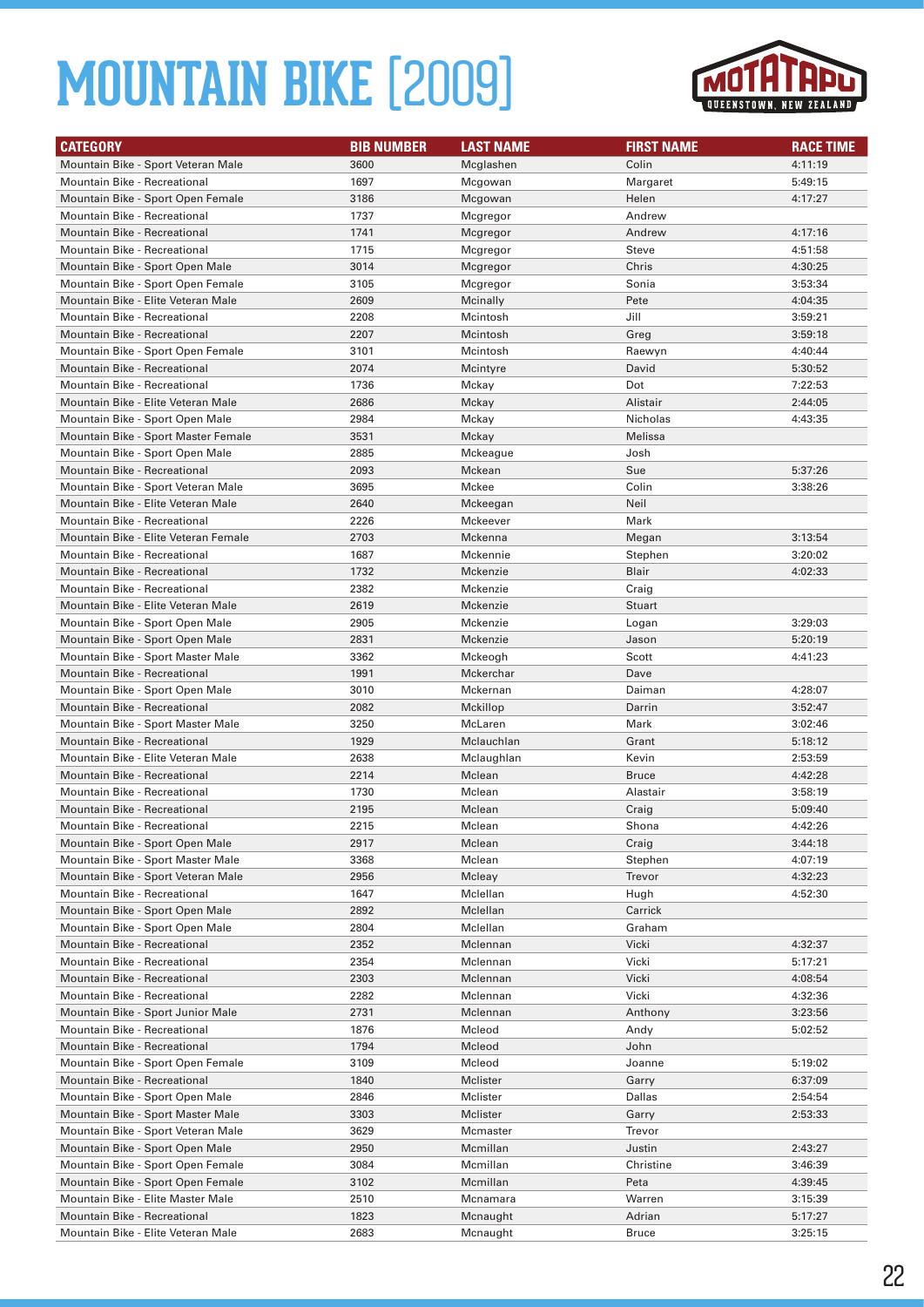

| <b>CATEGORY</b>                                                        | <b>BIB NUMBER</b> | <b>LAST NAME</b> | <b>FIRST NAME</b> | <b>RACE TIME</b> |
|------------------------------------------------------------------------|-------------------|------------------|-------------------|------------------|
| Mountain Bike - Recreational                                           | 1789              | Mcnaughton       | Andrew            | 4:20:27          |
| Mountain Bike - Recreational                                           | 1501              | Mcnaughton       | Judith            | 4:31:45          |
| <b>Mountain Bike - Recreational</b>                                    | 1513              | Mcnaughton       | Judith            |                  |
| Mountain Bike - Recreational Junior                                    | 3793              | Mcnaughton       | Judith            |                  |
| Mountain Bike - Sport Master Male                                      | 3409              | Mcnulty          | Alan              | 3:37:38          |
| Mountain Bike - Recreational                                           | 1917              | Mcphee           | <b>Blake</b>      |                  |
| Mountain Bike - Sport Veteran Male                                     | 3661              | Mcpherson        | lan               | 3:41:15          |
| Mountain Bike - Recreational                                           | 1855              | Mcrae            | Kirsten           | 4:21:34          |
| Mountain Bike - Recreational                                           | 1744              | Mcrae            | Karen             |                  |
| Mountain Bike - Sport Open Male                                        | 3047              | Mcrae            | Andy              | 3:17:07          |
| Mountain Bike - Sport Open Male                                        | 3005              | Mcrobie          | James             | 3:35:24          |
| Mountain Bike - Sport Master Male                                      | 3436              | Mcrobie          | Keith             | 3:29:15          |
| Mountain Bike - Sport Veteran Male                                     | 3682              | Mcrobie          | Ross              | 4:53:12          |
| Mountain Bike - Elite Veteran Male                                     | 3283              | Mcsweeney        | Chris             | 3:59:25          |
| Mountain Bike - Recreational                                           | 2313              | Meenhorst        | John              | 6:04:30          |
| Mountain Bike - Sport Master Male                                      | 3372              | Meiklejohn       | Lloyd             | 3:48:40          |
| Mountain Bike - Recreational                                           | 1754              | Meldrum          | Hugh              | 4:53:37          |
| <b>Mountain Bike - Recreational</b>                                    | 1753              | Meldrum          | Nicole            | 5:59:49          |
| Mountain Bike - Sport Open Female                                      | 3081              | Melrose          | Katherine         | 4:43:20          |
| Mountain Bike - Sport Open Female                                      | 3154              | Melvin           | Kelly             | 4:06:53          |
| Mountain Bike - Sport Veteran Male                                     | 3648              | Mercer           | David             | 3:11:15          |
| Mountain Bike - Recreational                                           | 1668              | Meyer            | Roland            |                  |
| Mountain Bike - Recreational                                           | 1699              | Meyer            | Valerie           |                  |
| Mountain Bike - Elite Open Female                                      | 2459              | Miazga           | Emily             | 2:35:29          |
| Mountain Bike - Recreational                                           | 1512              | Middlemass       | Blair             | 4:27:24          |
| Mountain Bike - Recreational                                           | 1865              | Middleton        | Liz               | 5:52:26          |
| Mountain Bike - Sport Veteran Male                                     | 3560              | <b>Miles</b>     | <b>Brent</b>      |                  |
| Mountain Bike - Recreational                                           | 2297              | Miller           | John              | 6:59:48          |
| <b>Mountain Bike - Recreational</b>                                    | 2085              | Miller           | Wayne             | 2:53:17          |
| Mountain Bike - Elite Open Male                                        | 2455              | Miller           | Greg              | 3:01:32          |
| Mountain Bike - Elite Open Male                                        | 2451              | Miller           | <b>Brent</b>      | 2:10:31          |
| Mountain Bike - Elite Veteran Male                                     | 2613              | Miller           | Geoff<br>Tim      | 3:01:32          |
| Mountain Bike - Elite Veteran Male                                     | 2617              | Miller           |                   | 2:54:50          |
| Mountain Bike - Sport Junior Male                                      | 2750<br>3316      | Miller<br>Miller | Andrew            | 2:37:25          |
| Mountain Bike - Sport Master Male<br>Mountain Bike - Sport Junior Male | 2716              | Milliken         | Jason<br>Tom      | 3:12:27          |
| Mountain Bike - Sport Veteran Male                                     | 3705              | Milliken         | Tom               | 4:05:50          |
| <b>Mountain Bike - Recreational</b>                                    | 2262              | Millis           | Jo                | 5:50:54          |
| Mountain Bike - Sport Master Male                                      | 3349              | Millis           | Don               | 5:39:54          |
| <b>Mountain Bike - Recreational</b>                                    | 2383              | Mills            | Stuart            | 5:22:49          |
| Mountain Bike - Sport Master Male                                      | 3293              | Milne            | Chris             | 3:26:23          |
| Mountain Bike - Sport Veteran Male                                     | 3602              | Milne            | David             | 2:50:17          |
| Mountain Bike - Sport Veteran Male                                     | 3659              | Milne            | lain              |                  |
| Mountain Bike - Recreational                                           | 2139              | Minchin          | Ellen             | 4:04:47          |
| Mountain Bike - Elite Master Male                                      | 2517              | Mirecki          | <b>Brett</b>      | 5:24:07          |
| Mountain Bike - Recreational                                           | 2400              | Mitchell         | Grant             | 4:11:01          |
| Mountain Bike - Recreational                                           | 1993              | Mitchell         | <b>Steve</b>      | 7:44:05          |
| Mountain Bike - Recreational                                           | 1994              | Mitchell         | Linda             | 7:44:05          |
| Mountain Bike - Elite Veteran Male                                     | 2584              | Mitchell         | Andrew            | 3:11:37          |
| Mountain Bike - Sport Veteran Male                                     | 3716              | Mitchell         | Dave              | 3:23:04          |
| Mountain Bike - Sport Veteran Female                                   | 3735              | Mitchell         | Lois              | 4:30:00          |
| Mountain Bike - Recreational                                           | 1666              | Moir             | Michelle          | 5:32:06          |
| Mountain Bike - Sport Veteran Male                                     | 3708              | Moloney          | lan               | 4:20:42          |
| Mountain Bike - Sport Open Male                                        | 2903              | Monk             | Sam               | 3:37:03          |
| Mountain Bike - Sport Open Male                                        | 2902              | Monteiro         | Vinicius          | 3:12:41          |
| Mountain Bike - Recreational                                           | 1960              | Montgomery       | Gerard            | 4:35:38          |
| Mountain Bike - Sport Master Male                                      | 3257              | Montgomery       | Andy              | 3:06:38          |
| Mountain Bike - Recreational                                           | 1748              | Moodabe          | Patrick           | 4:21:08          |
| Mountain Bike - Sport Open Male                                        | 2993              | Moon             | Jeremy            | 3:47:20          |
| Mountain Bike - Sport Open Male                                        | 2971              | Moore            | Rodney            | 3:45:36          |
| Mountain Bike - Recreational                                           | 2294              | Mora             | Richard           | 3:47:09          |
| Mountain Bike - Sport Master Male                                      | 3305              | Moratti          | Dean              | 4:20:21          |
| Mountain Bike - Recreational                                           | 2274              | More             | Fergus            | 5:15:50          |
| Mountain Bike - Recreational                                           | 1962              | Moreton          | Andrew            | 4:15:27          |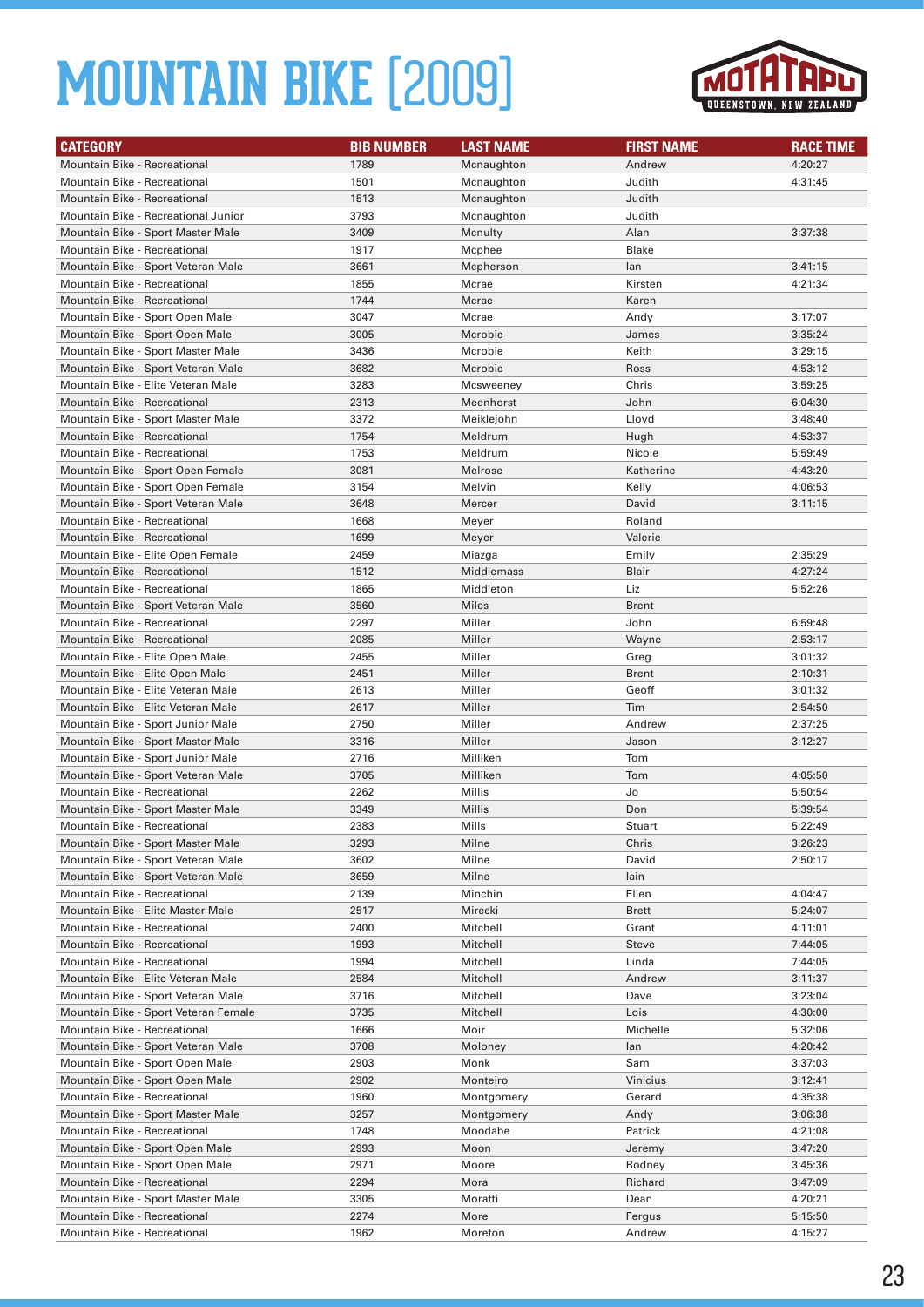

| <b>CATEGORY</b>                                                       | <b>BIB NUMBER</b> | <b>LAST NAME</b> | <b>FIRST NAME</b> | <b>RACE TIME</b>   |
|-----------------------------------------------------------------------|-------------------|------------------|-------------------|--------------------|
| Mountain Bike - Elite Master Male                                     | 2497              | Moreton          | Lee               | 2:23:16            |
| Mountain Bike - Elite Veteran Male                                    | 2568              | Moreton          | Deane             | 3:04:53            |
| Mountain Bike - Sport Open Male                                       | 3002              | Moreton          | Shane             | 3:52:39            |
| Mountain Bike - Sport Open Male                                       | 2930              | Morey            | Aaron             | 3:32:28            |
| <b>Mountain Bike - Recreational</b>                                   | 1880              | Morgan           | <b>Brent</b>      |                    |
| Mountain Bike - Recreational                                          | 2299              | Mornin           | Steve             | 3:41:54            |
| <b>Mountain Bike - Recreational</b>                                   | 2361              | Morris           | Chris             | 5:20:38            |
| Mountain Bike - Recreational                                          | 1873              | Morris           | Deborah           | 3:40:38            |
| <b>Mountain Bike - Recreational</b>                                   | 1927              | <b>Morris</b>    | Stacey            | 5:24:06            |
| Mountain Bike - Elite Master Male                                     | 2536              | Morrison         | <b>Brendan</b>    | 3:06:16            |
| Mountain Bike - Sport Master Male                                     | 3244              | Morrison         | Chris             | 3:07:58            |
| Mountain Bike - Sport Master Male                                     | 3288              | Morrison         | Joe               | 3:56:17            |
| Mountain Bike - Sport Master Female                                   | 3530              | Morrison         | <b>Brigette</b>   | 5:47:29            |
| Mountain Bike - Sport Veteran Male                                    | 3704              | Morrison         | John              | 3:09:39            |
| Mountain Bike - Sport Veteran Male                                    | 3649              | Morsink          | Herman            | 4:28:03            |
| Mountain Bike - Recreational                                          | 2963              | Mortimer         | Amanda            |                    |
| <b>Mountain Bike - Recreational</b>                                   | 2107              | Morton           | James             | 5:40:46            |
| Mountain Bike - Recreational                                          | 2108              | Morton           | Jude              | 5:40:46            |
| Mountain Bike - Sport Master Male                                     | 3450              | Morton           | Andrew            | 5:47:33            |
| <b>Mountain Bike - Recreational</b>                                   | 1872              | Moss             | Allan             |                    |
| <b>Mountain Bike - Recreational</b>                                   | 1845              | Mossman          | Wyn               |                    |
| Mountain Bike - Sport Open Male                                       | 2919              | Mouat            | Matthew           | 4:03:16            |
| Mountain Bike - Recreational                                          | 2414              | Mowat            | John              | 6:04:59            |
| Mountain Bike - Recreational                                          | 1528              | Muir             | Shane             | 4:36:40            |
| Mountain Bike - Recreational                                          | 1864              | Muir             | Mary-clare        |                    |
| Mountain Bike - Recreational                                          | 1947              | Muir             | Michelle          |                    |
| Mountain Bike - Sport Open Male                                       | 2910              | Muir             | Hamish            |                    |
| Mountain Bike - Sport Master Male                                     | 3489              | Muir             | Stephen           | 3:41:53            |
| Mountain Bike - Sport Open Male<br>Mountain Bike - Elite Veteran Male | 2784<br>2680      | Muirhead         | Richard<br>Tom    | 3:19:41            |
| Mountain Bike - Recreational Junior                                   | 3783              | Mulder<br>Mulder | Hannah            | 3:34:17            |
| Mountain Bike - Recreational                                          | 1908              | Mullenger        | James             | 4:52:38<br>4:18:53 |
| Mountain Bike - Sport Open Male                                       | 2775              | Muller           | Lance             | 3:14:35            |
| Mountain Bike - Sport Open Female                                     | 3082              | Mulligan         | Kerry             | 2:59:12            |
| <b>Mountain Bike - Recreational</b>                                   | 2377              | Mulqueen         | Vince             | 3:49:49            |
| Mountain Bike - Recreational                                          | 2086              | Munro            | Greg              | 5:16:00            |
| <b>Mountain Bike - Recreational</b>                                   | 2059              | Munro            | Julianne          | 5:32:17            |
| Mountain Bike - Elite Veteran Male                                    | 2591              | Munro            | David             | 3:06:58            |
| Mountain Bike - Sport Open Male                                       | 3008              | Munro            | Neil              | 4:18:31            |
| Mountain Bike - Sport Master Female                                   | 3545              | Munro            | Ann-maree         | 5:54:24            |
| Mountain Bike - Recreational Junior                                   | 3768              | Munro            | Ann-maree         |                    |
| Mountain Bike - Recreational Junior                                   | 3779              | Munro            | Conor             |                    |
| Mountain Bike - Recreational                                          | 1541              | Murdoch          | Maree             | 5:11:25            |
| Mountain Bike - Recreational                                          | 2045              | Murphy           | Maurice           | 6:32:17            |
| Mountain Bike - Sport Open Female                                     | 3167              | Murphy           | Bridget           | 4:02:47            |
| Mountain Bike - Recreational                                          | 1711              | Murray           | Declan            | 4:45:05            |
| Mountain Bike - Sport Junior Male                                     | 2718              | Murray           | Jacob             | 3:17:11            |
| Mountain Bike - Sport Open Male                                       | 2888              | Murray           | Andy              | 3:09:37            |
| Mountain Bike - Sport Open Male                                       | 2999              | Murray           | Michael           | 3:32:11            |
| Mountain Bike - Sport Master Male                                     | 2235              | Murray           | Wayne             | 3:03:19            |
| Mountain Bike - Sport Open Male                                       | 2994              | Murray-orr       | Jeremy            |                    |
| Mountain Bike - Sport Veteran Female                                  | 3736              | Napper           | Ruth              | 3:44:13            |
| Mountain Bike - Sport Open Female                                     | 3090              | Nash             | Amber             | 4:05:45            |
| Mountain Bike - Sport Master Male                                     | 3326              | Nesbit           | Andy              |                    |
| Mountain Bike - Elite Veteran Male                                    | 2671              | Nevin            | Mark              | 2:55:21            |
| Mountain Bike - Sport Master Male                                     | 3280              | Newbold          | Richard           | 4:31:29            |
| Mountain Bike - Sport Master Male                                     | 3339              | Newlands         | Barry             | 3:01:41            |
| Mountain Bike - Recreational                                          | 1583              | Newson           | Richard           | 3:55:04            |
| Mountain Bike - Recreational                                          | 1584              | Newson           | Nicola            | 5:02:53            |
| Mountain Bike - Sport Open Male                                       | 3030              | Nichol           | Jared             | 3:30:22            |
| Mountain Bike - Sport Master Male                                     | 3416              | Nicholl          | Wayne             | 3:52:28            |
| Mountain Bike - Recreational                                          | 1799              | Nicholls         | Howard            | 5:38:52            |
| Mountain Bike - Elite Master Male                                     | 2471              | Nichols          | Steve             | 2:57:08            |
| Mountain Bike - Sport Open Male                                       | 2877              | Nickolls         | Mark              | 3:22:48            |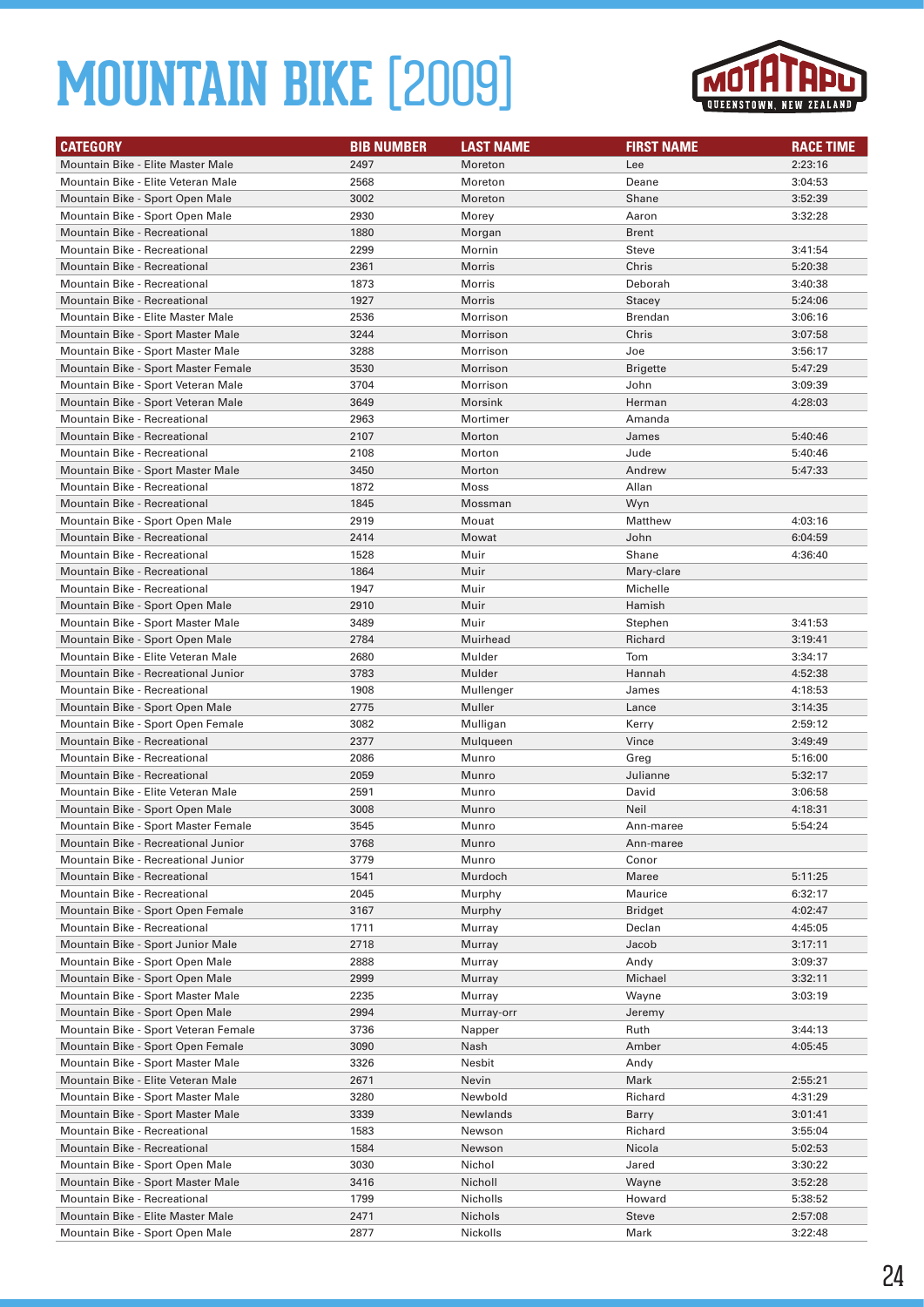

| <b>CATEGORY</b>                      | <b>BIB NUMBER</b> | <b>LAST NAME</b> | <b>FIRST NAME</b> | <b>RACE TIME</b> |
|--------------------------------------|-------------------|------------------|-------------------|------------------|
| Mountain Bike - Elite Master Male    | 2535              | Nieper           | Craig             | 2:46:07          |
| <b>Mountain Bike - Recreational</b>  | 1933              | Noah             | David             | 3:24:38          |
| Mountain Bike - Sport Open Female    | 3085              | Noonan           | Melanie           | 4:03:26          |
| Mountain Bike - Recreational         | 2355              | <b>Norcross</b>  | Henry             |                  |
| Mountain Bike - Sport Open Female    | 3206              | Norris           | Emma              |                  |
| Mountain Bike - Sport Master Male    | 3330              | North            | Roger             | 3:05:33          |
| <b>Mountain Bike - Recreational</b>  | 2332              | Nossiter         | Howard            |                  |
| Mountain Bike - Sport Master Male    | 3440              | Nota             | Pete              | 3:43:23          |
| Mountain Bike - Sport Master Female  | 3495              | Nota             | Jane              | 3:25:47          |
| Mountain Bike - Elite Junior Male    | 2438              | Notman           | Jeff              | 2:13:32          |
| Mountain Bike - Recreational Junior  | 3777              | Notman           | Tim               | 4:53:27          |
| <b>Mountain Bike - Recreational</b>  | 1712              | Nurse            | Ivan              | 5:01:34          |
| <b>Mountain Bike - Recreational</b>  | 1985              | O connell        | Laurence          | 4:57:43          |
| Mountain Bike - Recreational         | 2402              | Obrien           | Mark              | 3:40:17          |
| <b>Mountain Bike - Recreational</b>  | 2206              | O'brien          | Gavin             |                  |
| Mountain Bike - Elite Veteran Male   | 3397              | O'brien          | Eric              | 2:57:20          |
| <b>Mountain Bike - Recreational</b>  | 2378              | O'callaghan      | Mike              | 5:06:36          |
| <b>Mountain Bike - Recreational</b>  | 2379              | O'callaghan      | Annette           | 6:04:10          |
| <b>Mountain Bike - Recreational</b>  | 1519              | O'callaghan      | Mary              | 4:49:56          |
| Mountain Bike - Sport Open Female    | 3207              | O'connell        | Eimear            |                  |
| Mountain Bike - Sport Veteran Female | 3741              | O'connell        | Louise            | 3:16:21          |
| Mountain Bike - Sport Veteran Male   | 3739              | O'connor         | Doc               | 5:55:20          |
| Mountain Bike - Sport Veteran Male   | 3580              | O'connor         | Peter             | 4:21:21          |
| Mountain Bike - Sport Veteran Female | 3740              | O'connor         | Margret           | 5:55:19          |
| <b>Mountain Bike - Recreational</b>  | 2196              | Officer          | Karl              | 4:57:16          |
| Mountain Bike - Sport Veteran Female | 3729              | Ogilvie          | Sally             | 3:42:25          |
| <b>Mountain Bike - Recreational</b>  | 1831              | O'kane           | Carolyn           |                  |
| Mountain Bike - Sport Master Male    | 3266              | O'kane           | Marc              | 3:27:17          |
| Mountain Bike - Recreational Junior  | 3775              | O'kane           | Abigail           |                  |
| Mountain Bike - Sport Open Male      | 3852              | O'keeffe         | Liam              | 2:53:04          |
| Mountain Bike - Recreational         | 2229              | Oleary           | Sarah             | 7:29:09          |
| <b>Mountain Bike - Recreational</b>  | 2193              | Oliver           | Richard           | 4:31:56          |
| Mountain Bike - Sport Open Male      | 2771              | Oliver           | <b>Steve</b>      | 3:17:19          |
| Mountain Bike - Sport Master Male    | 3432              | Oliver           | David             | 3:52:07          |
| Mountain Bike - Sport Master Female  | 3510              | Oliver           | Kathryn           | 3:15:35          |
| Mountain Bike - Sport Open Male      | 2874              | Olvanhill        | James             | 3:02:03          |
| Mountain Bike - Sport Open Male      | 2869              | O'neill          | Nathan            | 5:08:41          |
| Mountain Bike - Sport Master Male    | 3449              | O'neill          | Kieran            | 4:14:25          |
| Mountain Bike - Sport Veteran Male   | 3702              | O'neill          | <b>Bernard</b>    | 3:28:01          |
| <b>Mountain Bike - Recreational</b>  | 1546              | Oram             | Rod               | 4:24:14          |
| <b>Mountain Bike - Recreational</b>  | 1816              | Ord              | Greg              | 3:36:53          |
| Mountain Bike - Recreational         | 1857              | Oreilly          | Paddy             |                  |
| Mountain Bike - Recreational         | 1725              | O'reilly         | Anna              |                  |
| Mountain Bike - Sport Master Male    | 3395              | Osborne          | Craig             | 3:23:06          |
| Mountain Bike - Recreational         | 1822              | O'sullivan       | Leaanne           |                  |
| Mountain Bike - Elite Veteran Male   | 2684              | O'sullivan       | Leaanne           | 2:52:50          |
| Mountain Bike - Sport Open Male      | 2923              | Oswald           | Pete              | 3:07:25          |
| Mountain Bike - Sport Master Male    | 2316              | Ovendale         | David             | 3:16:11          |
| Mountain Bike - Sport Open Male      | 3063              | Owens            | Rob               | 2:33:38          |
| Mountain Bike - Elite Master Male    | 2530              | Page             | Keith             | 3:44:46          |
| Mountain Bike - Sport Master Male    | 3479              | Page             | Rob               | 3:07:41          |
| Mountain Bike - Recreational         | 2211              | Pairman          | Ann               | 7:42:56          |
| Mountain Bike - Recreational         | 2174              | Pairman          | Sally             | 7:42:56          |
| Mountain Bike - Recreational         | 2358              | Pairman          | Terry             | 7:42:31          |
| Mountain Bike - Sport Open Male      | 2858              | Palmer           | Mick              | 3:18:37          |
| Mountain Bike - Sport Master Male    | 3486              | Palmer           | Craig             | 3:47:38          |
| Mountain Bike - Sport Master Male    | 3272              | Palmer           | David             | 4:14:02          |
| Mountain Bike - Sport Master Male    | 3336              | Palmer           | Trevor            | 4:06:27          |
| Mountain Bike - Sport Master Male    | 3470              | Palmer           | Tony              | 5:13:03          |
| Mountain Bike - Sport Master Female  | 3540              | Palmer           | Susie             | 6:07:07          |
| Mountain Bike - Recreational Junior  | 3782              | Palmer           | <b>Brodie</b>     | 4:06:32          |
| Mountain Bike - Recreational         | 2227              | Palmisano        | Rosanne           |                  |
| Mountain Bike - Sport Open Female    | 3115              | Pannett          | Wendy             | 5:57:01          |
| Mountain Bike - Elite Veteran Male   | 2563              | Park             | Wayne             | 2:12:40          |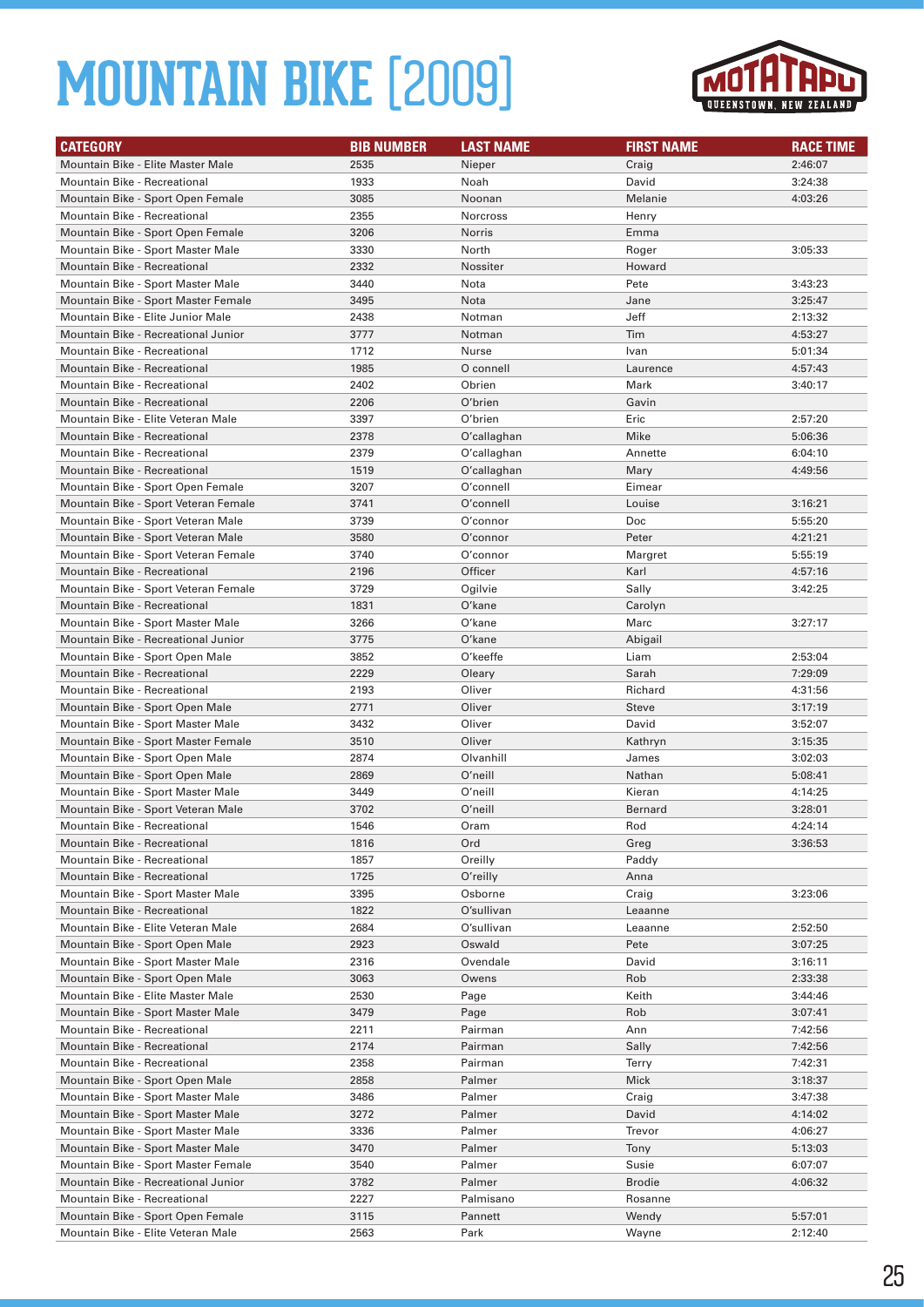

| <b>CATEGORY</b>                                                      | <b>BIB NUMBER</b> | <b>LAST NAME</b>            | <b>FIRST NAME</b> | <b>RACE TIME</b>   |
|----------------------------------------------------------------------|-------------------|-----------------------------|-------------------|--------------------|
| Mountain Bike - Recreational                                         | 2359              | Parker                      | Philip            | 4:49:06            |
| Mountain Bike - Sport Open Male                                      | 2887              | Parker                      | Steven            | 3:54:13            |
| Mountain Bike - Sport Open Male                                      | 3057              | Parker                      | Mike              | 3:14:28            |
| Mountain Bike - Sport Open Female                                    | 3141              | Parker                      | Louise            | 3:59:36            |
| Mountain Bike - Sport Master Male                                    | 3360              | Parker                      | Glenn             |                    |
| Mountain Bike - Sport Veteran Male                                   | 3681              | Parker                      | Michael           | 4:10:38            |
| Mountain Bike - Sport Veteran Male                                   | 3651              | Parker                      | Warren            | 4:36:47            |
| Mountain Bike - Sport Veteran Male                                   | 3672              | Parkinson                   | Stephen           | 4:26:00            |
| Mountain Bike - Elite Veteran Male                                   | 3860              | Pasco                       | Richard           | 2:54:14            |
| Mountain Bike - Sport Open Male                                      | 2893              | Pasco                       | Sharon            | 3:54:49            |
| Mountain Bike - Sport Open Female                                    | 3149              | Pasco                       | Sharon            | 5:14:08            |
| Mountain Bike - Recreational                                         | 2051              | Patchett                    | <b>Brendon</b>    | 3:32:40            |
| <b>Mountain Bike - Recreational</b>                                  | 2372              | Paterson                    | David             |                    |
| Mountain Bike - Recreational                                         | 1938              | Paterson                    | Greg              |                    |
| <b>Mountain Bike - Recreational</b>                                  | 1617              | Paterson                    | Ralph             |                    |
| Mountain Bike - Sport Open Male                                      | 2797              | Paterson                    | Gerald            | 4:15:14            |
| Mountain Bike - Sport Master Male                                    | 3308              | Paterson                    | Greg              | 4:14:40            |
| Mountain Bike - Sport Open Female                                    | 3094              | Patrick                     | Brooke alexandra  | 4:27:38            |
| Mountain Bike - Sport Veteran Male                                   | 3574              | Patrick                     | Gordon            | 3:57:22            |
| <b>Mountain Bike - Recreational</b>                                  | 2423              | Patterson                   | Michael           | 5:18:27            |
| Mountain Bike - Elite Master Male                                    | 2488              | Patterson                   | Mal               |                    |
| Mountain Bike - Sport Veteran Male                                   | 3713              | Patterson                   | Robin             | 4:31:29            |
| Mountain Bike - Elite Veteran Male                                   | 2691              | Paul                        | Wayne             | 3:27:36            |
| Mountain Bike - Sport Veteran Male                                   | 3669              | Pawson                      | David             | 3:09:44            |
| Mountain Bike - Recreational                                         | 1887              | Payne                       | Andrew            | 4:16:15            |
| <b>Mountain Bike - Recreational</b>                                  | 2252              | Pearce                      | David             |                    |
| Mountain Bike - Sport Master Male                                    | 1638              | Pearce                      | Martyn            | 2:49:13            |
| Mountain Bike - Sport Open Female                                    | 3175              | Pecinkova                   | Pavla             | 3:25:24            |
| Mountain Bike - Sport Master Female                                  | 3550              | Pegg                        | Sophia            | 4:22:22            |
| Mountain Bike - Sport Open Female                                    | 3140              | Peguero                     | Vikki             | 4:29:33            |
| Mountain Bike - Recreational                                         | 1694              | Pell                        | Catherine         | 4:02:35            |
| Mountain Bike - Sport Open Female                                    | 3192              | Penman                      | Claire            |                    |
| Mountain Bike - Recreational                                         | 1891              | Penning                     | Joe               | 3:30:56            |
| Mountain Bike - Sport Open Male                                      | 2916              | Penno                       | Richard           | 2:58:29            |
| Mountain Bike - Sport Open Female                                    | 3177              | Penno                       | Nikki             | 4:37:07            |
| Mountain Bike - Elite Veteran Male                                   | 3630              | Percival                    | Rod               | 2:59:19            |
| Mountain Bike - Recreational                                         | 2133              | Perkins                     | Glen              | 3:38:06            |
| Mountain Bike - Sport Open Male                                      | 2802              | Perkins                     | Nigel             | 4:32:44            |
| Mountain Bike - Sport Master Male                                    | 3239              | Perkins                     | Pip               | 5:13:24            |
| Mountain Bike - Elite Veteran Male                                   | 2642              | Perry                       | Vernon            | 3:46:28            |
| Mountain Bike - Sport Open Male                                      | 2880              | Peters                      | Karl              | 3:54:24            |
| Mountain Bike - Sport Veteran Male                                   | 3828              | Petersen                    | Glen              | 3:21:26            |
| Mountain Bike - Elite Veteran Male                                   | 2608              | Peterson                    | Paul              | 2:56:43            |
| Mountain Bike - Recreational                                         | 1600              | Pettit                      | Julian            | 4:33:59            |
| Mountain Bike - Elite Master Female                                  | 2543              | Pfluger                     | Yvonne            | 2:47:10            |
| Mountain Bike - Elite Master Male                                    | 2514              | Phillips                    | Ben               | 2:52:40            |
| Mountain Bike - Elite Master Male<br>Mountain Bike - Sport Open Male | 2507<br>2988      | <b>Phillips</b><br>Phillips | lan<br>Charlie    | 2:26:32<br>3:05:19 |
| Mountain Bike - Sport Open Male                                      |                   |                             |                   |                    |
| Mountain Bike - Recreational                                         | 2801<br>3835      | <b>Phillips</b><br>Pickett  | Mike<br>Roni      | 3:52:59<br>6:26:36 |
| <b>Mountain Bike - Recreational</b>                                  | 2403              | Pinches                     | Roland            | 5:21:38            |
| Mountain Bike - Sport Master Male                                    | 3859              | Pirini                      | Aaron             | 6:04:40            |
| Mountain Bike - Sport Open Male                                      | 2798              | Pletts                      | Marcus            | 4:23:15            |
| Mountain Bike - Sport Open Female                                    | 3191              | Pletts                      | Sinead            | 4:33:25            |
| Mountain Bike - Recreational                                         | 1660              | Plowman                     | Graham            | 4:34:46            |
| Mountain Bike - Recreational                                         | 2177              | Plunkett                    | Jason             | 5:33:13            |
| Mountain Bike - Elite Veteran Male                                   | 2604              | Plunkett                    | Lindsay           | 3:13:35            |
| Mountain Bike - Recreational                                         | 2360              | Podleska                    | Antje             | 4:49:07            |
| Mountain Bike - Recreational                                         | 1689              | Poles smith                 | Clive             | 5:18:49            |
| Mountain Bike - Sport Master Male                                    | 3261              | Pollard                     | Paul              | 4:00:05            |
| Mountain Bike - Sport Master Male                                    | 3382              | Pollok                      | Michael           | 4:10:18            |
| Mountain Bike - Sport Open Male                                      | 3073              | Pond                        | Michael           | 2:32:13            |
| Mountain Bike - Elite Veteran Female                                 | 2711              | Poole                       | Prue              |                    |
| Mountain Bike - Sport Veteran Male                                   | 3577              | Pope                        | Noel              |                    |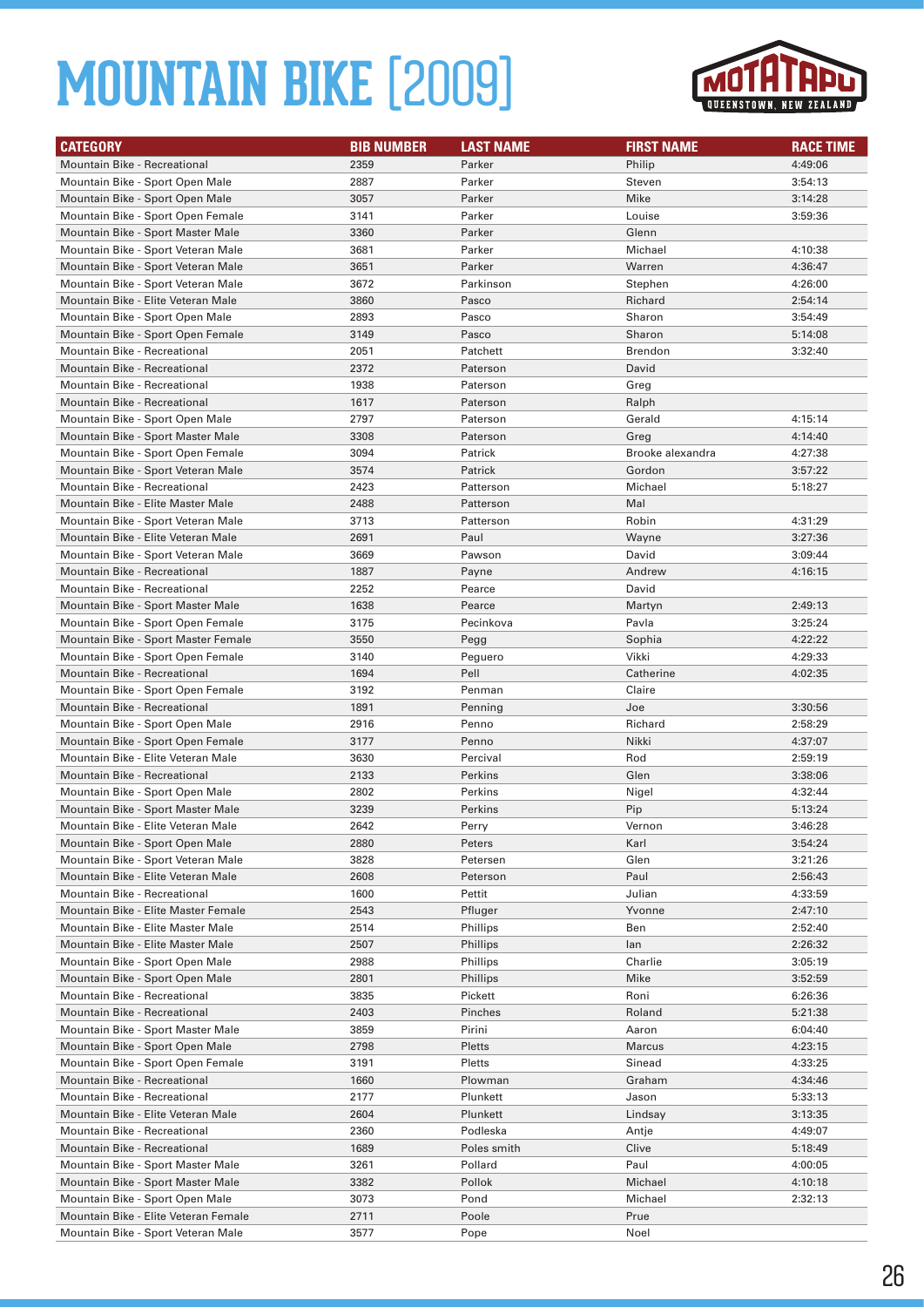

| <b>CATEGORY</b>                      | <b>BIB NUMBER</b> | <b>LAST NAME</b> | <b>FIRST NAME</b>    | <b>RACE TIME</b> |
|--------------------------------------|-------------------|------------------|----------------------|------------------|
| <b>Mountain Bike - Recreational</b>  | 2295              | Potts            | Rob                  |                  |
| Mountain Bike - Sport Open Male      | 2766              | Potts            | Anthony              | 4:11:10          |
| Mountain Bike - Sport Open Female    | 3209              | Potts            | Janine               | 4:18:20          |
| Mountain Bike - Sport Open Male      | 2844              | Poulsen          | David                | 2:45:54          |
| Mountain Bike - Sport Open Female    | 3158              | Powell           | Louise               | 4:19:04          |
| Mountain Bike - Sport Open Male      | 2985              | Power            | Angela               | 5:21:08          |
| Mountain Bike - Sport Open Female    | 3120              | Power            | Angela               | 5:21:01          |
| <b>Mountain Bike - Recreational</b>  | 1656              | Prattley         | Anne                 | 3:52:06          |
| Mountain Bike - Sport Open Female    | 3151              | Preisler         | Lise                 | 6:05:27          |
| Mountain Bike - Sport Master Male    | 3279              | Prescott         | Colin                | 3:26:40          |
| Mountain Bike - Sport Open Male      | 2943              | Price            | James                | 3:49:48          |
| Mountain Bike - Sport Open Female    | 3137              | Price            | Nic                  | 4:34:35          |
| Mountain Bike - Sport Master Male    | 3401              | Price            | Simon                | 3:52:49          |
| Mountain Bike - Sport Open Female    | 3079              | Priest           | Cecil                | 4:12:26          |
| Mountain Bike - Sport Master Male    | 3374              | Prince           | Jonathan             | 3:24:00          |
| <b>Mountain Bike - Recreational</b>  | 2185              | Pringle          | William              | 5:01:01          |
| Mountain Bike - Sport Open Male      | 2987              | Pritchard        | Ben                  |                  |
| <b>Mountain Bike - Recreational</b>  | 1679              | Prouting         | Mike                 | 3:51:20          |
| Mountain Bike - Elite Veteran Female | 2698              | Prutton          | Sharon               |                  |
| Mountain Bike - Sport Open Male      | 2996              | Pryce            | Andrew               | 3:56:53          |
| <b>Mountain Bike - Recreational</b>  | 1814              | Pull             | Nicola               | 5:11:39          |
| Mountain Bike - Sport Master Male    | 3340              | Pullman          | Dave                 | 4:08:53          |
| Mountain Bike - Recreational         | 1759              | Quinn            | Sean                 | 3:22:52          |
| Mountain Bike - Sport Master Male    | 3342              | Quinonez         | Miguel               |                  |
| <b>Mountain Bike - Recreational</b>  | 1535              | Radfford         | Jack                 | 4:33:48          |
| Mountain Bike - Recreational         | 1536              | Radford          | Will                 | 3:08:57          |
| Mountain Bike - Elite Veteran Male   | 2637              | Rae              | Duncan               | 3:32:57          |
| Mountain Bike - Elite Veteran Male   | 2635              | Raggett          | Tony                 | 3:05:40          |
| <b>Mountain Bike - Recreational</b>  | 2281              | Ramasy           | Mark                 |                  |
| Mountain Bike - Sport Master Male    | 3836              | Ramsay           | Mike                 | 3:31:58          |
| Mountain Bike - Elite Master Male    | 2500              | Ramsey           | Aaron                | 3:06:13          |
| <b>Mountain Bike - Recreational</b>  | 3834              | Ramshaw          | Graeme               | 6:26:39          |
| Mountain Bike - Elite Veteran Male   | 2576              | Rapley           | Beau                 | 3:15:33          |
| Mountain Bike - Recreational         | 1939              | Rarm             | David                |                  |
| Mountain Bike - Elite Veteran Male   | 2634              | Raudon           | Kevan                | 3:04:20          |
| Mountain Bike - Recreational         | 2159              | Ravn             | Peter                | 3:44:54          |
| Mountain Bike - Sport Master Male    | 3363              | Raymond          | Bryan                |                  |
| Mountain Bike - Sport Open Male      | 3054              | Rayner           | Lincoln              | 2:58:35          |
| <b>Mountain Bike - Recreational</b>  | 1555              | Read             | Todd                 | 4:57:02          |
| Mountain Bike - Elite Veteran Male   | 2553              | Read             | Brian                | 2:48:18          |
| Mountain Bike - Sport Master Male    | 3456              | Read             | Steve                | 3:22:12          |
| Mountain Bike - Sport Veteran Male   | 3615              | Read             | Simon                | 4:05:27          |
| Mountain Bike - Sport Open Female    | 3112              | Redding          | Diane                | 4:58:01          |
| Mountain Bike - Sport Master Male    | 3253              | Reddington       | Craig                | 4:17:46          |
| Mountain Bike - Elite Veteran Male   | 2663              | Redpath          | Peter                | 3:28:32          |
| Mountain Bike - Sport Open Male      | 2890              | Redpath          | Todd                 | 3:33:53          |
| Mountain Bike - Recreational         | 2327              | Reed             | John                 | 4:17:34          |
| Mountain Bike - Sport Junior Male    | 2737              | Reed             | Troy                 | 3:29:42          |
| Mountain Bike - Sport Open Male      | 2789              | Reedy            | Warren               | 3:02:05          |
| Mountain Bike - Elite Master Male    | 2469              | Reid             | Paul                 | 2:57:03          |
| Mountain Bike - Elite Veteran Male   | 2630              | Reid             | Darren               | 3:09:46          |
| Mountain Bike - Sport Open Male      | 2825              | Reid             | Angus                | 3:57:45          |
| Mountain Bike - Sport Open Male      | 2995              | Reid             | Kelvin               |                  |
| Mountain Bike - Sport Open Female    | 3174              | Reid             | Tania                |                  |
| Mountain Bike - Sport Master Male    | 3391              | Reid             | Kelvin               | 3:02:50          |
| Mountain Bike - Recreational         | 2242              | Reidy            | <b>Brent william</b> | 6:02:27          |
| Mountain Bike - Sport Open Female    | 3165              | Renalson         | Shelley              | 5:52:35          |
| Mountain Bike - Elite Veteran Female | 2699              | Rendel           | Heather              | 4:15:43          |
| Mountain Bike - Sport Veteran Male   | 3592              | Rendel           | Ewen                 | 4:00:10          |
| Mountain Bike - Recreational         | 2292              | Renwick          | Graham               | 3:38:33          |
| Mountain Bike - Recreational         | 2293              | Renwick          | Sharon               | 3:43:00          |
| Mountain Bike - Elite Veteran Male   | 2650              | Rewiri           | Cathy                | 2:58:51          |
| Mountain Bike - Recreational         | 1568              | Reynolds         | Alistair             | 6:34:24          |
| Mountain Bike - Recreational         | 2181              | Reynolds         | Desiree              |                  |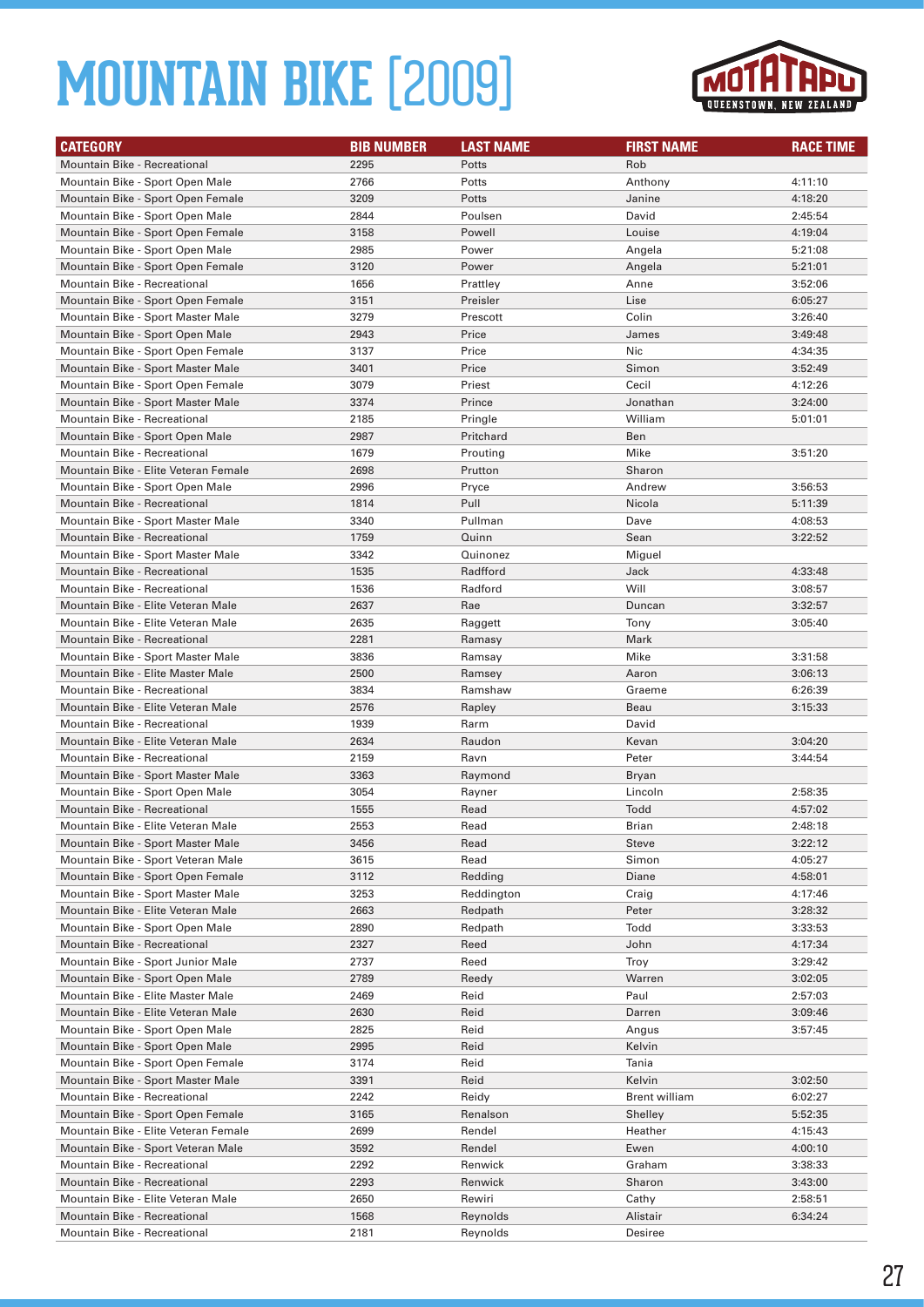

| <b>CATEGORY</b>                      | <b>BIB NUMBER</b> | <b>LAST NAME</b> | <b>FIRST NAME</b> | <b>RACE TIME</b> |
|--------------------------------------|-------------------|------------------|-------------------|------------------|
| Mountain Bike - Recreational         | 2182              | Reynolds         | Paul              |                  |
| Mountain Bike - Recreational         | 1567              | Reynolds         | Craig             |                  |
| Mountain Bike - Recreational         | 2034              | Rhodes           | Caroline          | 4:52:29          |
| Mountain Bike - Sport Open Female    | 3136              | Rice             | Monica            | 4:29:04          |
| Mountain Bike - Recreational         | 1910              | <b>Richards</b>  | Kevin             | 5:08:05          |
| Mountain Bike - Sport Open Male      | 2947              | Richards         | Chris             | 3:29:08          |
| <b>Mountain Bike - Recreational</b>  | 2204              | Richardson       | Simon             | 3:41:45          |
| Mountain Bike - Sport Open Male      | 2941              | Richardson       | Hamish            | 4:02:32          |
| Mountain Bike - Sport Open Male      | 2901              | Richardson       | Ross              | 3:21:53          |
| Mountain Bike - Sport Master Male    | 3487              | Richardson       | Allan             | 3:55:50          |
| Mountain Bike - Sport Master Male    | 3483              | Richardson       | Darren            | 3:12:06          |
| Mountain Bike - Sport Veteran Male   | 3598              | Richardson       | Keith             | 3:55:24          |
| Mountain Bike - Sport Veteran Female | 3747              | Richardson       | Gail              | 6:17:55          |
| Mountain Bike - Recreational         | 1997              | Richmond         | Christy           | 4:35:09          |
| Mountain Bike - Recreational         | 1710              | Ridd             | Duncan            | 4:57:14          |
| Mountain Bike - Sport Veteran Male   | 3562              | Ridder           | Graeme            | 4:07:09          |
| Mountain Bike - Elite Veteran Male   | 2596              | Rillstone        | Dougal            |                  |
| Mountain Bike - Elite Veteran Male   | 2593              | Riordan          | Andrew            |                  |
| Mountain Bike - Sport Master Male    | 3396              | Robb             | Dean              |                  |
| Mountain Bike - Sport Open Female    | 3183              | Robbie           | Lisa              | 5:08:26          |
| Mountain Bike - Sport Junior Male    | 2717              | Robbins          | Jim               | 3:04:23          |
| Mountain Bike - Elite Veteran Male   | 2636              | Robert           | Jack              | 2:25:36          |
| Mountain Bike - Recreational         | 2153              | Roberts          | Martin            | 4:15:07          |
| Mountain Bike - Sport Open Male      | 2820              | Roberts          | Dan               | 2:50:12          |
| Mountain Bike - Sport Open Male      | 2997              | Roberts          | Dan               |                  |
| Mountain Bike - Sport Open Male      | 2878              | Roberts          | Daniel            | 5:21:53          |
| Mountain Bike - Sport Open Female    | 3114              | Roberts          | Philippa          | 4:54:39          |
| Mountain Bike - Sport Master Male    | 3221              | Roberts          | Stephen           |                  |
| Mountain Bike - Elite Veteran Male   | 2580              | Robertson        | Barry             | 3:24:00          |
| Mountain Bike - Sport Open Male      | 3020              | Robertson        | Lorn              |                  |
| Mountain Bike - Sport Open Male      | 3074              | Robertson        | Peter             | 3:27:16          |
| Mountain Bike - Sport Open Female    | 3111              | Robertson        | Emma              | 4:39:37          |
| Mountain Bike - Sport Open Female    | 3200              | Robertson        | Fiona             | 4:34:00          |
| Mountain Bike - Sport Open Female    | 3076              | Robertson        | Joanna            | 5:33:20          |
| Mountain Bike - Sport Master Male    | 3271              | Robertson        | Grant             | 7:54:35          |
| Mountain Bike - Sport Veteran Male   | 3691              | Robertson        | Graeme            | 3:59:03          |
| <b>Mountain Bike - Recreational</b>  | 2087              | Robinson         | David             | 5:34:36          |
| Mountain Bike - Recreational         | 2375              | Robinson         | Graham            | 4:52:07          |
| <b>Mountain Bike - Recreational</b>  | 1582              | Robinson         | Graham            | 4:07:59          |
| Mountain Bike - Recreational         | 1722              | Robinson         | Mark              | 4:43:24          |
| Mountain Bike - Recreational         | 2096              | Robinson         | Natasha           | 4:57:32          |
| Mountain Bike - Sport Open Male      | 3050              | Robinson         | Michael           | 3:38:13          |
| Mountain Bike - Sport Open Male      | 3067              | Robinson         | Simon             | 3:12:15          |
| Mountain Bike - Sport Master Male    | 3462              | Robinson         | Peter             | 3:42:46          |
| Mountain Bike - Sport Master Male    | 3488              | Robinson         | Peter             | 3:00:44          |
| Mountain Bike - Sport Master Male    | 2067              | Robinson         | Simon             | 3:15:19          |
| Mountain Bike - Sport Master Female  | 3543              | Robinson         | Fiona             | 5:43:07          |
| Mountain Bike - Sport Open Female    | 3147              | Robson           | Jennifer          | 3:56:20          |
| Mountain Bike - Sport Master Male    | 3304              | Roche            | John              | 3:24:57          |
| Mountain Bike - Elite Master Male    | 2466              | Roden            | Chris             | 3:09:53          |
| Mountain Bike - Recreational         | 2105              | Rodger           | Jeff              | 3:20:57          |
| Mountain Bike - Elite Master Male    | 2493              | Rodger           | Stephen           | 2:54:41          |
| Mountain Bike - Sport Open Female    | 3106              | Rodger           | Monique           | 3:50:11          |
| Mountain Bike - Sport Master Female  | 3538              | Rodgers          | Gaynor            | 5:43:40          |
| Mountain Bike - Sport Veteran Male   | 3563              | Rodgers          | Gordon            | 4:15:40          |
| Mountain Bike - Sport Veteran Male   | 3568              | Rodwell          | Graeme            | 3:39:13          |
| Mountain Bike - Recreational         | 1881              | Roe              | Paul              | 4:25:37          |
| Mountain Bike - Recreational         | 2081              | Roesler          | Mike              | 3:43:43          |
| Mountain Bike - Recreational         | 1883              | Rogers           | Andrew            | 4:40:46          |
| Mountain Bike - Recreational         | 1793              | Rogers           | Paul              | 4:01:39          |
| Mountain Bike - Recreational         | 2318              | Rogers           | Sue               | 5:39:11          |
| Mountain Bike - Sport Open Male      | 3854              | Rollo            | Steven            |                  |
| Mountain Bike - Recreational         | 1569              | Ronald           | Dean              | 4:10:42          |
| Mountain Bike - Sport Open Male      | 2776              | Rookes           | Richard           | 3:31:15          |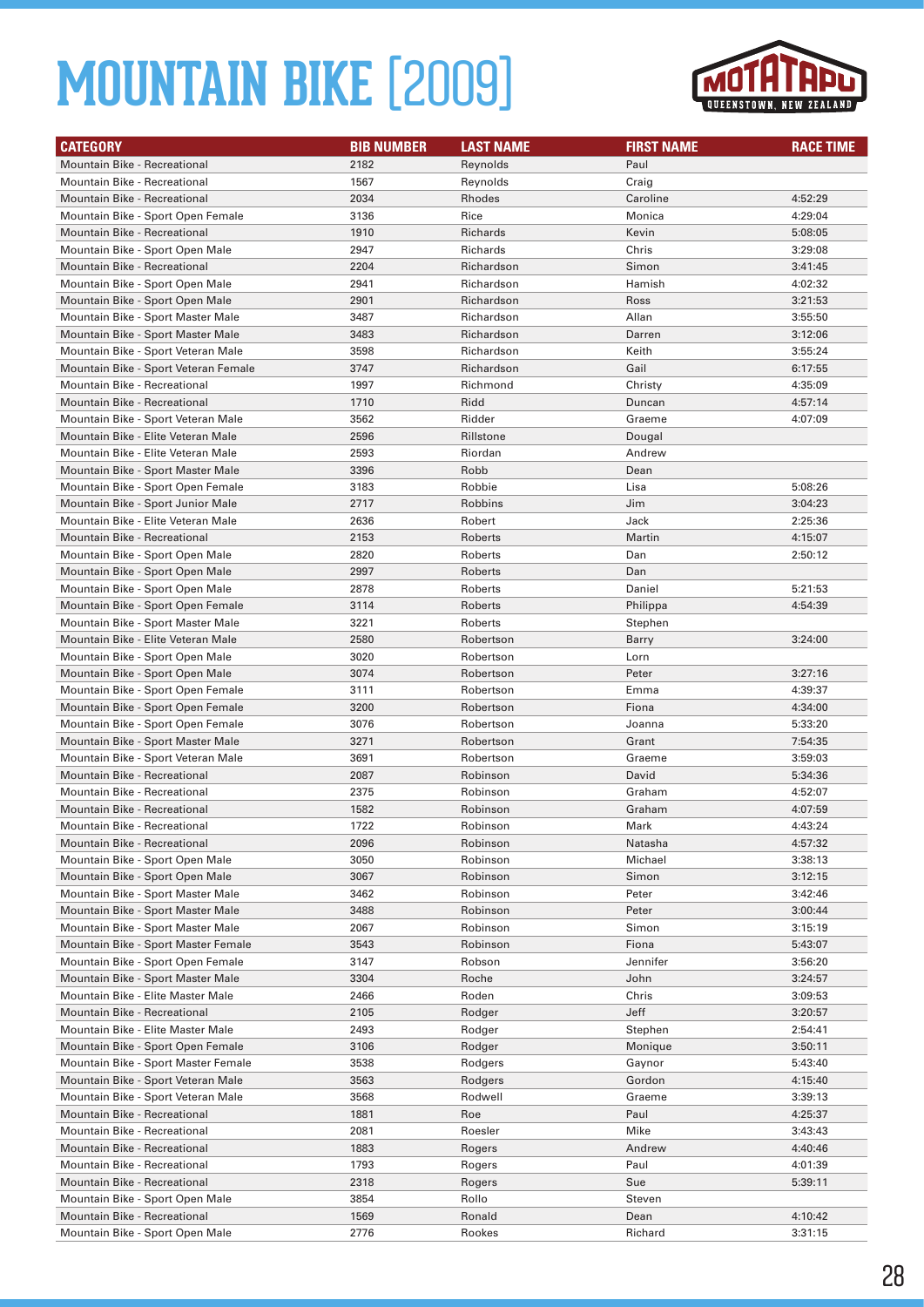

| <b>CATEGORY</b>                                                         | <b>BIB NUMBER</b> | <b>LAST NAME</b>       | <b>FIRST NAME</b> | <b>RACE TIME</b>   |
|-------------------------------------------------------------------------|-------------------|------------------------|-------------------|--------------------|
| Mountain Bike - Recreational                                            | 2110              | Rooney                 | Amanda            | 5:23:03            |
| Mountain Bike - Elite Veteran Male                                      | 2682              | Roper-lindsay          | John              | 3:12:25            |
| Mountain Bike - Sport Open Male                                         | 3026              | Rosa                   | Guilherme         | 4:18:49            |
| Mountain Bike - Elite Veteran Male                                      | 2597              | Rose                   | Matthew           | 4:11:25            |
| Mountain Bike - Sport Veteran Male                                      | 3722              | Rose                   | Alan              | 3:33:17            |
| Mountain Bike - Recreational                                            | 1980              | Rosemergy              | Jon               | 4:44:41            |
| Mountain Bike - Sport Open Male                                         | 3034              | Rosemergy              | Hugh              | 4:14:57            |
| Mountain Bike - Recreational                                            | 2371              | Ross                   | Jeremy            | 3:15:26            |
| Mountain Bike - Sport Open Male                                         | 2935              | Ross                   | Gordon            | 4:48:08            |
| Mountain Bike - Sport Master Male                                       | 3319              | Ross                   | Murray            | 4:00:04            |
| Mountain Bike - Sport Open Male                                         | 2823              | Rossaak                | Jeremy            | 3:20:25            |
| Mountain Bike - Sport Master Male                                       | 3383              | Roundtree              | Phil              | 3:42:30            |
| <b>Mountain Bike - Recreational</b>                                     | 2315              | Rowden                 | Andrew            | 3:19:21            |
| Mountain Bike - Recreational                                            | 2405              | Rowsell                | Allan             | 5:54:54            |
| Mountain Bike - Recreational                                            | 2228              | Roy                    | Sean              | 3:06:54            |
| Mountain Bike - Elite Open Male                                         | 2442              | Roy                    | Marcus            | 2:00:11            |
| Mountain Bike - Recreational                                            | 2130              | Royal                  | George            | 4:31:43            |
| Mountain Bike - Recreational                                            | 1982              | Ruddenklau             | Tracy             | 5:05:36            |
| <b>Mountain Bike - Recreational</b>                                     | 1981              | Ruddenklau             | Andy              | 5:05:35            |
| <b>Mountain Bike - Recreational</b>                                     | 1920              | Ruddenklau             | Margie            |                    |
| <b>Mountain Bike - Recreational</b>                                     | 1921              | Ruddenklau             | Paul              | 4:29:49            |
| Mountain Bike - Elite Veteran Male                                      | 2610              | Ruddle                 | Brian             | 3:30:01            |
| Mountain Bike - Sport Open Female                                       | 3190              | Ruiterman              | Cynthia           | 5:20:10            |
| Mountain Bike - Recreational                                            | 2349              | Rule                   | Graham            | 4:20:29            |
| <b>Mountain Bike - Recreational</b>                                     | 1926              | Rumsby                 | Walter            | 5:47:56            |
| Mountain Bike - Recreational                                            | 1843              |                        |                   |                    |
| Mountain Bike - Sport Master Male                                       | 3299              | Russell<br>Russell     | Penny<br>Colin    | 5:01:06            |
| Mountain Bike - Recreational                                            | 2286              | Rust                   | Shona             |                    |
| <b>Mountain Bike - Recreational</b>                                     | 1521              | Rutherford             | Gill              | 4:23:00            |
| Mountain Bike - Recreational                                            | 1565              |                        | <b>Brendan</b>    | 3:13:11            |
| <b>Mountain Bike - Recreational</b>                                     | 2065              | Ryan                   | James             | 5:23:11            |
| Mountain Bike - Recreational                                            | 1750              | Ryan                   | Mike              | 4:10:38            |
| Mountain Bike - Elite Veteran Male                                      | 2632              | Ryan                   | Philip            | 4:04:24            |
|                                                                         |                   | Ryan                   |                   |                    |
| Mountain Bike - Sport Open Female                                       | 3163<br>3862      | Ryan                   | Rebecca           | 4:34:10            |
| Mountain Bike - Sport Open Female                                       | 3077              | Ryan                   | Emma              | 4:04:25            |
| Mountain Bike - Sport Open Female                                       | 3289              | Ryan                   | Abby<br>Justin    | 3:40:01<br>3:22:09 |
| Mountain Bike - Sport Master Male<br>Mountain Bike - Elite Veteran Male | 2675              | Ryan<br>Ryk            | Adriaan           | 3:09:27            |
| Mountain Bike - Sport Master Male                                       | 3457              | Salton                 | Jeremy            | 3:19:12            |
| Mountain Bike - Sport Master Female                                     | 3499              | Salton                 | Sharon            | 5:16:41            |
| Mountain Bike - Recreational                                            | 2275              |                        |                   | 4:27:48            |
| Mountain Bike - Sport Master Male                                       | 3370              | Salzano<br>Sanderson   | Jeremy<br>David   | 4:26:59            |
| Mountain Bike - Recreational                                            | 1941              | Sandri                 | Nigel             | 4:11:06            |
| Mountain Bike - Sport Open Male                                         | 2920              | Sarjeant               | Mike              | 3:26:07            |
| Mountain Bike - Elite Veteran Male                                      | 2651              | Sasse                  | Ron               | 3:55:13            |
|                                                                         |                   |                        |                   | 4:33:11            |
| Mountain Bike - Recreational Junior<br>Mountain Bike - Recreational     | 3760<br>2137      | Sasse<br>Saunders      | Fiona<br>Emma     | 5:04:03            |
| Mountain Bike - Sport Open Male                                         | 3032              | Saunders               | Tim               | 3:44:26            |
| Mountain Bike - Recreational                                            | 1604              | Saville                | Jacqui            | 3:08:41            |
| Mountain Bike - Sport Veteran Female                                    | 3743              | Sawyer                 | Susan             | 5:13:01            |
| Mountain Bike - Sport Master Male                                       | 3464              | Scannell               | Michael           | 3:25:00            |
|                                                                         |                   |                        |                   |                    |
| Mountain Bike - Recreational<br>Mountain Bike - Recreational            | 1564<br>2429      | Scheiwe<br>Schejbalova | James<br>Hana     | 3:20:07<br>4:29:21 |
|                                                                         |                   |                        |                   | 3:49:49            |
| Mountain Bike - Recreational<br>Mountain Bike - Recreational            | 1856<br>1983      | Schlosser<br>Schmack   | Karl<br>Leni      | 4:47:05            |
| Mountain Bike - Sport Open Male                                         | 3031              | Schmack                | Carl              | 3:15:12            |
| Mountain Bike - Sport Veteran Male                                      |                   |                        |                   |                    |
|                                                                         | 3652              | Schriek                | Jacob             |                    |
| Mountain Bike - Sport Veteran Female                                    | 3746              | Schriek                | Debbie            |                    |
| Mountain Bike - Elite Veteran Male                                      | 2662              | Schultze               | <b>Brian</b>      | 3:16:15            |
| Mountain Bike - Sport Master Female                                     | 3534              | Schumann               | Gerdi             | 4:29:26            |
| Mountain Bike - Elite Veteran Female                                    | 2697              | Scoles                 | Dot               | 3:52:13            |
| Mountain Bike - Recreational<br>Mountain Bike - Recreational            | 2052              | Scott<br>Scott         | Alan<br>Andy      | 5:40:48            |
| Mountain Bike - Recreational                                            | 2063<br>2347      | Scott                  | Hugh              | 4:39:13            |
|                                                                         |                   |                        |                   |                    |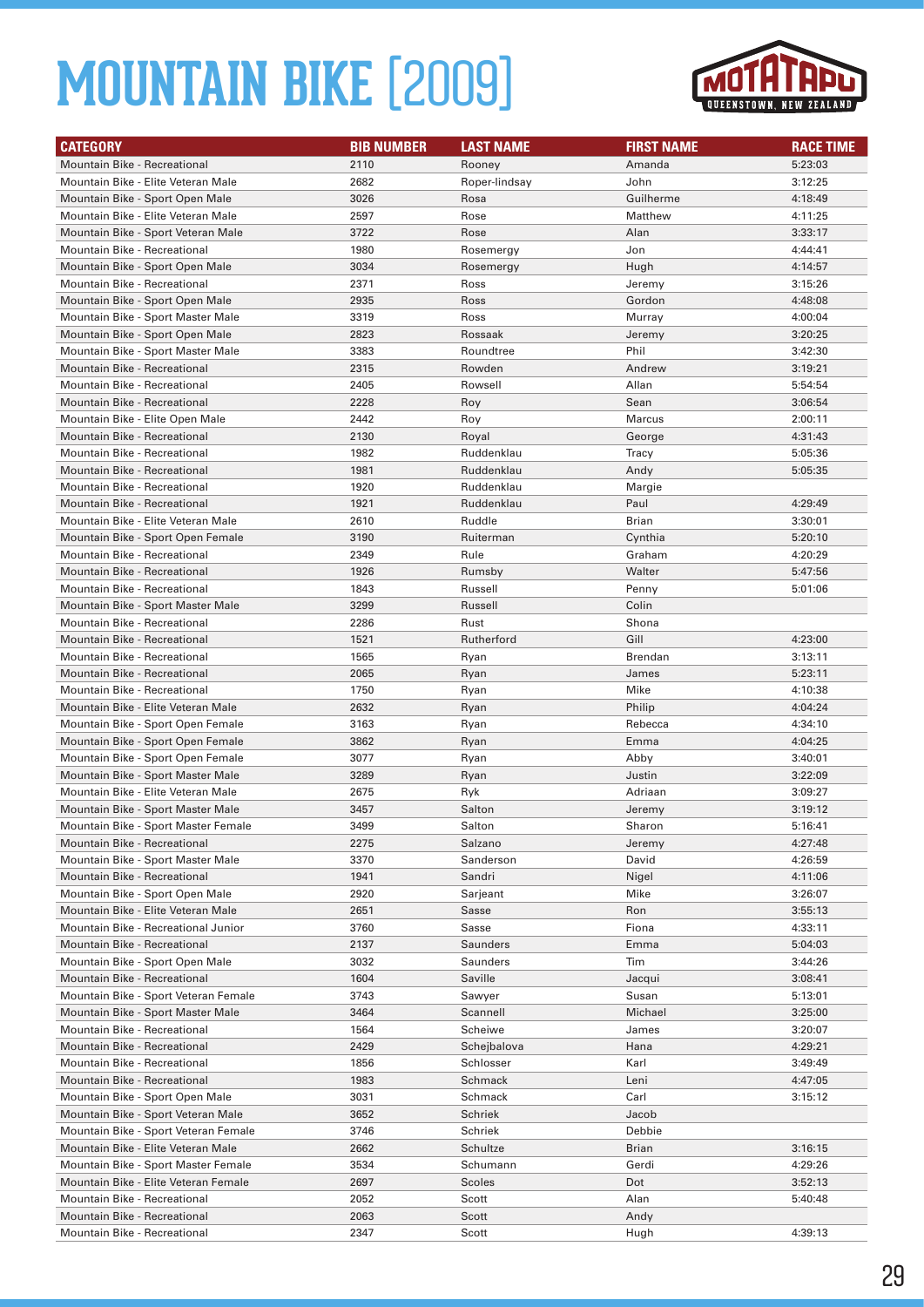

| <b>CATEGORY</b>                      | <b>BIB NUMBER</b> | <b>LAST NAME</b> | <b>FIRST NAME</b> | <b>RACE TIME</b> |
|--------------------------------------|-------------------|------------------|-------------------|------------------|
| Mountain Bike - Sport Master Male    | 3217              | Scott            | Owen              |                  |
| Mountain Bike - Recreational         | 1627              | Scott-vincent    | Robyn             | 5:45:29          |
| Mountain Bike - Sport Open Male      | 2962              | Seaman           | <b>Brad</b>       | 2:57:59          |
| Mountain Bike - Recreational         | 1882              | Seeley           | Mick              |                  |
| Mountain Bike - Sport Veteran Male   | 3639              | Selbie           | Laurie            | 4:04:08          |
| Mountain Bike - Recreational         | 1870              | Senior           | Amanda            | 4:13:49          |
| Mountain Bike - Elite Open Female    | 2464              | Sergeant         | Christina         | 3:00:38          |
| Mountain Bike - Sport Master Female  | 3501              | Setz             | Karen             |                  |
| Mountain Bike - Recreational         | 2179              | Seymour          | Jeff              | 4:51:14          |
| Mountain Bike - Recreational         | 2180              | Seymour          | Kerry             | 4:51:13          |
| <b>Mountain Bike - Recreational</b>  | 2373              | Shanks           | Sarah             |                  |
| Mountain Bike - Sport Open Male      | 2998              | Shanks           | Clayton           |                  |
| Mountain Bike - Sport Veteran Male   | 3692              | Shapcott         | Peter             | 3:14:48          |
| Mountain Bike - Sport Veteran Male   | 3640              | Sharkey          | Barry             | 3:42:11          |
| Mountain Bike - Recreational         | 1545              | Shaw             | <b>Bridgette</b>  | 7:15:39          |
| Mountain Bike - Recreational         | 2407              | Shaw             | Chris             | 4:54:13          |
| Mountain Bike - Sport Open Male      | 2777              | Shaw             | Jamie             | 2:58:37          |
| Mountain Bike - Sport Open Male      | 2767              | Shaw             | Tony              | 4:07:47          |
| Mountain Bike - Sport Master Male    | 3287              | Shaw             | John              | 3:59:38          |
| Mountain Bike - Sport Master Female  | 3535              | Shaw             | Kate              | 3:51:49          |
| Mountain Bike - Sport Veteran Female | 3733              | Shaw             | Pam               | 6:23:52          |
| Mountain Bike - Elite Veteran Male   | 2660              | Shea             | <b>Brett</b>      | 2:57:07          |
| Mountain Bike - Recreational         | 2192              | <b>Shearer</b>   | Lyall             | 5:11:39          |
| Mountain Bike - Elite Veteran Male   | 2679              | Shearer          | Jeremy            | 3:07:00          |
| Mountain Bike - Elite Veteran Male   | 2569              | Shearer          | <b>Nick</b>       | 2:51:10          |
| Mountain Bike - Sport Open Male      | 2875              | Sheat            | Blair             | 4:15:54          |
| Mountain Bike - Sport Open Male      | 2881              | Sheehan          | Mark              | 3:37:55          |
| Mountain Bike - Elite Master Male    | 2485              | Sheehy           | Mark              | 2:48:17          |
| Mountain Bike - Sport Open Male      | 2945              | Shepherd         | David             |                  |
| Mountain Bike - Sport Open Male      | 2859              | Shepherd         | Karl              | 3:16:13          |
| Mountain Bike - Sport Open Male      | 3036              | Sherriff         | Andrew            | 3:12:08          |
| Mountain Bike - Sport Master Male    | 3414              | Sherriff         | Darrin            | 3:50:07          |
| Mountain Bike - Elite Veteran Female | 2694              | <b>Shields</b>   | Joy               | 3:30:37          |
| Mountain Bike - Sport Master Male    | 3842              | Shields          | Barry             | 3:46:55          |
| Mountain Bike - Sport Master Female  | 3553              | <b>Shields</b>   | Cate              | 3:32:45          |
| Mountain Bike - Sport Veteran Male   | 3435              | Shore            | lan               | 4:05:27          |
| Mountain Bike - Sport Open Male      | 2904              | Siggins          | Clint             | 2:55:30          |
| Mountain Bike - Sport Master Male    | 3484              | Silcock          | Andrew            | 3:05:44          |
| <b>Mountain Bike - Recreational</b>  | 1566              | Sime             | Rachel            |                  |
| Mountain Bike - Sport Open Male      | 2788              | Sime             | Grant             | 3:22:34          |
| Mountain Bike - Sport Master Male    | 3255              | Simms            | Andrew            | 3:20:23          |
| Mountain Bike - Recreational         | 1894              | Simpson          | John              | 6:43:10          |
| Mountain Bike - Recreational         | 1637              | Simpson          | Ralph             | 3:37:06          |
| Mountain Bike - Sport Open Male      | 3066              | Simpson          | James             | 3:52:42          |
| Mountain Bike - Sport Master Male    | 3307              | Simpson          | Milne             |                  |
| Mountain Bike - Sport Master Male    | 3347              | Simpson          | David             | 5:46:29          |
| Mountain Bike - Sport Master Female  | 3523              | Simpson          | Kathleen          | 5:46:30          |
| Mountain Bike - Sport Open Male      | 2886              | Sims             | Glenn             | 3:30:02          |
| Mountain Bike - Recreational         | 2018              | Sincair          | Nicky             | 4:23:32          |
| Mountain Bike - Elite Veteran Male   | 2612              | Sinclair         | Aaron             | 2:55:29          |
| Mountain Bike - Recreational         | 2079              | <b>Skerrett</b>  | Warren            |                  |
| Mountain Bike - Recreational         | 1563              | Skudder          | Helen             | 5:38:06          |
| Mountain Bike - Elite Veteran Male   | 2595              | Sladen           | Alister           | 2:36:30          |
| Mountain Bike - Recreational         | 2291              | Slee             | Dave              | 4:39:22          |
| Mountain Bike - Recreational         | 1935              | Slee             | Hannah            |                  |
| Mountain Bike - Recreational         | 2008              | Slierendrecht    | Andre             | 4:43:40          |
| Mountain Bike - Recreational         | 2009              | Slierendrecht    | Andre             | 4:47:23          |
| Mountain Bike - Recreational         | 1869              | Sly              | Mike              | 4:41:39          |
| Mountain Bike - Sport Open Male      | 2957              | Small            | Geoff             | 2:25:13          |
| Mountain Bike - Sport Veteran Male   | 3573              | Smallfield       | <b>Bruce</b>      | 4:17:56          |
| Mountain Bike - Sport Master Male    | 3245              | Smart            | Nicola            | 3:23:26          |
| Mountain Bike - Sport Master Female  | 3548              | Smart            | Nicola            | 4:10:13          |
| Mountain Bike - Recreational         | 2392              | Smith            | Alex              | 4:02:42          |
| Mountain Bike - Recreational         | 2287              | Smith            | Bob               | 4:27:22          |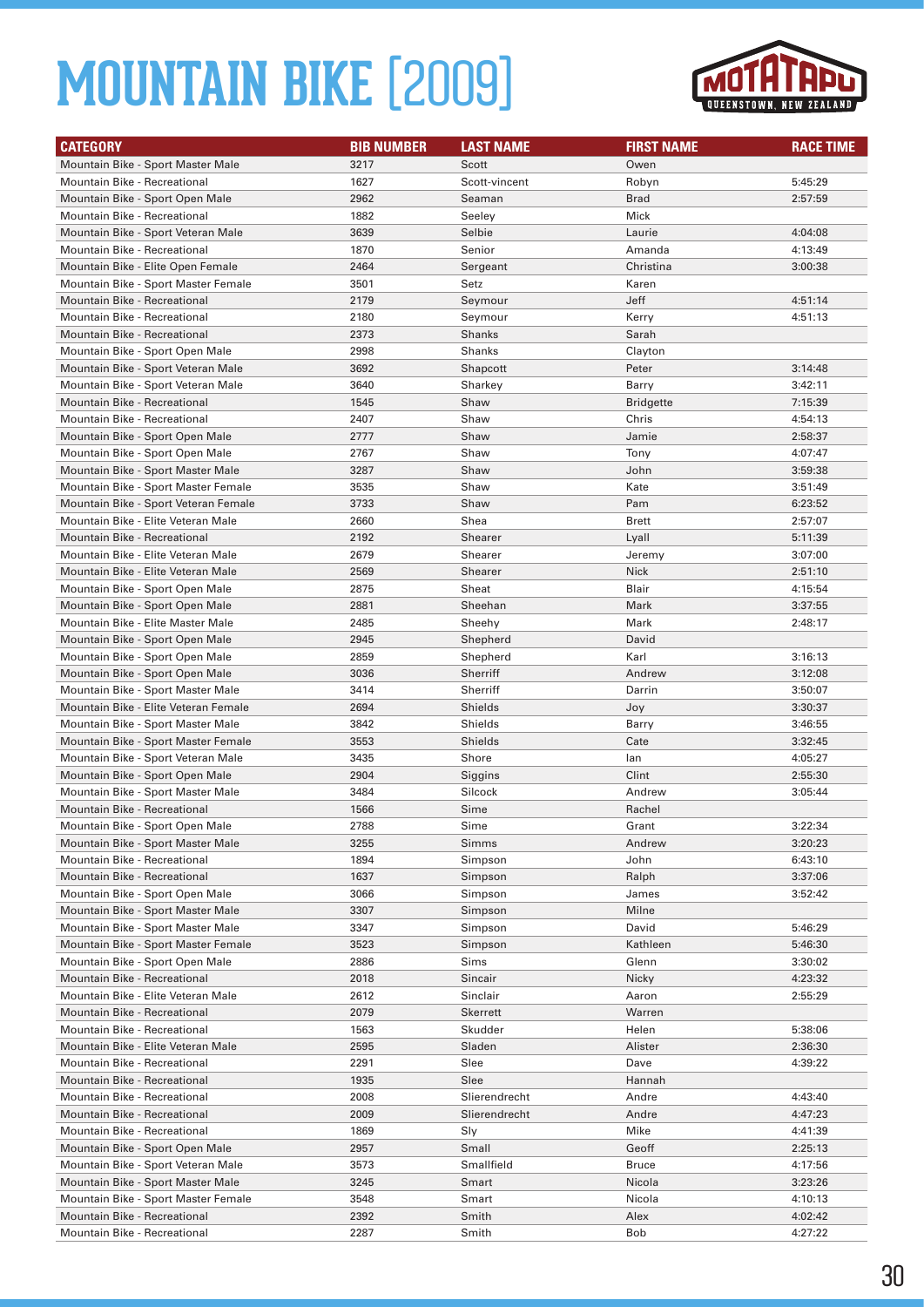

| <b>CATEGORY</b>                      | <b>BIB NUMBER</b> | <b>LAST NAME</b> | <b>FIRST NAME</b> | <b>RACE TIME</b> |
|--------------------------------------|-------------------|------------------|-------------------|------------------|
| Mountain Bike - Recreational         | 2288              | Smith            | Janet             | 4:55:11          |
| Mountain Bike - Recreational         | 2164              | Smith            | Jason             | 3:04:26          |
| <b>Mountain Bike - Recreational</b>  | 1940              | Smith            | <b>Beverley</b>   | 6:27:48          |
| <b>Mountain Bike - Recreational</b>  | 2053              | Smith            | Lawrence          | 3:21:46          |
| <b>Mountain Bike - Recreational</b>  | 1649              | Smith            | Scott             | 4:35:06          |
| Mountain Bike - Recreational         | 2209              | Smith            | Amy b             | 4:20:03          |
| <b>Mountain Bike - Recreational</b>  | 2222              | Smith            | Philip            | 4:17:27          |
| Mountain Bike - Recreational         | 2197              | Smith            | Philip            | 4:20:10          |
| <b>Mountain Bike - Recreational</b>  | 2199              | Smith            | Philip            | 3:49:17          |
| Mountain Bike - Recreational         | 2101              | Smith            | Rob               | 4:20:59          |
| <b>Mountain Bike - Recreational</b>  | 1931              | Smith            | Viv               | 5:05:55          |
| Mountain Bike - Elite Veteran Male   | 2653              | Smith            | Stephen           | 3:05:34          |
| Mountain Bike - Elite Veteran Female | 2701              | Smith            | Kathryn           | 4:00:44          |
| Mountain Bike - Sport Open Male      | 2897              | Smith            | <b>Bruce</b>      | 3:47:02          |
| Mountain Bike - Sport Open Male      | 2806              | Smith            | Greg              | 5:10:23          |
| Mountain Bike - Sport Open Male      | 2915              | Smith            | James             | 3:28:17          |
| Mountain Bike - Sport Open Male      | 3033              | Smith            | Nigel             | 3:09:13          |
| Mountain Bike - Sport Open Male      | 2991              | Smith            | <b>Brad</b>       | 3:52:23          |
| Mountain Bike - Sport Open Male      | 3041              | Smith            | <b>Barry</b>      | 3:52:17          |
| Mountain Bike - Sport Open Female    | 3146              | Smith            | Andrea            | 4:43:16          |
| Mountain Bike - Sport Open Female    | 3122              | Smith            | Marlys            | 6:16:13          |
| Mountain Bike - Sport Master Male    | 3345              | Smith            | Steve             | 3:13:57          |
| Mountain Bike - Sport Master Male    | 3404              | Smith            | Marlys            | 3:33:56          |
| Mountain Bike - Sport Master Male    | 3405              | Smith            | Marlys            | 4:14:23          |
| Mountain Bike - Sport Master Male    | 3438              | Smith            | Greg              | 3:58:10          |
| Mountain Bike - Sport Master Male    | 3430              | Smith            | Gavin             |                  |
| Mountain Bike - Sport Master Male    | 3491              | Smith            | Tony              | 3:50:15          |
| Mountain Bike - Sport Master Female  | 3506              | Smith            | Hilary            | 4:05:18          |
| Mountain Bike - Sport Master Female  | 3509              | Smith            | Krissteen         | 5:00:33          |
| Mountain Bike - Recreational Junior  | 3787              | Smith            | Philip            | 4:15:26          |
| Mountain Bike - Sport Veteran Female | 3751              | Smitheram        | Nola              | 3:47:46          |
| Mountain Bike - Sport Master Male    | 3259              | Smolenski        | Mark              | 4:03:16          |
| <b>Mountain Bike - Recreational</b>  | 1934              | Smylie           | Jason             | 4:39:22          |
| Mountain Bike - Recreational         | 2256              | Soundy           | Peter             | 3:44:00          |
| <b>Mountain Bike - Recreational</b>  | 1672              | Souter           | Richard           |                  |
| Mountain Bike - Sport Master Male    | 3458              | Southee          | Peter             | 4:39:04          |
| <b>Mountain Bike - Recreational</b>  | 2061              | Southey          | Christine         | 6:27:13          |
| Mountain Bike - Recreational         | 2416              | Sowerby          | Diane             |                  |
| Mountain Bike - Elite Veteran Male   | 2687              | Sparrow          | John              | 3:17:33          |
| Mountain Bike - Sport Master Male    | 3466              | Speck            | John              | 3:05:41          |
| Mountain Bike - Recreational Junior  | 3784              | Speight          | Thomas            | 3:01:20          |
| Mountain Bike - Sport Master Male    | 3354              | Sperry           | Noel              | 8:19:09          |
| Mountain Bike - Sport Master Male    | 3459              | Spittal          | Andrew            | 4:05:53          |
| Mountain Bike - Sport Master Female  | 3500              | Spittal          | Debbie            | 4:20:48          |
| Mountain Bike - Recreational         | 1854              | Spriggs          | Emma              | 6:01:08          |
| Mountain Bike - Sport Veteran Male   | 3591              | Stagg            | David             | 3:03:20          |
| <b>Mountain Bike - Recreational</b>  | 2213              | Standfield       | Eric              | 3:01:50          |
| Mountain Bike - Sport Open Male      | 3007              | Stanger          | Damian            | 3:07:57          |
| Mountain Bike - Recreational         | 2143              | Stanicich        | Julija            | 5:23:42          |
| Mountain Bike - Sport Master Male    | 3284              | Stansfield       | Andrew            | 5:07:44          |
| Mountain Bike - Sport Open Male      | 2847              | <b>Staples</b>   | Roger             | 3:34:10          |
| Mountain Bike - Recreational         | 1642              | Stapper          | Hil               | 5:59:47          |
| Mountain Bike - Sport Veteran Female | 3753              | Stead            | Diane             | 3:27:07          |
| Mountain Bike - Sport Master Male    | 3320              | Steel            | Kenneth           | 5:11:41          |
| Mountain Bike - Sport Veteran Female | 3744              | Steel            | Lynn              |                  |
| Mountain Bike - Elite Veteran Male   | 3685              | Steele           | Tony              | 3:19:04          |
| Mountain Bike - Recreational         | 1549              | Stephens         | Amanda            | 6:18:37          |
| Mountain Bike - Sport Veteran Male   | 3677              | Steven           | Chris             | 4:48:16          |
| Mountain Bike - Recreational         | 1984              | Stevens          | Dot               | 5:48:28          |
| Mountain Bike - Recreational         | 2028              | Stevens          | Emily             | 5:54:42          |
| Mountain Bike - Recreational         | 2026              | <b>Stevens</b>   | Mark              | 5:54:44          |
| Mountain Bike - Recreational         | 2027              | Stevens          | Wendy             | 5:54:42          |
| Mountain Bike - Sport Veteran Male   | 3715              | Stevens          | Alister           | 4:15:42          |
| Mountain Bike - Recreational         | 2310              | Stevenson        | Craig             |                  |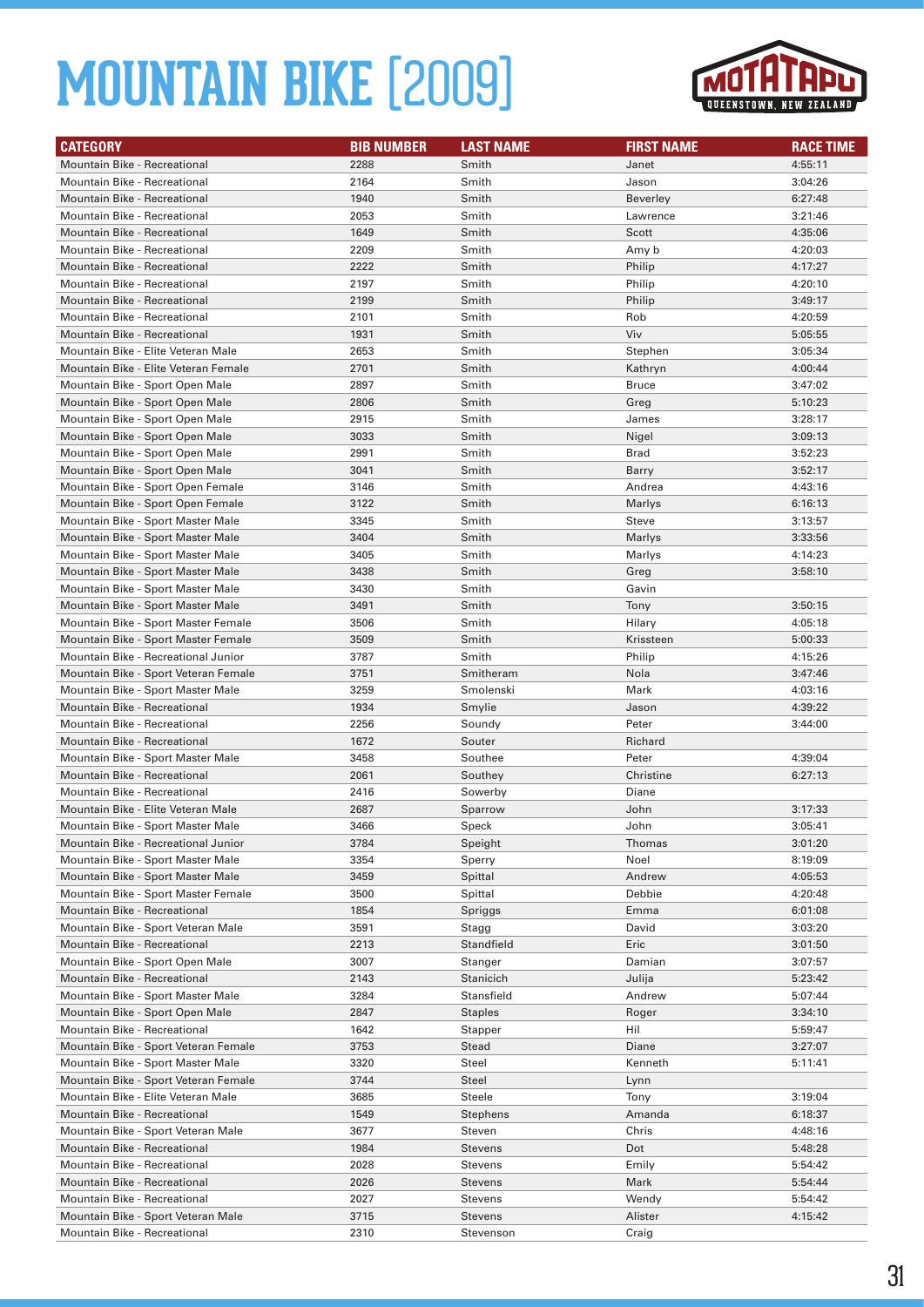

| <b>CATEGORY</b>                                                    | <b>BIB NUMBER</b> | <b>LAST NAME</b>       | <b>FIRST NAME</b> | <b>RACE TIME</b>   |
|--------------------------------------------------------------------|-------------------|------------------------|-------------------|--------------------|
| Mountain Bike - Sport Master Male                                  | 3357              | Stevenson              | Johnny            | 3:35:40            |
| Mountain Bike - Recreational                                       | 2005              | Stewart                | Jenny             | 5:08:07            |
| Mountain Bike - Elite Veteran Male                                 | 2614              | <b>Stewart</b>         | Michael           | 3:48:18            |
| Mountain Bike - Recreational                                       | 3831              | Stoddart               | Craig             | 7:29:12            |
| Mountain Bike - Sport Veteran Male                                 | 3665              | Stone                  | Chris             | 2:55:34            |
| Mountain Bike - Sport Master Male                                  | 3454              | Stonehouse             | Shane             | 4:46:55            |
| <b>Mountain Bike - Recreational</b>                                | 1751              | Stoyanof               | John              |                    |
| Mountain Bike - Sport Veteran Male                                 | 3717              | Strain                 | Tony              |                    |
| Mountain Bike - Sport Open Male                                    | 3000              | Strange                | Mathew            | 3:30:01            |
| Mountain Bike - Sport Junior Female                                | 2754              | Stray                  | Jess              | 4:02:36            |
| Mountain Bike - Sport Veteran Male                                 | 3567              | <b>Stray</b>           | Peter             | 2:52:14            |
| Mountain Bike - Elite Veteran Male                                 | 2605              | <b>Streat</b>          | Chris             | 3:29:57            |
| Mountain Bike - Sport Master Female                                | 3507              | <b>Streat</b>          | Elisabet          | 4:18:26            |
| Mountain Bike - Recreational                                       | 1576              | Stredder               | Simon             | 5:06:50            |
| <b>Mountain Bike - Recreational</b>                                | 1877              | <b>Strett</b>          | Shona             |                    |
| Mountain Bike - Recreational                                       | 2337              | Stringer               | Julie             | 4:59:05            |
| Mountain Bike - Elite Master Male                                  | 2492              | Strong                 | Mark              | 2:46:31            |
| Mountain Bike - Sport Open Male                                    | 2852              | Strong                 | Morgan            | 3:25:09            |
| Mountain Bike - Sport Master Male                                  | 3423              | Strong                 | Alan              | 2:58:45            |
| Mountain Bike - Recreational                                       | 2233              | Stuart                 | <b>Brett</b>      | 4:25:40            |
| <b>Mountain Bike - Recreational</b>                                | 2221              | Stuart                 | Cam               | 3:33:51            |
| Mountain Bike - Recreational                                       | 2168              | Stuart                 | Lynn              | 4:50:46            |
| Mountain Bike - Sport Master Male                                  | 3439              | Stuart                 | Nairn             | 3:20:28            |
| Mountain Bike - Sport Open Male                                    | 3044              | Studholme              | Tom               | 3:43:34            |
| Mountain Bike - Recreational                                       | 1620              | Sullivan               | John              | 5:45:36            |
| Mountain Bike - Sport Master Male                                  | 3348              | Sullivan               | Paul              | 3:41:57            |
| <b>Mountain Bike - Recreational</b>                                | 2109              | Summers                | Chris             | 4:40:17            |
| Mountain Bike - Sport Master Male                                  | 3467              | Sundstrom              | Peter             | 4:22:55            |
| <b>Mountain Bike - Recreational</b>                                | 2336              | Sutherland             | Craig             | 4:54:04            |
| Mountain Bike - Elite Veteran Male                                 | 2558              | Sutherland             | Vince             | 3:04:38            |
| <b>Mountain Bike - Recreational</b>                                | 1828              | Sutton                 | Alan              | 4:13:47            |
| Mountain Bike - Recreational                                       | 1832              | Sutton                 | Ryan              | 3:43:37            |
| Mountain Bike - Sport Open Male                                    | 2864              | Sutton                 | <b>Brent</b>      | 5:20:22            |
| Mountain Bike - Sport Veteran Male                                 | 3582              | Sutton                 | Peter             | 4:13:36            |
| <b>Mountain Bike - Recreational</b>                                | 1763              | Swain                  | Stephen           |                    |
| <b>Mountain Bike - Recreational</b>                                | 2312              | Swan                   | Geoff             | 3:57:40            |
| Mountain Bike - Sport Master Male                                  | 3403              | Swan                   | Richard           | 3:47:23            |
| Mountain Bike - Recreational                                       | 1629              | Switzer                | Graeme            | 3:28:21            |
| <b>Mountain Bike - Recreational</b>                                | 2319              | Symes                  | Roger             | 4:55:53            |
| Mountain Bike - Sport Veteran Male                                 | 3667              | Symonds                | Daryl             |                    |
| Mountain Bike - Sport Open Female                                  | 3166              | Tarawhiti              | Lauren            | 3:49:57            |
| Mountain Bike - Sport Veteran Male                                 | 3710              | Tarawhiti              | Ross              | 3:48:36            |
| Mountain Bike - Sport Veteran Female                               | 3742              | Tate                   | Fran              | 6:09:39            |
| Mountain Bike - Recreational                                       | 1575              | Taylor                 | Chris             | 3:23:52            |
| Mountain Bike - Recreational                                       | 1897              | Taylor                 | Grant             | 4:56:20            |
| Mountain Bike - Recreational                                       | 2155              | Taylor                 | Chris             | 7:02:43            |
| Mountain Bike - Elite Master Male                                  | 2521              | Taylor                 | Andy              | 3:34:46            |
| Mountain Bike - Elite Veteran Male                                 | 2677              | Taylor                 | Duncan            | 3:01:25            |
| Mountain Bike - Elite Veteran Male                                 | 2668              | Taylor                 | Evan              | 2:40:52            |
| Mountain Bike - Sport Open Male                                    | 2850              | Taylor                 | Gareth            | 3:10:29            |
| Mountain Bike - Sport Open Female                                  | 3078              | Taylor                 | Sian              | 4:27:08            |
| Mountain Bike - Sport Master Male                                  | 3492              | Taylor                 | Mark              |                    |
| Mountain Bike - Sport Master Male                                  | 3441              | Taylor                 | Campbell          | 3:13:42            |
| Mountain Bike - Sport Veteran Male                                 | 3599              | Taylor                 | Norman            | 3:33:27<br>3:28:33 |
| Mountain Bike - Elite Master Female                                | 2541              | Te morenga<br>Te Whata | Lisa<br>Steve     | 3:53:13            |
| Mountain Bike - Sport Master Male                                  | 3429              |                        |                   |                    |
| Mountain Bike - Recreational                                       | 2368              | Teat                   | Jesse             | 4:48:41            |
| Mountain Bike - Recreational                                       | 2121              | Telford                | Ken               | 5:06:14            |
| Mountain Bike - Elite Veteran Male                                 | 2556<br>3593      | Telford                | Ken<br>Bill       | 3:16:21            |
| Mountain Bike - Sport Veteran Male<br>Mountain Bike - Recreational | 1749              | Templer<br>Templeton   | Dave              | 4:31:28            |
| Mountain Bike - Recreational                                       | 2343              | Tennekoon              | Lisa              | 4:16:35<br>5:06:38 |
| Mountain Bike - Recreational                                       | 2311              | Thomas                 | Ant               |                    |
| Mountain Bike - Recreational                                       | 1510              | Thomas                 | <b>Bruce</b>      |                    |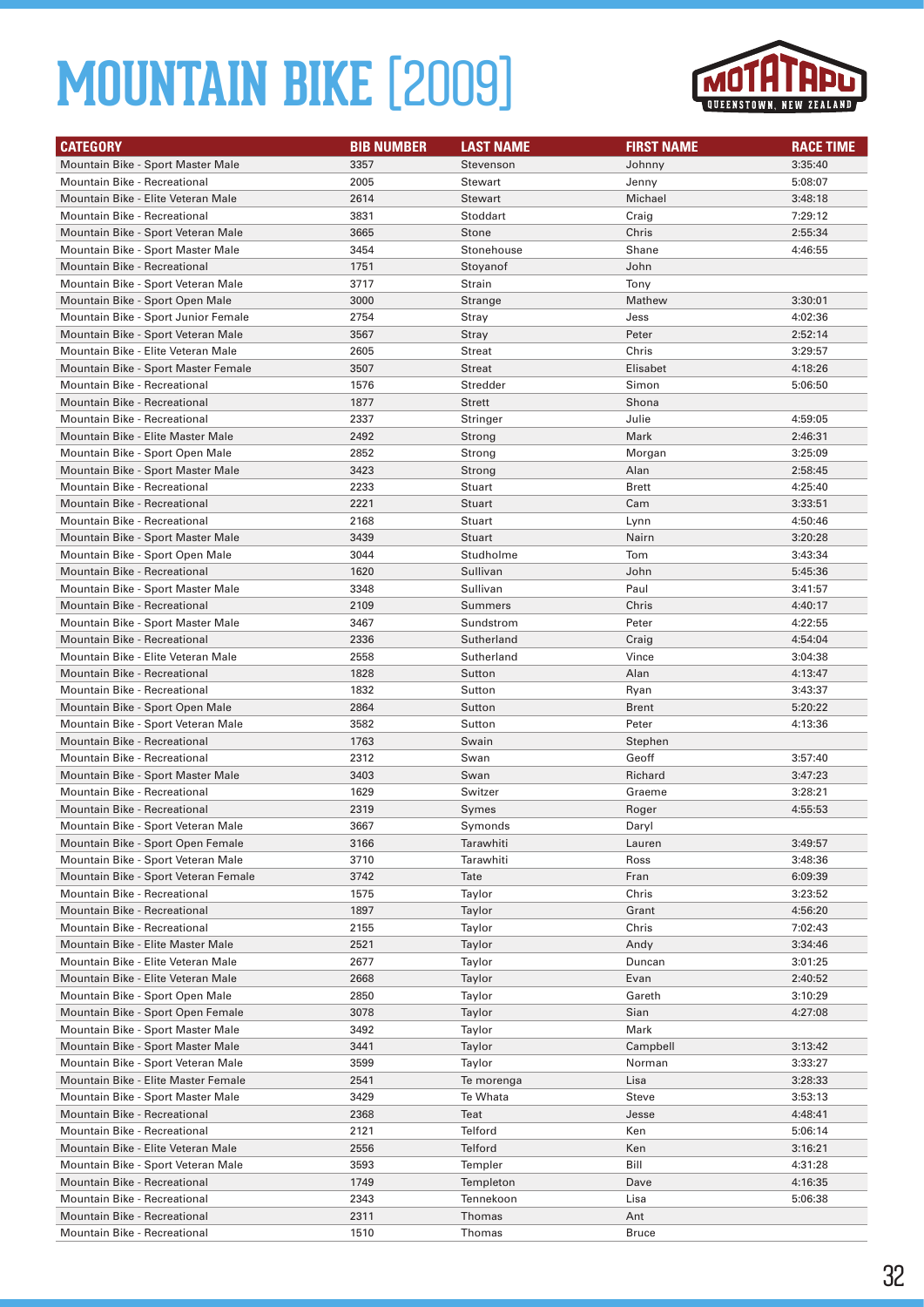

| <b>CATEGORY</b>                                                    | <b>BIB NUMBER</b> | <b>LAST NAME</b> | <b>FIRST NAME</b> | <b>RACE TIME</b>   |
|--------------------------------------------------------------------|-------------------|------------------|-------------------|--------------------|
| <b>Mountain Bike - Recreational</b>                                | 2014              | Thomas           | Sonia             | 3:50:55            |
| Mountain Bike - Sport Open Male                                    | 2768              | Thomas           | Daniel            | 3:05:10            |
| Mountain Bike - Sport Open Male                                    | 3059              | Thomas           | Raoul             | 3:34:08            |
| Mountain Bike - Sport Veteran Male                                 | 3624              | Thomas           | Lindsay           | 2:53:22            |
| Mountain Bike - Sport Veteran Female                               | 3732              | Thomas           | Noreen            | 4:01:55            |
| Mountain Bike - Sport Master Female                                | 3496              | Thomason         | Deborah           | 3:57:04            |
| <b>Mountain Bike - Recreational</b>                                | 3840              | Thompson         | Craig             | 3:34:56            |
| Mountain Bike - Recreational                                       | 2066              | Thompson         | Paul              | 4:11:40            |
| Mountain Bike - Elite Veteran Male                                 | 2676              | Thompson         | Allan             | 3:19:56            |
| Mountain Bike - Elite Veteran Male                                 | 2647              | Thompson         | John              | 3:38:58            |
| Mountain Bike - Sport Open Male                                    | 2839              | Thompson         | Mark              | 4:38:43            |
| Mountain Bike - Sport Master Male                                  | 3366              | Thompson         | Steven            | 4:11:02            |
| Mountain Bike - Sport Master Female                                | 3552              | Thompson         | Kay               |                    |
| Mountain Bike - Elite Open Male                                    | 2445              | Thomson          | Boyd              | 2:34:54            |
| Mountain Bike - Sport Junior Male                                  | 2747              | Thomson          | Patrick           | 4:03:35            |
| Mountain Bike - Elite Veteran Female                               | 2695              | Thorne           | Denise            | 2:54:09            |
| Mountain Bike - Sport Junior Male                                  | 2714              | Thorne           | Douglas           | 3:20:25            |
| Mountain Bike - Sport Open Male                                    | 3855              | Thornton         | Andrew            | 7:02:56            |
| Mountain Bike - Sport Open Male                                    | 3060              | Thornton         | Chris             | 3:14:25            |
| Mountain Bike - Sport Open Female                                  | 3856              | Thornton         | Rachel            | 7:02:54            |
| Mountain Bike - Sport Master Male                                  | 3222              | Thow             | Martin            |                    |
| Mountain Bike - Recreational Junior                                | 3788              | Thow             | Sam               |                    |
| Mountain Bike - Sport Junior Male                                  | 2746              | Thurlow          | Sam               | 4:07:07            |
| Mountain Bike - Elite Master Male                                  | 2502              | Thurston         | Glen              | 3:44:30            |
| <b>Mountain Bike - Recreational</b>                                | 1913              | Tierney          | Michael           | 5:14:55            |
| Mountain Bike - Elite Veteran Male                                 | 2681              | Tily             | Wayne             | 2:47:04            |
| <b>Mountain Bike - Recreational</b>                                | 1905              | Tilyard          | Shaun             |                    |
| Mountain Bike - Sport Open Male                                    | 2956              | Tim              | Darcy             | 4:32:23            |
| Mountain Bike - Sport Veteran Male                                 | 3654              | Timings          | Tony              | 3:45:30            |
| Mountain Bike - Sport Master Male                                  | 3461              | Timpson          | Marianne          | 3:01:16            |
| Mountain Bike - Recreational                                       | 1614              | Tomlinson        | Paul              | 4:16:20            |
| Mountain Bike - Sport Open Male                                    | 2840              | Toomey           | Jerome            | 4:35:03            |
| <b>Mountain Bike - Recreational</b>                                | 2422              | Topp             | Warren            | 4:14:28            |
| Mountain Bike - Recreational                                       | 2415              | Topp             | Lindsey           | 4:52:59            |
| <b>Mountain Bike - Recreational</b>                                | 2106              | Topping          | Rebecca           | 5:00:37            |
| <b>Mountain Bike - Recreational</b>                                | 1787              | Tou              | Mike              | 4:20:26            |
| Mountain Bike - Elite Veteran Male                                 | 2622              | Town             | Andrew            | 2:49:48            |
| Mountain Bike - Sport Master Female                                | 3508              | Townsend         | Jane              | 4:12:57            |
| Mountain Bike - Sport Open Male                                    | 2873              | Townshend        | Richard           | 2:52:27            |
| Mountain Bike - Sport Veteran Male                                 | 3623              | Trainor          | Guy               | 3:00:37            |
| Mountain Bike - Recreational                                       | 1504              | Tregear          | Simon             | 3:44:58            |
| Mountain Bike - Recreational                                       | 1507              | Tregear          | Penny             | 5:09:38            |
| Mountain Bike - Recreational                                       | 2190              | Trevena          | Richard           | 3:43:08            |
| Mountain Bike - Recreational                                       | 1911              | Trewavas         | Paul              | 4:21:59            |
| Mountain Bike - Recreational                                       | 1658              | Trubuhovich      | Andrea            |                    |
| Mountain Bike - Recreational                                       | 1661              | Trubuhovich      | Tony              | 4:14:36            |
| Mountain Bike - Recreational                                       | 1922              | Tucker           | <b>Steve</b>      | 5:05:32            |
| Mountain Bike - Sport Veteran Male                                 | 3688              | Tully            | John              | 5:08:23            |
| Mountain Bike - Elite Master Female                                | 2548              | Turei            | Charlene          | 4:09:49            |
| Mountain Bike - Recreational<br>Mountain Bike - Elite Veteran Male | 2350              | Turner           | Steven            | 4:24:50            |
| Mountain Bike - Sport Open Male                                    | 2667<br>3023      | Turner<br>Tutty  | Ross<br>Mark      | 3:06:28<br>3:02:38 |
| Mountain Bike - Sport Master Female                                | 3544              | Tyree            | Jill              | 4:25:09            |
| Mountain Bike - Recreational                                       | 1916              | Tyrrell          | Patrick           |                    |
| Mountain Bike - Sport Master Male                                  | 3341              | Urquhart         | Greg              | 3:47:22            |
| Mountain Bike - Elite Master Female                                | 2542              | Vaafusuaga       | Rhonda            | 3:57:28            |
| Mountain Bike - Recreational                                       | 1924              | Valentine        | Angie             | 4:46:59            |
| Mountain Bike - Elite Veteran Male                                 | 2602              | Van ammers       | Pieter            | 3:08:31            |
| Mountain Bike - Recreational                                       | 1830              | Van den berg     | <b>Maurits</b>    | 3:20:31            |
| Mountain Bike - Recreational                                       | 1969              | Van den boom     | Suzette           | 5:19:12            |
| Mountain Bike - Recreational                                       | 2165              | Van der lem      | Ron               | 4:50:17            |
| Mountain Bike - Recreational                                       | 1580              | Van der weerden  | Tony              | 3:32:38            |
| Mountain Bike - Sport Open Female                                  | 3088              | Van hamelsveld   | Thalia            | 4:11:44            |
| Mountain Bike - Recreational                                       | 2339              | Van irsel        | Rene              | 4:44:57            |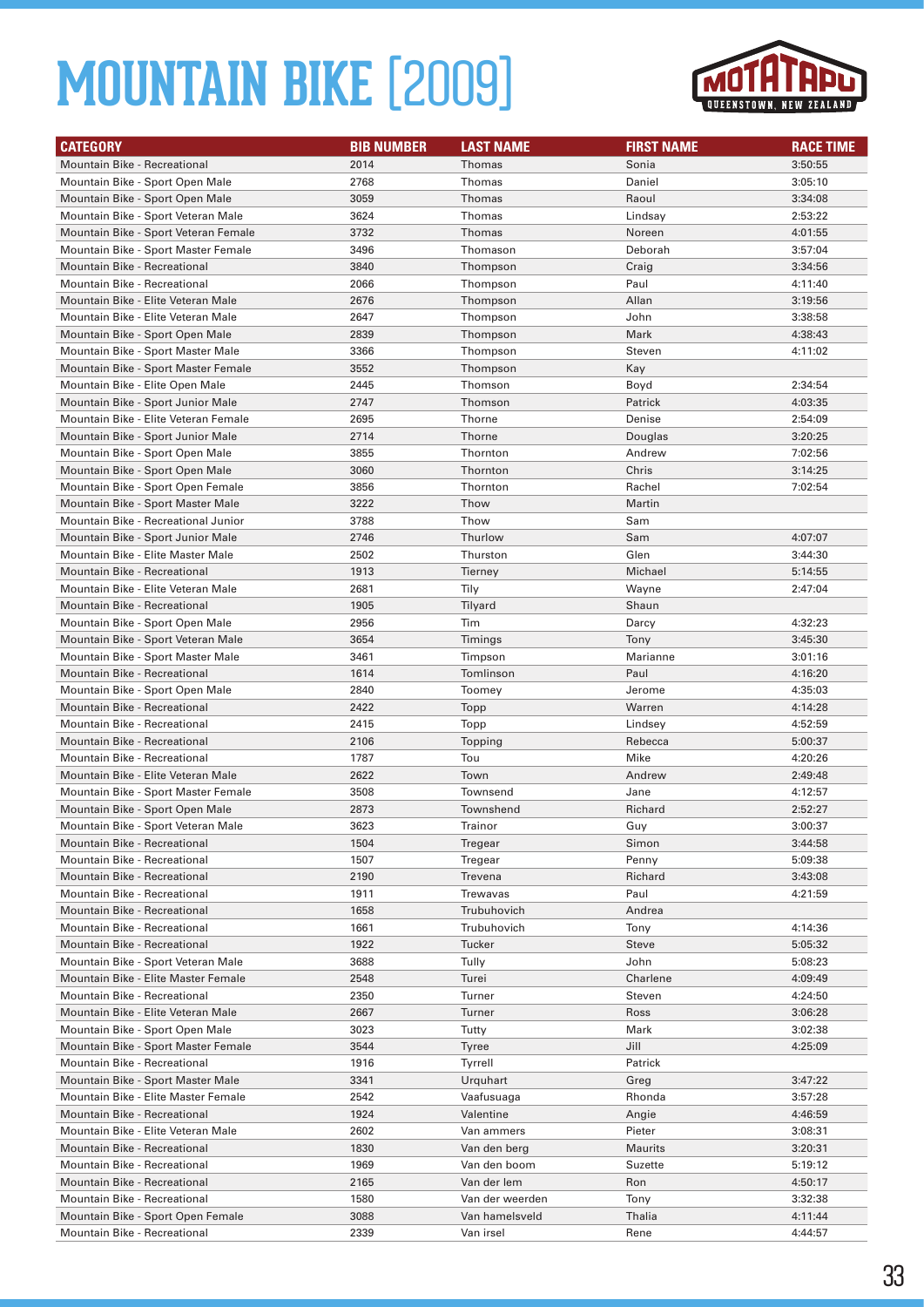

| <b>CATEGORY</b>                      | <b>BIB NUMBER</b> | <b>LAST NAME</b> | <b>FIRST NAME</b>    | <b>RACE TIME</b> |
|--------------------------------------|-------------------|------------------|----------------------|------------------|
| <b>Mountain Bike - Recreational</b>  | 1801              | Van leeuwen      | Roy                  | 4:22:15          |
| Mountain Bike - Recreational         | 1802              | Van leeuwen      | Tania                | 4:22:15          |
| Mountain Bike - Recreational         | 1590              | Van uden         | Vanessa              | 5:37:58          |
| Mountain Bike - Sport Master Male    | 3406              | Van zoelen       | Mark                 | 3:20:10          |
| Mountain Bike - Sport Open Male      | 2807              | Vaudrey          | Justin               | 3:38:30          |
| Mountain Bike - Recreational         | 1886              | Venrooy          | Robbie               | 4:23:23          |
| Mountain Bike - Elite Veteran Male   | 2670              | Venz             | Michael              | 3:27:19          |
| Mountain Bike - Recreational         | 1762              | Verbeet          | Chris                | 4:41:26          |
| <b>Mountain Bike - Recreational</b>  | 1588              | Viana            | Claudio              | 5:12:59          |
| Mountain Bike - Sport Open Male      | 2967              | <b>Vickers</b>   | Alan                 | 3:31:13          |
| <b>Mountain Bike - Recreational</b>  | 1621              | Vile             | Greg                 |                  |
| <b>Mountain Bike - Recreational</b>  | 1841              | Vincent          | Kelly                | 4:03:15          |
| Mountain Bike - Sport Open Male      | 2889              | Vine             | <b>Bruce</b>         | 4:00:24          |
| Mountain Bike - Recreational         | 1951              | Visser           | Yvonne               | 5:46:00          |
| Mountain Bike - Sport Open Male      | 2940              | Vivian           | Mark                 | 4:22:50          |
| Mountain Bike - Sport Junior Male    | 2721              | Vogt             | Constantin           | 2:53:49          |
| Mountain Bike - Sport Master Male    | 3286              | Von Hagen        | Peter                | 3:45:24          |
| <b>Mountain Bike - Recreational</b>  | 1979              | Walden           | Ben                  | 3:54:54          |
| Mountain Bike - Sport Veteran Male   | 3647              | Walden           | Dale                 | 3:58:36          |
| Mountain Bike - Recreational         | 1833              | Walker           | Bill                 | 5:44:09          |
| <b>Mountain Bike - Recreational</b>  | 2240              | Walker           | Peter                | 5:40:03          |
| Mountain Bike - Sport Open Male      | 2791              | Walker           | Benjamin             | 3:36:31          |
| Mountain Bike - Sport Veteran Male   | 3612              | Walker           | Robert               | 3:15:03          |
| Mountain Bike - Recreational         | 2084              | Wallace          | Christine            | 5:01:03          |
| Mountain Bike - Sport Master Male    | 3227              | Wallace          | Murray               | 4:11:37          |
| Mountain Bike - Recreational         | 1667              | Wallis           | Shanda               | 4:53:17          |
| Mountain Bike - Sport Open Male      | 3001              | Wallis           | George               | 3:07:28          |
| Mountain Bike - Sport Veteran Male   | 3588              | Wallis           | Bill                 | 4:53:07          |
| <b>Mountain Bike - Recreational</b>  | 2408              | Walsh            | Dan                  | 2:48:27          |
| Mountain Bike - Recreational         | 2411              | Walsh            | Eamonn               | 4:26:04          |
| <b>Mountain Bike - Recreational</b>  | 2000              | Walsh            | Mike                 | 4:23:45          |
| Mountain Bike - Recreational         | 2176              | Walsh            | Jeremy               | 3:45:29          |
| Mountain Bike - Sport Master Male    | 3317              | Walsh            | <b>Nick</b>          | 3:29:07          |
| Mountain Bike - Recreational         | 2010              | Walters          | Ella                 | 4:39:11          |
| <b>Mountain Bike - Recreational</b>  | 2404              | Walther          | Elton                | 4:41:05          |
| Mountain Bike - Sport Master Female  | 3521              | Ward             | Kathleen             | 8:16:08          |
| Mountain Bike - Recreational         | 1644              | Warden           | Lynne                | 5:29:44          |
| Mountain Bike - Sport Master Female  | 3378              | Warmington       | Lynette              | 4:56:07          |
| Mountain Bike - Sport Veteran Female | 3738              | Watkins          | Phillipa             |                  |
| <b>Mountain Bike - Recreational</b>  | 2057              | Watson           | Russ                 | 3:11:37          |
| <b>Mountain Bike - Recreational</b>  | 2147              | Watson           | Wendy                | 6:17:59          |
| Mountain Bike - Sport Open Male      | 2774              | Watson           | <b>Brett stewart</b> | 3:24:15          |
| Mountain Bike - Sport Master Female  | 3498              | Watson           | Lee                  | 4:46:55          |
| Mountain Bike - Sport Veteran Male   | 3558              | Watson           | Graeme               | 4:24:08          |
| Mountain Bike - Sport Open Female    | 3145              | Watt             | Amanda               | 4:44:31          |
| Mountain Bike - Sport Veteran Male   | 3559              | Watt             | Chris                | 4:14:58          |
| Mountain Bike - Recreational         | 1756              | Watts            | Matt                 | 5:32:26          |
| Mountain Bike - Elite Veteran Female | 2702              | Watts            | Sandra               |                  |
| Mountain Bike - Recreational         | 2264              | Waymouth         | Paul                 | 4:34:10          |
| Mountain Bike - Recreational         | 2089              | Weatherall       | Janice               | 5:06:03          |
| Mountain Bike - Recreational         | 2090              | Weatherall       | Dave                 | 5:09:42          |
| Mountain Bike - Recreational         | 2016              | Webb             | Andrew               | 3:21:55          |
| Mountain Bike - Recreational         | 2015              | Webb             | Tim                  | 3:50:54          |
| Mountain Bike - Sport Open Male      | 3045              | Webb             | Christopher          | 2:46:10          |
| Mountain Bike - Sport Veteran Male   | 3579              | Webb             | Bryan                | 5:18:19          |
| Mountain Bike - Sport Veteran Female | 3745              | Webb             | Pam                  |                  |
| Mountain Bike - Elite Master Male    | 2515              | Weber            | Paul                 | 3:10:41          |
| Mountain Bike - Sport Open Male      | 2918              | Weber            | Warrick              |                  |
| Mountain Bike - Sport Open Male      | 2955              | Webley           | Glenn                | 2:56:09          |
| Mountain Bike - Elite Master Male    | 2501              | Webster          | Lance                | 4:27:12          |
| Mountain Bike - Sport Open Female    | 3126              | Weinert          | Emma                 | 4:07:57          |
| Mountain Bike - Recreational         | 1760              | Weir             | Brydie               |                  |
| Mountain Bike - Recreational         | 1888              | Weir             | Chris                | 5:03:50          |
| Mountain Bike - Recreational         | 1892              | Weir             | Chris                | 5:33:56          |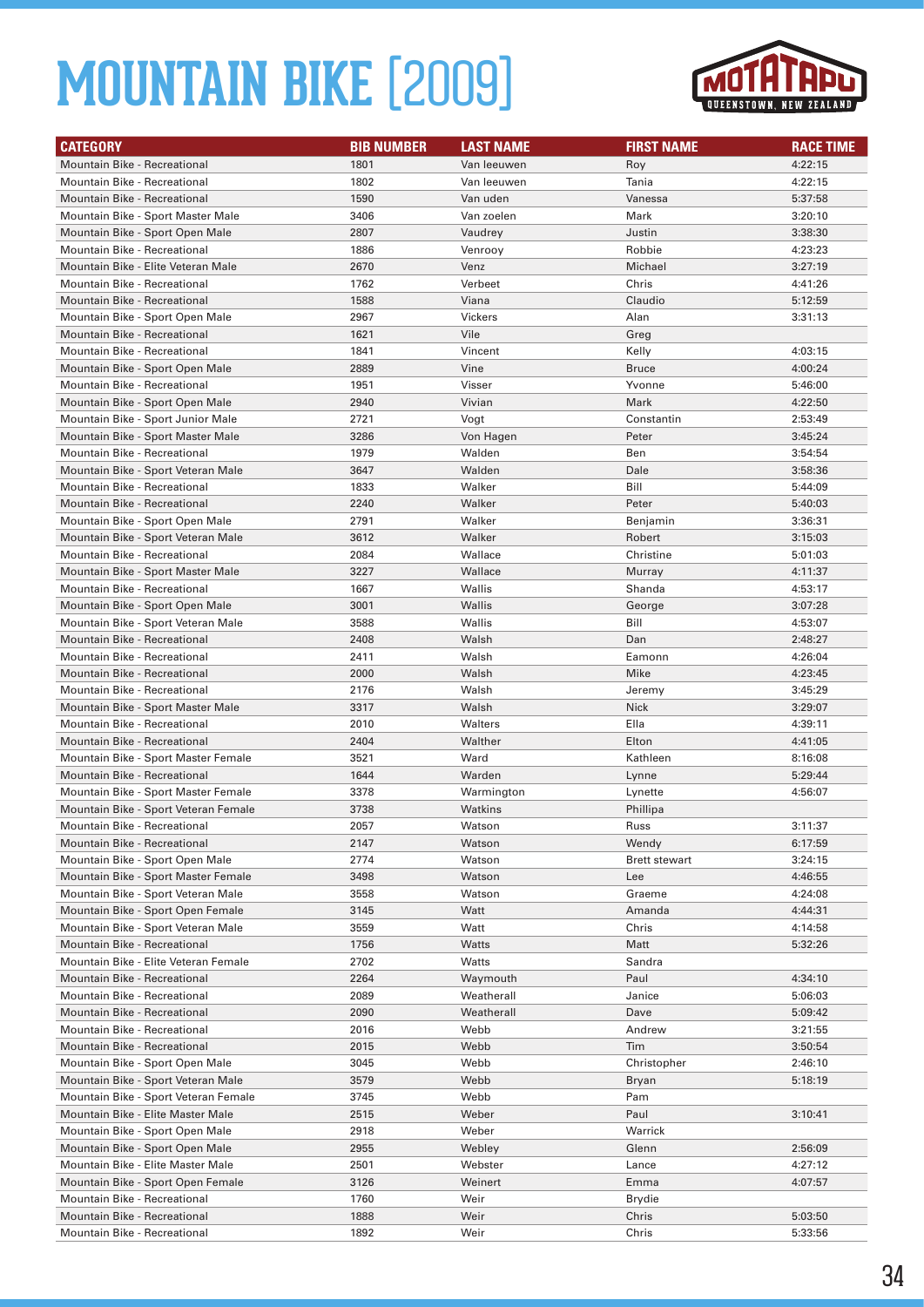

| <b>CATEGORY</b>                                                           | <b>BIB NUMBER</b> | <b>LAST NAME</b>       | <b>FIRST NAME</b>   | <b>RACE TIME</b>   |
|---------------------------------------------------------------------------|-------------------|------------------------|---------------------|--------------------|
| Mountain Bike - Sport Open Male                                           | 3062              | Weir                   | Robert              | 3:21:35            |
| Mountain Bike - Sport Open Female                                         | 3197              | Weir                   | Cath                | 3:49:08            |
| Mountain Bike - Sport Master Male                                         | 3270              | Wells                  | Chris               | 4:40:13            |
| Mountain Bike - Sport Master Male                                         | 3385              | Western                | John                | 3:40:24            |
| Mountain Bike - Sport Master Male                                         | 3481              | Weston                 | Clive               | 2:37:16            |
| <b>Mountain Bike - Recreational</b>                                       | 2151              | Whale                  | Aaron               | 3:34:11            |
| Mountain Bike - Sport Junior Male                                         | 2753              | Whelan                 | Robert              | 3:21:25            |
| <b>Mountain Bike - Recreational</b>                                       | 2270              | Whiston-d'ardis        | Nicola              |                    |
| Mountain Bike - Sport Veteran Male                                        | 3723              | Whitaker               | John                | 3:33:38            |
| <b>Mountain Bike - Recreational</b>                                       | 2238              | Whitby                 | Susan               | 5:42:21            |
| <b>Mountain Bike - Recreational</b>                                       | 1859              | White                  | David               | 5:48:48            |
| Mountain Bike - Recreational                                              | 1860              | White                  | David               |                    |
| <b>Mountain Bike - Recreational</b>                                       | 1973              | White                  | <b>Steve</b>        | 3:46:50            |
| Mountain Bike - Elite Master Male                                         | 2489              | White                  | Michael             | 2:33:26            |
| Mountain Bike - Elite Master Male                                         | 2538              | White                  | Anton               | 3:23:06            |
| Mountain Bike - Sport Open Male                                           | 2951              | White                  | Marcus              | 3:42:50            |
| Mountain Bike - Sport Open Female                                         | 3080              | White                  | Michael             | 4:59:09            |
| <b>Mountain Bike - Recreational</b><br>Mountain Bike - Sport Veteran Male | 1645              | Whitehead              | Nicola              | 5:06:10            |
|                                                                           | 3607              | Whitehead              | Mark                | 4:30:40            |
| Mountain Bike - Sport Veteran Male<br><b>Mountain Bike - Recreational</b> | 3720<br>2254      | Whiteman               | Marty               |                    |
| <b>Mountain Bike - Recreational</b>                                       | 2246              | Whiting<br>Whittingham | Wayne<br>Leigh-anne | 5:16:37<br>4:38:57 |
| Mountain Bike - Sport Veteran Male                                        | 3690              | Whittle                | Roger               | 3:52:08            |
| <b>Mountain Bike - Recreational</b>                                       | 1681              | Wickes                 | Nici                | 4:34:46            |
| Mountain Bike - Sport Open Male                                           | 2787              | Wightman               | Martin              | 3:39:14            |
| Mountain Bike - Sport Open Male                                           | 3205              | Wilkie                 | Darryn              | 4:06:37            |
| <b>Mountain Bike - Recreational</b>                                       | 1930              | Wilkins                | Dave                | 4:04:35            |
| <b>Mountain Bike - Recreational</b>                                       | 1776              | Wilkins                | Anthony             | 3:47:33            |
| <b>Mountain Bike - Recreational</b>                                       | 1775              | Wilkins                | James               | 4:21:11            |
| Mountain Bike - Elite Veteran Male                                        | 2688              | Wilkins                | Tony                | 3:13:25            |
| Mountain Bike - Sport Veteran Male                                        | 3658              | Wilkins                | Gerard              | 3:47:38            |
| <b>Mountain Bike - Recreational</b>                                       | 1851              | Williams               | Brad                | 4:55:47            |
| Mountain Bike - Recreational                                              | 1965              | Williams               | Jack                | 4:25:36            |
| Mountain Bike - Recreational                                              | 1570              | Williams               | Tristan             | 3:46:58            |
| <b>Mountain Bike - Recreational</b>                                       | 2430              | Williams               | Pat                 | 5:42:39            |
| Mountain Bike - Recreational                                              | 1503              | Williams               | Richie              | 5:32:03            |
| Mountain Bike - Elite Open Male                                           | 2444              | Williams               | Mark                | 2:08:01            |
| Mountain Bike - Elite Master Male                                         | 2518              | Williams               | Jason               | 3:23:49            |
| Mountain Bike - Sport Open Male                                           | 2867              | Williams               | <b>Steve</b>        | 2:55:14            |
| Mountain Bike - Sport Master Male                                         | 3325              | Williams               | Lindsay             | 3:39:02            |
| Mountain Bike - Sport Master Male                                         | 3422              | Williams               | Scott               | 3:20:52            |
| Mountain Bike - Sport Master Female                                       | 3519              | Williams               | Lisa                | 4:29:05            |
| Mountain Bike - Sport Master Female                                       | 3551              | Williams               | Robyn               | 5:11:07            |
| Mountain Bike - Sport Veteran Male                                        | 3655              | Williams               | Paul                | 3:44:51            |
| Mountain Bike - Sport Master Female                                       | 3512              | Williamson             | Sally               | 4:01:54            |
| Mountain Bike - Sport Veteran Male                                        | 3699              | Williamson             | lan                 | 4:24:52            |
| Mountain Bike - Recreational                                              | 1752              | Willis                 | Lyndal              | 5:16:41            |
| Mountain Bike - Sport Open Male                                           | 2966              | Willows                | Brian               | 3:45:41            |
| Mountain Bike - Sport Open Male                                           | 2934              | Wills                  | Michael             | 2:51:33            |
| Mountain Bike - Recreational<br><b>Mountain Bike - Recreational</b>       | 1574              | Wilson                 | Bayden              |                    |
|                                                                           | 2118              | Wilson                 | Lee                 | 6:00:46            |
| Mountain Bike - Recreational<br>Mountain Bike - Recreational              | 1612<br>2021      | Wilson<br>Wilson       | Rae<br>Andrew       | 6:41:19            |
| Mountain Bike - Recreational                                              | 2102              | Wilson                 | Vergne              | 3:53:59            |
| Mountain Bike - Recreational                                              | 1693              | Wilson                 | Sandra              | 5:47:24            |
| Mountain Bike - Recreational                                              | 1695              | Wilson                 | Bevan               | 5:47:20            |
| Mountain Bike - Elite Master Male                                         | 2487              | Wilson                 | Kurt                | 3:28:08            |
| Mountain Bike - Elite Veteran Male                                        | 3843              | Wilson                 | Stuart              | 2:40:57            |
| Mountain Bike - Sport Junior Male                                         | 2742              | Wilson                 | <b>Bruce</b>        | 3:29:37            |
| Mountain Bike - Sport Junior Female                                       | 2758              | Wilson                 | Hannah              |                    |
| Mountain Bike - Sport Junior Female                                       | 2760              | Wilson                 | Jessica             | 5:17:24            |
| Mountain Bike - Sport Open Male                                           | 2914              | Wilson                 | Dean                | 3:55:58            |
| Mountain Bike - Sport Open Male                                           | 2783              | Wilson                 | <b>Steve</b>        | 4:06:40            |
| Mountain Bike - Sport Open Female                                         | 3110              | Wilson                 | Katherine           | 4:33:17            |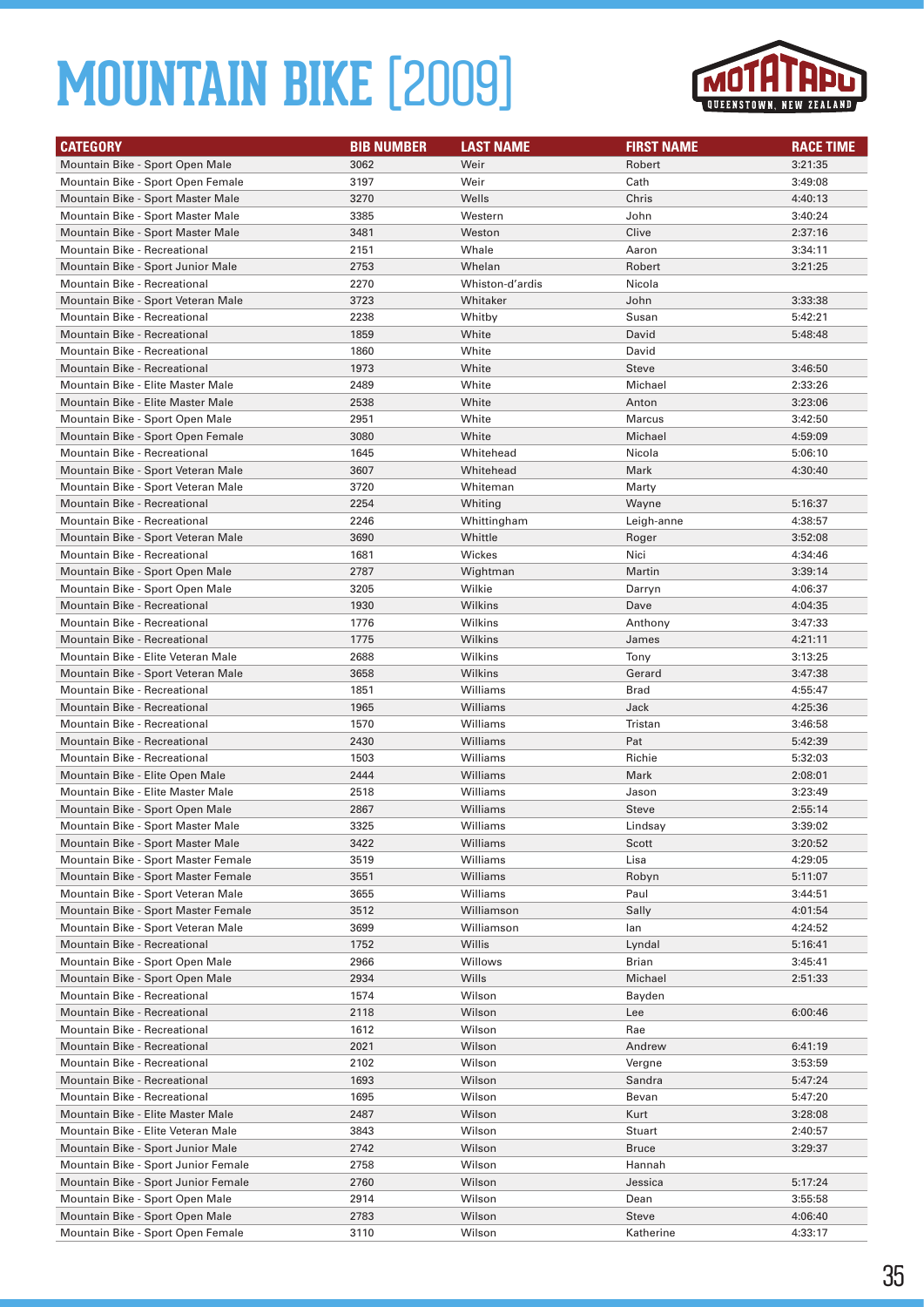

| <b>CATEGORY</b>                      | <b>BIB NUMBER</b> | <b>LAST NAME</b> | <b>FIRST NAME</b> | <b>RACE TIME</b> |
|--------------------------------------|-------------------|------------------|-------------------|------------------|
| Mountain Bike - Sport Open Female    | 3202              | Wilson           | Analise           | 4:06:39          |
| Mountain Bike - Sport Master Male    | 3274              | Wilson           | John              | 5:17:52          |
| Mountain Bike - Sport Veteran Male   | 3656              | Wilson           | Mike              | 3:41:24          |
| Mountain Bike - Recreational Junior  | 3770              | Wilson           | Melissa           |                  |
| Mountain Bike - Sport Open Male      | 3039              | Winchester       | Niven             | 3:27:00          |
| Mountain Bike - Recreational         | 1572              | Winter           | Nigel             | 4:46:35          |
| Mountain Bike - Elite Junior Male    | 2439              | Winter           | Ben               | 3:09:25          |
| Mountain Bike - Elite Veteran Male   | 2631              | Winter           | <b>Bruce</b>      | 3:12:08          |
| Mountain Bike - Sport Open Male      | 3027              | Winter           | Mark              | 5:30:24          |
| Mountain Bike - Sport Open Female    | 3098              | Winter           | Anna              | 4:03:53          |
| Mountain Bike - Sport Master Male    | 3469              | Withers          | Michael           | 5:51:48          |
| Mountain Bike - Recreational         | 2036              | Wohlers          | Simon             | 3:32:05          |
| Mountain Bike - Elite Veteran Male   | 2633              | Wolff            | Robert            | 4:05:22          |
| Mountain Bike - Sport Veteran Male   | 3616              | Wollstein        | Colin             | 3:15:31          |
| Mountain Bike - Recreational         | 1862              | Wong             | Hassan            | 4:47:03          |
| Mountain Bike - Recreational         | 1863              | Wong             | Andrea            | 4:45:14          |
| <b>Mountain Bike - Recreational</b>  | 1792              | Wood             | Karen             | 4:51:35          |
| Mountain Bike - Recreational         | 2397              | Wood             | Alastair          | 4:34:06          |
| <b>Mountain Bike - Recreational</b>  | 2353              | Wood             | Marie             | 4:04:53          |
| <b>Mountain Bike - Recreational</b>  | 2406              | Wood             | Colin             | 4:44:51          |
| Mountain Bike - Sport Open Female    | 3170              | Wood             | Louise            | 5:36:14          |
| Mountain Bike - Elite Veteran Male   | 2603              | Woods            | Andy              | 3:59:15          |
| Mountain Bike - Sport Open Male      | 2845              | Woods            | Paul              | 3:23:25          |
| Mountain Bike - Recreational         | 2279              | Woodward         | Paul              | 3:43:23          |
| <b>Mountain Bike - Recreational</b>  | 1781              | Woodward         | Sean              |                  |
| Mountain Bike - Elite Veteran Male   | 2571              | Wooff            | Steve             | 2:53:54          |
| Mountain Bike - Elite Veteran Female | 2696              | Wooff            | Eleanor           | 3:12:55          |
| <b>Mountain Bike - Recreational</b>  | 1530              | Wotherspoon      | Sara              | 5:18:32          |
| <b>Mountain Bike - Recreational</b>  | 1531              | Wotherspoon      | Sara              | 5:16:38          |
| Mountain Bike - Recreational         | 2073              | Wright           | Andrew            | 4:44:13          |
| <b>Mountain Bike - Recreational</b>  | 2186              | Wright           | Corrine           | 6:36:41          |
| Mountain Bike - Recreational         | 1898              | Wright           | Shane             | 5:11:53          |
| <b>Mountain Bike - Recreational</b>  | 2146              | Wright           | Virginia          | 6:22:23          |
| Mountain Bike - Elite Master Female  | 2550              | Wright           | Samantha          |                  |
| Mountain Bike - Elite Veteran Male   | 2618              | Wright           | Shane             | 3:35:37          |
| Mountain Bike - Sport Open Female    | 3113              | Wright           | Hannah            | 4:11:39          |
| Mountain Bike - Sport Open Female    | 3195              | Wright           | Naomi             | 4:05:51          |
| Mountain Bike - Sport Veteran Male   | 3569              | Wright           | Lindsay           | 3:43:35          |
| Mountain Bike - Sport Veteran Female | 3757              | Wright           | June rosemary     |                  |
| <b>Mountain Bike - Recreational</b>  | 2412              | Wright-barry     | Gina              |                  |
| Mountain Bike - Sport Open Male      | 2782              | Ydgren           | Pete              | 3:36:56          |
| Mountain Bike - Sport Veteran Male   | 3627              | Yeats            | Chris             | 2:55:13          |
| Mountain Bike - Sport Veteran Male   | 3683              | Yee              | Garry             |                  |
| Mountain Bike - Elite Open Female    | 2458              | Yeo              | Sam               | 3:03:38          |
| Mountain Bike - Sport Open Male      | 2799              | Yeoman           | Jude              | 3:08:21          |
| Mountain Bike - Recreational         | 1664              | Yorkstone        | Grant             | 5:14:47          |
| Mountain Bike - Recreational Junior  | 3763              | Yorkstone        | Andrew            | 5:14:52          |
| Mountain Bike - Recreational         | 1506              | Young            | Cameron           | 4:38:54          |
| Mountain Bike - Elite Master Male    | 2483              | Young            | Philip            | 3:11:09          |
| Mountain Bike - Sport Open Male      | 2896              | Young            | Eamon             | 4:33:12          |
| Mountain Bike - Sport Open Male      | 2969              | Young            | Paul              | 3:56:15          |
| Mountain Bike - Sport Open Male      | 2813              | Young            | Daniel            | 4:46:01          |
| Mountain Bike - Sport Open Female    | 2427              | Young            | Kylie             |                  |
| Mountain Bike - Sport Open Female    | 3164              | Young            | Stacey            |                  |
| Mountain Bike - Sport Master Male    | 3448              | Young            | Oliver            | 2:35:13          |
| Mountain Bike - Sport Master Male    | 3380              | Young            | Daryl             | 3:31:49          |
| Mountain Bike - Sport Master Male    | 3309              | Young            | Robert            | 2:45:24          |
| Mountain Bike - Sport Master Female  | 3541              | Young            | Amanda            | 4:02:11          |
| Mountain Bike - Sport Veteran Male   | 3601              | Young            | Ross              | 3:44:48          |
| Mountain Bike - Sport Veteran Female | 3731              | Young            | Helen             | 4:08:02          |
| Mountain Bike - Sport Open Male      | 2907              | Youngson         | Amos              | 4:13:08          |
| Mountain Bike - Recreational         | 1676              | Zubani-thompson  | Jordan            | 4:47:58          |
| Mountain Bike - Elite Master Female  | 2547              | Zupancic         | Debra             |                  |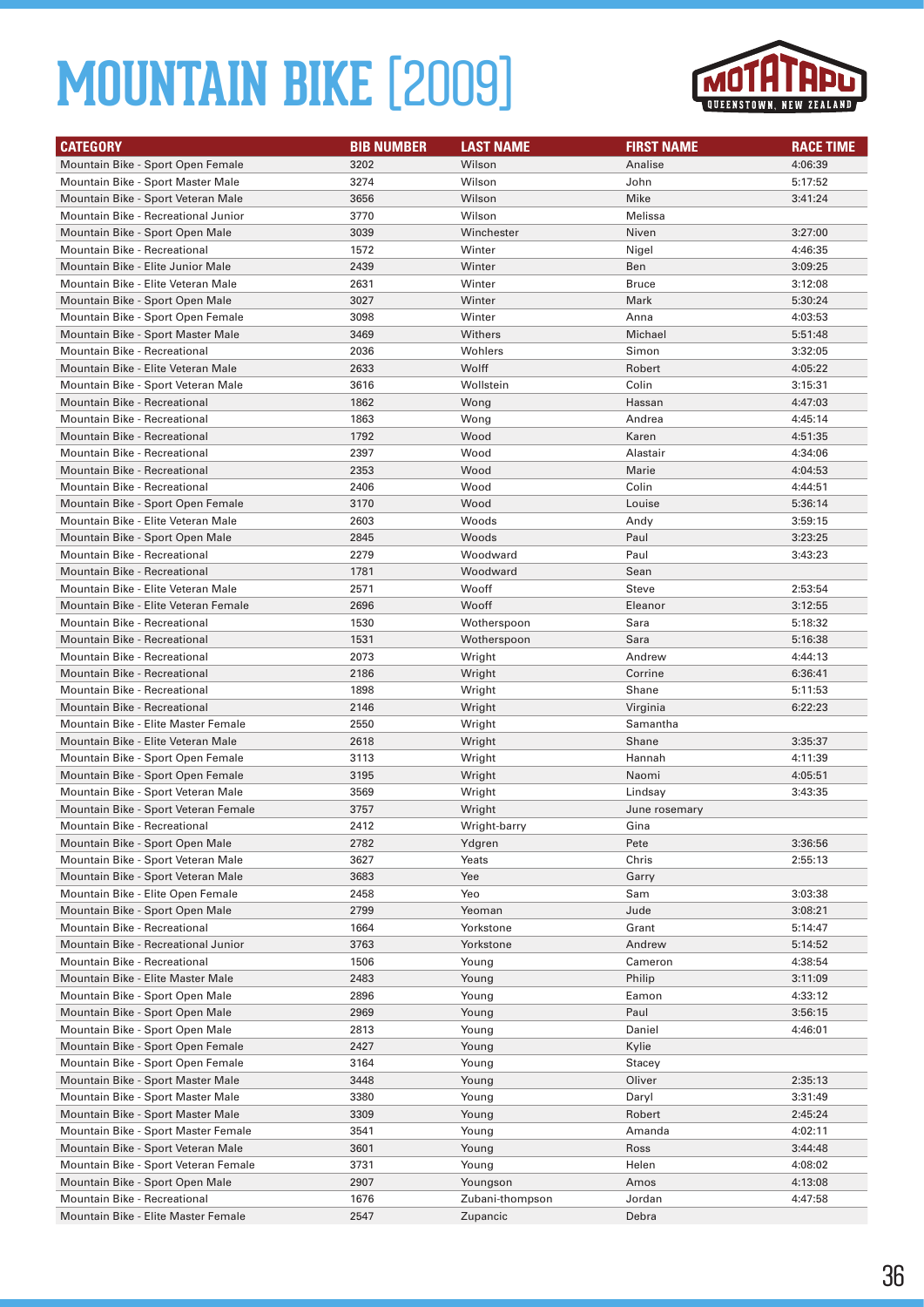

| <b>CATEGORY</b>                | <b>BIB NUMBER</b> | <b>LAST NAME</b>    | <b>FIRST NAME</b> | <b>RACE TIME</b> |
|--------------------------------|-------------------|---------------------|-------------------|------------------|
| <b>Marathon Master Male</b>    | 404               | Aarsen              | Rene              | 3:49:30          |
| <b>Marathon Master Female</b>  | 534               | Aarsen              | Monica            | 4:35:48          |
| <b>Marathon Master Female</b>  | 515               | Ackland             | Vicky             | 4:09:32          |
| <b>Marathon Master Female</b>  | 499               | Adam                | Eileen            | 5:30:39          |
| <b>Marathon Veteran Female</b> | 682               | Adam                | Shirley           | 7:29:07          |
| <b>Marathon Master Male</b>    | 448               | Adams               | John              | 4:06:15          |
| <b>Marathon Master Female</b>  | 504               | Adams               | Alison            | 6:08:41          |
| <b>Marathon Open Male</b>      | 703               | Adem                | Fantaw hussen     |                  |
| <b>Marathon Open Male</b>      | 47                | Aitken              | Andrew            | 3:58:52          |
| <b>Marathon Open Male</b>      | 133               | Aitken              | Daryl             | 7:20:21          |
| <b>Marathon Open Female</b>    | 260               | Albon               | Zoe               | 3:49:41          |
| <b>Marathon Veteran Female</b> | 665               | Albrecht            | Sue               | 5:36:57          |
| <b>Marathon Open Female</b>    | 291               | Aldridge            | Katrina           | 5:40:14          |
| <b>Marathon Open Male</b>      | 702               | Alemu               | Dawit alene       |                  |
| <b>Marathon Open Male</b>      | 70                | Allan               | Hamish            |                  |
| <b>Marathon Master Male</b>    | 452               | Allan               | Roger             |                  |
| <b>Marathon Master Male</b>    | 373               | Allerby             | Grant             | 5:53:21          |
| <b>Marathon Open Male</b>      | 151               | Anderson            | Cameron           | 4:03:27          |
| <b>Marathon Open Male</b>      | 192               | Anderson            | Craig             | 4:15:34          |
| <b>Marathon Open Male</b>      | 87                | Anderson            | Tim               | 5:17:48          |
| <b>Marathon Open Female</b>    | 280               | Anderson            | Megan             | 8:22:59          |
| <b>Marathon Open Female</b>    | 307               | Anderson            | Heather           |                  |
| <b>Marathon Open Female</b>    | 206               | Anderson            | Wanphen           | 5:05:59          |
| <b>Marathon Open Female</b>    | 262               | Anderson-horrell    | Ruth              | 4:15:02          |
| <b>Marathon Master Female</b>  | 556               | Andrews             | Megan             | 4:07:22          |
| <b>Marathon Veteran Male</b>   | 626               | Anson               | Greg              | 5:34:26          |
| <b>Marathon Open Male</b>      | 112               | Appleton            | Tim               | 4:10:57          |
| <b>Marathon Open Male</b>      | $\overline{2}$    | Apse                | Julian            |                  |
| <b>Marathon Open Male</b>      | 20                | Argall              | Geoff             | 5:04:40          |
| <b>Marathon Master Female</b>  | 530               | Arnold              | Debra             | 4:38:48          |
| <b>Marathon Master Female</b>  | 508               | Ashby               | Lyndal            | 4:19:08          |
| <b>Marathon Open Male</b>      | 175               | Ashcroft            | Gwynfor           | 3:33:07          |
| <b>Marathon Open Female</b>    | 341               | Auckram             | Kristen           | 5:24:41          |
| <b>Marathon Open Male</b>      | 73                | Avery               | Richard           | 3:53:04          |
| <b>Marathon Master Female</b>  | 3279              | <b>Babe</b>         | Bill              | 2:46:10          |
| <b>Marathon Open Male</b>      | 55                | <b>Bailey</b>       | Adrian            |                  |
| <b>Marathon Open Female</b>    | 313               | <b>Bailey</b>       | Sarah             |                  |
| <b>Marathon Veteran Male</b>   | 589               | <b>Baillie</b>      | Roger             | 6:37:34          |
| <b>Marathon Master Female</b>  | 510               | Bain                | Wendy             | 6:33:02          |
| <b>Marathon Open Male</b>      | 85                | <b>Baker</b>        | Mike              | 3:36:52          |
| <b>Marathon Master Male</b>    | 429               | Baker               | Peter             | 3:47:06          |
| <b>Marathon Master Female</b>  | 471               | <b>Baker</b>        | Grant             | 8:18:37          |
| <b>Marathon Open Male</b>      | 96                | Banham              | Mark              | 4:57:46          |
| <b>Marathon Open Female</b>    | 238               | Barach              | Alice             | 4:04:55          |
| <b>Marathon Open Female</b>    | 217               | Barker              | Emma              | 4:55:10          |
| <b>Marathon Master Male</b>    | 427               | Barlow              | Dave              | 4:16:26          |
| <b>Marathon Open Male</b>      | 80                | <b>Barnes</b>       | Howie             |                  |
| <b>Marathon Open Male</b>      | 164               | <b>Barnes</b>       | Mike              | 3:58:26          |
| <b>Marathon Master Female</b>  | 568               | Barratt             | Ruth              | 5:31:50          |
| <b>Marathon Veteran Male</b>   | 653               | Baxter              | Michael           | 3:52:50          |
| <b>Marathon Open Male</b>      | 103               | Bell                | Wayne             | 5:09:28          |
| Marathon Veteran Female        | 661               | Bell                | Christine         | 5:55:50          |
| <b>Marathon Open Male</b>      | 27                | Bennett             | Andy              | 3:27:12          |
| <b>Marathon Open Female</b>    | 335               | Ben-unu             | Noella            | 6:19:13          |
| <b>Marathon Veteran Male</b>   | 597               | Bermingham          | Blair             | 3:33:54          |
| <b>Marathon Master Male</b>    | 478               | Biggs               | Craig             | 5:47:48          |
| <b>Marathon Open Female</b>    | 269               | <b>Bird</b>         | Lou               | 4:37:56          |
| <b>Marathon Open Male</b>      | 189               | Bixley              | Matt              | 3:29:55          |
| <b>Marathon Open Male</b>      | 79                | <b>Black</b>        | Shane terence     | 4:22:45          |
| <b>Marathon Master Female</b>  | 506               | Black               | Angela            | 6:42:08          |
| <b>Marathon Master Female</b>  | 477               | <b>Blair-heslop</b> | Fiona             | 5:01:30          |
| <b>Marathon Open Female</b>    | 348               | Blanchard           | Vanessa           | 5:10:17          |
| <b>Marathon Master Female</b>  | 524               | Bone                | Emma              | 5:26:46          |
| <b>Marathon Master Male</b>    | 426               | Borman              | Darryl            | 4:37:46          |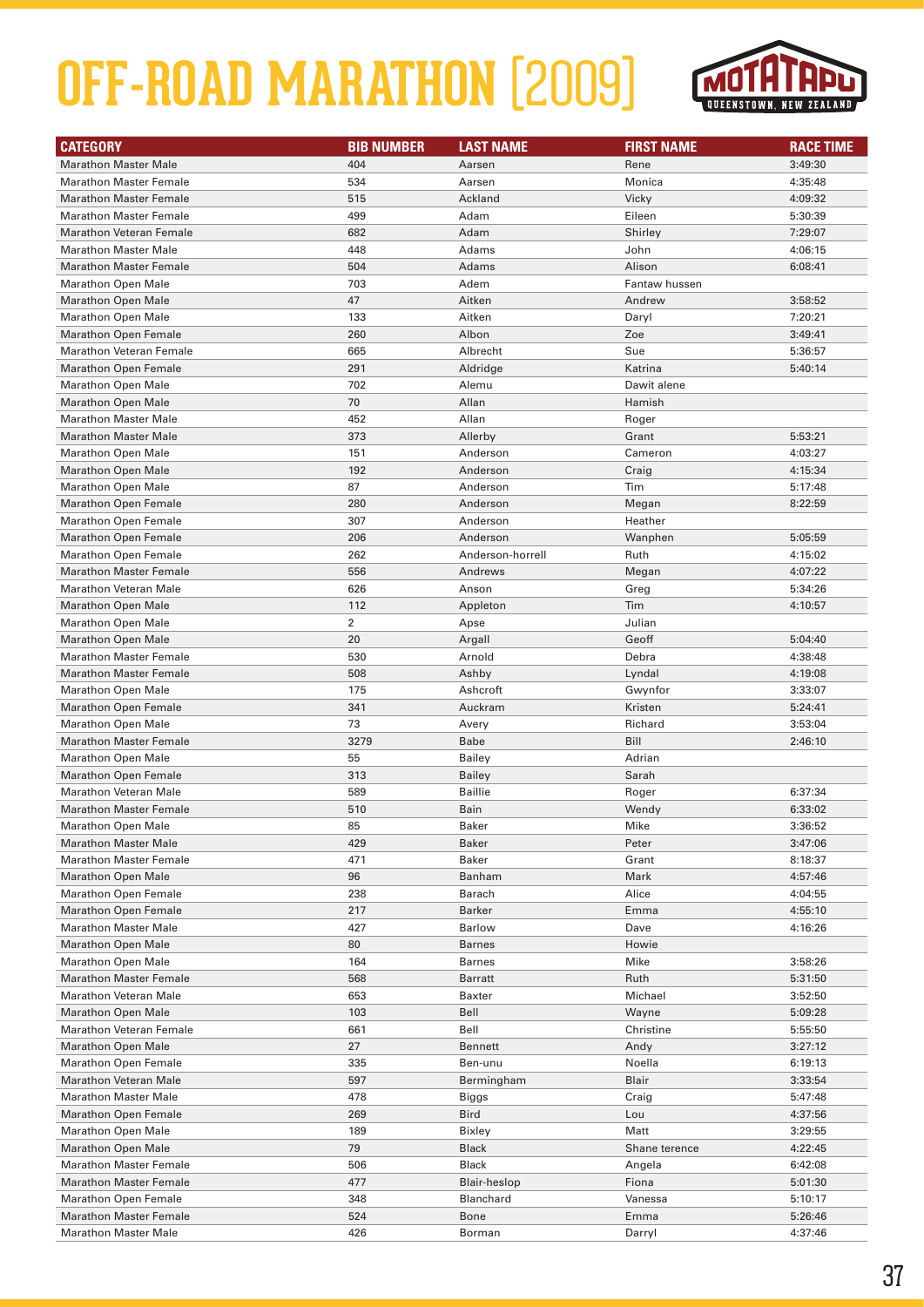

| <b>CATEGORY</b>                | <b>BIB NUMBER</b> | <b>LAST NAME</b> | <b>FIRST NAME</b> | <b>RACE TIME</b> |
|--------------------------------|-------------------|------------------|-------------------|------------------|
| <b>Marathon Master Male</b>    | 376               | Bowden           | Lyndon            | 4:35:56          |
| <b>Marathon Open Male</b>      | 52                | <b>Bowditch</b>  | Richard           |                  |
| <b>Marathon Master Male</b>    | 449               | Boyle            | Fiona             | 5:34:37          |
| <b>Marathon Master Female</b>  | 470               | Boyle            | Fiona             | 5:14:46          |
| <b>Marathon Master Male</b>    | 417               | <b>Bramwell</b>  | Greg              | 3:46:30          |
| <b>Marathon Veteran Female</b> | 684               | <b>Bratton</b>   | Aileen            |                  |
| <b>Marathon Master Female</b>  | 550               | <b>Brennan</b>   | Lisa              | 5:26:07          |
| <b>Marathon Open Male</b>      | 173               | <b>Brent</b>     | Allan             | 3:38:12          |
| <b>Marathon Open Male</b>      | 53                | Brown            | Ross              | 4:43:20          |
| <b>Marathon Open Male</b>      | 191               | <b>Brown</b>     | Nick              | 4:35:08          |
| <b>Marathon Open Male</b>      | 33                | Brown            | Nicholas          | 4:22:46          |
| <b>Marathon Open Female</b>    | 267               | Brown            | Belinda           | 5:47:03          |
| Marathon Open Female           | 275               | <b>Brown</b>     | Janine            | 5:53:44          |
| <b>Marathon Open Female</b>    | 332               | <b>Brown</b>     | Melissa           | 7:05:51          |
| <b>Marathon Master Female</b>  | 559               | Brown            | Alison            |                  |
| <b>Marathon Open Male</b>      | 124               | <b>Bruhn</b>     | Michael           | 5:59:14          |
| <b>Marathon Master Male</b>    | 437               | <b>Buchanan</b>  | Ross              | 5:02:46          |
| <b>Marathon Master Female</b>  | 485               | <b>Buchanan</b>  | Ross              | 4:44:52          |
| <b>Marathon Veteran Female</b> | 696               | <b>Buck</b>      | Judy              | 7:22:38          |
| <b>Marathon Master Male</b>    | 412               | <b>Bungard</b>   | Neil              | 4:12:14          |
| <b>Marathon Open Female</b>    | 306               | <b>Burden</b>    | Darren            | 4:34:28          |
| <b>Marathon Veteran Male</b>   | 581               | <b>Burrows</b>   | Stephen           | 4:27:22          |
| <b>Marathon Open Male</b>      | 34                | <b>Butler</b>    | Tim               | 4:45:57          |
| Marathon Open Female           | 200               | Butler-munro     | Charlotte         | 4:44:51          |
| <b>Marathon Open Female</b>    | 351               | Callahan         | Laura             | 3:41:37          |
| <b>Marathon Open Male</b>      | 140               | Cameron          | lan               | 4:32:01          |
| <b>Marathon Master Male</b>    | 364               | Camm             | Adrian            | 3:16:46          |
| <b>Marathon Open Male</b>      | 157               | Campbell         | Glen              | 3:36:56          |
| <b>Marathon Master Male</b>    | 403               | Campbell-nuttall | Sue               | 5:20:16          |
| <b>Marathon Master Female</b>  | 536               | Campbell-nuttall | Sue               | 6:12:21          |
| <b>Marathon Open Female</b>    | 336               | Carlin           | Angela            | 5:14:33          |
| <b>Marathon Master Male</b>    | 399               | Carpenter        | Kim               | 4:51:57          |
| <b>Marathon Open Female</b>    | 316               | Carter           | Charlotte         | 4:50:52          |
| <b>Marathon Master Female</b>  | 490               | Carter           | Tania             | 6:12:43          |
| <b>Marathon Open Female</b>    | 230               | Cartwright       | Kate              | 4:53:34          |
| <b>Marathon Master Female</b>  | 547               | Casbolt          | Rachael           |                  |
| <b>Marathon Open Male</b>      | 190               | Cassidy          | Sean              | 3:59:41          |
| <b>Marathon Master Female</b>  | 466               | Casson           | Michelle          | 6:48:09          |
| <b>Marathon Open Male</b>      | 698               | Castiglione      | Jim               | 4:55:58          |
| Marathon Open Female           | 699               | Castiglione      | Karen             | 4:55:59          |
| <b>Marathon Veteran Female</b> | 658               | Cavanagh         | Anne              |                  |
| <b>Marathon Master Female</b>  | 562               | Cayford          | Andrea            | 4:28:25          |
| <b>Marathon Open Female</b>    | 283               | Cederman         | Josie             | 4:31:43          |
| <b>Marathon Open Male</b>      | 168               | Chamberlain      | Ben               | 4:36:21          |
| <b>Marathon Master Male</b>    | 414               | Chan             | Norman            | 5:24:58          |
| <b>Marathon Open Male</b>      | 104               | Chapman          | Jonathan          | 4:34:32          |
| <b>Marathon Open Female</b>    | 333               | Chapman          | Victoria          |                  |
| <b>Marathon Veteran Male</b>   | 593               | Chaston          | Tony              | 4:37:01          |
| <b>Marathon Master Female</b>  | 573               | Chignell         | Helen             |                  |
| <b>Marathon Open Male</b>      | 145               | Chiplin          | Dean              | 3:44:20          |
| <b>Marathon Open Female</b>    | 323               | Chisholm         | Julie             | 5:51:52          |
| <b>Marathon Master Male</b>    | 420               | Chisholm         | Annabel           | 3:56:33          |
| <b>Marathon Master Female</b>  | 513               | Chisholm         | Annabel           | 7:09:00          |
| <b>Marathon Open Female</b>    | 240               | Chittock         | Tamsin            | 4:18:11          |
| <b>Marathon Master Female</b>  | 514               | Clark            | Deirdre           | 6:33:54          |
| <b>Marathon Veteran Male</b>   | 624               | Clark            | Vince             | 4:53:17          |
| <b>Marathon Open Male</b>      | 51                | Clarke           | Walter            | 4:27:31          |
| <b>Marathon Open Male</b>      | 10                | Clarkson         | Robert            | 4:27:57          |
| <b>Marathon Open Female</b>    | 361               | Clasby           | Diane             | 5:07:43          |
| <b>Marathon Master Male</b>    | 388               | Clearwater       | Stephen           |                  |
| <b>Marathon Open Male</b>      | 109               | Cleland          | Deryk             | 4:44:20          |
| <b>Marathon Open Female</b>    | 203               | Clements         | Anna              | 4:37:50          |
| <b>Marathon Open Male</b>      | 179               | Climo            | <b>Bruce</b>      | 6:20:07          |
| <b>Marathon Open Male</b>      | 32                | Clinton          | Mark              | 5:43:44          |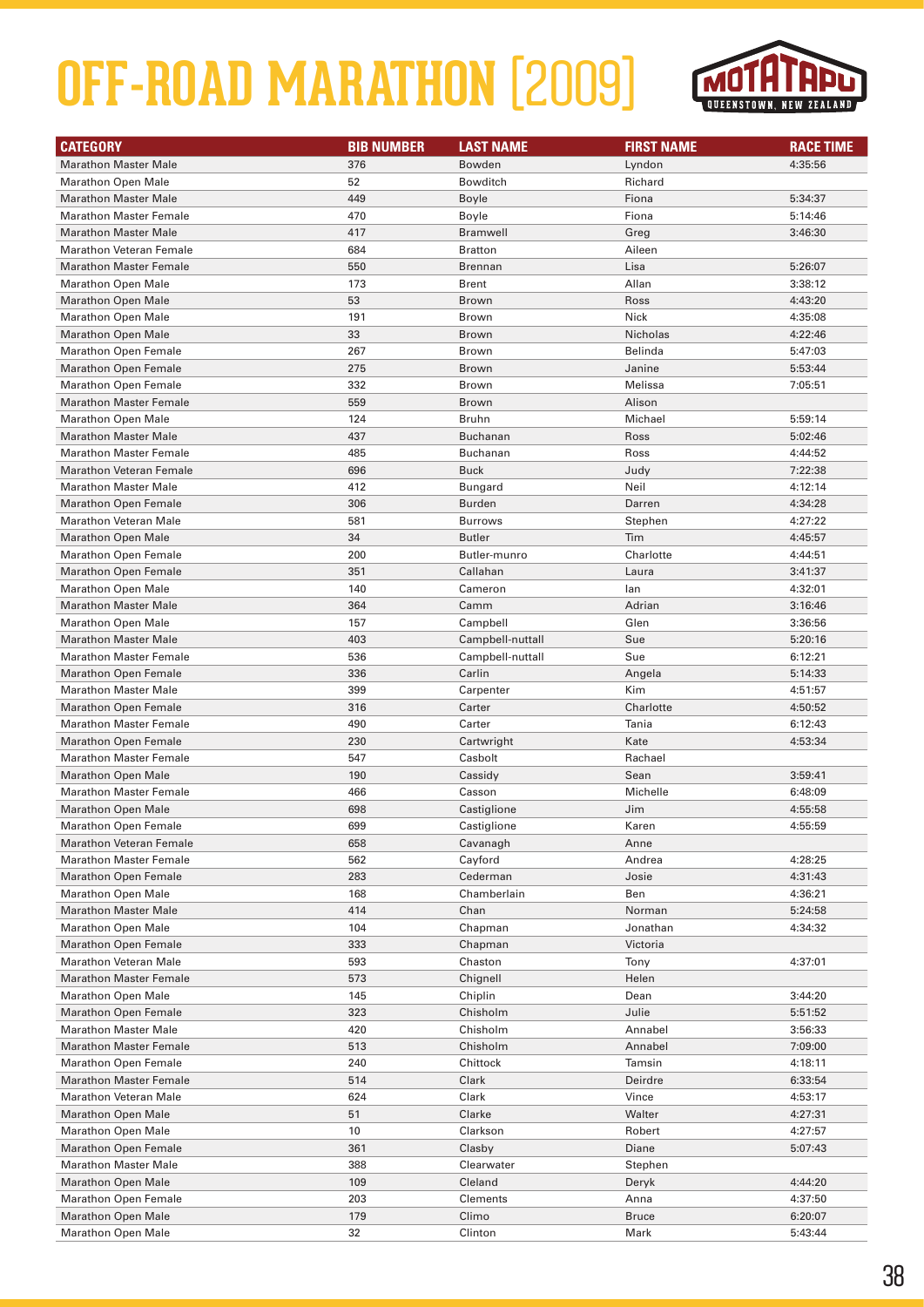

| <b>CATEGORY</b>                | <b>BIB NUMBER</b> | <b>LAST NAME</b> | <b>FIRST NAME</b> | <b>RACE TIME</b> |
|--------------------------------|-------------------|------------------|-------------------|------------------|
| <b>Marathon Master Male</b>    | 439               | Clover           | Geoffery          | 5:35:16          |
| <b>Marathon Veteran Male</b>   | 644               | Cobby            | Paul              | 5:06:41          |
| <b>Marathon Open Female</b>    | 353               | Cockburn         | Jodi              | 3:45:50          |
| <b>Marathon Master Male</b>    | 379               | Cockroft         | Simon             |                  |
| <b>Marathon Master Female</b>  | 523               | Cody             | Matthew           | 5:52:28          |
| <b>Marathon Open Female</b>    | 204               | Cole             | Sarah             | 4:02:18          |
| <b>Marathon Master Female</b>  | 527               | Coleman          | <b>Dick</b>       | 4:35:06          |
| <b>Marathon Open Female</b>    | 331               | Collins          | Lisa              | 5:14:59          |
| <b>Marathon Master Female</b>  | 491               | Collins          | Roger             | 7:01:14          |
| <b>Marathon Veteran Male</b>   | 586               | Cook             | Paul              | 8:04:49          |
| <b>Marathon Veteran Female</b> | 693               | Cook             | <b>Barbara</b>    | 6:38:28          |
| <b>Marathon Master Male</b>    | 459               | Coombe           | Mike              |                  |
| <b>Marathon Master Male</b>    | 365               | Cooney           | Paul              |                  |
| <b>Marathon Veteran Female</b> | 672               | Cooper           | Lyn               | 6:31:31          |
| <b>Marathon Master Female</b>  | 558               | Corlett          | Jenny             | 4:43:09          |
| <b>Marathon Veteran Female</b> | 678               | Cornwell         | Helen             | 5:26:56          |
| <b>Marathon Open Male</b>      | 155               | Costley          | Phil              | 3:05:33          |
| <b>Marathon Open Female</b>    | 211               | Cottrell         | Anna              | 4:55:08          |
| <b>Marathon Master Female</b>  | 532               | Coughlan         | Johanna           | 6:31:17          |
| <b>Marathon Open Male</b>      | 16                | Cournane         | Nick              |                  |
| <b>Marathon Open Male</b>      | 24                | Cowan            | Douglas           | 3:44:23          |
| <b>Marathon Open Male</b>      | 44                | Cox              | Dave              | 4:05:12          |
| <b>Marathon Open Female</b>    | 236               | Cox              | Sarah             |                  |
| <b>Marathon Master Female</b>  | 543               | Cox              | Janet             |                  |
| <b>Marathon Veteran Female</b> | 673               | Craig            | Jan               |                  |
| <b>Marathon Veteran Male</b>   | 639               | Craw             | Gavin             | 5:46:38          |
| <b>Marathon Master Female</b>  | 518               | Creighton        | Sue               | 4:30:27          |
| <b>Marathon Open Male</b>      | 14                | Crowther         | Vaughn            |                  |
| <b>Marathon Open Female</b>    | 235               | Cull             | Sarah             |                  |
| <b>Marathon Veteran Male</b>   | 578               | Cummings         | Bernie            |                  |
| <b>Marathon Master Female</b>  | 571               | Cunningham       | Trish             |                  |
| <b>Marathon Open Female</b>    | 227               | Currie           | Jodi              | 3:43:06          |
| <b>Marathon Master Female</b>  | 557               | Currie           | Sonya             | 5:04:30          |
| <b>Marathon Open Female</b>    | 709               | Cuthbert         | Holly             | 4:57:06          |
| <b>Marathon Master Female</b>  | 531               | Cuthbert         | Sue               | 3:31:27          |
| <b>Marathon Open Male</b>      | 9                 | Cutler           | Eryn              | 3:59:58          |
| <b>Marathon Open Female</b>    | 220               | Dagg             | Whitney           |                  |
| <b>Marathon Master Male</b>    | 451               | Dagg             | Chris             | 2:53:29          |
| <b>Marathon Open Female</b>    | 243               | Dale-emberton    | Rebecca           | 6:07:24          |
| <b>Marathon Open Male</b>      | 712               | D'ardis          | Ferg              | 4:05:50          |
| <b>Marathon Open Female</b>    | 297               | Davidson         | Anna              | 6:19:13          |
| <b>Marathon Veteran Male</b>   | 655               | Davidson         | Peter             | 4:13:28          |
| <b>Marathon Open Female</b>    | 345               | Davies           | Andrea            | 3:59:57          |
| <b>Marathon Master Male</b>    | 390               | Dawe             | Mike              | 4:47:34          |
| <b>Marathon Open Male</b>      | 91                | De lange         | Cornel            | 4:19:19          |
| <b>Marathon Master Male</b>    | 386               | Deacon           | John              | 4:50:15          |
| <b>Marathon Open Male</b>      | 6                 | Delaforce        | Jason             | 4:29:08          |
| <b>Marathon Master Female</b>  | 552               | Denton           | Jo                | 4:51:26          |
| <b>Marathon Open Male</b>      | 56                | Dingle           | <b>Brett</b>      | 4:01:06          |
| <b>Marathon Master Female</b>  | 497               | Dobson           | Greg              | 5:29:51          |
| <b>Marathon Open Female</b>    | 315               | Donaldson        | Debbie            | 5:34:40          |
| <b>Marathon Open Female</b>    | 223               | Donaldson        | Hilary            | 4:46:35          |
| <b>Marathon Open Male</b>      | 74                | Dore             | Hayden            | 3:39:01          |
| <b>Marathon Open Male</b>      | 126               | Dowd             | Shane             | 5:35:04          |
| <b>Marathon Master Male</b>    | 458               | Dowling          | Bill              | 5:01:05          |
| Marathon Open Male             | 117               | Downar           | Matt              | 6:11:46          |
| <b>Marathon Master Male</b>    | 383               | Durkin           | Paul              | 5:22:56          |
| <b>Marathon Master Female</b>  | 575               | Duthie           | Kathryn           | 5:27:11          |
| <b>Marathon Master Male</b>    | 450               | Dykes            | Ken               | 5:10:55          |
| <b>Marathon Open Male</b>      | 102               | Eason            | Al                | 3:35:45          |
| <b>Marathon Open Male</b>      | 171               | Eason            | George            | 3:33:13          |
| <b>Marathon Veteran Male</b>   | 615               | Eaton            | Dave              | 4:43:48          |
| <b>Marathon Master Male</b>    | 375               | Edmonds          | John              |                  |
| <b>Marathon Open Female</b>    | 273               | Edwards          | Heather           | 4:55:51          |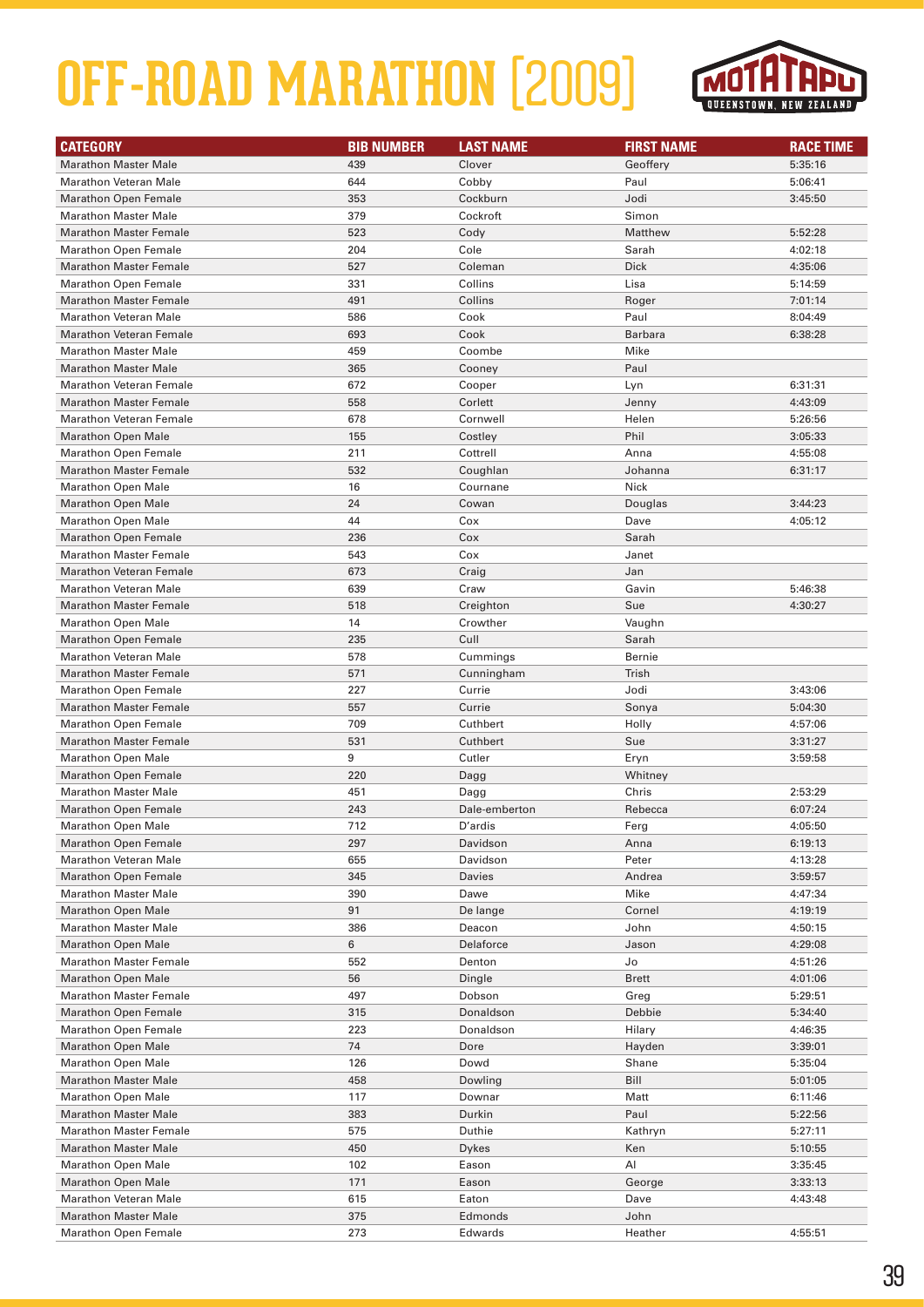

| <b>CATEGORY</b>                                            | <b>BIB NUMBER</b> | <b>LAST NAME</b> | <b>FIRST NAME</b> | <b>RACE TIME</b>   |
|------------------------------------------------------------|-------------------|------------------|-------------------|--------------------|
| <b>Marathon Open Female</b>                                | 221               | Elliott          | Antonia           | 3:53:09            |
| <b>Marathon Open Female</b>                                | 241               | English          | Annie             | 5:02:54            |
| <b>Marathon Veteran Male</b>                               | 634               | Esplin           | Ron               |                    |
| <b>Marathon Veteran Male</b>                               | 621               | Eunson           | Barry             | 5:15:48            |
| <b>Marathon Open Female</b>                                | 290               | Evans            | Katherine         | 5:26:13            |
| <b>Marathon Open Male</b>                                  | 30                | Everest          | Mark              | 5:18:01            |
| <b>Marathon Veteran Male</b>                               | 705               | Everest          | Phillip           | 5:18:01            |
| <b>Marathon Open Female</b>                                | 263               | Evers-swindell   | Caroline          | 5:13:46            |
| <b>Marathon Open Female</b>                                | 711               | Eyers            | Jessica           | 4:48:45            |
| <b>Marathon Veteran Female</b>                             | 666               | Eyers            | Vivien            | 4:21:37            |
| <b>Marathon Veteran Male</b>                               | 598               | Falconer         | Howard            | 4:39:21            |
| <b>Marathon Open Male</b>                                  | 119               | Fannin           | Gerard            | 4:21:12            |
| <b>Marathon Open Male</b>                                  | 178               | Farmer           | Scott             | 6:04:31            |
| <b>Marathon Veteran Female</b>                             | 670               | Farnan           | Bernadette        | 6:23:28            |
| <b>Marathon Master Male</b>                                | 367               | Feeley           | Adam              | 3:49:20            |
| <b>Marathon Master Male</b>                                | 370               | Ferguson         | Robert            |                    |
| <b>Marathon Open Male</b>                                  | 17                | Fergusson        | Kent              | 5:06:42            |
| <b>Marathon Open Female</b>                                | 205               | Ffiske           | Jacqui            | 4:10:26            |
| <b>Marathon Open Male</b>                                  | 77                | Field            | James             |                    |
| <b>Marathon Master Female</b>                              | 474               | Finlin           | Moira             | 4:15:37            |
| <b>Marathon Master Male</b>                                | 392               | Finnerty         | Barry             | 5:00:55            |
| <b>Marathon Open Male</b>                                  | 46                | Finnie           | David             | 3:31:15            |
| <b>Marathon Veteran Female</b>                             | 681               | Fitzgerald       | Margaret          | 5:32:00            |
| <b>Marathon Open Female</b>                                | 299               | Flett            | Hayley            | 4:48:00            |
| <b>Marathon Open Male</b>                                  | 38                | Flintoft         | John              | 5:03:41            |
| <b>Marathon Veteran Female</b>                             | 669               | Foote            | Carol             | 4:42:00            |
| <b>Marathon Open Female</b>                                | 287               | Ford             | Sally             | 4:52:06            |
| <b>Marathon Open Male</b>                                  | 4                 | Forrest          | Simon             | 5:22:57            |
| <b>Marathon Master Female</b>                              | 549               | Foster page      | Lyndie            | 4:51:26            |
| <b>Marathon Open Male</b>                                  | 39                | Fraser           | James             | 4:03:41            |
| <b>Marathon Master Female</b>                              | 517               | Fraser           | Mandy             | 5:29:12            |
| <b>Marathon Veteran Male</b>                               | 622               | Fraser           | Bill              | 4:25:06            |
| <b>Marathon Open Male</b>                                  | 3                 | Freeman          | Malcolm           | 4:41:21            |
| <b>Marathon Open Female</b>                                | 237               | Freeman          | Nicola            | 5:26:01            |
| <b>Marathon Open Female</b>                                | 311               | Froggatt         | Emma              | 6:36:09            |
| <b>Marathon Open Male</b>                                  | 183               | Frost-evans      | Jason             | 4:34:17            |
| <b>Marathon Master Male</b>                                | 418               | Fry              | John              | 3:34:53            |
| <b>Marathon Veteran Male</b>                               | 609               | Fussell          | Peter             | 6:06:24            |
| <b>Marathon Open Male</b>                                  | 188               | Gallardo         | Zeus              | 3:57:28            |
| <b>Marathon Veteran Female</b>                             | 659               | Gallaway         | Annie             | 5:15:54            |
| <b>Marathon Master Female</b>                              | 486               | Gambles          | Emma              | 4:22:06            |
| <b>Marathon Veteran Male</b>                               | 629               | Gamblin          | John              | 3:41:41            |
| <b>Marathon Open Male</b>                                  | 156               | Garvie           | Paul              | 3:21:34            |
| <b>Marathon Open Female</b><br><b>Marathon Master Male</b> | 362               | Gaukrodger       | Lynda             | 3:54:35            |
| <b>Marathon Master Female</b>                              | 372<br>565        | Gawith           | Sam               | 5:13:06<br>5:59:58 |
| <b>Marathon Master Male</b>                                | 391               | Gawn<br>Gerard   | Karen<br>Phil     |                    |
| <b>Marathon Master Female</b>                              | 522               | Gerard           | <b>Birgitte</b>   | 4:38:48            |
| <b>Marathon Open Male</b>                                  | 125               | Gibbons          | David             | 3:58:06            |
| <b>Marathon Open Female</b>                                | 294               | Gibson           | Sharalee          | 5:58:51            |
| <b>Marathon Open Female</b>                                | 224               | Gilbertson       | Jo                | 4:51:05            |
| <b>Marathon Master Male</b>                                | 395               | Gilden           | Rob               | 4:35:12            |
| <b>Marathon Open Female</b>                                | 343               | Gillespie        | Pip               | 5:07:29            |
| <b>Marathon Veteran Male</b>                               | 651               | Gillespie        | Alan              | 4:35:57            |
| <b>Marathon Veteran Male</b>                               | 627               | Gloag            | Kevin             | 5:01:50            |
| <b>Marathon Veteran Male</b>                               | 619               | Godfrey          | Andrew            | 4:57:22            |
| <b>Marathon Open Female</b>                                | 244               | Goff             | Clarissa jade     | 4:38:08            |
| <b>Marathon Open Female</b>                                | 326               | Goodwin          | Rachel            |                    |
| <b>Marathon Master Male</b>                                | 428               | Grant            | Alan              | 5:53:00            |
| <b>Marathon Veteran Male</b>                               | 587               | Grant            | Mike              | 4:49:16            |
| <b>Marathon Master Female</b>                              | 509               | Grave            | Tania             | 4:29:14            |
| <b>Marathon Open Male</b>                                  | 127               | Gray             | Jeremy            | 4:38:42            |
| <b>Marathon Open Female</b>                                | 253               | Gray             | Vanessa           | 4:26:41            |
| <b>Marathon Open Male</b>                                  | 142               | Green            | Ben               | 6:36:42            |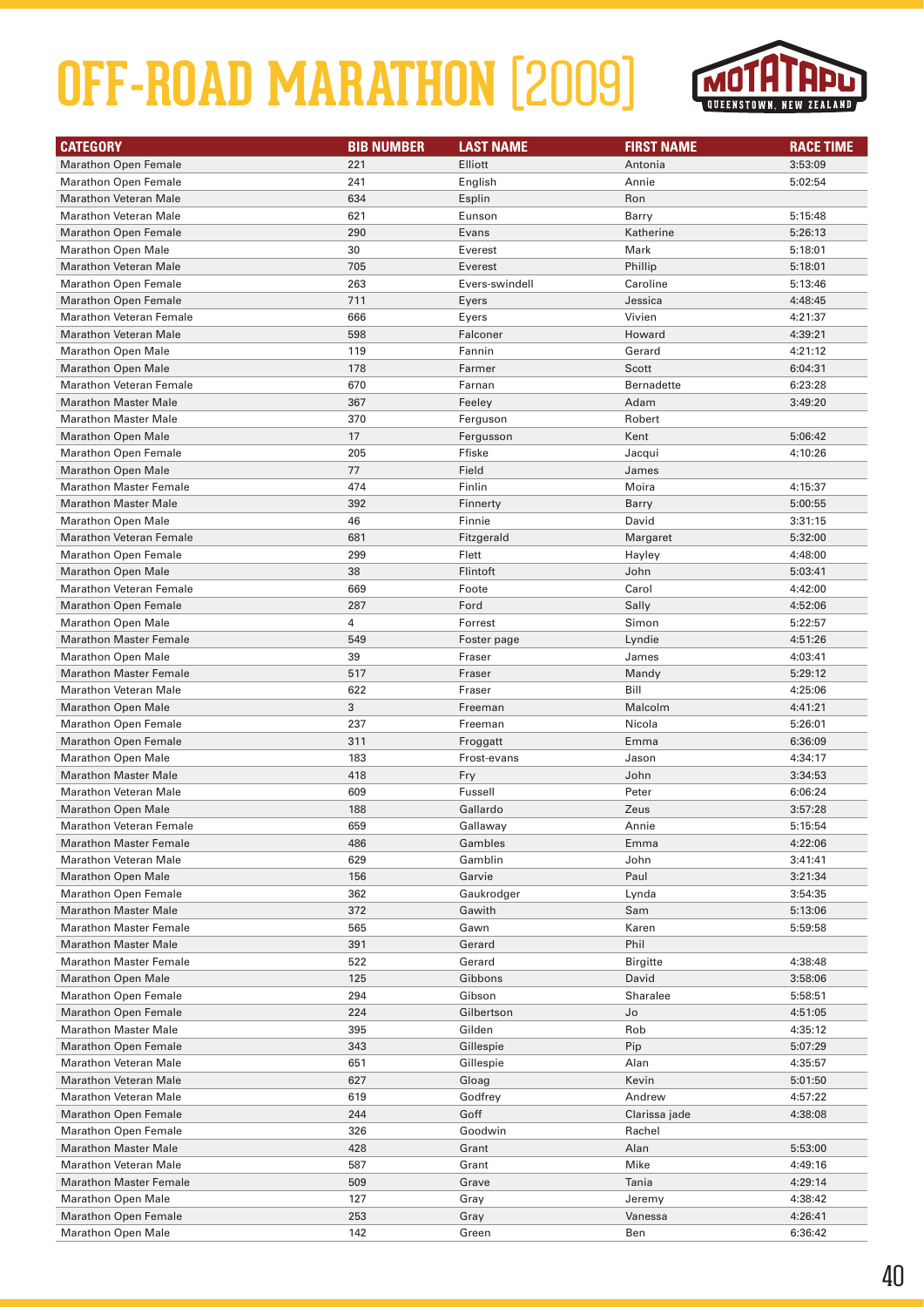

| <b>CATEGORY</b>                | <b>BIB NUMBER</b> | <b>LAST NAME</b> | <b>FIRST NAME</b> | <b>RACE TIME</b> |
|--------------------------------|-------------------|------------------|-------------------|------------------|
| <b>Marathon Open Male</b>      | 174               | Green            | Simon             | 3:38:54          |
| <b>Marathon Veteran Male</b>   | 584               | Green            | Ross              | 7:06:04          |
| <b>Marathon Veteran Female</b> | 694               | Green            | Josephine         | 7:06:05          |
| <b>Marathon Open Male</b>      | 36                | Greenslade-yeats | James             | 3:09:42          |
| <b>Marathon Open Female</b>    | 328               | Greenwood        | Simone            |                  |
| <b>Marathon Open Female</b>    | 309               | Gregan           | Cara              | 5:01:49          |
| <b>Marathon Veteran Male</b>   | 582               | Griffin          | Peter             | 4:22:37          |
| <b>Marathon Open Male</b>      | 163               | Gudsell          | Julian            | 3:40:25          |
| <b>Marathon Master Female</b>  | 488               | Haig             | Catherine         | 5:56:22          |
| <b>Marathon Master Male</b>    | 441               | Hall             | Kevin wayne       | 4:09:35          |
| <b>Marathon Master Female</b>  | 539               | Hall             | Megan             | 4:24:14          |
| <b>Marathon Master Female</b>  | 561               | Hall             | Nikki             | 6:08:31          |
| <b>Marathon Open Female</b>    | 329               | Halse            | Caroline          | 5:04:50          |
| <b>Marathon Master Female</b>  | 574               | Hamilton         | Julie             | 6:19:02          |
| <b>Marathon Open Female</b>    | 338               | Hancock          | Sarah             | 5:09:59          |
| <b>Marathon Master Male</b>    | 447               | Hansby           | Peter             | 4:23:29          |
| <b>Marathon Master Male</b>    | 381               | Hanson           | Kelvin            | 4:31:17          |
| <b>Marathon Master Female</b>  | 567               | Hanson           | Helen             | 4:50:55          |
| <b>Marathon Master Male</b>    | 440               | Harcombe         | James             | 3:46:12          |
| <b>Marathon Veteran Male</b>   | 632               | Harding          | John              | 5:15:29          |
| <b>Marathon Veteran Male</b>   | 617               | Hardman          | Ken               | 5:47:00          |
| <b>Marathon Open Female</b>    | 208               | Hargreaves       | Belinda           | 5:58:25          |
| <b>Marathon Open Female</b>    | 228               | Harnett          | Aoife             | 5:14:39          |
| <b>Marathon Master Male</b>    | 368               | Harraway         | Tim               | 5:10:28          |
| <b>Marathon Open Male</b>      | 172               | Harrison         | John              | 3:54:14          |
| <b>Marathon Open Male</b>      | 65                | Hartland         | Vaughan           | 4:01:33          |
| <b>Marathon Master Male</b>    | 405               | Hartland         | Paul              |                  |
| <b>Marathon Master Female</b>  | 535               | Hartland         | Sharyn            | 5:25:03          |
| <b>Marathon Open Male</b>      | 184               | Harvey           | Patrick           | 4:03:47          |
| <b>Marathon Veteran Male</b>   | 636               | Harvey           | Neil              | 5:41:25          |
| <b>Marathon Veteran Male</b>   | 596               | Harvey           | Paul              | 5:25:00          |
| <b>Marathon Veteran Female</b> | 683               | Harvey           | Allyson           | 7:30:50          |
| <b>Marathon Open Female</b>    | 234               | Hawes            | Tania             | 5:31:16          |
| <b>Marathon Master Male</b>    | 435               | Hawes            | Mark              |                  |
| <b>Marathon Open Female</b>    | 322               | Hay              | Kate              | 5:08:33          |
| <b>Marathon Master Male</b>    | 406               | Hendry           | Richard           |                  |
| <b>Marathon Open Male</b>      | 54                | Herron           | Joshua            | 3:27:39          |
| Marathon Veteran Male          | 605               | Heslin           | Patrick           | 4:39:31          |
| Marathon Veteran Male          | 620               | Heslop           | Trevor            | 3:41:41          |
| <b>Marathon Master Female</b>  | 475               | Hibbert          | Kate              | 5:26:33          |
| <b>Marathon Open Female</b>    | 199               | Hill             | Olivia            | 5:01:02          |
| <b>Marathon Master Male</b>    | 438               | Hill             | James             | 4:32:49          |
| <b>Marathon Master Female</b>  | 529               | Hill             | Diane             | 6:55:37          |
| <b>Marathon Veteran Male</b>   | 657               | Hill             | Tony              | 5:01:02          |
| <b>Marathon Open Male</b>      | 714               | Hinch            | Dan               | 4:11:36          |
| <b>Marathon Master Male</b>    | 443               | Hines            | Alastair          | 6:00:58          |
| <b>Marathon Master Female</b>  | 479               | Hines            | Alastair          | 6:00:55          |
| <b>Marathon Open Male</b>      | 134               | Hinton           | Neil              | 5:06:45          |
| <b>Marathon Master Male</b>    | 446               | Hofbauer         | Maximilian        | 4:39:44          |
| <b>Marathon Veteran Female</b> | 687               | Hoffmann         | Jenny             | 5:15:33          |
| <b>Marathon Open Male</b>      | 152               | Hogg             | Nathan            | 3:54:34          |
| Marathon Open Male             | 89                | Holden           | Trent             | 5:40:41          |
| <b>Marathon Open Male</b>      | 149               | Holgate          | <b>Blake</b>      |                  |
| <b>Marathon Open Male</b>      | 92                | Holland          | Stephen           | 4:56:22          |
| <b>Marathon Veteran Male</b>   | 611               | Holland          | Dave              | 3:11:08          |
| <b>Marathon Master Female</b>  | 521               | Home-wiet        | Jen               | 5:34:58          |
| <b>Marathon Open Male</b>      | 58                | Hooson           | Scott             | 3:32:08          |
| <b>Marathon Veteran Male</b>   | 646               | Hopkins          | Richard           | 4:37:04          |
| <b>Marathon Open Male</b>      | 57                | Horan            | Simon             | 4:09:50          |
| <b>Marathon Master Male</b>    | 400               | Horder           | Dave              | 4:26:56          |
| <b>Marathon Master Female</b>  | 545               | Horder           | Catherine         | 4:33:27          |
| <b>Marathon Open Female</b>    | 242               | Hore             | Diana             | 5:02:54          |
| <b>Marathon Open Male</b>      | 131               | Horgan           | Mark              | 4:13:29          |
| <b>Marathon Veteran Female</b> | 690               | Horgan           | Maree             |                  |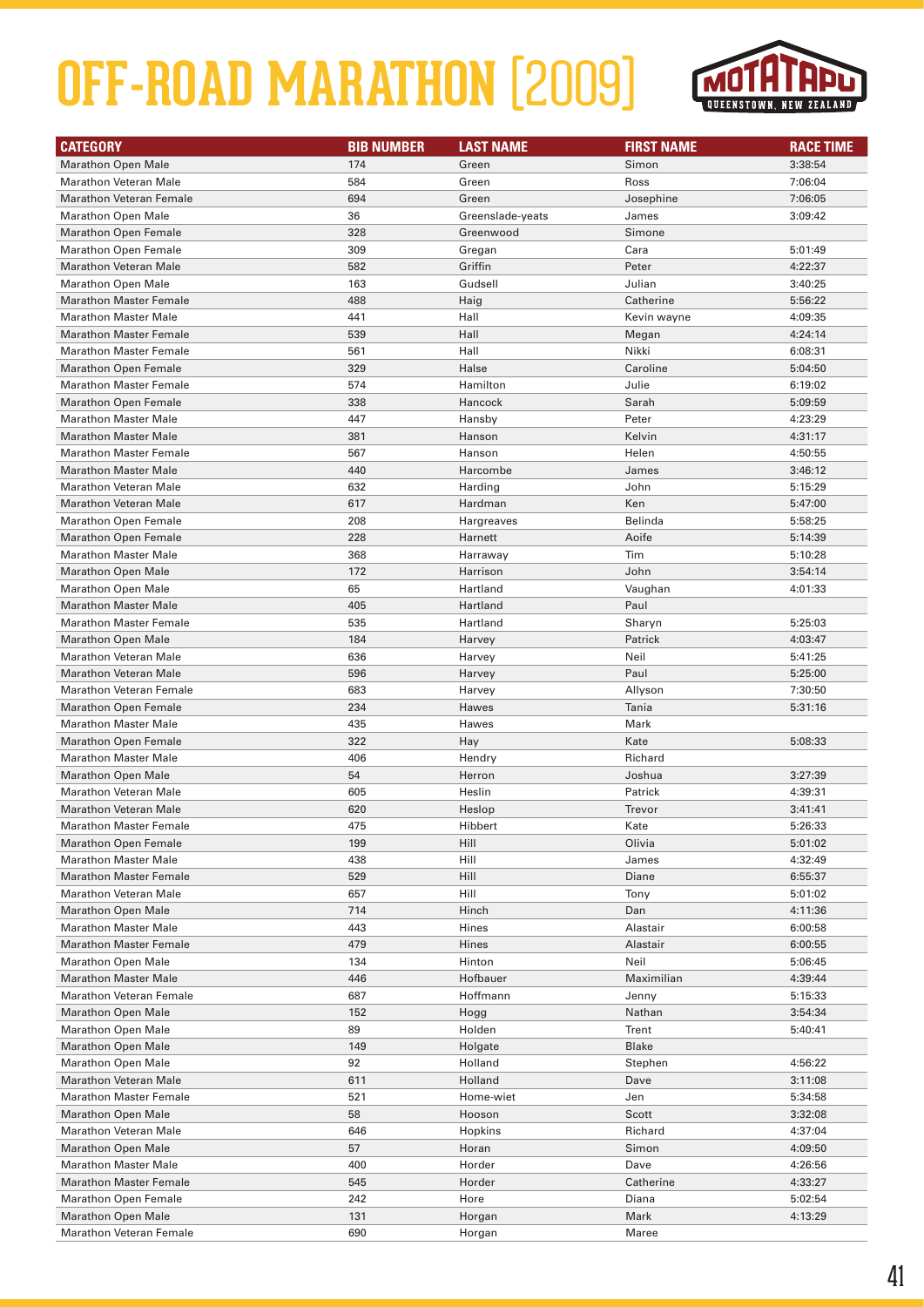

| <b>CATEGORY</b>                                              | <b>BIB NUMBER</b> | <b>LAST NAME</b> | <b>FIRST NAME</b> | <b>RACE TIME</b> |
|--------------------------------------------------------------|-------------------|------------------|-------------------|------------------|
| <b>Marathon Master Male</b>                                  | 430               | Houston          | Stu               |                  |
| <b>Marathon Open Male</b>                                    | 60                | Howitt           | Camden            | 4:08:31          |
| <b>Marathon Open Male</b>                                    | 160               | Howitt           | Oliver            | 4:06:05          |
| <b>Marathon Open Male</b>                                    | 8                 | Hoyle            | Jason             | 4:41:15          |
| <b>Marathon Open Female</b>                                  | 285               | Hundleby         | Irene             | 4:58:32          |
| <b>Marathon Open Male</b>                                    | 111               | Hunt             | Tom               | 3:08:37          |
| <b>Marathon Open Female</b>                                  | 292               | Hunt             | Sarah             | 4:40:59          |
| <b>Marathon Open Male</b>                                    | 176               | Hunter           | Stu               | 5:16:40          |
| <b>Marathon Veteran Male</b>                                 | 608               | Hyndman          | John              | 7:10:35          |
| <b>Marathon Open Male</b>                                    | 101               | Inglis           | Sam               | 3:37:03          |
| <b>Marathon Master Female</b>                                | 500               | Ingram           | Jo                | 4:53:05          |
| <b>Marathon Open Female</b>                                  | 257               | Instone          | Heidi             | 5:20:40          |
| Marathon Open Female                                         | 258               | Instone          | Sally             | 5:02:08          |
| <b>Marathon Veteran Female</b>                               | 664               | Instone          | Rebecca           | 4:42:29          |
| <b>Marathon Open Male</b>                                    | 197               | Jack             | Duncan            | 4:01:00          |
| <b>Marathon Master Female</b>                                | 489               | Jackson          | Keri              | 5:42:36          |
| <b>Marathon Veteran Male</b>                                 | 604               | James            | Gary              | 5:32:37          |
| <b>Marathon Veteran Male</b>                                 | 591               | Jarman           | Robert            | 4:42:56          |
| <b>Marathon Master Male</b>                                  | 415               | Jarvis           | Robert            | 3:32:29          |
| <b>Marathon Open Male</b>                                    | 66                | Jennings         | Caleb             | 3:48:51          |
| <b>Marathon Master Male</b>                                  | 434               | Johnson          | Sam               | 4:13:44          |
| Marathon Veteran Male                                        | 585               | Johnson          | Noel              |                  |
| <b>Marathon Master Female</b>                                | 526               | Johnsopn         | Debbie            |                  |
| <b>Marathon Open Male</b>                                    | 116               | Johnston         | Elliott           | 4:31:14          |
| <b>Marathon Veteran Male</b>                                 | 650               | Johnston         | Merv              | 4:27:38          |
| <b>Marathon Veteran Male</b>                                 | 583               | Jonas            | Michael           |                  |
| <b>Marathon Open Male</b>                                    | 82                | Jones            | Daniel            | 4:12:59          |
| <b>Marathon Open Female</b>                                  | 295               | Jones            | Katie             | 4:55:48          |
| <b>Marathon Master Male</b>                                  | 394               | Jones            | Warwick           |                  |
| <b>Marathon Master Male</b>                                  | 366               | Jones            | Clive             | 4:15:58          |
| <b>Marathon Master Female</b>                                | 484               | Jones            | Kerry             | 4:22:14          |
| <b>Marathon Veteran Male</b>                                 | 601               | Jones            | Neville           | 5:52:24          |
| <b>Marathon Master Female</b>                                | 496               | Kahi             | Lisa              | 5:47:15          |
| <b>Marathon Open Female</b>                                  | 264               | Kane             | Julie             | 4:54:00          |
| <b>Marathon Master Female</b>                                | 541               | Kearney          | Clare             | 5:36:55          |
| <b>Marathon Open Male</b>                                    | 679               | Keen             | Adam              | 3:35:16          |
| <b>Marathon Open Male</b>                                    | 61                | Kelly            | Eoin              |                  |
| <b>Marathon Open Female</b>                                  | 350               | Kelly            | Tracy             | 4:23:24          |
| <b>Marathon Open Female</b>                                  | 268               | Kelly            | Kim               | 4:42:38          |
| <b>Marathon Veteran Male</b>                                 | 588               | Kerr             | <b>Bud</b>        | 6:10:01          |
| <b>Marathon Veteran Female</b>                               | 692               | Kerr             | Ann               | 6:10:00          |
| <b>Marathon Open Male</b>                                    | 198               | Kilgallon        | Steve             | 4:09:34          |
| <b>Marathon Open Female</b>                                  | 219               | Kilgour          | Rebekah           | 4:51:58          |
| <b>Marathon Master Female</b>                                | 544               | Kilpatrick       | Severna           |                  |
| <b>Marathon Open Male</b>                                    | 132               | Kilworth         | Hamish            | 5:56:38          |
| <b>Marathon Open Female</b>                                  | 357               | King             | Michelle          |                  |
| <b>Marathon Master Male</b>                                  | 382               | King             | <b>Steve</b>      | 4:56:52          |
| <b>Marathon Master Male</b>                                  | 460               | King             | Peter             | 3:53:34          |
| <b>Marathon Open Male</b>                                    | $\overline{7}$    | Kirk             | Jamie             | 4:31:50          |
| <b>Marathon Veteran Male</b>                                 | 599               | Kirkman          | Gary              | 4:28:36          |
| <b>Marathon Open Female</b>                                  | 229               | Kreutzer         | Coreen            | 5:35:15          |
| <b>Marathon Open Male</b>                                    | 114               | Kuroda           | Takayuki          | 6:55:01          |
| <b>Marathon Master Female</b>                                | 492               | Kurucz           | Rae-anne          |                  |
| <b>Marathon Open Female</b>                                  | 318               | Laird            |                   | 5:19:48          |
| <b>Marathon Open Male</b>                                    | 23                | Lake             | D.j<br>Tyrone     | 3:27:36          |
| <b>Marathon Master Male</b>                                  | 410               | Lang             | James             | 4:13:13          |
|                                                              |                   |                  |                   |                  |
| <b>Marathon Open Male</b>                                    | 108<br>146        | Latty            | Nicholas          | 4:27:28          |
| <b>Marathon Open Male</b>                                    | 40                | Ledington        | Steven            | 3:40:14          |
| <b>Marathon Open Male</b>                                    |                   | Lee              | Richard           | 5:05:37          |
| <b>Marathon Open Female</b>                                  | 239               | Leech            | Genevieve         | 6:11:26          |
| <b>Marathon Open Female</b><br><b>Marathon Master Female</b> | 278               | Leeson           | Carolyn           | 6:47:51          |
|                                                              | 473               | Lesa             | Raewyn            | 5:40:16          |
| <b>Marathon Master Male</b>                                  | 411               | Leslie           | Gordon            | 6:58:03          |
| <b>Marathon Open Female</b>                                  | 209               | Lewis            | Kerrey            | 5:17:57          |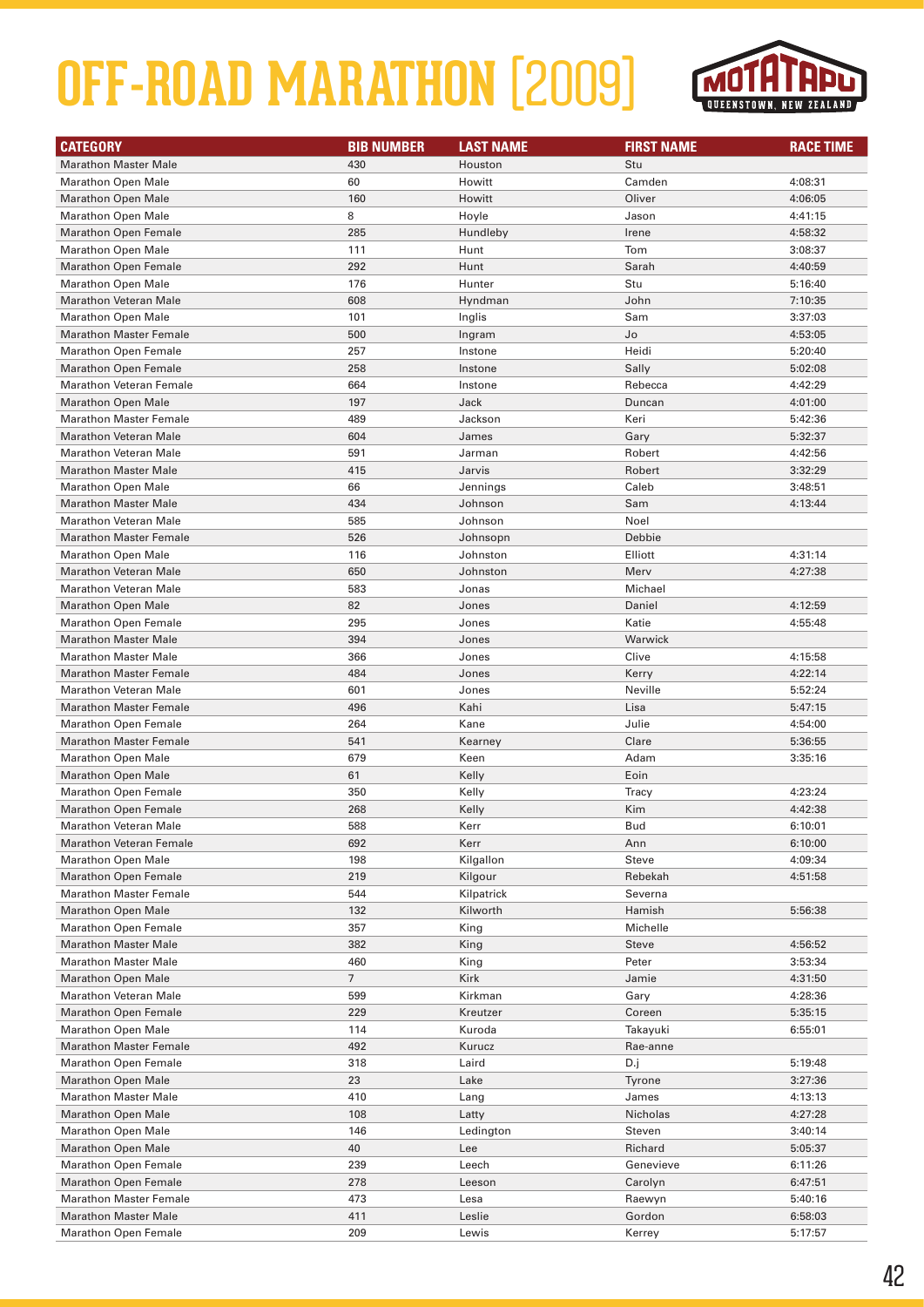

| <b>CATEGORY</b>                | <b>BIB NUMBER</b> | <b>LAST NAME</b> | <b>FIRST NAME</b> | <b>RACE TIME</b> |
|--------------------------------|-------------------|------------------|-------------------|------------------|
| <b>Marathon Open Female</b>    | 216               | Lewis            | Toni              | 4:55:10          |
| <b>Marathon Open Male</b>      | 41                | Lindsay          | Phil              | 4:22:32          |
| <b>Marathon Master Female</b>  | 546               | Lloyd            | Jackie            | 6:55:37          |
| <b>Marathon Open Male</b>      | 11                | Lobb             | Anthony           | 4:35:59          |
| <b>Marathon Master Female</b>  | 467               | Love             | Deborah           | 4:54:38          |
| <b>Marathon Master Female</b>  | 469               | Love             | Jennifer          | 4:54:40          |
| <b>Marathon Open Male</b>      | 105               | Lovison          | Davide            | 3:57:13          |
| <b>Marathon Master Male</b>    | 433               | Macdonald        | David             | 4:34:40          |
| <b>Marathon Open Male</b>      | 136               | Macfarlane       | Thomas            | 5:02:36          |
| <b>Marathon Veteran Male</b>   | 642               | Macfarlane       | Andrew            | 5:02:50          |
| <b>Marathon Open Female</b>    | 286               | Macfie           | Katrina           | 4:44:54          |
| <b>Marathon Open Female</b>    | 303               | Machej           | Bec               | 5:11:31          |
| <b>Marathon Open Female</b>    | 330               | Mackenzie        | Kath              |                  |
| <b>Marathon Master Female</b>  | 464               | Maclachlan       | Kathy             | 3:31:44          |
| <b>Marathon Master Male</b>    | 456               | Maclennan        | lan               | 4:18:30          |
| <b>Marathon Open Male</b>      | 130               | Macnamara        | Glenn             | 3:45:23          |
| <b>Marathon Master Male</b>    | 455               | Manning          | Patrick           | 3:53:33          |
| <b>Marathon Open Male</b>      | 72                | Manson           | Grant             | 4:49:43          |
| <b>Marathon Master Female</b>  | 577               | Manthorpe        | Jane              |                  |
| <b>Marathon Master Female</b>  | 505               | Mark             | <b>Bridget</b>    |                  |
| <b>Marathon Master Female</b>  | 468               | Mark             | Jules             | 6:03:43          |
| <b>Marathon Open Female</b>    | 359               | Marshall         | Amy               | 4:32:31          |
| <b>Marathon Veteran Male</b>   | 612               | Marshall         | Dennis            | 5:02:13          |
| <b>Marathon Veteran Female</b> | 689               | Martin           | Wendy             | 6:31:54          |
| <b>Marathon Open Male</b>      | 710               | Marvin           | Glenn             | 4:31:10          |
| <b>Marathon Master Female</b>  | 502               | Mason            | Stephanie         | 4:41:00          |
| <b>Marathon Veteran Male</b>   | 628               | Mason            | Marc              | 4:28:02          |
| <b>Marathon Veteran Male</b>   | 592               | Mason            | Geoff             |                  |
| <b>Marathon Open Female</b>    | 349               | <b>Masters</b>   | Sarah             | 5:45:23          |
| <b>Marathon Open Male</b>      | 187               | Matheson         | Richard           | 4:17:11          |
| <b>Marathon Master Male</b>    | 563               | Matthews         | Geoff             |                  |
| Marathon Open Female           | 355               | Maurice          | Christina         | 7:22:42          |
| <b>Marathon Open Male</b>      | 21                | Maxwell          | Nathan            | 5:07:24          |
| <b>Marathon Open Female</b>    | 305               | Maxwell          | Georgia           | 5:17:59          |
| <b>Marathon Master Female</b>  | 704               | Mcauliffe        | Diane             | 5:47:12          |
| <b>Marathon Master Male</b>    | 398               | Mcconachie       | Mike              |                  |
| <b>Marathon Open Male</b>      | 148               | Mccone           | Ross              | 4:32:02          |
| Marathon Veteran Male          | 606               | Mccorkindale     | Bryan             | 3:38:07          |
| <b>Marathon Veteran Female</b> | 676               | Mccorkindale     | Janice            | 4:37:32          |
| <b>Marathon Open Male</b>      | 150               | Mccowan          | Tom               |                  |
| <b>Marathon Open Female</b>    | 339               | Mcdonald         | Clare             | 4:34:00          |
| <b>Marathon Open Male</b>      | 26                | Mcewan           | Luke              | 4:06:01          |
| <b>Marathon Open Male</b>      | 28                | Mcgettigan       | Joshua            | 3:22:08          |
| <b>Marathon Veteran Male</b>   | 618               | Mcguire          | Chris             |                  |
| <b>Marathon Open Male</b>      | 707               | Mcintyre         | Hamish            | 4:22:05          |
| <b>Marathon Veteran Female</b> | 675               | Mckenzie         | Marjon            | 4:27:48          |
| <b>Marathon Master Female</b>  | 511               | Mckinnel         | Robyn             | 5:21:32          |
| <b>Marathon Veteran Female</b> | 677               | Mckinney         | Sue               | 4:15:59          |
| <b>Marathon Open Male</b>      | 161               | Mclaughlin       | <b>Terry</b>      | 4:10:13          |
| <b>Marathon Open Female</b>    | 218               | Mclaughlin       | Catherine         | 4:26:26          |
| <b>Marathon Open Male</b>      | 147               | Mclean           | Andrew            | 4:31:36          |
| <b>Marathon Open Female</b>    | 259               | Mclean           | Nadia             | 5:50:28          |
| <b>Marathon Open Female</b>    | 202               | Mclennan         | Debra             | 5:20:50          |
| <b>Marathon Master Male</b>    | 387               | Mcleod           | Lachie            | 5:09:42          |
| <b>Marathon Open Male</b>      | 42                | Mcmahon          | Quinn             |                  |
| <b>Marathon Open Male</b>      | 98                | Mcquilkin        | Sam               | 3:38:21          |
| <b>Marathon Open Male</b>      | 48                | Mead             | Gary              | 4:40:21          |
| <b>Marathon Master Male</b>    | 442               | Mehlhopt         | Chris             | 3:53:01          |
| <b>Marathon Open Female</b>    | 304               | Mendieta         | Elena             |                  |
| <b>Marathon Master Female</b>  | 476               | Mercer           | Pamela            | 5:26:33          |
| <b>Marathon Master Male</b>    | 453               | Meyer            | Roland            | 3:21:09          |
| <b>Marathon Open Female</b>    | 334               | Mika             | Jane              | 4:26:58          |
| <b>Marathon Master Female</b>  | 494               | Miller           | Meaghan           | 6:45:52          |
| <b>Marathon Open Male</b>      | 67                | Mitchell         | Robbie            |                  |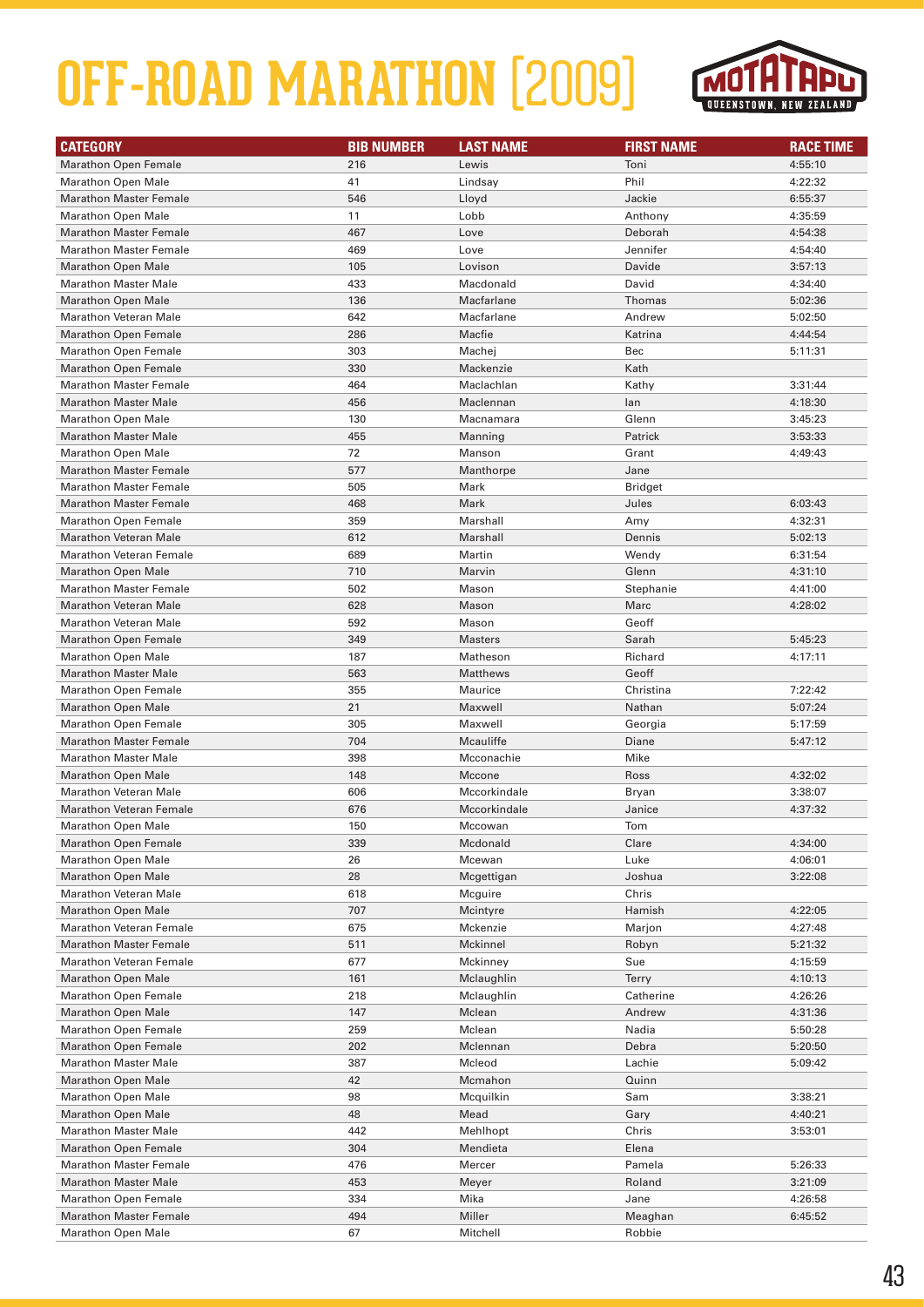

| <b>CATEGORY</b>                | <b>BIB NUMBER</b> | <b>LAST NAME</b> | <b>FIRST NAME</b> | <b>RACE TIME</b> |
|--------------------------------|-------------------|------------------|-------------------|------------------|
| <b>Marathon Open Female</b>    | 250               | Mitchell         | <b>Nic</b>        | 5:14:04          |
| <b>Marathon Open Female</b>    | 249               | Mitchell         | Katrina           | 5:14:05          |
| <b>Marathon Master Male</b>    | 457               | Mitchell         | <b>Brent</b>      | 5:04:14          |
| <b>Marathon Master Female</b>  | 461               | Mitchell         | Jo                | 5:40:32          |
| <b>Marathon Master Female</b>  | 569               | Mitchell         | Carole            | 4:42:23          |
| <b>Marathon Master Female</b>  | 537               | Mitchell         | Judith            | 6:59:47          |
| <b>Marathon Master Female</b>  | 482               | Mollard          | Louise            | 5:22:58          |
| <b>Marathon Open Male</b>      | 141               | Monnier          | Frederic          | 3:57:13          |
| <b>Marathon Open Female</b>    | 213               | Moore            | Kirstina          | 5:03:26          |
| <b>Marathon Master Female</b>  | 507               | Morbey           | Angela            | 7:09:03          |
| Marathon Veteran Male          | 633               | Morbey           | Richard           | 5:02:13          |
| <b>Marathon Master Male</b>    | 409               | Morgan           | Michael           | 3:56:05          |
| <b>Marathon Open Male</b>      | 169               | Morris           | Trent             | 4:58:33          |
| <b>Marathon Open Female</b>    | 214               | Morris           | Kirsty            | 3:35:22          |
| <b>Marathon Veteran Female</b> | 668               | Morris           | Annie             | 6:05:44          |
| <b>Marathon Open Male</b>      | 1                 | Morrison         | Steve             | 5:25:16          |
| <b>Marathon Open Male</b>      | 69                | Mowat            | Trevor            | 3:54:05          |
| <b>Marathon Master Male</b>    | 378               | Munro            | Malcolm           | 3:47:15          |
| <b>Marathon Veteran Female</b> | 667               | Munro            | Jenny             | 6:05:43          |
| <b>Marathon Open Female</b>    | 324               | Murdcoh          | Maxine            | 5:53:18          |
| <b>Marathon Open Male</b>      | 49                | Murphy           | Tim               |                  |
| <b>Marathon Open Male</b>      | 115               | Murphy           | Ashley            | 3:49:13          |
| <b>Marathon Master Male</b>    | 384               | Murray           | Andrew            |                  |
| <b>Marathon Open Female</b>    | 247               | Naeny            | Margaret          |                  |
| Marathon Open Male             | 45                | Neal             | Scott             | 4:30:58          |
| <b>Marathon Open Male</b>      | 158               | Newlands         | John              | 4:39:49          |
| <b>Marathon Open Female</b>    | 222               | Newlands         | John              | 4:42:42          |
| <b>Marathon Veteran Male</b>   | 580               | Nolan            | Derek             | 7:30:44          |
| <b>Marathon Veteran Female</b> | 697               | Nolan            | Christine         | 7:30:45          |
| <b>Marathon Master Male</b>    | 389               | Nolet            | Peter             |                  |
| <b>Marathon Open Female</b>    | 327               | Norman           | Natalie           | 5:23:29          |
| Marathon Open Female           | 255               | Nuttall          | Elizabeth         | 6:07:24          |
| <b>Marathon Open Male</b>      | 35                | O' malley        | Martin            |                  |
| <b>Marathon Master Female</b>  | 463               | O'connor         | Barbara           | 5:16:03          |
| <b>Marathon Open Male</b>      | 166               | Oldham           | Darryl            | 3:54:13          |
| <b>Marathon Veteran Male</b>   | 638               | O'neill          | David             | 7:13:09          |
| <b>Marathon Master Female</b>  | 472               | Ophuis           | Trudy             | 8:18:37          |
| <b>Marathon Open Male</b>      | 143               | Orr              | James             | 3:33:39          |
| <b>Marathon Open Male</b>      | 165               | O'sullivan       | Elliot            | 3:37:43          |
| <b>Marathon Open Male</b>      | 122               | O'sullivan       | Tom               | 3:55:11          |
| <b>Marathon Master Female</b>  | 572               | Ottrey           | Sarah c           | 5:52:28          |
| <b>Marathon Open Female</b>    | 352               | Page             | Karen             | 5:30:16          |
| <b>Marathon Master Male</b>    | 444               | Page             | Craig             | 4:23:26          |
| <b>Marathon Open Female</b>    | 298               | Palmer           | Tasmine           | 4:13:58          |
| <b>Marathon Open Female</b>    | 284               | Pan              | Sarany            | 5:51:41          |
| <b>Marathon Veteran Male</b>   | 635               | Park             | James             | 4:21:22          |
| <b>Marathon Master Female</b>  | 566               | Parr             | Nicola            |                  |
| <b>Marathon Veteran Male</b>   | 590               | Parr             | Robert            |                  |
| <b>Marathon Open Female</b>    | 346               | Parrick          | Kirsten           |                  |
| <b>Marathon Open Female</b>    | 282               | Parry            | Cate              | 5:56:21          |
| <b>Marathon Open Male</b>      | 196               | Partridge        | Michael           | 3:22:10          |
| Marathon Veteran Female        | 695               | Paterson         | Jeanette          | 5:00:27          |
| <b>Marathon Open Male</b>      | 83                | Patterson        | Sean              | 5:15:39          |
| <b>Marathon Veteran Male</b>   | 652               | Patterson        | Noel              |                  |
| <b>Marathon Open Female</b>    | 207               | Paul             | Janine            | 5:42:38          |
| <b>Marathon Open Female</b>    | 254               | Pearson          | Sarah             | 4:56:37          |
| <b>Marathon Open Female</b>    | 320               | Pearson          | Vanessa           | 6:46:37          |
| <b>Marathon Master Female</b>  | 501               | Pearson          | Robyn             | 4:42:41          |
| <b>Marathon Open Female</b>    | 363               | Peddie           | Amy               |                  |
| <b>Marathon Open Male</b>      | 29                | Perks            | Murray            | 4:31:48          |
| <b>Marathon Veteran Female</b> | 685               | Perrin           | Robyn             |                  |
| <b>Marathon Open Male</b>      | 63                | Pett             | Ross              | 4:13:11          |
| <b>Marathon Open Female</b>    | 212               | Pettigrew        | Leigh             | 5:05:06          |
| <b>Marathon Veteran Male</b>   | 610               | Pett-ridge       | Christopher       | 5:56:04          |
|                                |                   |                  |                   |                  |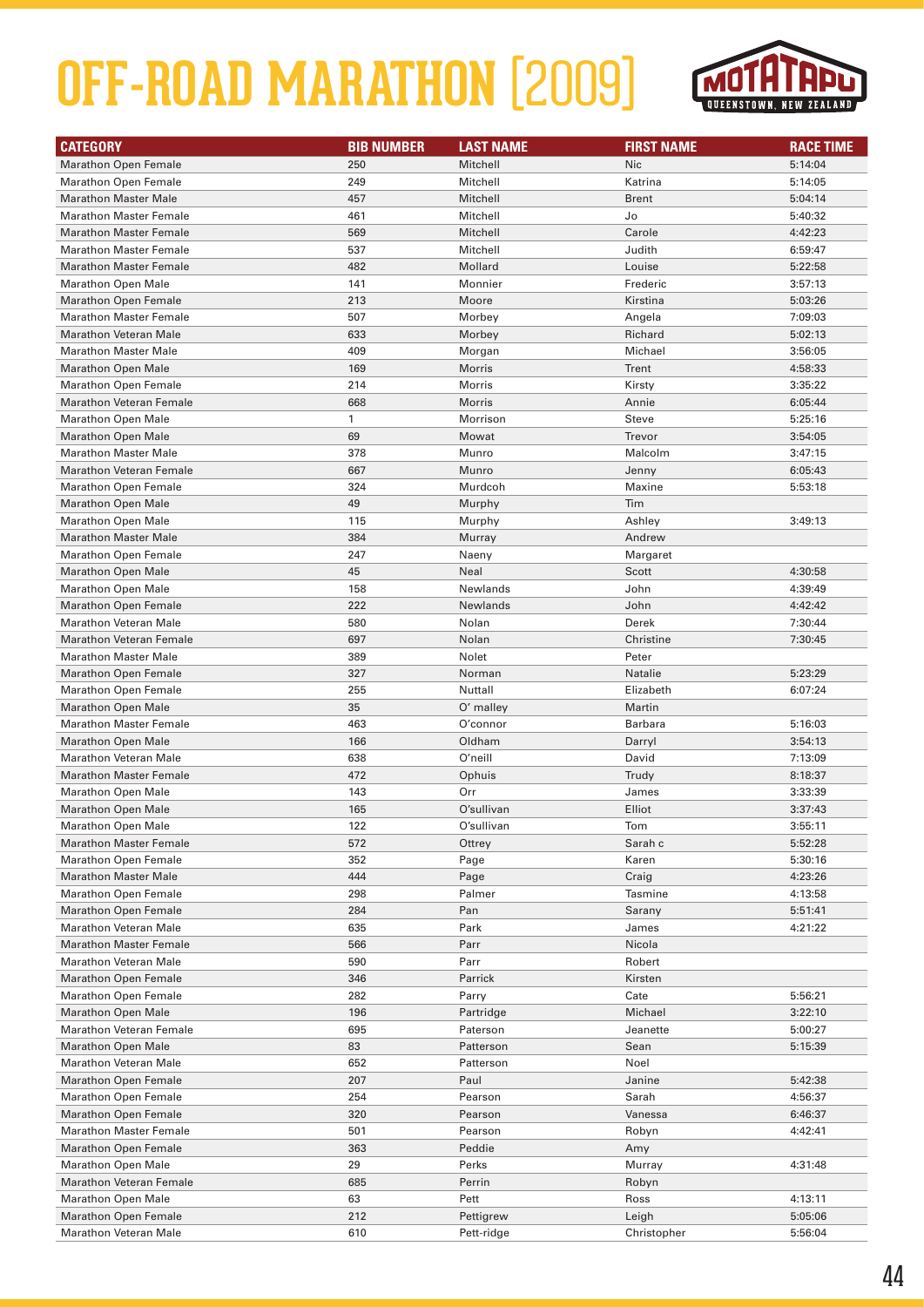

| <b>CATEGORY</b>                | <b>BIB NUMBER</b> | <b>LAST NAME</b> | <b>FIRST NAME</b> | <b>RACE TIME</b> |
|--------------------------------|-------------------|------------------|-------------------|------------------|
| <b>Marathon Open Male</b>      | 128               | Pierce           | Ben               | 4:16:00          |
| <b>Marathon Open Male</b>      | 177               | Pinckney         | Edward            |                  |
| <b>Marathon Open Female</b>    | 279               | Pleasence        | Caroline          | 3:58:59          |
| <b>Marathon Master Male</b>    | 407               | Plimmer          | Mike              | 4:22:10          |
| <b>Marathon Open Female</b>    | 245               | Pont             | Abi               | 5:50:28          |
| <b>Marathon Master Female</b>  | 465               | Pont             | Jan               | 5:21:21          |
| <b>Marathon Master Male</b>    | 431               | Poole            | <b>Steve</b>      | 4:34:48          |
| <b>Marathon Master Male</b>    | 436               | Poulton          | Sean              | 7:17:59          |
| <b>Marathon Open Male</b>      | 120               | Powell           | William           | 4:19:43          |
| <b>Marathon Master Male</b>    | 408               | Powell           | Bill              | 5:39:46          |
| <b>Marathon Veteran Male</b>   | 616               | Preddy           | Terence           | 4:32:21          |
| <b>Marathon Veteran Male</b>   | 648               | Prendergast      | Kevin             | 5:53:49          |
| <b>Marathon Open Male</b>      | 106               | Proctor          | Luke              | 5:42:50          |
| <b>Marathon Master Male</b>    | 371               | Pullar           | Michael           | 4:06:52          |
| <b>Marathon Master Female</b>  | 503               | Quaid            | Eleanor           | 5:52:28          |
| <b>Marathon Veteran Male</b>   | 637               | Quaid            | Patrick           | 5:52:28          |
| <b>Marathon Open Female</b>    | 325               | Quarrelle        | Olivia            |                  |
| <b>Marathon Open Female</b>    | 271               | Quigley          | Rachel            | 4:14:59          |
| <b>Marathon Master Female</b>  | 516               | Ramsay           | Judy-ann          | 5:58:00          |
| <b>Marathon Master Female</b>  | 540               | Rapley           | Andi              | 5:05:15          |
| <b>Marathon Open Male</b>      | 62                | Raumati          | Inia              | 4:38:25          |
| <b>Marathon Open Male</b>      | 159               | Raynes           | Jon               | 6:11:51          |
| <b>Marathon Master Male</b>    | 385               | Rea              | Robbie            | 4:54:26          |
| <b>Marathon Open Male</b>      | 118               | Reeves           | lan               | 3:56:37          |
| <b>Marathon Open Male</b>      | 113               | Register         | <b>Brent</b>      | 5:04:01          |
| <b>Marathon Open Female</b>    | 256               | Reilly           | Megan             | 4:39:08          |
| <b>Marathon Veteran Male</b>   | 649               | Reindler         | <b>Steve</b>      | 8:08:53          |
| <b>Marathon Veteran Female</b> | 663               | Reindler         | Lynne             | 8:08:53          |
| <b>Marathon Open Female</b>    | 310               | Revie            | Janice            | 5:07:35          |
| <b>Marathon Open Male</b>      | 135               | Rhodes           | Mark              | 4:18:42          |
| <b>Marathon Open Male</b>      | 22                | Richan           | Jason             | 4:57:45          |
| <b>Marathon Open Male</b>      | 81                | Richardson       | Shaun             | 4:00:20          |
| <b>Marathon Open Female</b>    | 342               | Richardson       | Andrea            |                  |
| <b>Marathon Veteran Male</b>   | 607               | Rickard          | <b>Bruce</b>      | 5:16:05          |
| <b>Marathon Open Male</b>      | 713               | Ridout           | Richard           | 4:26:26          |
| <b>Marathon Open Female</b>    | 660               | Rikiti           | Erin              | 4:48:15          |
| <b>Marathon Open Female</b>    | 308               | Riordan          | <b>Beck</b>       | 5:09:09          |
| <b>Marathon Open Male</b>      | 25                | Robb             | Steve             | 4:01:41          |
| <b>Marathon Open Female</b>    | 347               | Roberts          | Haylee            |                  |
| <b>Marathon Master Male</b>    | 377               | Roberts          | Jeff              | 4:52:34          |
| <b>Marathon Master Male</b>    | 432               | Roberts          | Willy             |                  |
| <b>Marathon Open Female</b>    | 266               | Robertson        | Marcella          | 4:58:29          |
| <b>Marathon Veteran Male</b>   | 602               | Robertson        | Chris             | 7:10:35          |
| <b>Marathon Open Male</b>      | 138               | Robinson         | Pete              | 4:11:26          |
| <b>Marathon Master Female</b>  | 481               | Robinson         | Jeanette          | 7:28:00          |
| <b>Marathon Master Male</b>    | 396               | Roe              | Andrew            | 5:26:18          |
| <b>Marathon Open Male</b>      | 64                | Rollo            | Wade              | 4:23:23          |
| <b>Marathon Open Female</b>    | 337               | Rose             | Rachel            | 4:15:33          |
| <b>Marathon Master Male</b>    | 374               | Rose             | Stuart            |                  |
| <b>Marathon Open Male</b>      | 68                | Rowland          | Laurence          | 5:09:51          |
| <b>Marathon Open Male</b>      | 5                 | Royle            | Andrew            | 3:53:25          |
| <b>Marathon Master Female</b>  | 576               | Ruddenklau       | Karen             | 5:28:33          |
| <b>Marathon Master Female</b>  | 528               | Ruder            | Birga             | 5:06:17          |
| <b>Marathon Open Female</b>    | 210               | Russell          | Diana             | 6:39:39          |
| <b>Marathon Veteran Male</b>   | 623               | Russell          | Richard           | 6:31:30          |
| <b>Marathon Veteran Male</b>   | 614               | Ruygrok          | Peter             | 3:58:47          |
| <b>Marathon Master Female</b>  | 555               | Ryan             | Celia             | 4:34:14          |
| <b>Marathon Open Female</b>    | 344               | Sada             | Kiyomi            | 4:44:02          |
| <b>Marathon Open Male</b>      | 78                | Samuels          | David             | 4:04:44          |
| <b>Marathon Open Female</b>    | 358               | Sandall          | Anna p.           | 6:06:52          |
| <b>Marathon Veteran Female</b> | 680               | Sandford         | Catherine ann     | 6:59:41          |
| <b>Marathon Open Female</b>    | 293               | Sanford          | Susan             | 5:22:33          |
| <b>Marathon Master Male</b>    | 445               | Schindler        | David             | 4:49:33          |
| <b>Marathon Veteran Male</b>   | 641               | Schmidt          | Pete              | 4:18:13          |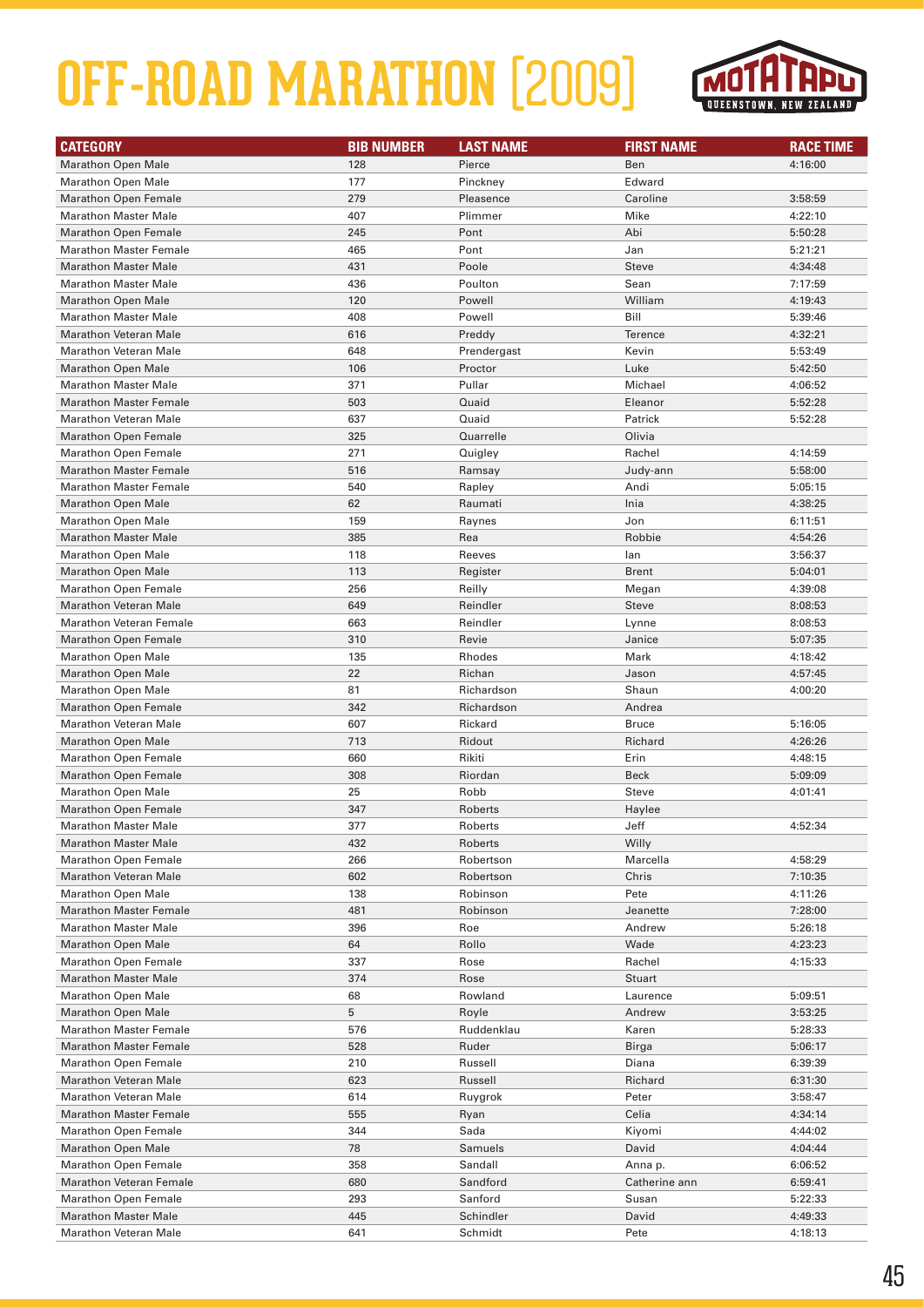

| <b>CATEGORY</b>                | <b>BIB NUMBER</b> | <b>LAST NAME</b> | <b>FIRST NAME</b> | <b>RACE TIME</b> |
|--------------------------------|-------------------|------------------|-------------------|------------------|
| <b>Marathon Open Female</b>    | 340               | Schreiber        | Chrissy           | 5:38:13          |
| <b>Marathon Master Female</b>  | 564               | Schultze         | Karen             | 4:35:38          |
| <b>Marathon Open Male</b>      | 194               | Scott            | Richard           | 4:03:09          |
| <b>Marathon Veteran Female</b> | 674               | Scurr            | Anne              | 5:34:56          |
| <b>Marathon Open Female</b>    | 251               | Sewell           | Rochelle          | 5:19:07          |
| <b>Marathon Open Female</b>    | 708               | <b>Shanks</b>    | Jenny             | 4:53:00          |
| <b>Marathon Open Male</b>      | 123               | Shannon          | Joseph            |                  |
| <b>Marathon Open Male</b>      | 180               | Sharpe           | Tony              | 5:11:45          |
| <b>Marathon Open Male</b>      | 185               | Shearer          | Mark              | 3:44:03          |
| <b>Marathon Master Female</b>  | 542               | Shearer          | Dara              | 5:59:58          |
| <b>Marathon Open Male</b>      | 86                | Sherratt         | Kevin             | 3:10:57          |
| <b>Marathon Open Female</b>    | 319               | Sherriff         | Fiona             |                  |
| <b>Marathon Master Male</b>    | 425               | Shields          | Mike              | 3:56:04          |
| <b>Marathon Open Male</b>      | 137               | Shoemack         | Dave              |                  |
| <b>Marathon Open Female</b>    | 314               | Short            | Frances           | 6:08:52          |
| <b>Marathon Open Male</b>      | 110               | Shunfenthal      | Ben               | 4:15:28          |
| <b>Marathon Master Female</b>  | 483               | Sim              | Judy              | 5:42:38          |
| <b>Marathon Open Male</b>      | 37                | Slaten           | David             | 4:15:21          |
| <b>Marathon Open Female</b>    | 296               | Slee             | Kate              | 4:48:18          |
| <b>Marathon Open Female</b>    | 225               | Small            | Karleigh          | 4:36:21          |
| <b>Marathon Open Male</b>      | 12                | Smith            | Mark alexander    | 4:18:24          |
| <b>Marathon Open Male</b>      | 71                | Smith            | Philip            | 5:01:56          |
| <b>Marathon Master Male</b>    | 424               | Smith            | Andrew            | 5:20:49          |
| <b>Marathon Veteran Male</b>   | 640               | Smith            | <b>Steve</b>      | 3:29:41          |
| <b>Marathon Master Female</b>  | 553               | Somerville       | Korina            | 3:55:55          |
| <b>Marathon Open Male</b>      | 154               | Soutar           | Chris             | 4:57:12          |
| <b>Marathon Open Male</b>      | 153               | Soutar           | John              | 4:57:13          |
| <b>Marathon Master Female</b>  | 498               | Spencer          | Chris             | 5:40:04          |
| <b>Marathon Open Male</b>      | 13                | Spittal          | Jayson            | 4:11:03          |
| <b>Marathon Master Male</b>    | 413               | Sprott           | Jeremy            | 4:01:15          |
| <b>Marathon Open Female</b>    | 272               | Stanbridge       | Signe             | 4:28:25          |
| <b>Marathon Veteran Male</b>   | 613               | <b>Staples</b>   | lan               | 4:15:45          |
| <b>Marathon Open Female</b>    | 246               | Stenhouse        | Emily             | 4:53:57          |
| <b>Marathon Master Female</b>  | 554               | Stevenson        | Yvonne            | 4:48:02          |
| Marathon Veteran Male          | 631               | <b>Stewart</b>   | Michael           | 5:11:32          |
| <b>Marathon Master Male</b>    | 380               | Stone            | Michael           | 3:47:20          |
| <b>Marathon Open Female</b>    | 360               | Storrier         | Amanda            |                  |
| <b>Marathon Open Male</b>      | 107               | Stott            | Graham            | 3:52:26          |
| <b>Marathon Master Female</b>  | 487               | Stout            | Nancy             | 4:55:09          |
| <b>Marathon Open Female</b>    | 215               | Strong           | Amanda            | 4:29:48          |
| <b>Marathon Open Female</b>    | 226               | Stteentjes       | Georgie           | 4:18:12          |
| <b>Marathon Veteran Male</b>   | 643               | Stuart           | Graham            | 4:22:13          |
| <b>Marathon Open Male</b>      | 97                | Styler           | James             | 5:12:50          |
| <b>Marathon Open Male</b>      | 19                | Sullivan         | Eamon             | 3:27:04          |
| <b>Marathon Veteran Male</b>   | 656               | Sumar            | Uros              | 5:04:49          |
| <b>Marathon Open Male</b>      | 182               | Summerfield      | Christian         | 4:28:21          |
| <b>Marathon Open Male</b>      | 15                | Sutton           | Glenn             | 3:30:29          |
| <b>Marathon Veteran Female</b> | 261               | Switzer          | Kathrine          |                  |
| <b>Marathon Open Male</b>      | 95                | Sycamore         | Tony              |                  |
| <b>Marathon Master Female</b>  | 512               | Tattersfield     | Kerrin            |                  |
| <b>Marathon Veteran Male</b>   | 647               | Taylor           | Grant             | 4:58:57          |
| <b>Marathon Veteran Female</b> | 691               | Ter haar         | Ellie             | 7:29:29          |
| <b>Marathon Master Female</b>  | 495               | Thompson         | Colleen           | 4:45:11          |
| <b>Marathon Master Female</b>  | 548               | Thompson         | Sharon            | 5:10:31          |
| <b>Marathon Open Male</b>      | 90                | Thomson          | Robert            |                  |
| <b>Marathon Veteran Male</b>   | 600               | Thomson          | James             | 4:13:06          |
| <b>Marathon Open Male</b>      | 121               | Thurlow          | Isaac             | 5:22:19          |
| <b>Marathon Open Female</b>    | 276               | Thyne            | Caren             | 5:50:21          |
| <b>Marathon Master Female</b>  | 551               | Timpson          | Marianne          | 4:52:35          |
| <b>Marathon Veteran Male</b>   | 603               | Tinning          | William           |                  |
| <b>Marathon Open Male</b>      | 99                | Tolmay           | Mike              | 3:56:53          |
| <b>Marathon Open Female</b>    | 281               | Toomey           | Penny             | 8:23:00          |
| <b>Marathon Open Female</b>    | 277               | Toomey           | Sarah             | 4:28:53          |
| <b>Marathon Open Female</b>    | 248               | Topham-kindley   | Liane             | 4:52:42          |